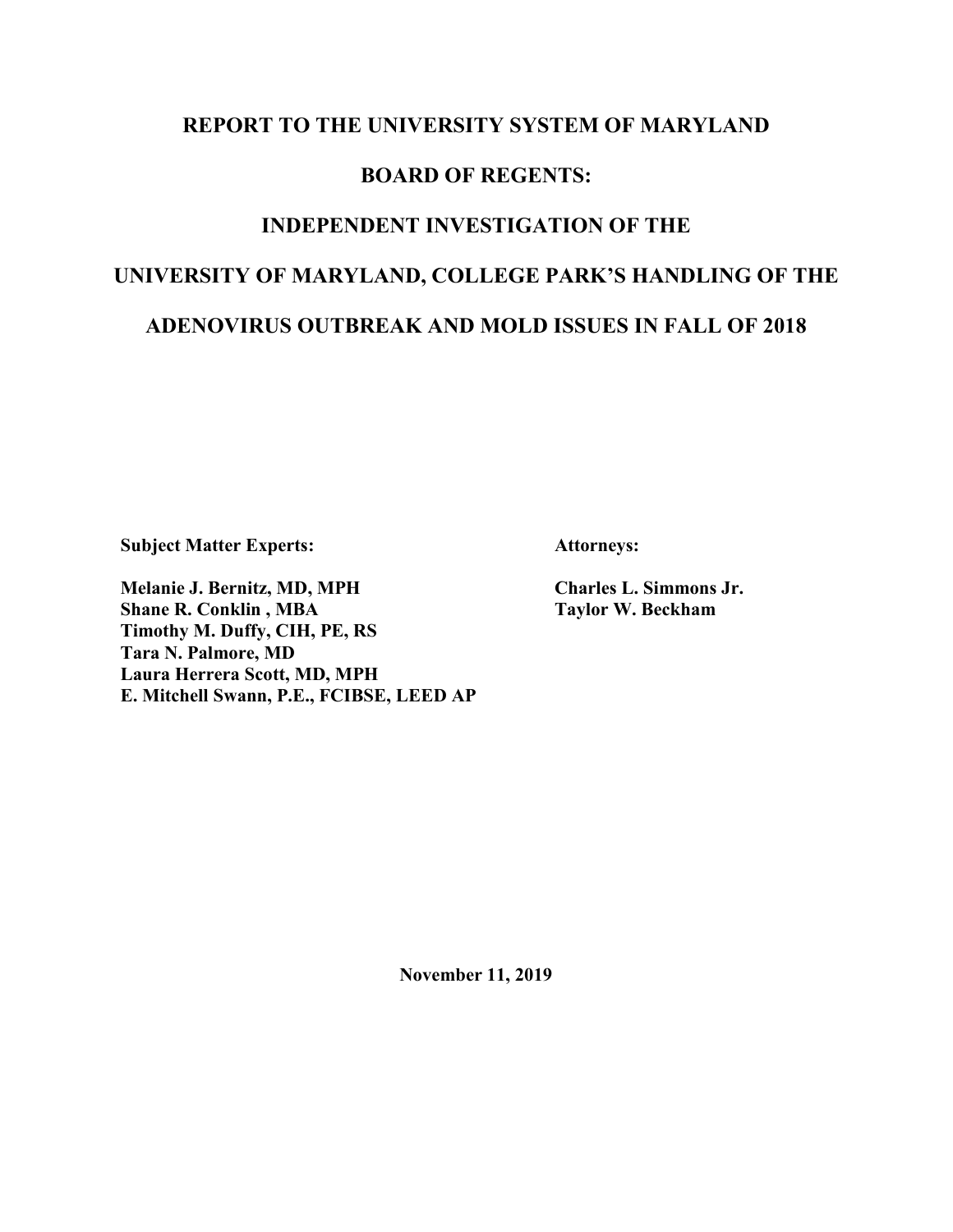## **Table of Contents**

| I.              |             |                                                                                     |  |
|-----------------|-------------|-------------------------------------------------------------------------------------|--|
|                 | A.          |                                                                                     |  |
| <b>B.</b>       |             |                                                                                     |  |
| $\mathcal{C}$ . |             |                                                                                     |  |
| П.              |             |                                                                                     |  |
|                 |             |                                                                                     |  |
|                 | $A_{\cdot}$ |                                                                                     |  |
| <b>B.</b>       |             |                                                                                     |  |
| $\mathcal{C}$ . |             | Christopher Moore, Assistant Administrative Director, Residential Facilities  34    |  |
|                 | D.          | Andrew Van Der Stuyf, Assistant Director of Project Management, Department of       |  |
| Ε.              |             | Katie Lawson, Chief Communications Officer, Office of Strategic Communications . 37 |  |
| $F_{\cdot}$     |             |                                                                                     |  |
|                 | G.          |                                                                                     |  |
|                 | H.          | Maureen Kotlas, Executive Director of the Department of Environmental Safety,       |  |
| I.              |             |                                                                                     |  |
| J.              |             | Julius Williams, Project Manager in Renovation Services, Facilities Management  55  |  |
|                 | K.          |                                                                                     |  |
| L.              |             |                                                                                     |  |
|                 | M.          | Mike Glowacki, Executive Assistant to the Director of Residential Life 61           |  |
|                 | N.          |                                                                                     |  |
|                 |             |                                                                                     |  |
|                 | A.          | <b>FINDINGS OF FACT RELATED TO MOLD IN THE DORM ROOMS 68</b>                        |  |
| <b>B.</b>       |             |                                                                                     |  |
| V.              |             | APPLICAPLE STATUTES, REGULATIONS, POLICIES AND PROCEDURES AND                       |  |
|                 |             | THE UNIVERSITY'S ADHERENCE TO THOSE STATUTES, REGULATIONS,                          |  |
|                 | $A_{\cdot}$ |                                                                                     |  |
|                 | i.          |                                                                                     |  |
|                 | 11.         |                                                                                     |  |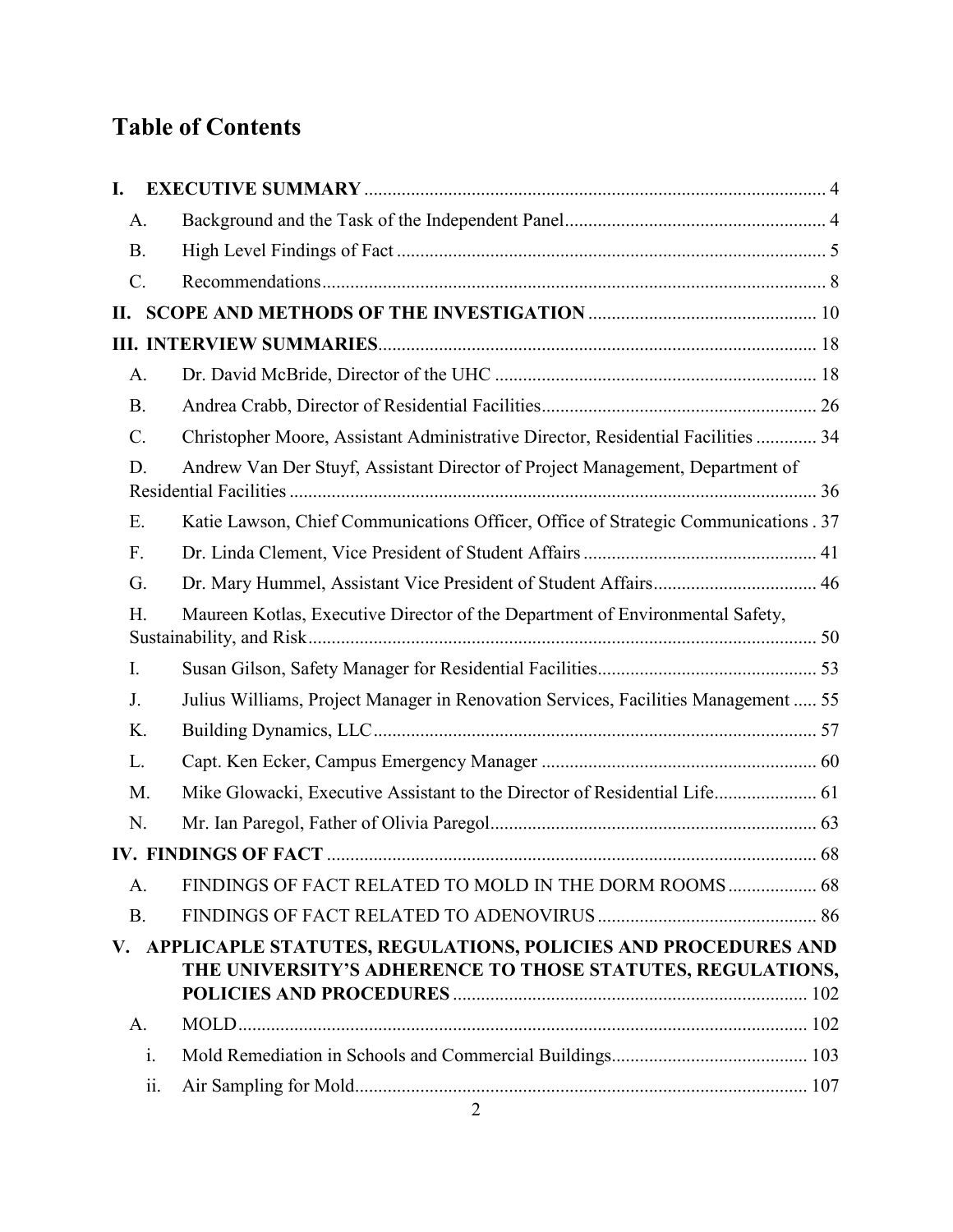| 111.            |                                                                                   |  |
|-----------------|-----------------------------------------------------------------------------------|--|
| 1V.             |                                                                                   |  |
| V.              |                                                                                   |  |
| <b>B.</b>       |                                                                                   |  |
| $\mathbf{1}$ .  | Federal, State, and Local Statutes, Policies and Guidelines and Relevant Industry |  |
|                 |                                                                                   |  |
|                 |                                                                                   |  |
| A.              |                                                                                   |  |
| <b>B</b> .      |                                                                                   |  |
| $\mathcal{C}$ . |                                                                                   |  |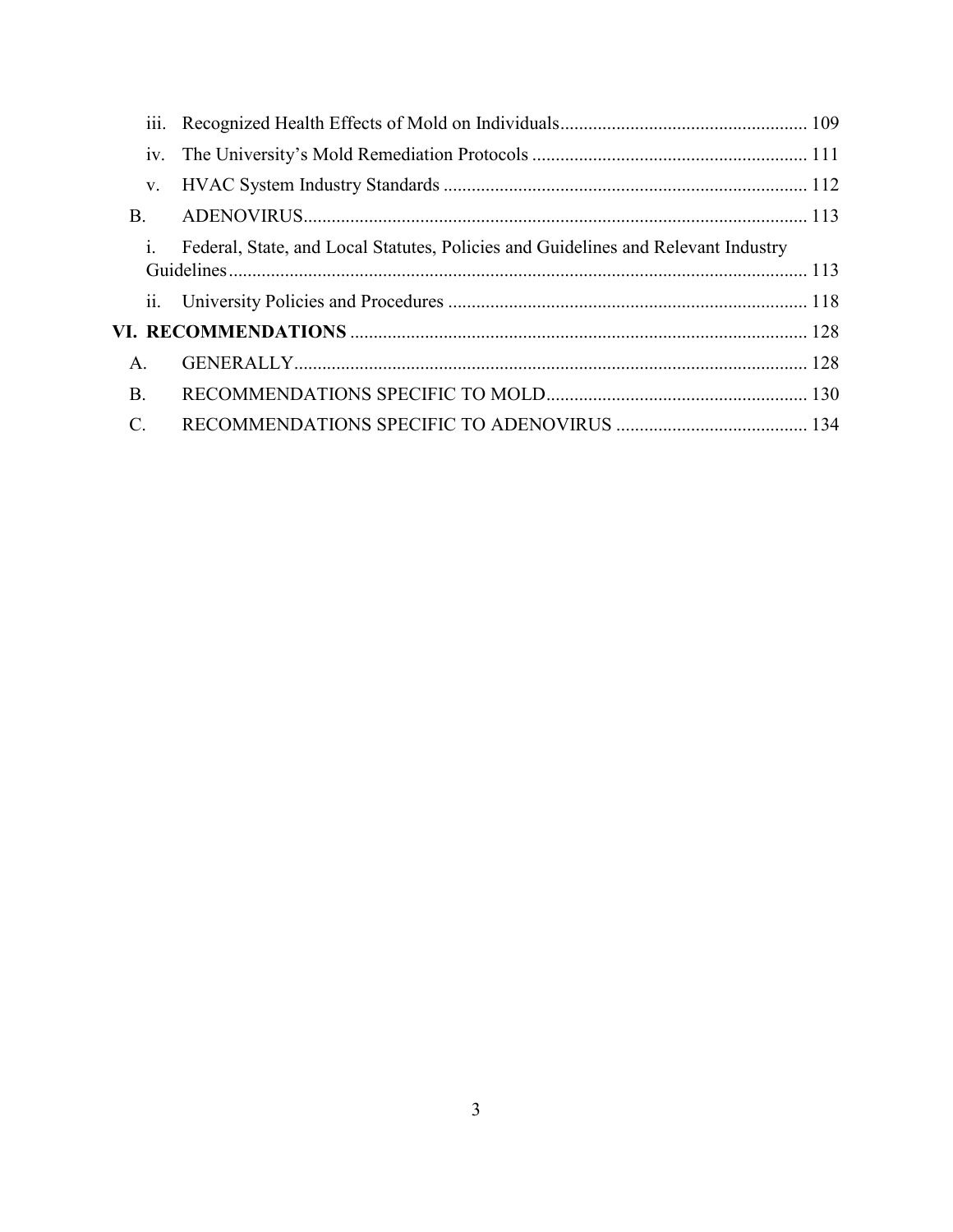#### **I. EXECUTIVE SUMMARY**

#### A. Background and the Task of the Independent Panel

On November 18, 2018, Ms. Olivia Paregol, a student at the University of Maryland, College Park (the "University" or UMCP), died from complications of severe adenovirus infection. Olivia's death raised a number of questions about the University's response to the presence of adenovirus on campus in the fall of 2018. Olivia lived in Elkton Hall during her time at the University. Questions have also been raised about the University's response to unprecedented levels of mold in certain residential facilities that fall.

In response to these questions, on May 30, 2019, Maryland Governor Larry Hogan issued a public letter to the University System of Maryland Board of Regents ("Board of Regents") requesting a thorough investigation into the University's handling of adenovirus information in the fall of 2018.

Thereafter, the Board of Regents issued an eight-point charge to respond to Governor Hogan's request and assembled a group of independent subject matter experts ("SMEs"), in a variety of fields, to investigate adenovirus and mold issues at the University in the fall of 2018. The backgrounds of the SMEs include a university medical director, an associate vice chancellor of facilities, an infectious diseases physician and healthcare epidemiologist, a vice president of Medicaid clinical operations, a certified industrial hygienist, and an engineer with expertise in building engineering, design and HVAC systems. The SMEs, along with counsel retained to coordinate the investigation and assist in the preparation of this report, comprised the "Panel" who conducted the investigation.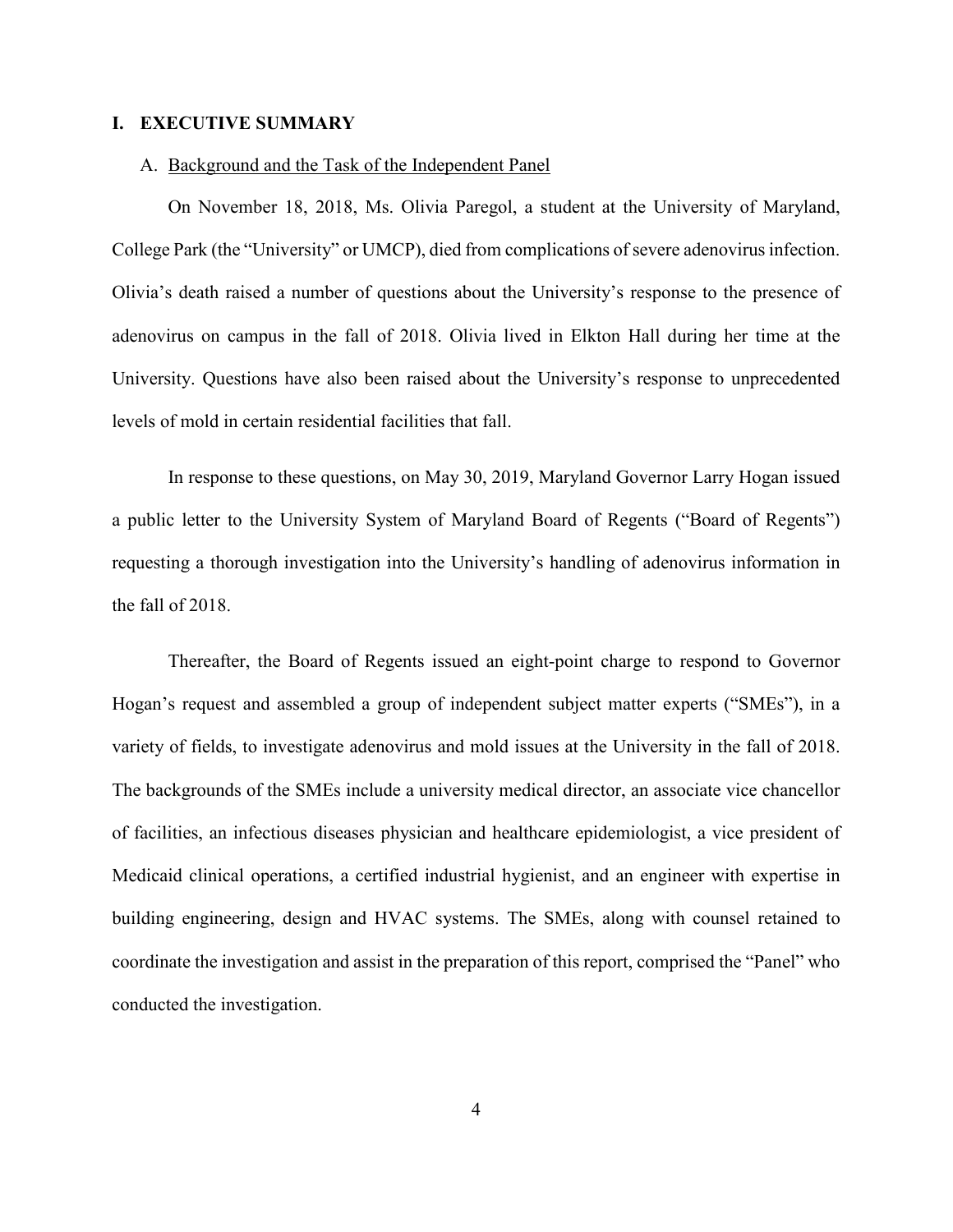Other than the time for completion of the investigation, no constraints were placed on the Panel's ability to conduct the investigation. The University agreed and cooperated with every request by the Panel for access to documents and University personnel. As addressed more fully below, the Panel received over 25,000 pages of documents concerning the University's response to adenovirus and mold. Twelve employees from various University departments, at various levels of management and responsibility, were interviewed. Some of those employees were interviewed multiple times. In addition, two representatives of a key outside contractor (Building Dynamics, LLC) were interviewed. Finally, the Panel interviewed Mr. Ian Paregol, father of Olivia Paregol.

The Panel also researched and gathered local, state, and federal regulations, statutes and guidelines applicable to the University's response to adenovirus and mold. The Panel analyzed the University's own policies and procedures, both on a departmental level and on a Universitywide level. The Panel carefully assessed whether the University's response to both issues was in accordance with those requirements, and in areas where no requirements existed, whether the University's response was in accordance with applicable guidelines and/or prevailing custom and practice.

This unanimous report of the Panel is the result of the many hundreds and hundreds of hours dedicated to this investigation, many of those hours provided by SMEs at no charge to the University.

#### B. High Level Findings of Fact

The Panel's investigation was conducted nearly a year after the incidents in question, with the advantage of having all information readily available and without significant time constraints to consider that information. That is, the Panel recognizes that its review of the University's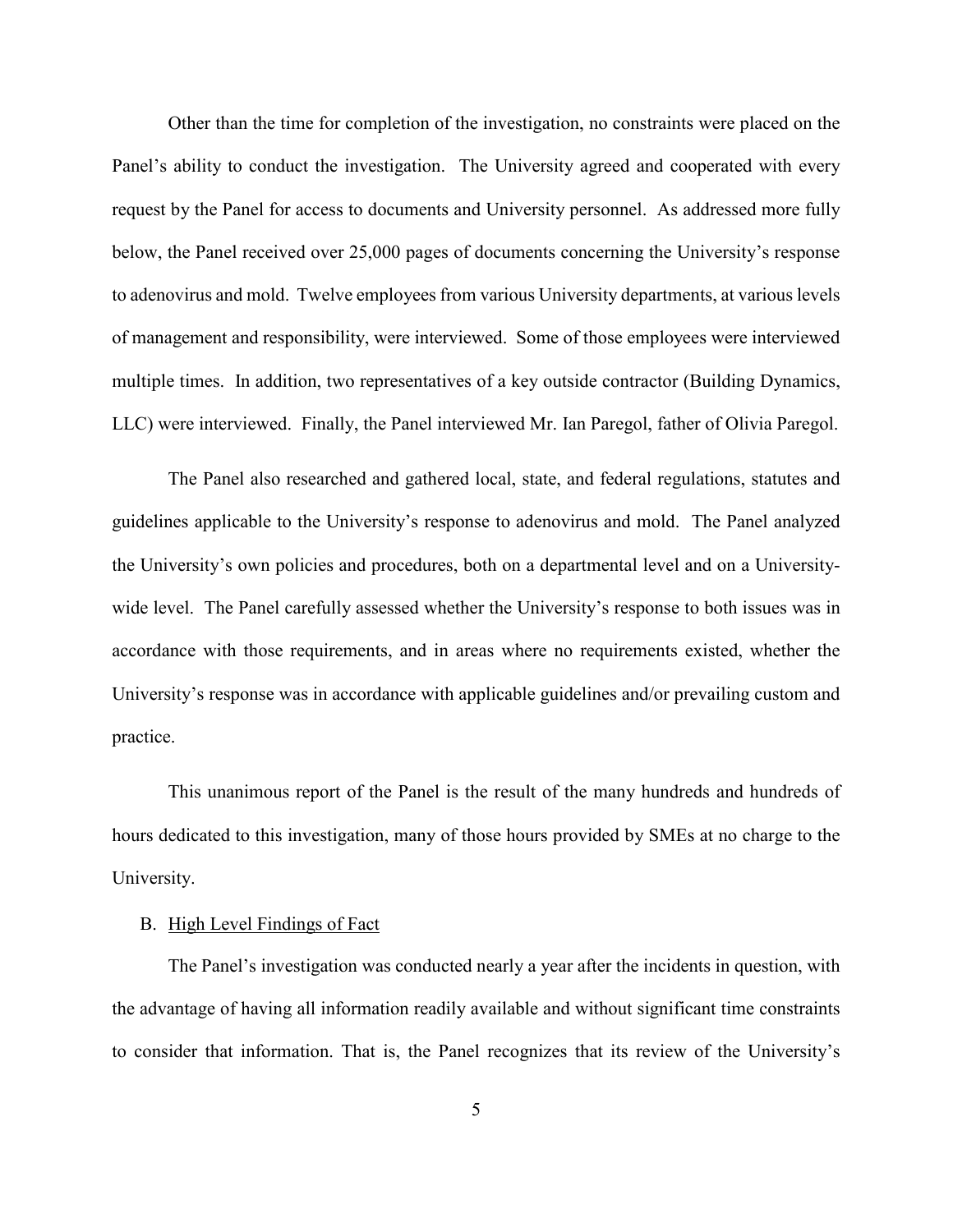handling of the adenovirus and mold events is undertaken with the benefit of hindsight and not in the "heat of the moment" as experienced by University employees. Nevertheless, the Panel found, without exception, that: 1) the University employees involved with adenovirus and mold issues in the fall 2018 worked tirelessly to address the issues they confronted; 2) student health and safety was the paramount concern; 3) cost was never a limiting factor in the University's response to these two issues; and 4) no employee intentionally withheld or delayed disclosing pertinent information.

That is not to say that the University's response to these events was perfect. No response ever is. There are a number of findings of fact and recommendations by the Panel that highlight areas of weakness in the University's responses and propose changes to permit better and more coordinated responses to future emergencies. One finding by the Panel rises above the others. The University handled both the adenovirus outbreak and mold issues as departmental emergencies instead of campus-wide emergencies. With respect to the adenovirus outbreak, from a University perspective, the issue was handled to a very large extent within the University Health Center ("UHC") with only minimal input from other departments. With respect to mold, the issue was handled to a very large extent within the Department of Residential Facilities ("Res Facilities"). Both issues should have been viewed and handled as campus-wide emergencies which would have made available additional personnel, talent and resources.

Several other noteworthy findings of fact, discussed in more detail below, include:

 The weather in fall 2018 was unprecedented in temperature and precipitation and therefore humidity. Residential HVAC systems were simply inadequate to dry out the saturated air which led to previously unseen levels of mold in the dorms.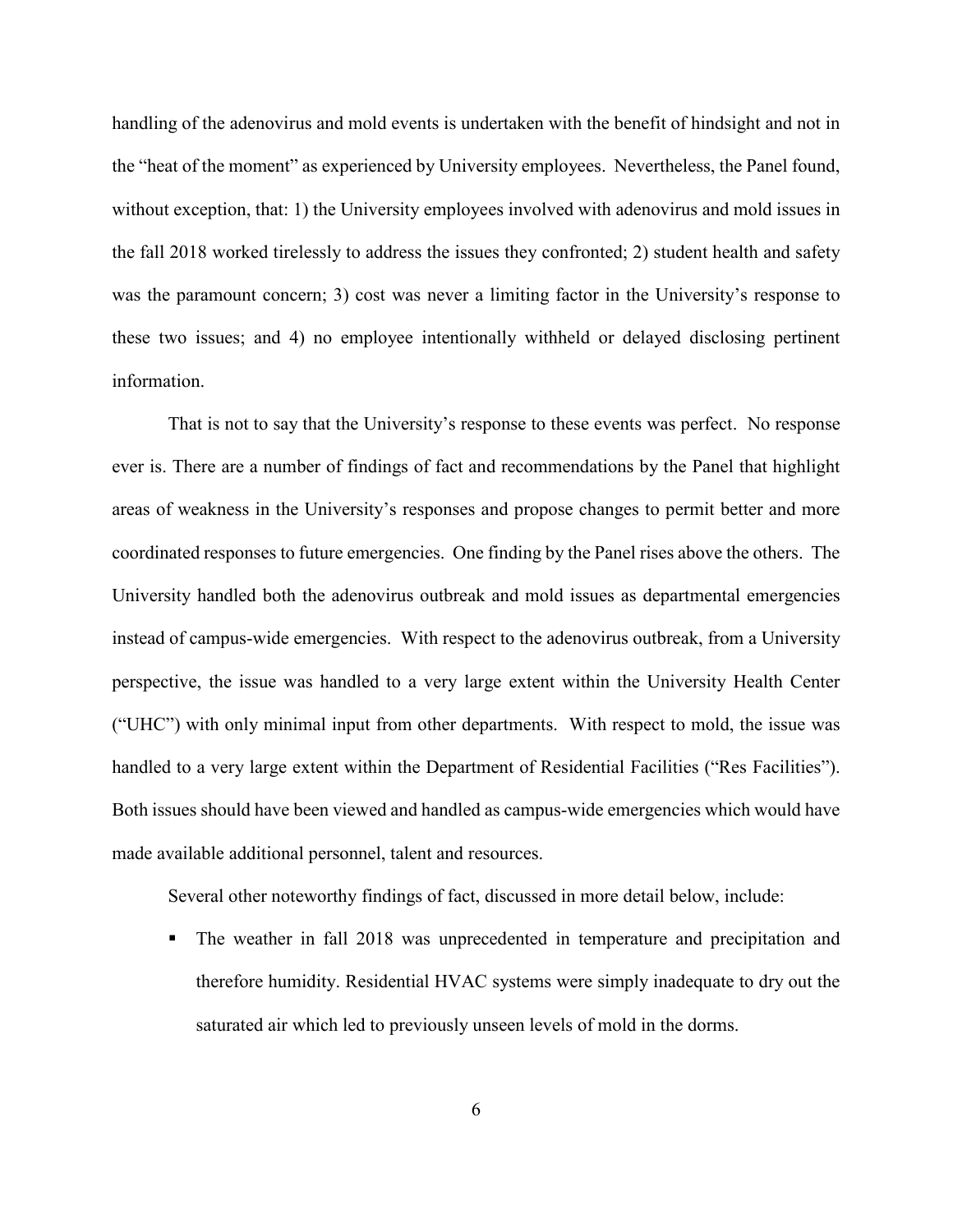- The University's response to mold was in accordance with applicable guidelines published by the EPA and OSHA, in accordance with the University's own internal policies and procedures, and in accordance with prevailing custom and practices.
- The University's decision not to conduct post-remediation air sampling in Elkton and other halls was based on recommendations and advice by industry experts and the University's own Department of Environmental Safety, Sustainability and Risk ("DESSR") and was consistent with recognized practice.
- The University Incident Response Team ("IRT") met only once during the handling of mold issues and only after the decision had been made to relocate all students from Elkton Hall for cleaning/remediation.
- Human adenoviruses are DNA viruses that are normal, frequent causes of the common cold. Although most adenovirus infections resolve without medical attention, severe adenovirus infection can occur in both healthy and immunocompromised individuals.
- There are no biological studies documenting an association between mold exposure and respiratory viral infections.
- The Centers for Disease Control and Prevention ("CDC") and the State of Maryland have reporting requirements, and adenovirus is not a reportable disease, unless there is an outbreak event.
- The UHC saw increases in influenza-like illnesses ("ILI") in September and October 2018, earlier than the typical flu season.
- The University has a Campus Infectious Disease Management Committee ('CIDMC") which met twice in the fall of 2018: November 7 and November 15.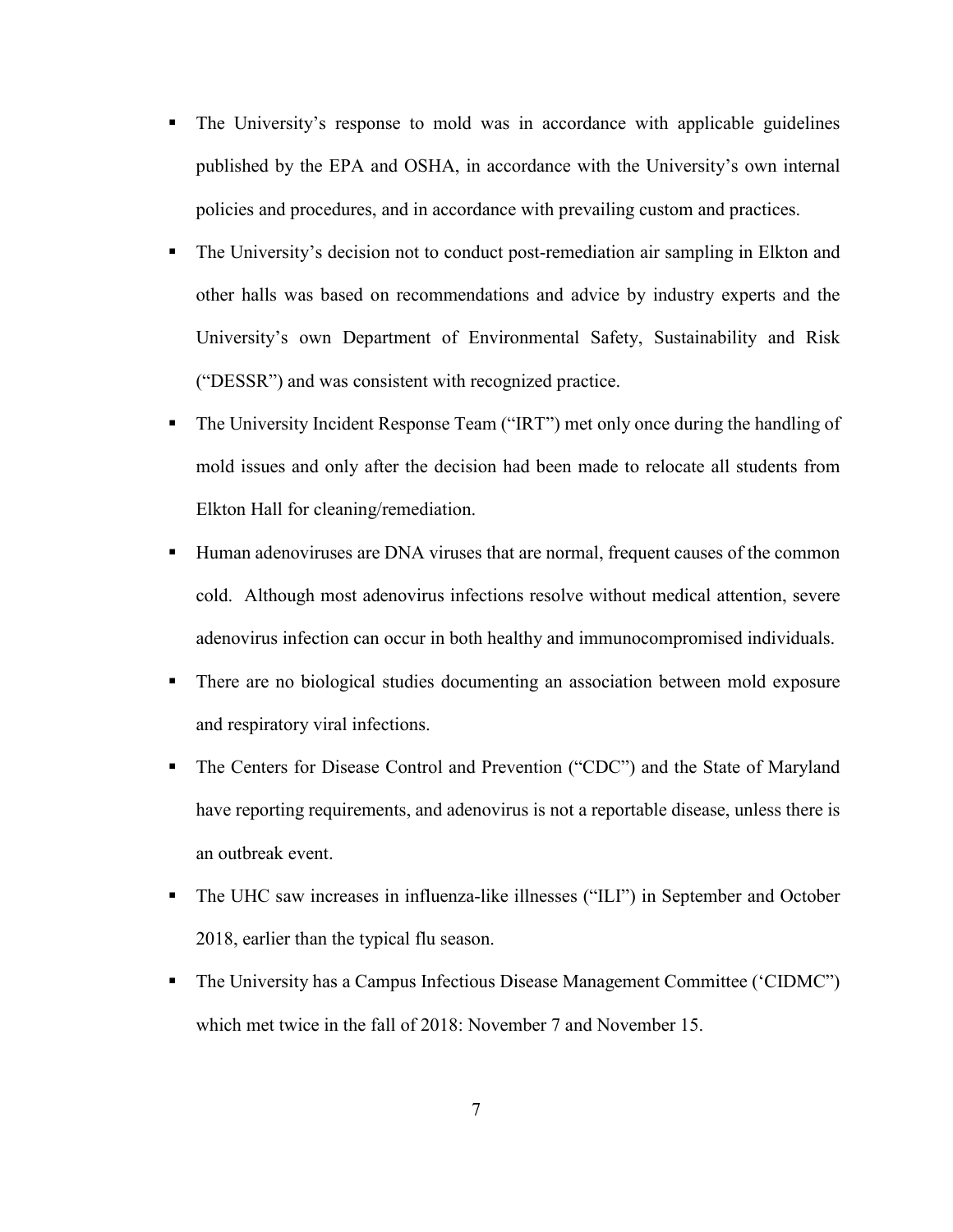- On November 9, 2018, the University issued a campus-wide communication to students and families discussing prevention techniques during cold, flu and virus season.
- Dr. David McBride, Director of the UHC, was in contact with the CDC, Maryland Department of Health, and Prince George's County Department of Health on November 12, 2018, with knowledge of just two confirmed student cases of adenovirus, before the definition of an outbreak (or any requirement for reporting an outbreak) had been met.
- The November 15, 2018 meeting of the CIDMC was convened to discuss adenovirus and additional messaging to students. Dr. McBride approved the content of the adenovirus-specific communication on November 16, 2018 but the message was not disseminated until November 19, 2018. The November 19, 2018 communication was not sent in response to Olivia Paregol's death.
- The University adhered to the requirements of all local, state and federal regulations and statutes governing reporting and communication concerning infectious diseases.
- The University's response to adenovirus was in accordance with the University's own internal policies and procedures.
- C. Recommendations

A complete list of the Panel's recommendations appears in Section VI below. Several of the Panel's noteworthy recommendations are as follows:

- i. Generally
	- The University did not appear to have a mature culture of emergency management across all levels of the organization which would have provided earlier opportunities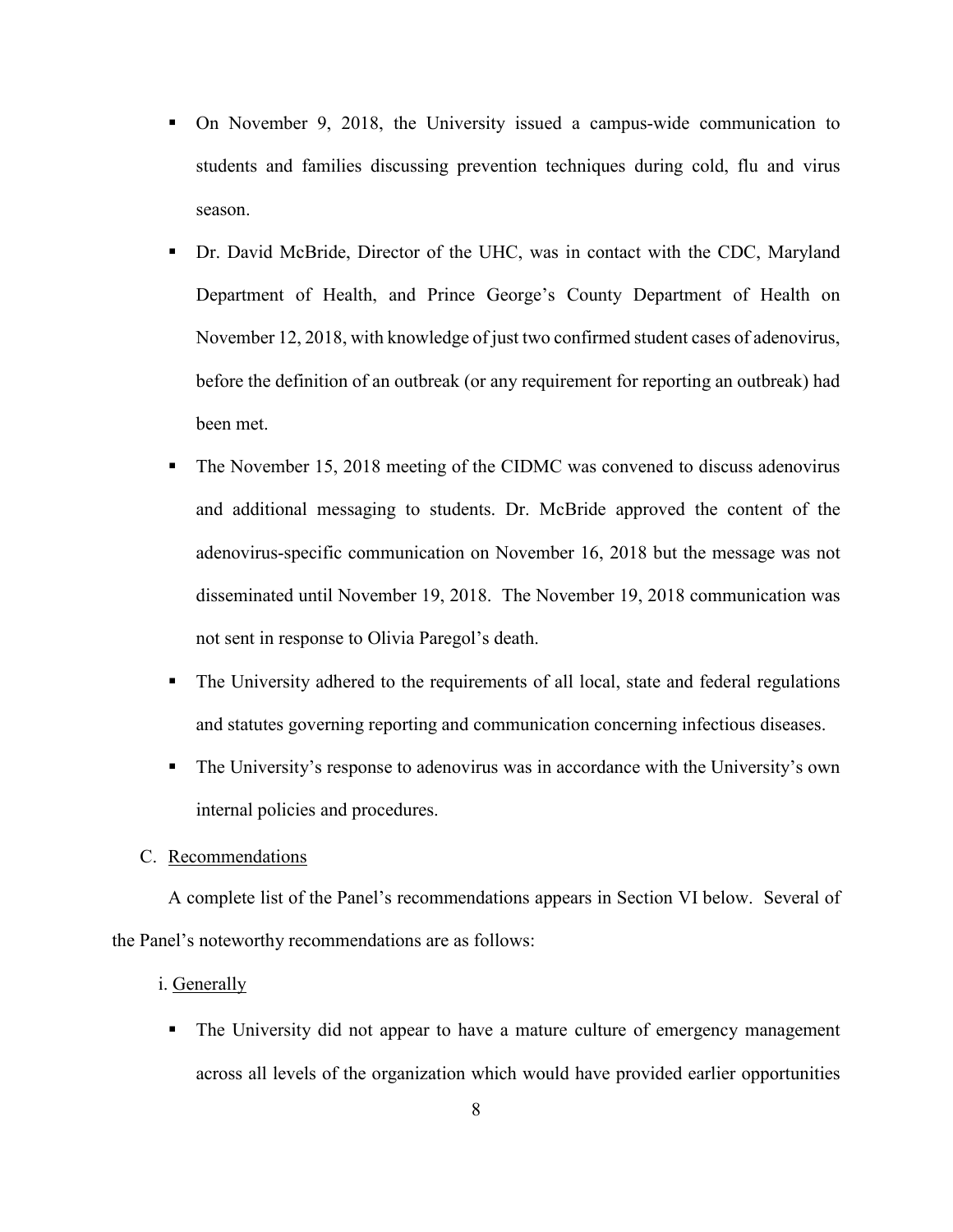for escalation and more effective emergency management for both incidents. It does not appear that any formal campus-wide or Office of Emergency Management ("OEM") coordinated after-action meetings were held as a result of the mold and adenovirus incidents from fall 2018.

- The University should provide training through a trackable platform to ensure appropriate staff complete training in Federal Emergency Management Agency ("FEMA") National Incident Management System ("NIMS") and Incident Commander System ("ICS"). The University should review roles and responsibilities of staff at all levels during a range of campus incidents and emergencies.
- The University should err on the side of activation of its emergency plans during real campus events. Emergency operations can be scaled back as appropriate but earlier activation is far better than activation that occurs too late. The University should designate a person or role for crisis communication who has direct access to decision makers.

#### ii. Mold

- The University's IRT should be involved, early on, in issues like the University's mold emergency in fall 2018. The IRT and procedures should not be reserved solely for exigent circumstances.
- Although air sampling is not required under Environmental Protective Agency ("EPA" or Occupational Safety Health Agency ("OSHA") guidelines, sampling should be considered in future events to assure students and families that mold remediation activities are successful.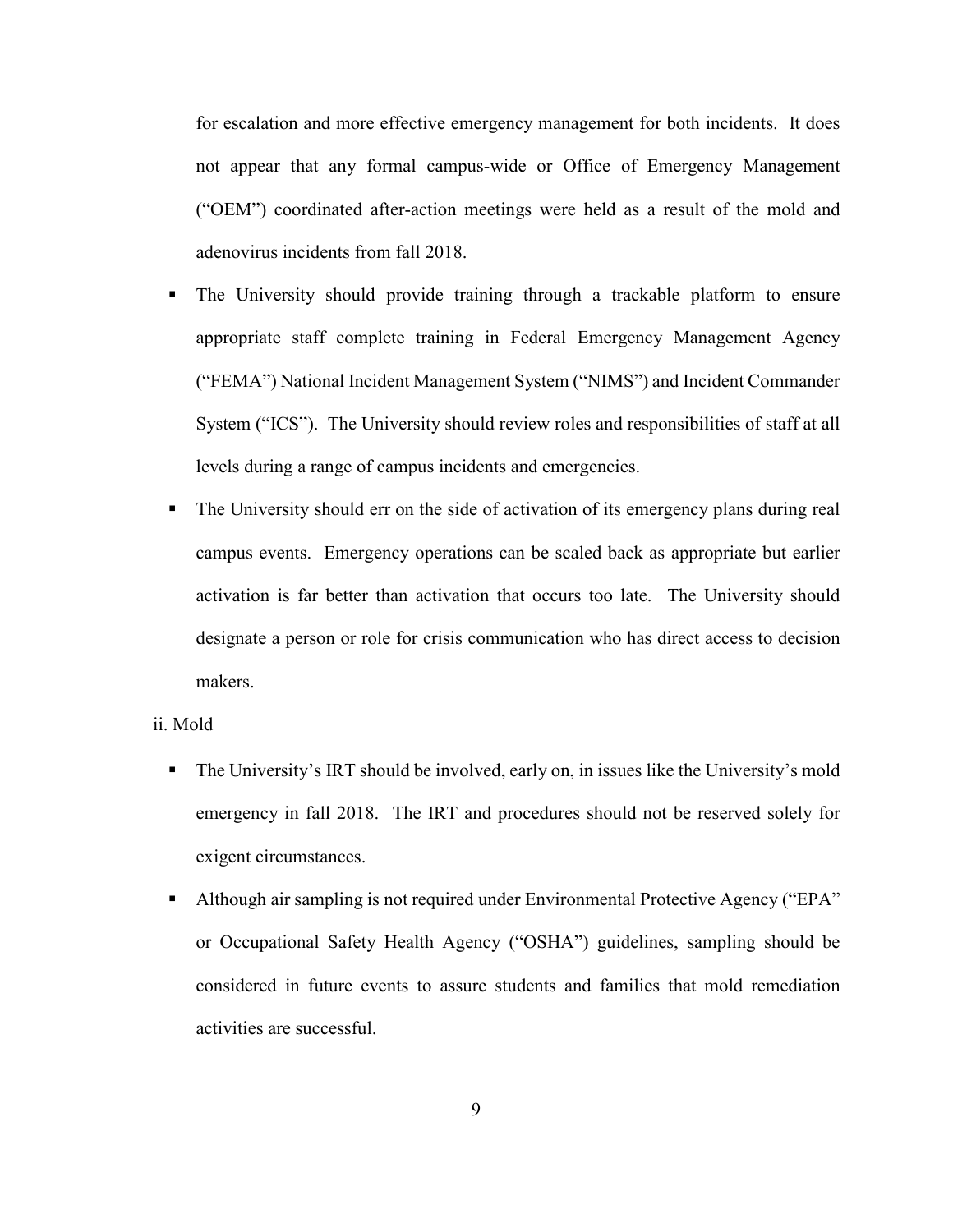The University should investigate the feasibility of installing Dedicated Outside Air Supplies ("DOAS") in residential buildings to assist in controlling building pressurization and, as a result, indoor relative humidity.

#### iii. Adenovirus

- The UHC should have tighter syndromic surveillance to monitor trends of ILI, conjunctivitis, and gastroenteritis.
- The University should have procedures in place for targeted outreach to students with underlying health conditions.
- The UHC should update its eligible population in the Chesapeake Regional Information System for our Patients ("CRISP") more frequently to ensure that the UHC has included the broadest array of students within that population.
- The UHC should strengthen the CIDMC by including an infectious disease specialist on the committee.
- The UHC should review its Campus Infectious Disease Management Plan ("CIDMP") to ensure it adequately contemplates non-reportable diseases and corresponding communication strategies, and that it requires declaration of response level, if a declaration is appropriate.
- The University should incorporate activation of the IRT into its response to outbreaks, as well as into the CIDMP.

#### **II. SCOPE AND METHODS OF THE INVESTIGATION**

Ms. Olivia Paregol, a student at the University, died from complications of a severe adenovirus infection on November 18, 2018. Thereafter, inquiry by the Paregol family and media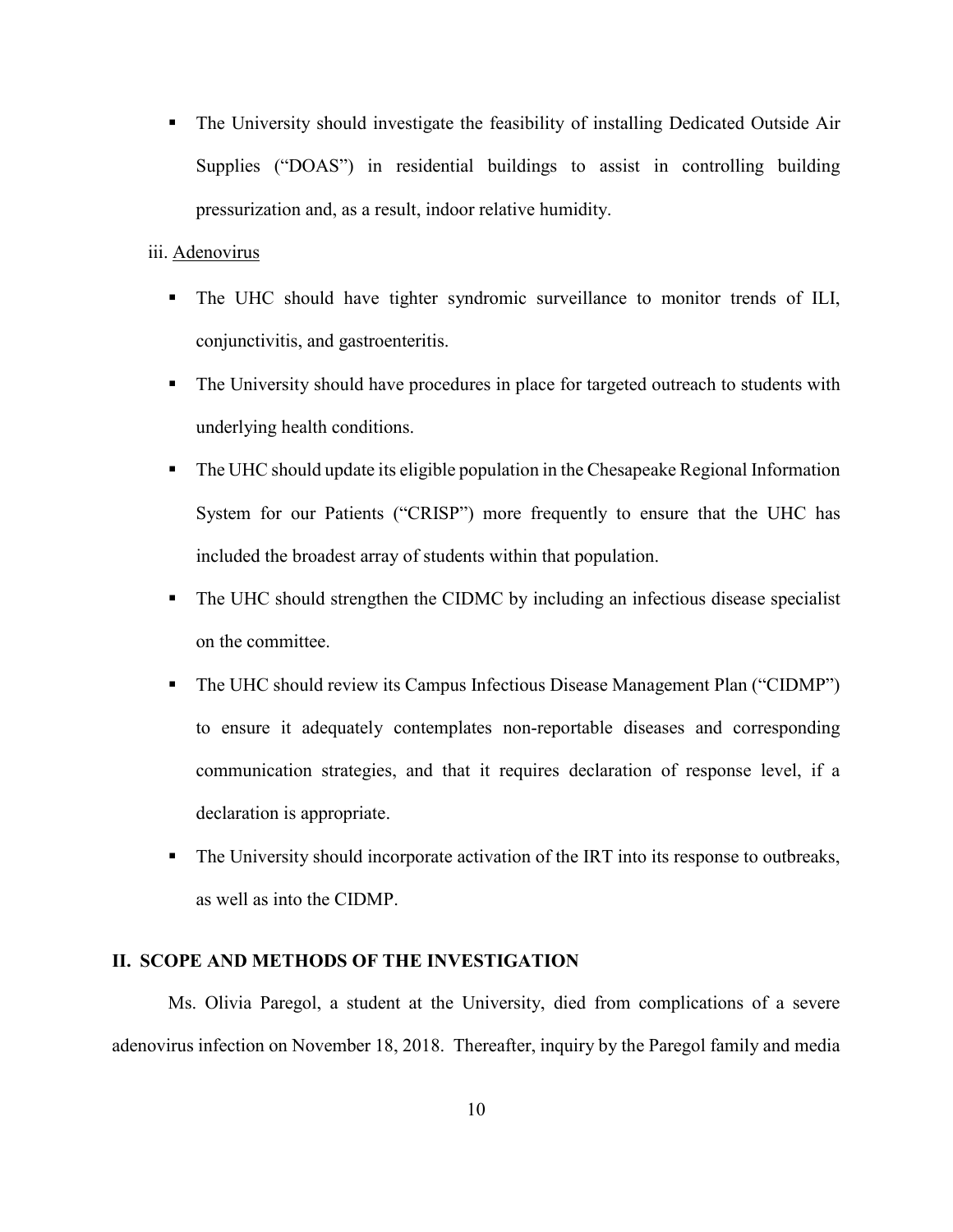reports<sup>1</sup> raised questions concerning the University's response to both the presence of adenovirus and mold on campus in the fall of 2018.

On May 30, 2019, Governor of Maryland Larry Hogan, issued a letter to the Board of Regents requesting a thorough investigation into the University's handling of adenovirus information in the fall of 2018.

In response to the Governor's request, the Board of Regents undertook a search for subject matter experts ("SMEs") on the issues facing the University in the fall of 2018. According to the Board of Regents, the criteria for selection included: a) recognition of each as an expert in their field; and b) independence, i.e., no prior ties to the University. On July 12, 2019, the Board of Regents announced the selection of six SMEs to participate in an independent review of the University's response to the presence of adenovirus and mold during the fall 2018 semester:

Melanie J. Bernitz, MD, MPH: Associate Vice President and Medical Director, Columbia Health, Columbia University, with expertise in College and University Health;

Shane R. Conklin, MBA: Associate Vice Chancellor for Facilities and Campus Services, University of Massachusetts, Amherst, with expertise in University Facilities;

Timothy M. Duffy, CIH, PE, RS: Vice President of Engineering, Compliance Environmental International, Inc. (CEI), with expertise as a Certified Industrial Hygienist and a Professional Engineer in mold remediation;

Tara N. Palmore, MD: Hospital Epidemiologist, National Institutes of Health (NIH) Clinical Center, with expertise in Epidemiology and Infectious Diseases;

 $\overline{\phantom{a}}$ 

<sup>1</sup> See, e.g., Jenn Abelson, Amy Brittain and Sarah Larimer, *A Dangerous Delay,* Wash. Post, May 16, 2019.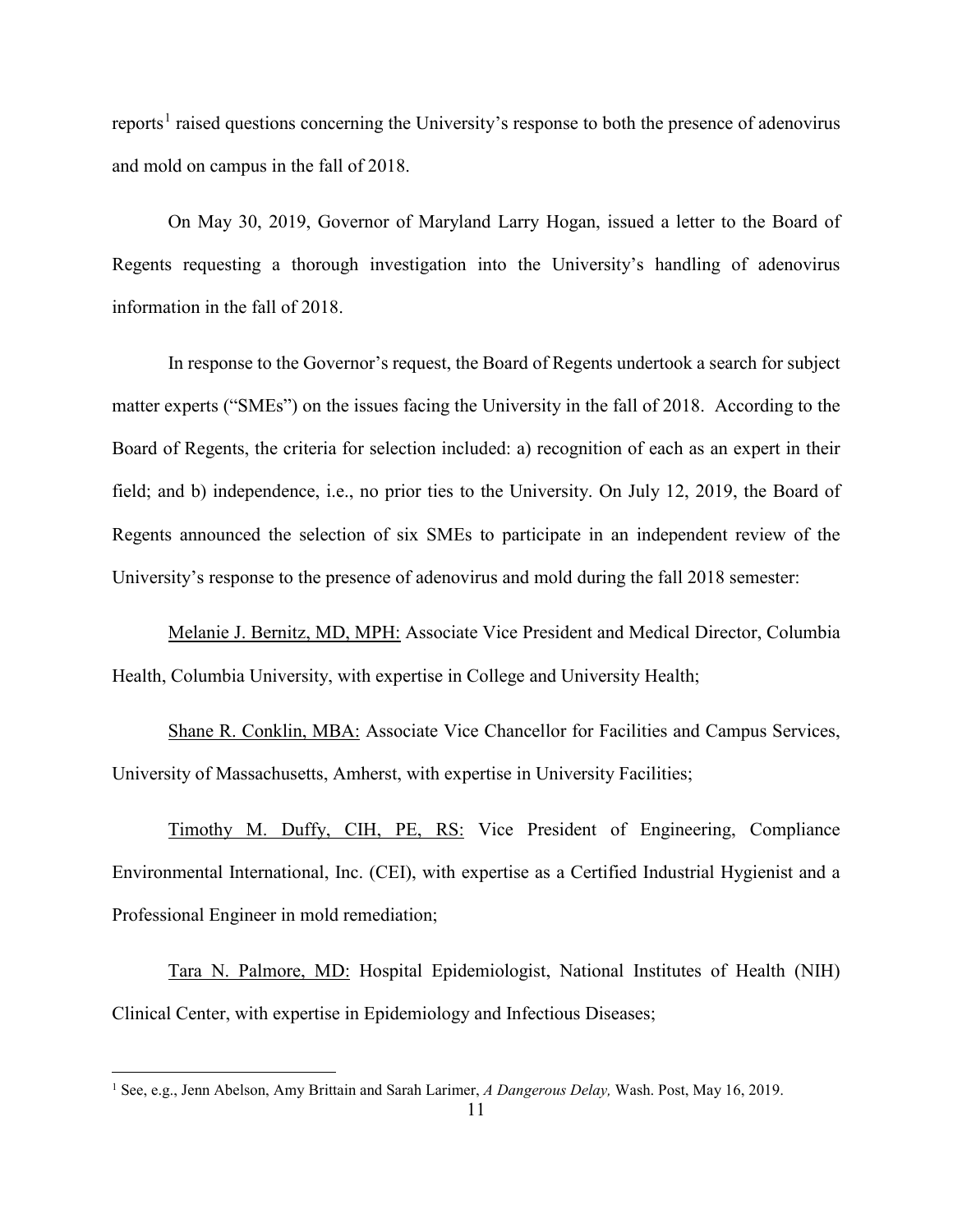Laura Herrera Scott, MD, MPH: Vice President of Medicaid Clinical Operations, Anthem with expertise in Public Health and Public Health Communication;

E. Mitchell Swann, P.E., FCIBSE, LEED AP: Principal, MDC Systems, with expertise in Building Engineering, Design and HVAC Systems.

On August 19, 2019, the Board of Regents engaged attorney Charles L. Simmons Jr. and the law firm of Gorman & Williams to coordinate the investigation and prepare a report of findings and recommendations of the independent investigation. Mr. Simmons is the managing partner of the Baltimore and Washington, D.C. offices of Gorman & Williams and led the team of SMEs with the assistance of associate attorney, Taylor W. Beckham. Collectively, the SMEs and the coordinating attorneys are referred to in this report as "the Panel."

The Board of Regents gave the Panel the following charge:

- 1. Identify generally accepted protocols, policies, rules, regulations, statutes and/or other standards pertaining to incidents of adenovirus and mold on university campuses and assess the actions taken by the University in the Fall 2018 pertinent to these standards.
- 2. Develop a comprehensive timeline of events between August 2018 present to include: dates of reported illnesses; dates of diagnoses of adenovirus; dates specific university officials were notified or otherwise became aware of such illnesses or diagnoses; and actions taken by the university leadership—including those associated with the University Health Center, housing, facilities, communications, and any other University of Maryland, College Park ("University" or "UMCP") departments and/or individuals.
- 3. Review the University's response to the first reported cases of potential adenovirusrelated illness and to students experiencing potential adenovirus-related illness thereafter.
- 4. Review the UHC's response and service to students experiencing influenza-like symptoms during academic year 2019.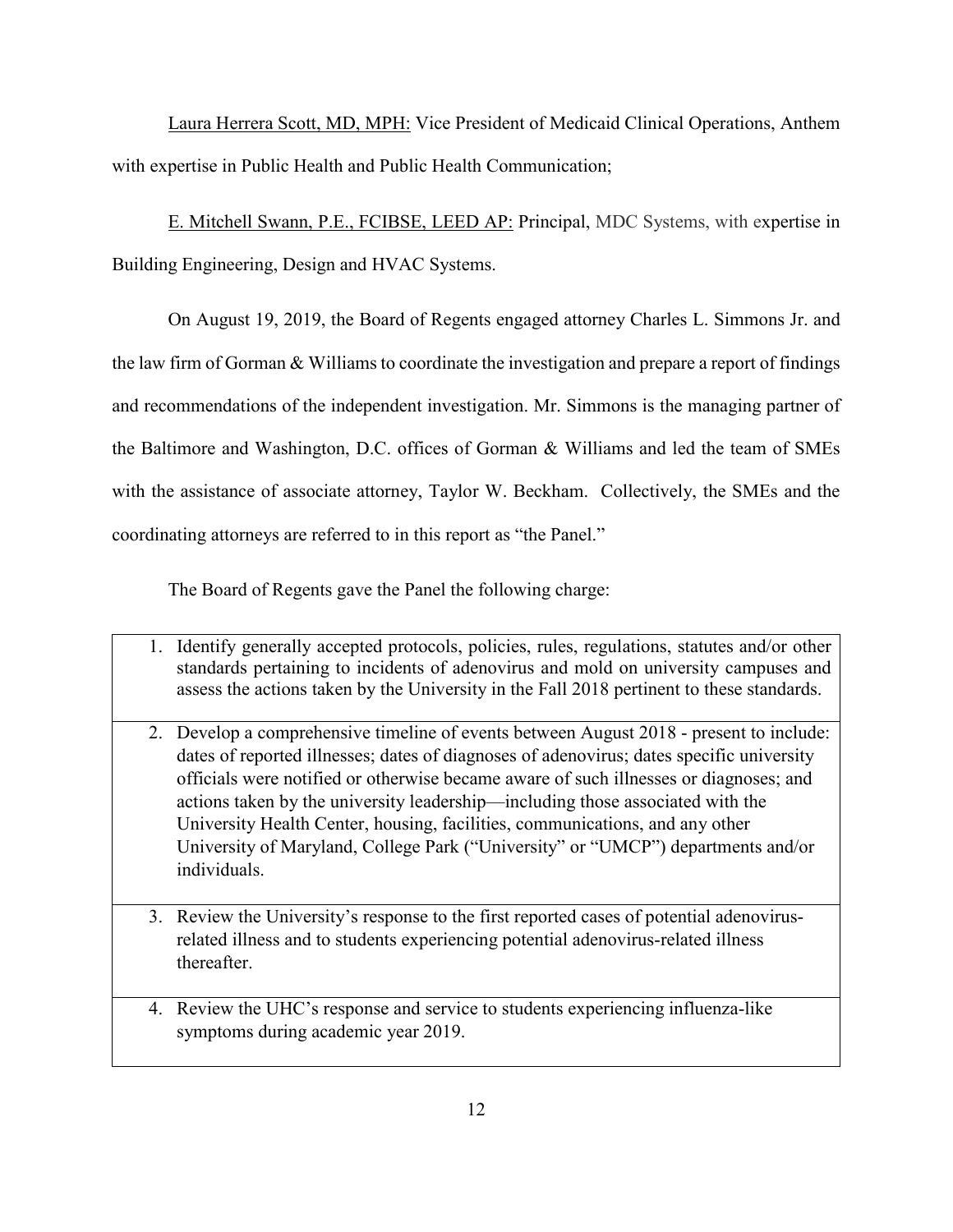- 5. Review the UHC's response and service to students experiencing upper-respiratory symptoms during AY 2019.
- 6. Review the University's communication and coordination with public health agencies regarding adenovirus.
- 7. Review the University's communication and coordination with hospitals and other medical care facilities regarding adenovirus.
- 8. Make recommendations, based on the investigation's findings, with respect to protocols, policies and procedures, to enhance the safety and well-being of students.

Following issuance of the Board of Regent's charge, the Panel created a list of forty-four

categories of documents they wished to review in the course of the investigation. The University

gathered the requested documents and produced over 25,000 pages of documents in response to

the following categories:

- 1. Documents sufficient to show UMCP communications and actions to individual students, campus, external public health officials and health care practitioners regarding the outbreak of adenoviruses during the relevant time.
- 2. Documents sufficient to show communications between Dr. McBride, the Campus Infectious Disease Management Committee ("CIDMC"), personnel at the University Health Center ("UHC") and any UMCP or USM personnel on the necessity or timing of notices to individual students or the campus regarding the outbreak of adenovirus.
- 3. Documents sufficient to show UMCP's responses to students experiencing:
	- a. first report of adenovirus and potential adenovirus related illness thereafter.
	- b. UHC's response and service to students experiencing upper respiratory illnesses in AY 2019
	- c. UHC's response and service to students experiencing influenza-like symptoms in AY 2019
- 4. Documents sufficient to show all communications with Olivia Paregol and her family regarding the presence of adenovirus on campus, any medical advice or interventions identified or recommended, and interventions specific to Ms. Paregol related to mold remediation for her campus residence.
- 5. Documents sufficient to show communications with public health agencies on the necessity and timing of notices to individual students or the campus on adenovirus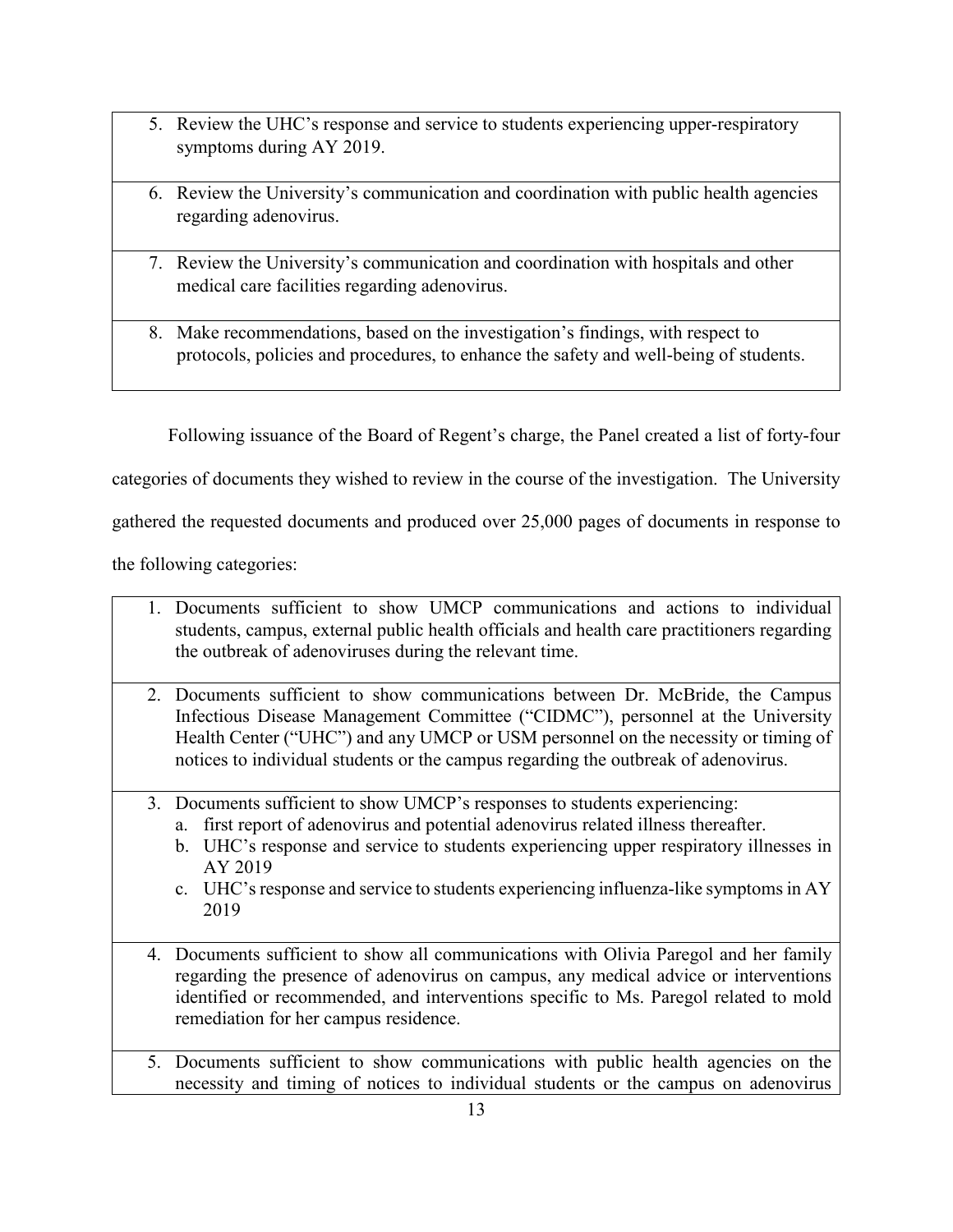infections or the adenovirus outbreak, including the Prince George's County Department of Health, the Centers for Disease Control and Prevention (CDC) and the State of Maryland Department of Health.

- 6. Documents sufficient to show UMCP communications and actions to individual students, campus, UMCP mangers and senior executives, external public health officials and health care practitioners regarding the existence of mold in the residential facilities, including when mold remediation began, who undertook remediation and their credentials, the materials used in mold remediation.
- 7. Any documents consulted in preparation of the letter provided to the State of Maryland Education & Economic Development Subcommittee.
- 8. Applicable organizational documents for UMCP and the following UMCP departments: UHC, Student Affairs, Housing, and Industrial Health and Safety.
- 9. Confirmation whether the USM or UMCP is accredited by Joint Commission, the American College Health Association or any other similar accreditation body. Please provide last survey and confirmation of accreditation.
- 10. Confirmation whether UMCP has a student health advisory committee or any other similar body that interacts with UMCP or the Health Center on student health issues. If so, please provide contact information for the committee members and any communications from the time period August 2018 to December 2018 pertaining to the adenovirus or mold in residential facilities.
- 11. Communications and documents with the Student Affairs Committee/Group that brought student concerns to the attention of UMCP about the presence of mold and adenovirus.
- 12. Policies and procedures, as well as any manuals, SOPs, guidelines or informal guidance documents related to the following:
	- a. University emergency activation
	- b. Strategic communications
	- c. Health-related communications to individual students and UMCP student body
	- d. Infection control
	- e. Campus outbreaks of virus or other health related dangers
	- f. Emergency management operations
	- g. UHC communications
	- h. UHC follow-up procedures
	- i. UHC lab request procedures
	- j. Code of occupancy requirements
	- k. Mold prevention strategies
	- l. Mold removal guidelines
	- m. Mold remediation protocols
	- n. Mold sampling and testing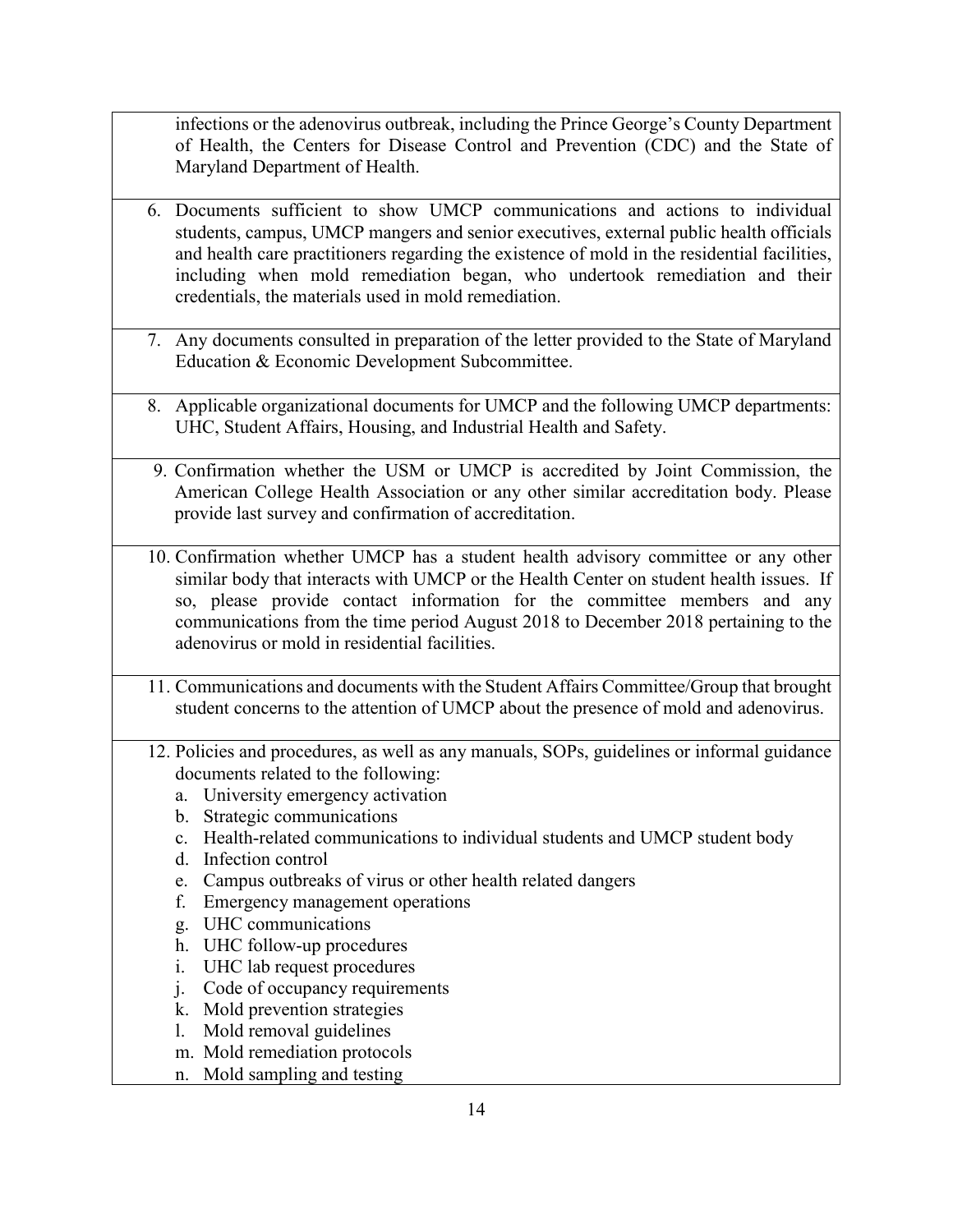o. Debrief or "lessons learned" protocol and/or minutes

- 13. Any documents comprising a compilation of communications and events associated with a review of UMCP's response to the presence of adenovirus on the campus and the development of mold in residence halls during the Fall 2018 semester, including documents supporting the timeline identified on the USM website.
- 14. Current Emergency activation training materials, including simulations and preparation information, if any. Identify how emergency activation training is provided and to what population of UMCP personnel.
- 15. Relevant data collected by UMCP regarding adenovirus, upper-respiratory or influenzalike-symptoms, including any disease surveillance performed during Fall 2018 by the UHC. Provide any surveillance protocols.
- 16. Communications with students regarding adenovirus, upper-respiratory or influenza symptoms, including any disease surveillance performed during Fall 2018 by the UHC.
- 17. Provide an index of the data fields collected by the UHC, including the electronic health record system used to monitor student health status.
- 18. Protocol related to health information requested, collected or maintained by UMCP relating to student health status during admission or enrollment, including presence of any chronic illnesses.
- 19. Relevant documents from the CIDMC including the following:
	- a. Membership list
	- b. Governance documents
	- c. Meeting minutes
	- d. Committee communications with Dr. McBride and/or UHC regarding notice to individual students or the campus regarding adenovirus outbreak
	- e. Any other communications concerning the presence of adenovirus on the campus and the development of mold in residence halls during the Fall 2018 semester.
- 20. Communications with any hospitals and other medical facilities regarding the presence of adenovirus on the campus, including University of Maryland Medical Center in Baltimore and Washington Adventist Hospital.
- 21. Any assessments, reports, risk analyses or audits concerning the presence of adenovirus on the campus and the development of mold in residence halls during Fall 2018, whether performed by UMCP personnel or third parties, including the review conducted by David Reitman, M.D. and Paul Seligman, M.D.
- 22. Information related to industrial hygiene reporting and testing, moisture intrusion and environmental health and safety.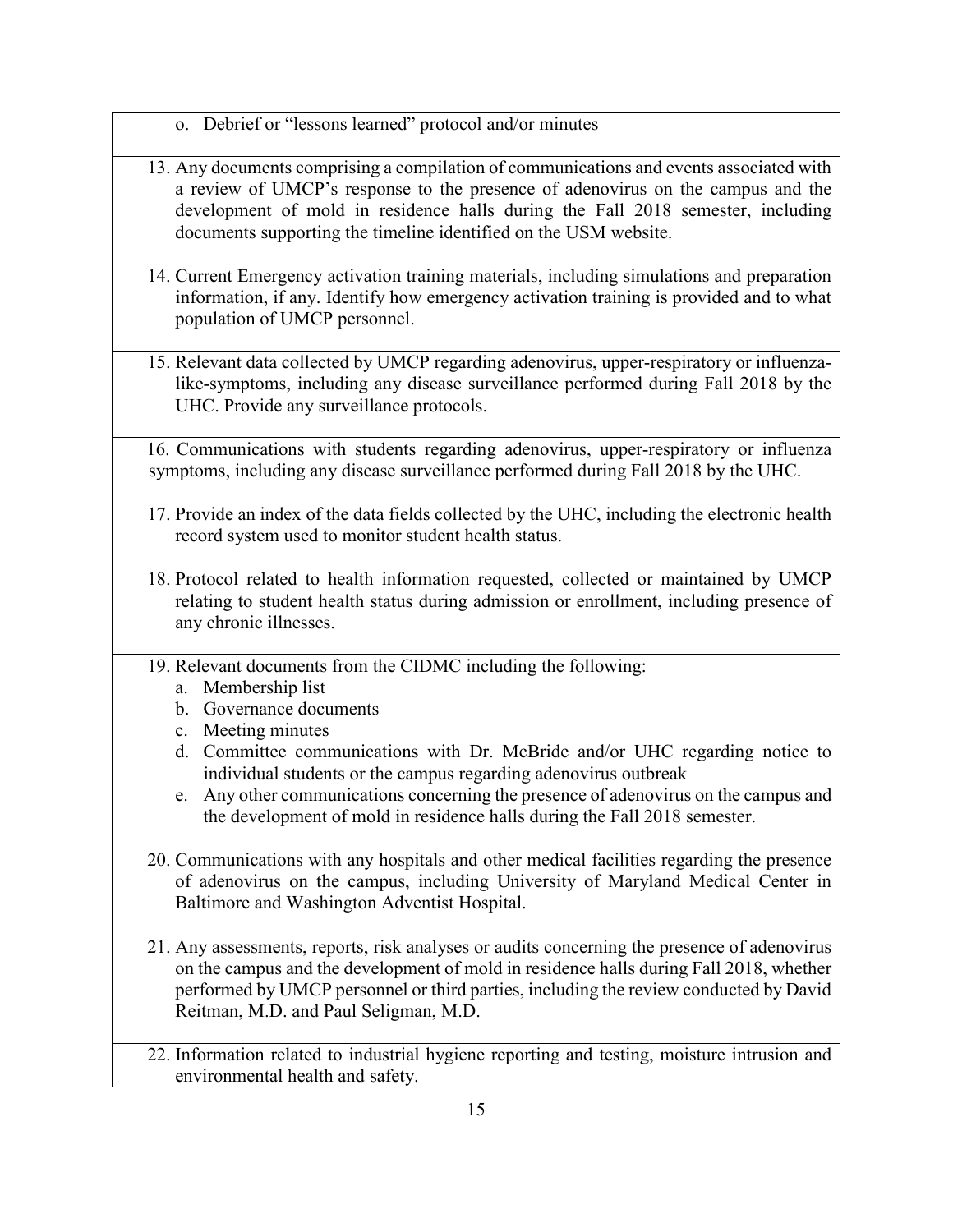- 23. Mold remediation log including any service requests, trouble tickets or other problem management communications or documents beginning in March 2018.
- 24. Mold validation reports or other information used by UMCP to confirm resolution of mold issue.
- 25. Documents of Elkton Hall HVAC service contracts, HVAC manuals, HVAC maintenance logs, HVAC cleaning protocols, including materials used, and any service requests beginning in March 2018. Also include information on any Work or Task Order Management system used to manage maintenance tasks or 'trouble' reports.
- 26. HVAC\Mechanical, Building Automation and Control System (aka "Energy Management System") and Architectural Design drawings and specifications for Elkton Hall. Note: if any major renovation, replacement or upgrade projects have been performed on the building, provide similar subject documents of said project(s).
- 27. Documents and communications related to decision-making process around Elkton Hall mold remediation process, including assessment of and communications about student relocation.
- 28. Data or reporting on effectiveness of UMCP communications, including student email open rates.
- 29. Any records, reports, or communications with the Environmental Protection Agency, Occupational Safety and Health Administration, or similar state and federal bodies between August 2018 and the present.
- 30. Any documents provided in response to any Public Information Act Request ("PIA") relating to the presence of adenovirus on the campus and the development of mold in residence halls during the Fall 2018 semester.
- 31. List of persons identified as having knowledge related to the presence of adenovirus on the campus and the development of mold in residence halls during the Fall 2018 semester, including communications with the Paregol family.
- 32. The letter from Governor Hogan initiating the investigation and setting the charge for the investigation.
- 33. All documents related to the Clinical Director of the UHC's job roles and responsibilities.
- 34. Any and all communications from the UHC or Residential Life sent in the Fall 2018 to a specific population receiving allergy shots or with asthma.
- 35. All communications sent on or via "Maryland Today" during the Fall of 2018 related to mold or adenovirus.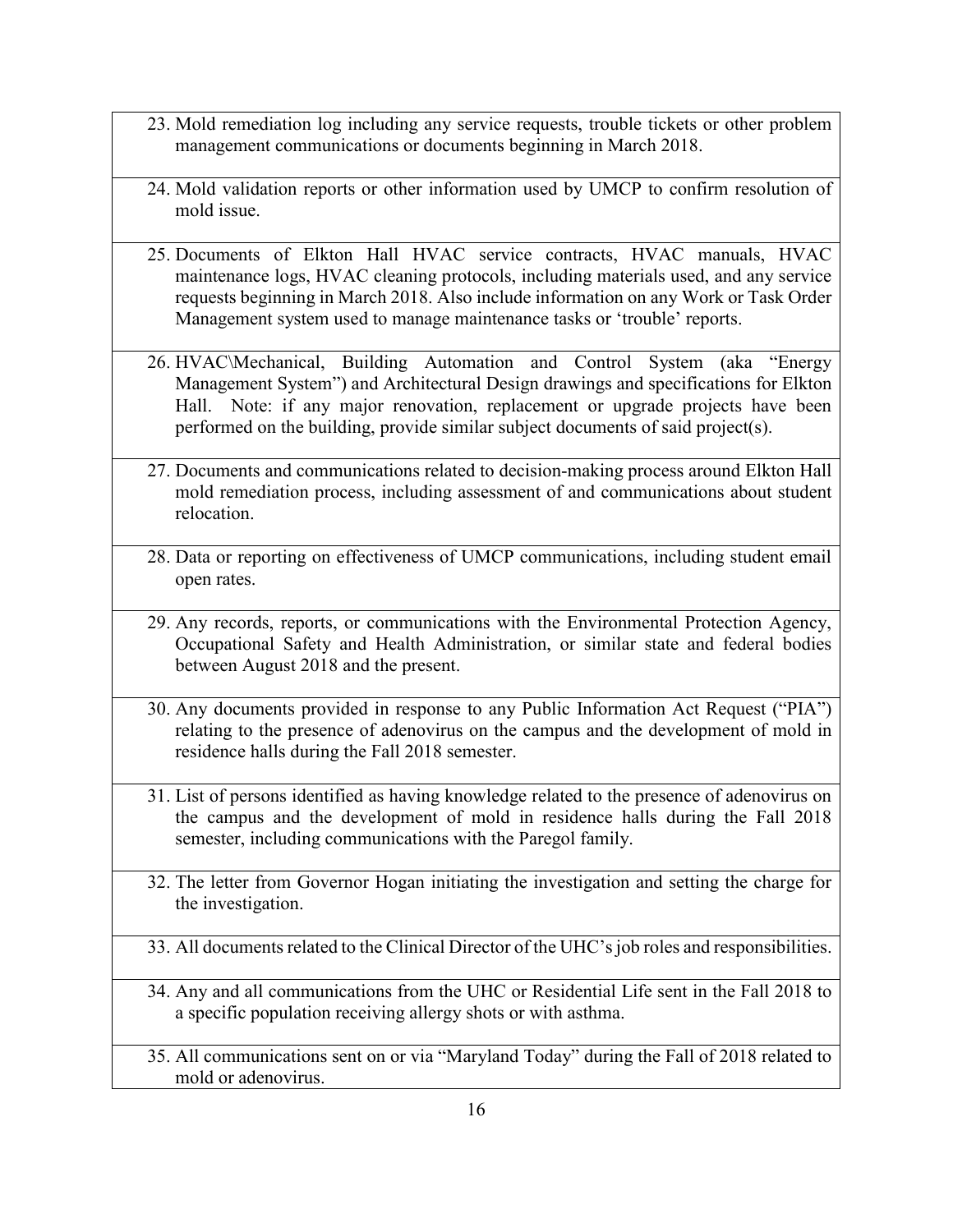- 36. Any and all articles referred to or relied on by the UHC to respond to the mold complaints or adenovirus outbreak on campus during the Fall of 2018.
- 37. Data or reporting on effectiveness of UMCP communication sent on November 9, 2018.
- 38. Any and all reports received on the UHC's "After-Hours" call line related to any student experiencing cold, upper-respiratory, or influenza-like symptoms in Fall 2018.
- 39. Any and all reports received by the UHC via the Chesapeake Regional Information System for Patients (CRISP) during the Fall of 2018.
- 40. Any and all Student Health Advisory Committee (SHAC) meeting minutes for all meetings held in preparation for or during the Fall of 2018.
- 41. Any and all documents related to the cost of mold remediation and/or student relocations due to mold in Fall 2018 including, but not limited to, contractor costs, Elkton Hall relocation costs (i.e. moving costs, hotel costs, dining costs), furniture replacement costs, cleaning costs, staff overtime costs.
- 42. Any and all contracts, including, but not limited to, the scope of work for any HVAC maintenance completed in Elkton Hall and Denton Hall in the summer prior to and during Fall 2018.
- 43. Any and all documents related to the roles and responsibilities of the Incident Response Team ("IRT"), including but not limited to documents related to the IRT's purpose, charge, and relationship to other departments or committees within the University's administration.
- 44. All correspondence concerning approval of adenovirus communications.

In addition to reviewing documents, the Panel interviewed the following witnesses between September 17 and October 22, 2019: 1) Dr. David McBride, Director of the UHC (twice); 2) Christopher Moore, Assistant Director of Administrative Services; 3) Andrea Crabb, Director of Res Facilities (twice); 4) Andrew Van Der Stuyf, Res Facilities, Assistant Director of Project Management; 5) Katie Lawson, Chief Communications Officer, Office of Strategic Communications; 6) Dr. Linda Clement, Vice President of Student Affairs (now retired); 7) Dr. Mary Hummel, Assistant Vice President of Student Affairs; 8) Maureen Kotlas, Executive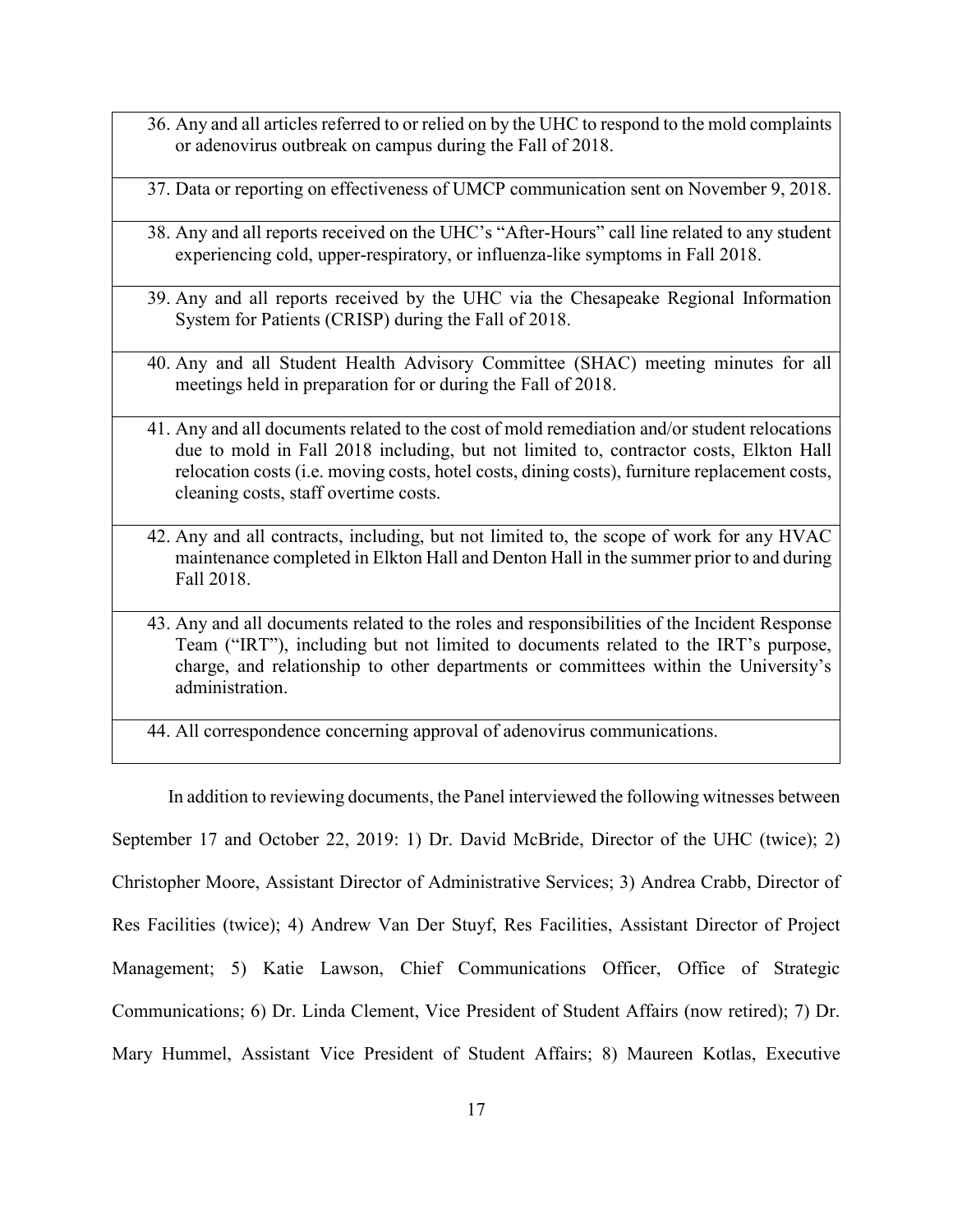Director of the Department of Environmental Safety, Sustainability and Risk; 9) Susan Gilson, Health & Safety Officer; 10) Julius Williams, Facilities Management; 11) Ed Light and Rick Meetre, Building Dynamics; 12) Mike Glowacki, Executive Assistant to Deborah Grandner, Department of Residential Life ("Res Life"); 13) Capt. Ken Ecker, Campus Emergency Manager; and 14) Mr. Ian Paregol, Olivia Paregol's father.

Finally, the Panel toured dorm rooms and various mechanical spaces and common areas in Elkton Hall and inspected the exterior of the building.

#### **III. INTERVIEW SUMMARIES**

All interviewees were made aware that their interviews were not being recorded nor were the interviews being transcribed. The Panel compiled questions for the interviewees and provided the questions to each interviewee in advance of the interviews. At the request of the employees being interviewed, the University's general counsel was present in a representative capacity. The University's general counsel had no input into the questions asked and no speaking role during the interviews. The University's general counsel also had no input into the Panel's Report, findings of fact, or recommendations. Mr. Ian Paregol had his own counsel present during his interview. The interviewees, except for Mr. Paregol and the representatives of Building Dynamics, were each asked questions concerning their background and their duties and responsibilities as employees of the University.

#### A. Dr. David McBride, Director of the UHC

The Panel interviewed Dr. David McBride who is the Director of the University Health Center (UHC). The Panel questioned Dr. McBride on the following topics: 1) internal processes within the UHC; 2) the UHC's actions and related response to the reports of mold-related illnesses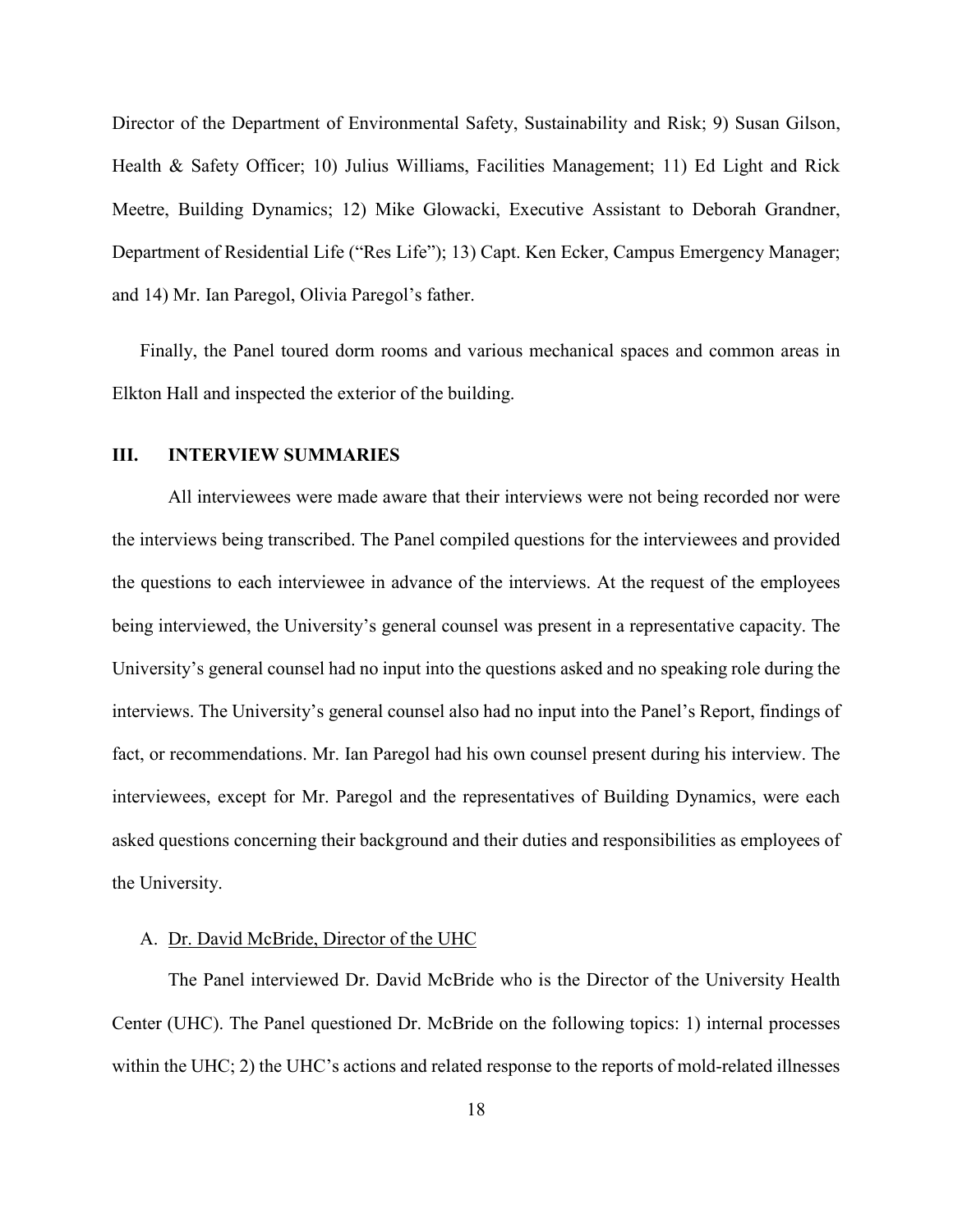and symptoms; 3) the UHC's emergency management response structure; 4) Dr. McBride's communications with outside health care facilities and communications with other University departments; 5) the UHC's response to the adenovirus outbreak; and 6) the University's communications to students and other stakeholders concerning influenza-like symptoms and adenovirus in the fall of 2018.

Dr. McBride served as the Director of the UHC for five years prior to the fall of 2018. Before his tenure at the University, Dr. McBride served as the Director of the Boston University Health Center for eight years.

Dr. McBride spent about 30% of his time on patient care, episodic visits, and primary care visits. He also treated patients on an appointment basis who had ongoing health concerns. The Director of the UHC reports directly to the Vice President of Student Affairs, who in the fall of 2018 was Dr. Linda Clement. The Office of Student Affairs held bi-weekly "Directors' Group" meetings involving all the directors within the Office of Student Affairs. Dr. McBride stated that he also met weekly with Dr. Clement and maintained a direct line of communication with her.

Dr. McBride has an executive committee that reports to him. Dr. McBride sits on University-wide committees such as the International Risk Management Committee, the Emergency Management Committee and the Institutional Biosafety Committee. It is the responsibility of the UHC Director to serve as the "Campus Health Officer" who is regularly consulted on University health issues. The UHC has a Clinical Director who is responsible for clinical operations. UHC leadership staff also includes a Physician Supervisor to oversee Walk-In Care and a Coordinator of Nursing to oversee nursing and medical assistant personnel.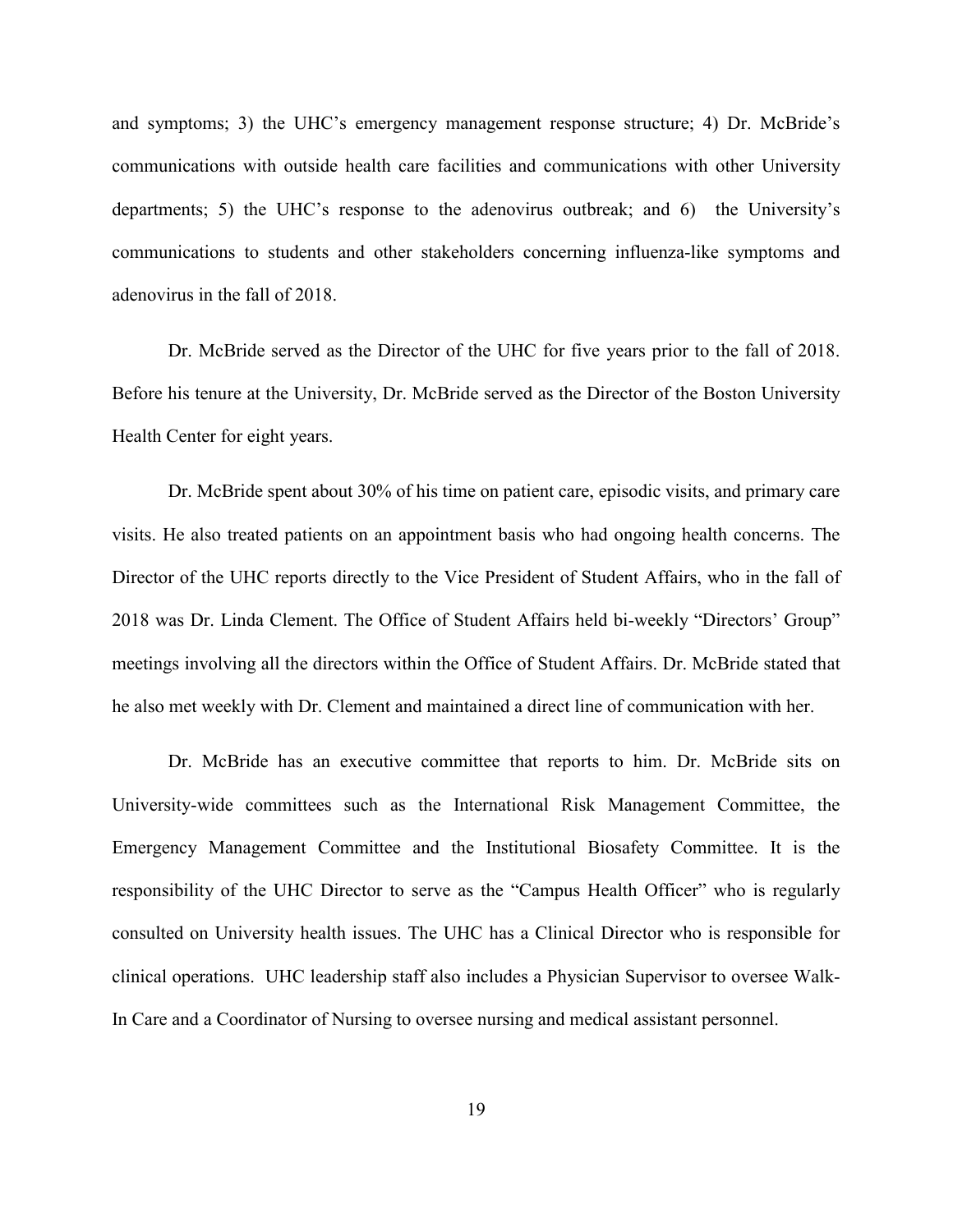During fall 2018, UHC held staff meetings monthly, unit meetings monthly, more casual "huddles" i.e., informal meetings as needed on a frequent basis, and ran monthly syndromic reports for influenza-like illness (ILI), conjunctivitis, and gastroenteritis. Dr. McBride indicated that these reports are now run weekly. In the fall of 2018, for after-hours calls which were routed to a telephone service through the University insurance plan, it was the practice of the UHC to receive printouts of the calls and include that information in the subject student's chart and follow-up with that student.

The UHC requires all students to submit information regarding immunizations and to complete a TB screening prior to matriculation at the University. It does not require, however, a health history for students; students may submit their health records voluntarily. The UHC understands that approximately 75% of students at the University are Maryland residents and thus still have access to their primary healthcare providers. It is recognized that those students may primarily seek treatment with their existing primary healthcare providers rather than with the UHC.

Dr. McBride advised that the UHC adopted a practice in the fall of 2019 to reach out to students with particular diagnoses (i.e. asthma, IBD and those who are immunocompromised or who are taking immunosuppressive medications) to invite them to the UHC to connect with providers, remind them of the risks of congregate settings, and encourage them to get flu shots. It is not the policy of the UHC to communicate with parents of students, but Dr. McBride did encourage his staff to follow up within 24-48 hours with any student who presented for a visit to the UHC and was particularly sick and/or febrile.

The UHC is a participant in CRISP. It is Dr. McBride's understanding that local hospitals, emergency rooms, or urgent care facilities have no obligation to inform the UHC of students being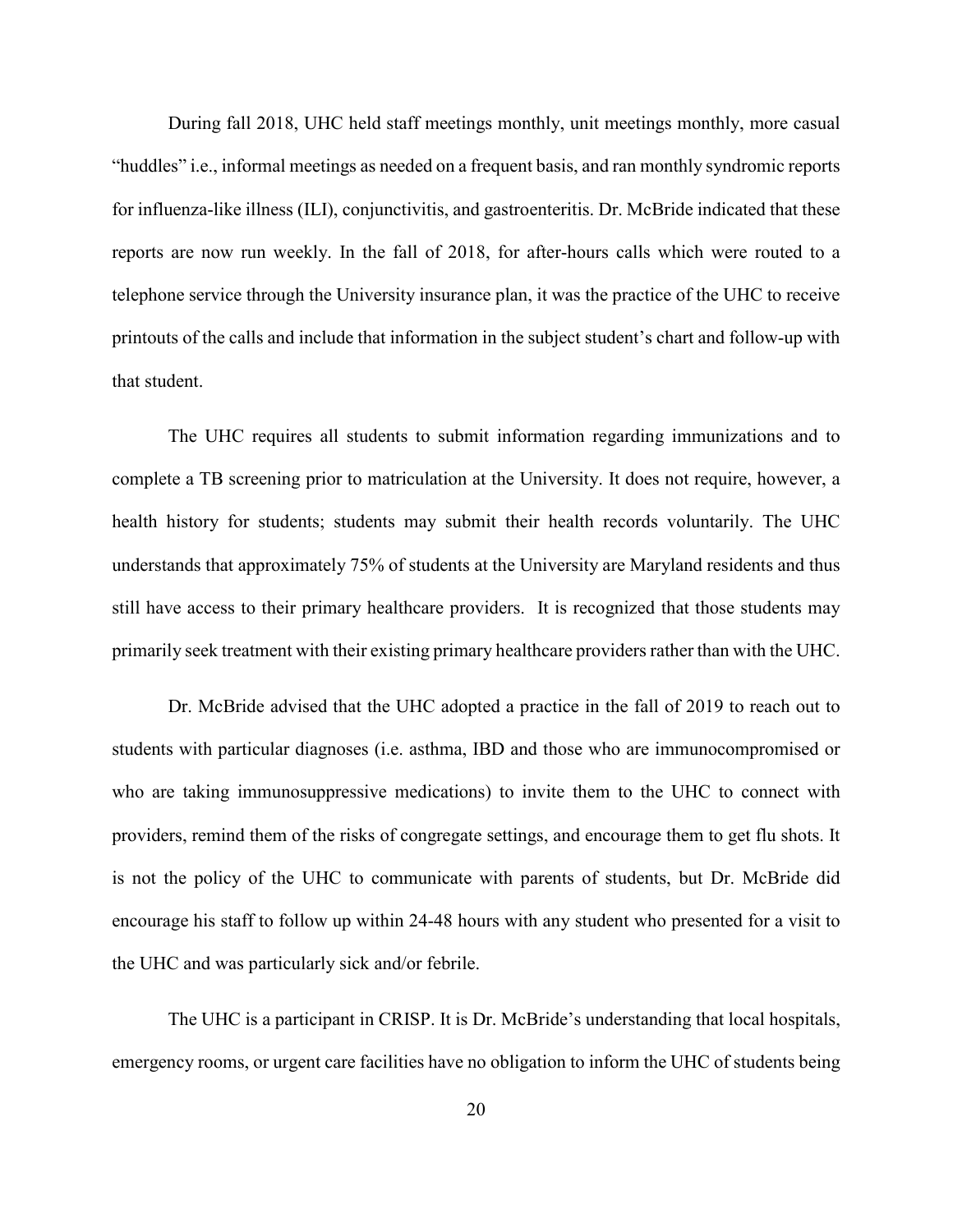seen at those facilities. In fall 2018, the UHC's population of students loaded into the CRISP system were those students that had been seen at the UHC in the past 18 months. The population in CRISP would be updated by the University's IT specialists; in the fall of 2018 the population was loaded into the CRISP system at the beginning of the semester and then periodically throughout the semester. The UHC now updates the population of students loaded into CRISP on a weekly basis during the first two months of the academic year. Dr. McBride stated that he would have received notice of an admission or discharge of a student in the CRISP data population, unless that student had intentionally opted out of CRISP. Any day that there was an alert, Dr. McBride would be sent that student's diagnosis from the visit and Dr. McBride could then access the student's hospital records. If Dr. McBride received an alert through CRISP he would pull the list of individuals and look for connections to the UHC and then send an outreach message to the student or have a member of staff follow up.

The University has a Campus Infectious Disease Management Committee ("CIDMC") which is chaired by the Director of the UHC. Dr. McBride stated that the CIDMC collectively identified concerns, practices, and expectations around management of infectious diseases. The CIDMC would advise the Incident Response Team (the "IRT") about the need to convene in the event of an infectious disease situation and the CIDMC would serve in an operations role. The CIDMC grew out of a need to respond to an infectious disease event in an operational way and the members of the committee were not particularly selected based on expertise on infectious diseases. Dr. McBride stated that it is unclear how the IRT would add to the response because the operations group completes all the actionable items. Dr. McBride did not recall if the IRT was convened for either mold or adenovirus in the fall of 2018. Dr. McBride advised that the CIDMC serves a relationship establishment function. The CIDMC has no set meeting schedule – Dr. McBride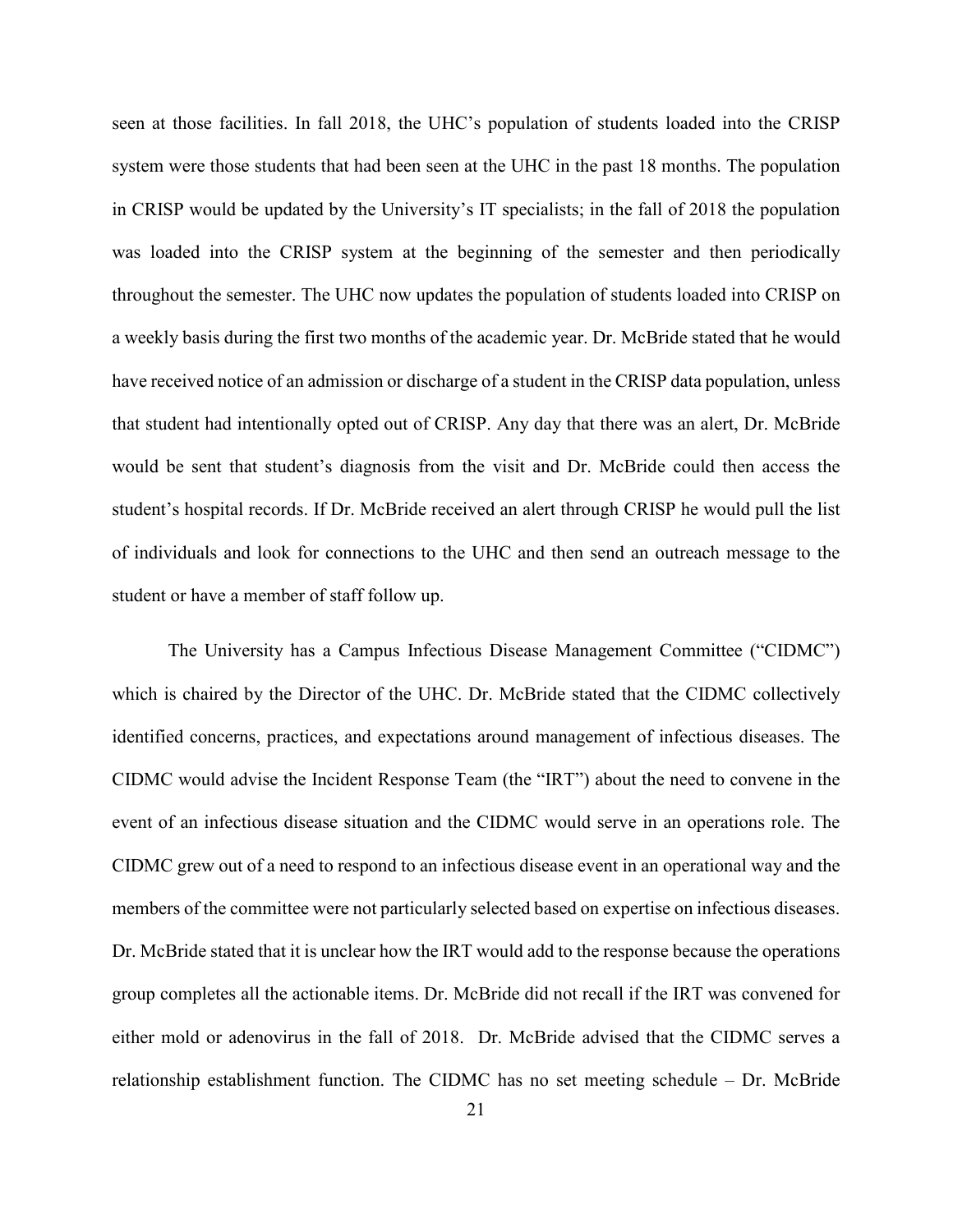described that the CIDMC meets on an "as needed" basis and in some years more frequently. He stated that in the last year the CIDMC didn't meet, but in other years it met more frequently. In fall 2018, the members of the committee were primarily operational; after the fall of 2018, the CIDMC included a faculty member from the School of Public Health.

Dr. McBride stated that the CIDMC convened on November 7, 2018 for the first time during the fall of 2018. The CIDMC meeting was called due to the increase in ILI in September, October, and November of 2018, which was not typical for the season. The CIDMC normally does not meet during flu season, which is typically January through March, when a rise in influenzalike illness is expected. At this meeting, the CIDMC reviewed the communication that was sent on November 9. The November 7 CIDMC meeting was also convened for the purpose of having all departments review and update their specific Campus Infectious Disease Management ("CIDM") plans. Dr. McBride confirmed that the issue of adenovirus does not appear in the minutes of the meeting and he has no specific recollection of mentioning it at the meeting. Isolated cases of non-reportable illness and/or individual student hospitalizations do not reach the threshold for discussion at the CIDMC and based on the information available on that day, one known case of adenovirus infection, there was no indication to discuss adenovirus at this meeting.

The CIDMC was convened again on November 15, 2018, more specifically to discuss adenovirus because three students had been hospitalized, and for consultation about campus communications regarding adenovirus. Dr. McBride stated that the UHC frequently communicated with the campus but was unsure of how influential or impactful these communications were because many students do not open or read emails. The November 9 message contained much of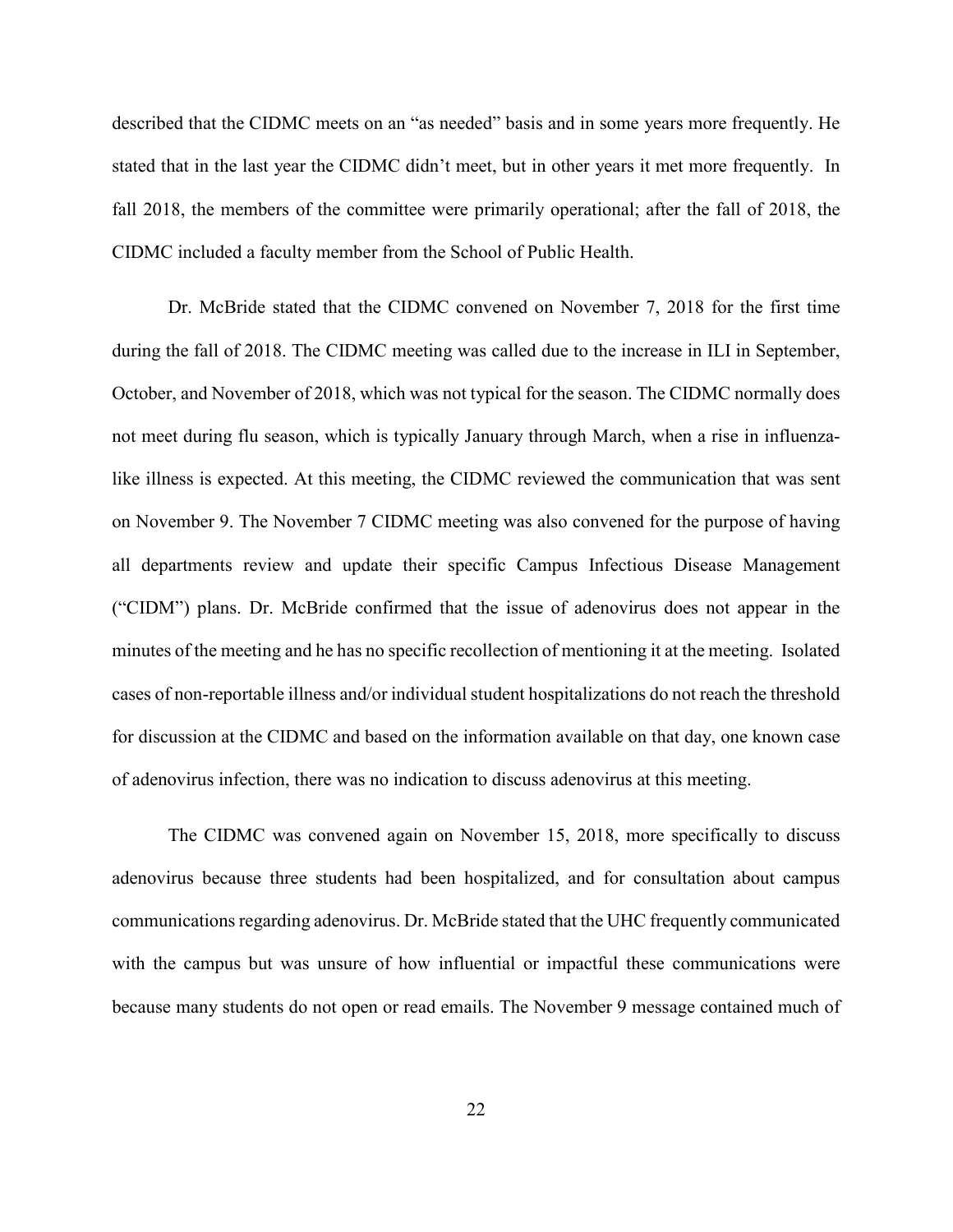the same information that was repeated later throughout the outbreak and emphasized personal protective measures to be taken.

The campus uses a coordinated approach with regard to health-related communications. Dr. McBride stated that he typically takes a primary role in drafting a communication, which is then edited by the communications department. At the November 15 meeting, the CIDMC considered targeted messaging to immunocompromised individuals, specific messaging to those living in Elkton Hall, and broad messaging to the entire campus. The decision was made to send broad community messaging to the entire campus. Additionally, Dr. McBride stated that although the CDC and Maryland and Prince George's ("PG") County Departments of Health did not require nor recommend any additional messaging be sent, the UMCP team determined that an additional community message would be beneficial. The CIDMC agreed to drafting and sending a campuswide message at the November 15 meeting. The content of the message was approved by Dr. McBride on the evening of Friday November 16, and the message was sent on Monday, November 19. Dr. McBride stated that after approving the message, he does not control the distribution or its timing. Dr. McBride and his team decided to send messaging beyond November 19 in light of Olivia Paregol's case.

Dr. McBride stated that the CIDMC did not discuss assigning a "level" to the adenovirus outbreak at the November 15, 2018, meeting. In retrospect, he stated the response was between levels 1 and 2, and as the situation progressed, the campus was practically acting per the level 2 guidelines, even though a specific designation was not made. He also stated that declaration of an outbreak is made by public health authorities and this occurred after three cases were confirmed at the University. Dr. McBride stated that many campus departments have infectious disease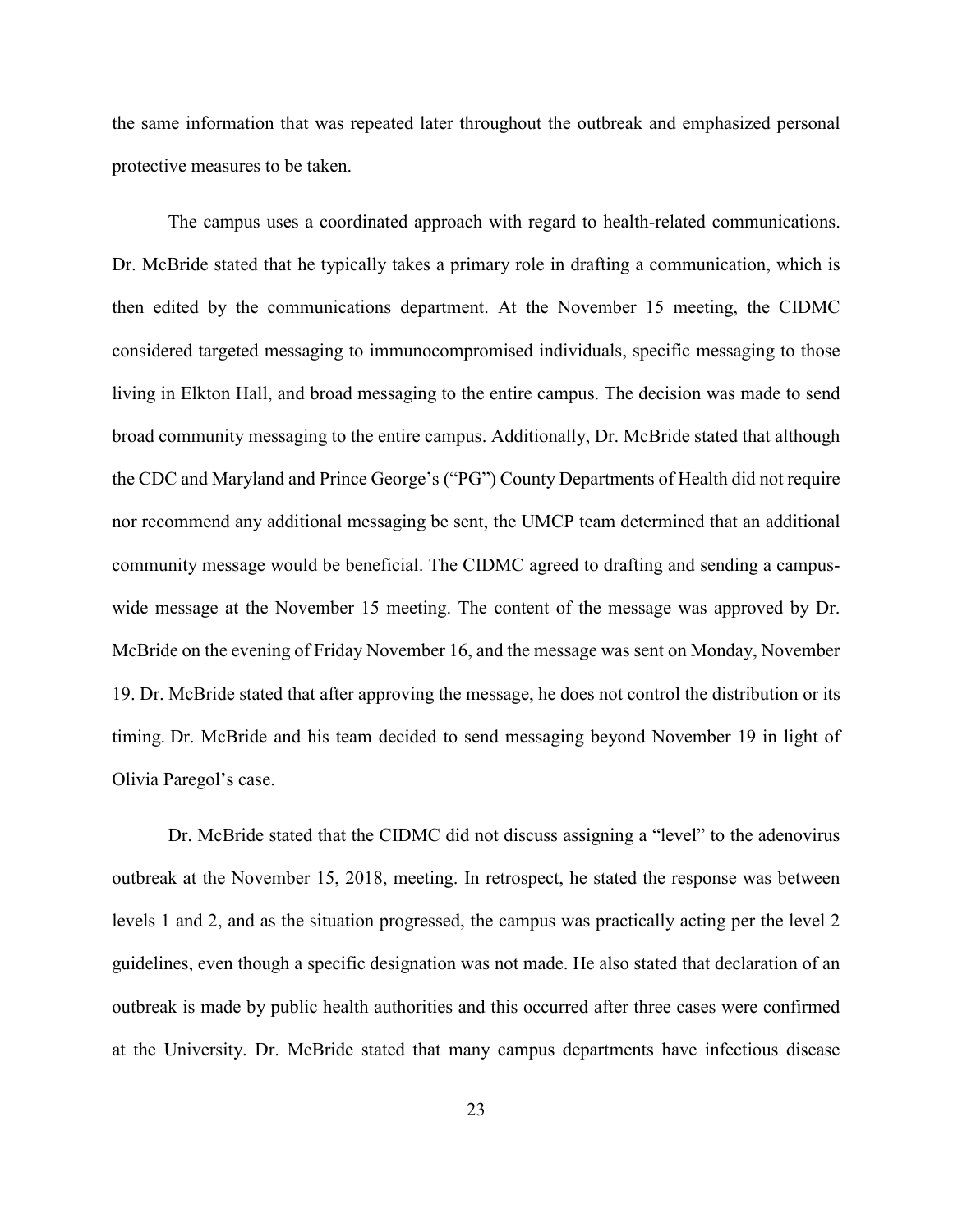policies, and as far as he was aware, they were all triggered. He does not know if the campus emergency management response plan was triggered in the Fall 2018.

Dr. McBride stated that the purpose of communications with the CDC, Maryland Department of Health, and the PG County Department of Health is reporting and receiving guidance. These agencies provide reporting and broad advice, community investigation by surveillance and data collection, advisement on notice issues, advisement on treatment if necessary, advisement on response, and they participate on the spectrum of management. Dr. McBride stated that he communicated with these agencies frequently during the fall 2018 through email and various informal and formal telephone conversations.

Dr. McBride indicated that his first notice from a University official regarding the high levels of mold in dorm rooms was on September 20 via email from Andrea Crabb. Dr. McBride did not recall specifics of a phone call with Ms. Crabb nor did he have any notes from that call, but the records indicate that a phone meeting or conference occurred between Dr. McBride and Andrea Crabb around that time. Dr. McBride also stated that it was on or about that date that he started having patients present to the UHC complaining of potential mold-related illnesses. Dr. McBride sent out a communication to the UHC on September 20 regarding mold and asking providers to notify him or the UHC Clinical Director immediately if students presented with serious health effects potentially due to mold.

In terms of the UHC's coordination with Residential Life (Res Life) and Res Facilities to respond to the high levels of mold in the dorm rooms in fall 2018, Dr. McBride and the UHC provided clinical knowledge related to the health effects of mold exposure. Dr. McBride indicated his understanding that mold is a respiratory irritant that could be dangerous to those with lung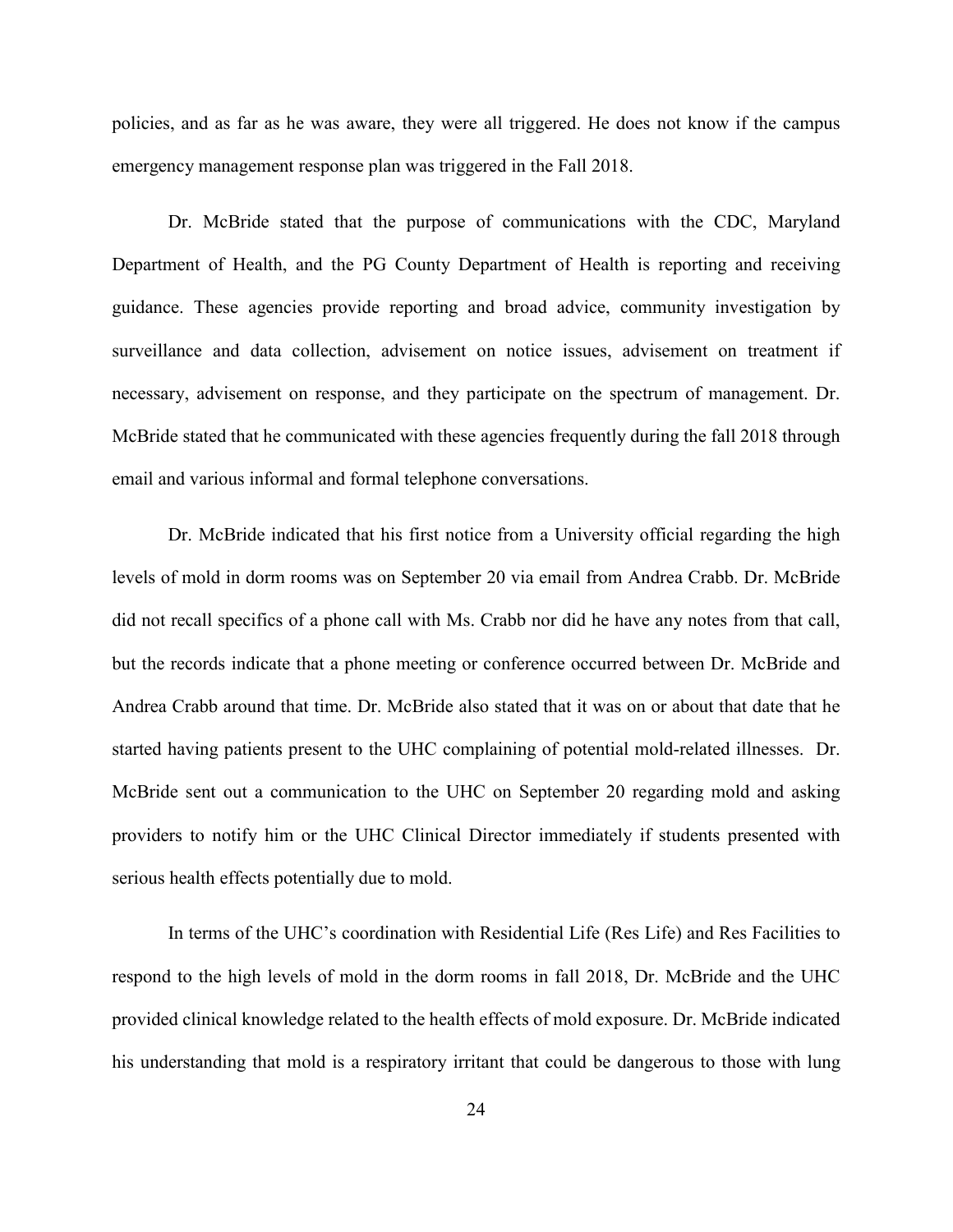illness or allergies to mold. Dr. McBride stated the UHC was treating the symptoms of mold exposure seen in students and thus the UHC took on an advocacy role for symptomatic students who were living with mold exposure and worked to prioritize them to move out of their dorms during remediation. The UHC's primary diagnostic screen for the students presenting with possible mold exposure was to ask the students whether their symptoms were worse indoors or outdoors.

Dr. McBride stated that during fall 2018, about 180 students received allergy shots at the UHC. Between Res Life and the UHC, specific messaging was sent to those 180 students regarding whether they were seeing mold. Dr. McBride did contact and communicate with an occupational health expert, Marianne Cloeren, Associate Professor of Medicine in the Division of Occupational and Environmental Medicine at the University of Maryland School of Medicine. It was Dr. McBride's recollection that communications to the students regarding mold in the dorms first appeared in Maryland Today, an online publication by the Office of Strategic Communications.

While Dr. McBride was involved in the decision making and meetings that resulted in the decision to relocate the students on a floor-by-floor basis during the Elkton mold cleaning/remediation, the final decision regarding relocation and the remediation process was made by Res Facilities. Res Facilities also made all decisions concerning the procedures for doing the work. Dr. McBride recalled attending, along with Deb Grandner and Andrea Crabb, the townhall meeting in Elkton during Parents' Weekend. It was Dr. McBride's recollection that the greatest proportion of complaints regarding mold came from students and their parents concerning Elkton Hall.

Dr. McBride advised that the decision not to take air samples prior to or after the remediation was a "subject of controversy." Dr. McBride was present in some discussions and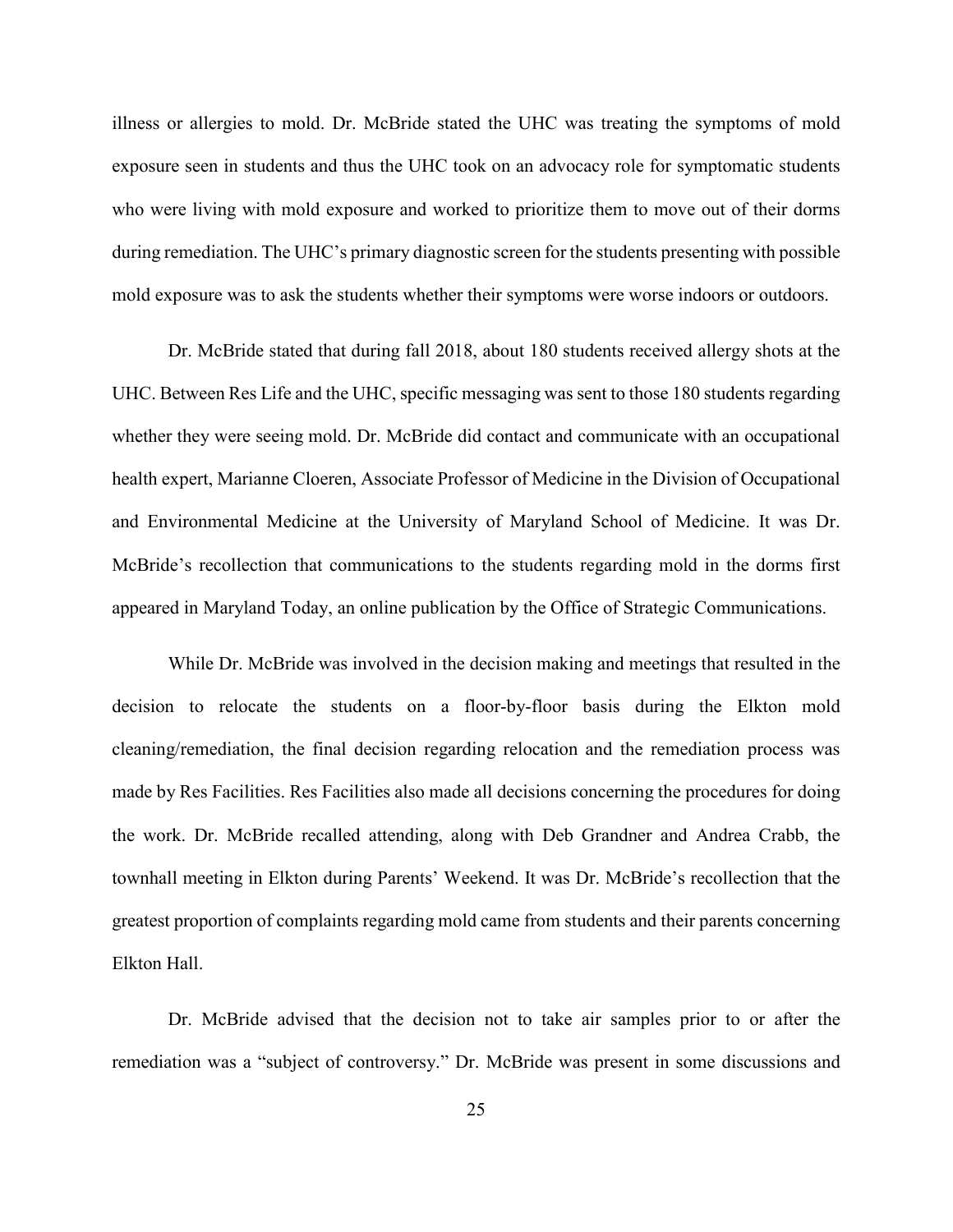meetings where decisions were made not to test air samples. Dr. McBride stated that it was the position of DESSR that there was a lack of utility in air sampling and with the positions of EPA and OSHA being ambiguous on the efficacy of air sampling it was decided that no air sampling would occur.

Dr. McBride raised concerns about Aspergillus based on his belief that this type of mold could have significant effect on immunocompromised individuals. Dr. McBride recalled that after mold was abated in Elkton, the complaints to the UHC regarding mold-related illnesses and symptoms slowed, if not stopped.

During the response to mold in the dorm rooms in fall 2018, the CIDMC was not convened because the issue was not considered an infectious disease. While the IRT did convene during Fall 2018 related to the mold in the dorm rooms, Dr. McBride could not recall specifics about that meeting.

Dr. McBride was contacted by the Department of Health during the University's handling of mold even though mold exposure is not a "reportable" disease or event.

#### B. Andrea Crabb, Director of Residential Facilities

The Panel interviewed Andrea Crabb who is the Director of Res Facilities. The Panel questioned Ms. Crabb on the following topics: 1) internal policies, procedures and general building information; 2) Res Facilities' response to the mold in the dorm rooms; 3) Res Facilities' coordination with other university departments to respond to the mold in the dorm rooms; 4) Res Facilities' communications with students and parents regarding mold in the dorm rooms; and 5) Res Facilities' involvement with adenovirus.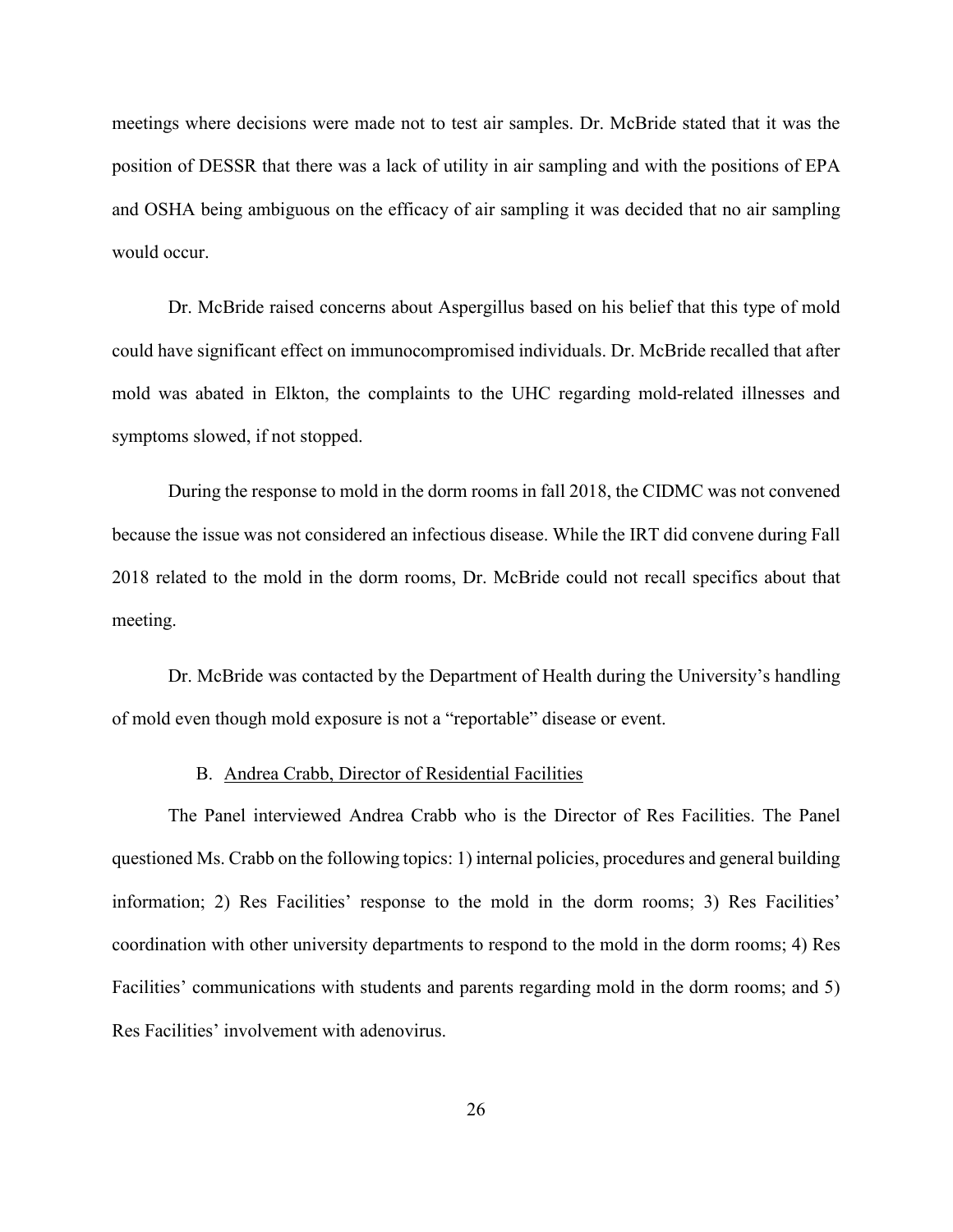Ms. Crabb is a licensed Professional Engineer in Maryland and Virginia and has worked at the University for 6 years. Ms. Crabb spent about 4.5 years with the central Facilities Management office at the University and just prior to the fall of 2018 she took on her current role.

Res Facilities is in charge of all the residential and Greek housing facilities on campus which equates to about 2.7M square feet of building space. Res Facilities is responsible for the approximately 9,800 beds on campus and for about 800 beds of on-campus Greek housing. Res Facilities manages the areas within five feet of the residential buildings and the areas inside the buildings.

In the fall of 2018, Ms. Crabb reported to Mary Hummel, the Assistant Vice President of Student Affairs, who reported to Dr. Linda Clement. Ms. Crabb participated in bi-weekly directors' meetings as well as in weekly one-on-one meetings with Dr. Hummel. Ms. Crabb stated that she does not make decisions to send communications out to the campus and that Strategic Communications handles campus communications.

Ms. Crabb identified and explained the Res Facilities' schedules for capital projects and summer cleaning. Res Facilities typically schedules maintenance and capital improvement projects during the summer. Ms. Crabb advised that prior to move-in, the rooms go through a "robust" quality check done by the managers which consists of cleaning, checking to make sure the windows and blinds are working and determining how the room feels, smells and looks. In summer 2018, technicians were reporting mold issues and generating service tickets to address those issues. Res Facilities does preventative maintenance on the HVAC systems in the dorm rooms using its own staff but will contract out work that is more complicated. Res Facilities would use in-house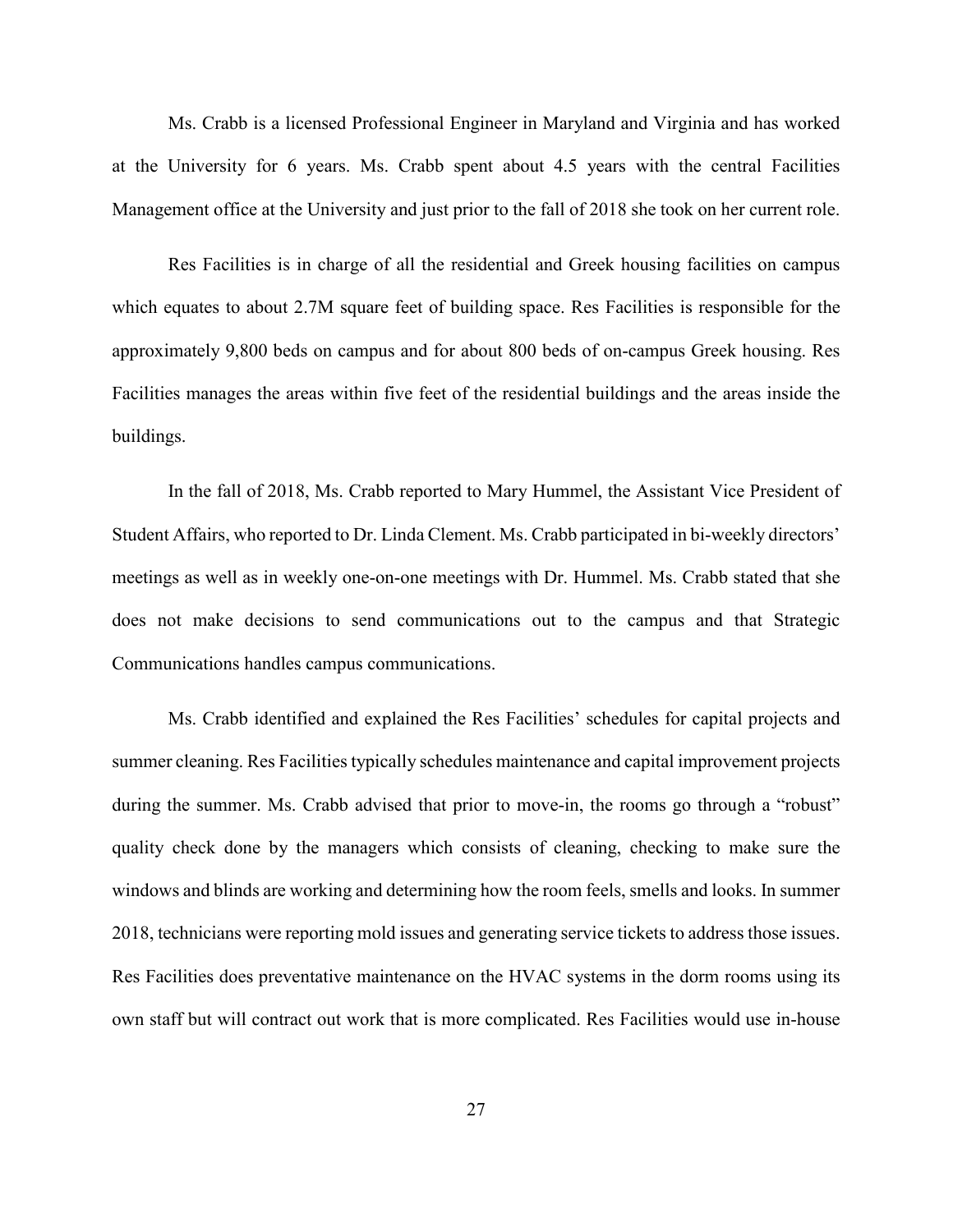staff to change pieces of the fan coil unit (i.e. actuators or the fan). However, Res Facilities would consider a complete replacement of a fan coil unit to be a capital improvement.

Ms. Crabb advised that just prior to fall of 2018, Res Facilities implemented a new software system for tracking residential service requests. That system is called Tririga (the system went live on August 3, 2018). In the fall of 2018 Tririga, as configured at the University, did not generate reports on clusters of issues or reappearing issues. Eventually in the fall of 2018, Res Facilities created a priority code in Tririga for mold and exported daily lists for mold calls.

In the fall of 2018, Res Facilities' management of work generated from service requests was limited to foremen/superintendents managing and tracking the work with handwritten checklists. Res Facilities utilizes a 24/7 staffed desk that manages service requests. Students serve as staff and are trained to receive service requests and to escalate emergency calls. When a student staffer received a service request call they were to hand-write the request. On a subsequent break in calls, the staffer would input the ticket into the 4-Work system. It is Res Facilities' practice that at 3AM, all tickets for the next day are printed and placed in boxes for staff pick-up and completion of the work.

In the fall of 2018, Ms. Crabb stated that the humidity levels on campus were higher for longer periods than had previously been experienced. Ms. Crabb stated that technicians were reporting mold issues and that the HVAC department was understaffed. Ms. Crabb advised that Res Facilities received eight times the regular volume of calls regarding mold complaints; Res Facilities typically receives 250 calls a year related to mold; in the fall of 2018 over 1,800 service calls were related to mold. These tickets are based on student reports of mold, not on confirmations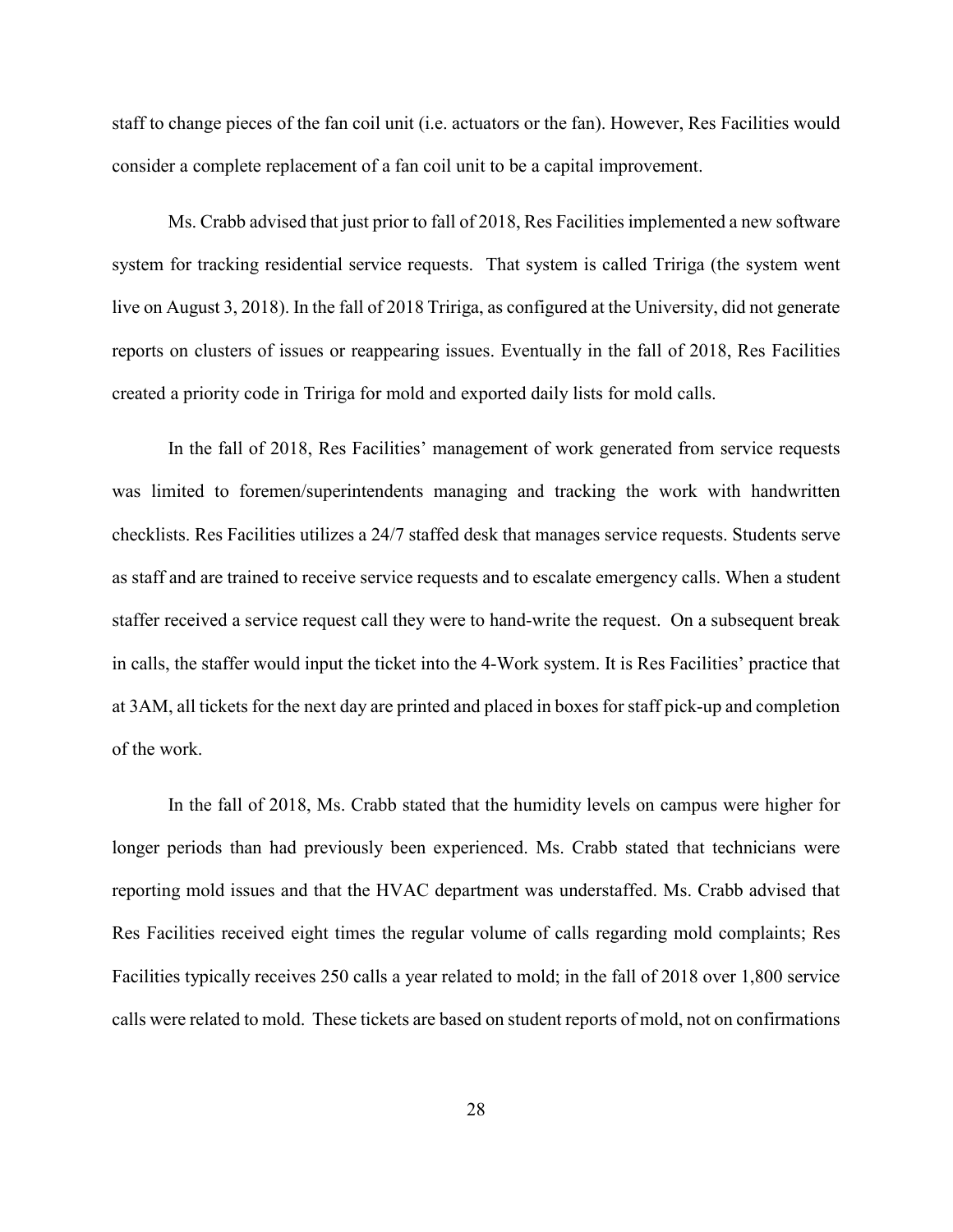by staff of the existence of mold. There has been no analysis of the number of confirmed mold findings from the 1,800 service calls.

Res Facilities received reports of staffers having adverse reactions to mold in the dorm rooms. The week before the Elkton relocation there were housekeepers that reported to the UHC for treatment for mold exposure.

Res Facilities determined that the HVAC system in the dorm rooms (i.e., the fan coil units) was not designed to address the weather conditions being experienced on campus. In the fall of 2018, for multiple days, the weather exceeded the design criteria of the equipment. Res Facilities believed the primary issue leading to the high levels of surface mold in the dorm rooms was high humidity over an extended period. Res Facilities hired W.L. Gary to clean and confirm proper operation of the fan coil units in Elkton.

Ms. Crabb stated that Bel Air Hall was the first residential building to report mold growth due to high humidity. Elkton was the second hall to report mold issues with the initial service requests being similar to those from Bel Air Hall. Res Facilities was receiving numerous calls for mold in the other high rises and buildings but there is no data regarding whether the calls resulted in mold being found.

Elkton Hall had the greatest number of calls, and staff reported significant mold in that building. Ms. Crabb stated that Elkton was selected for cleaning/remediation without students inplace because Res Facilities needed its staff resources to handle the high mold calls in other buildings. By moving the students out of Elkton, Res Facilities could allow external contractors to remediate and clean in Elkton without the security concerns and supervision necessary when contractors work in spaces where students are present. Outsourcing work at Elkton to contractors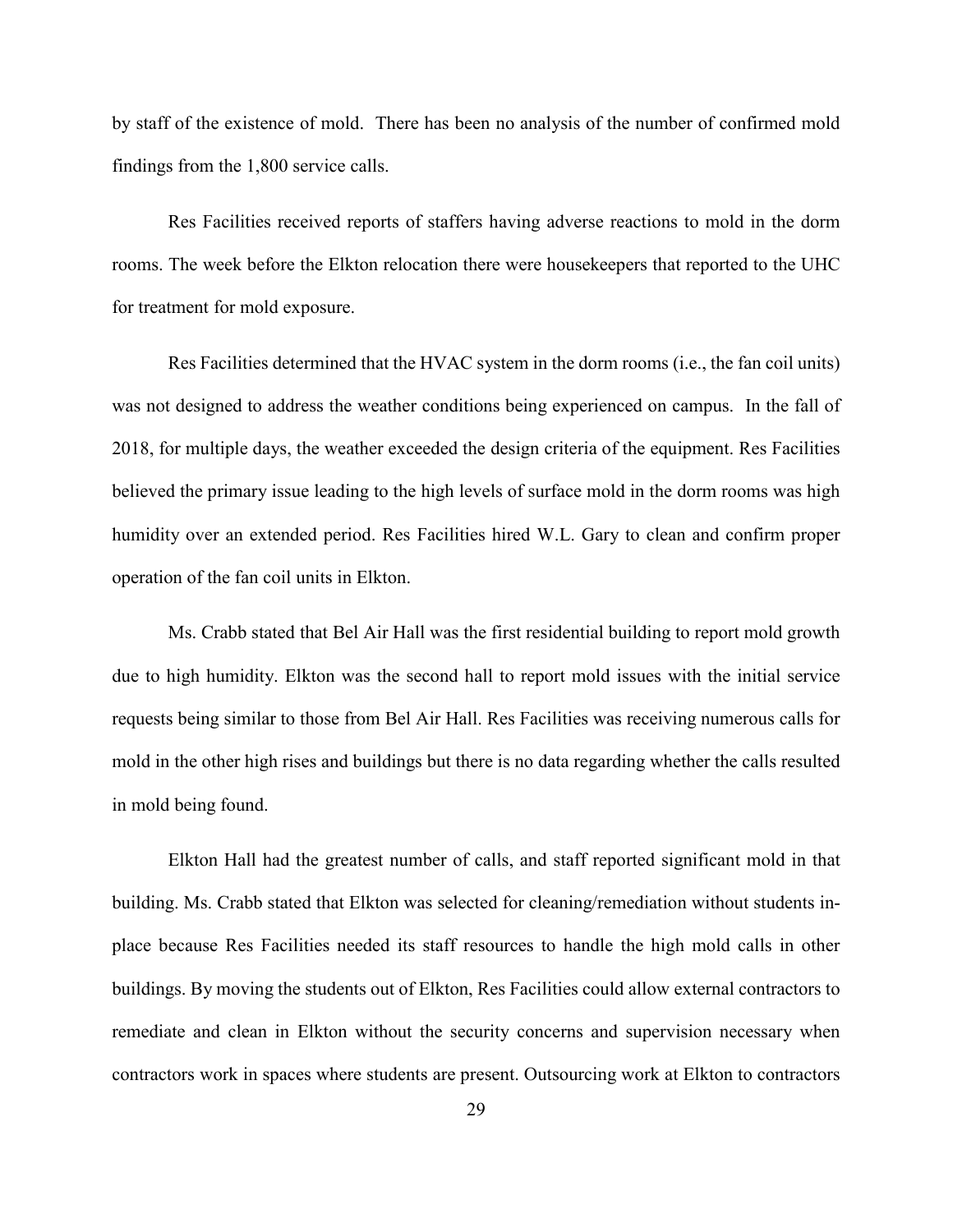also allowed Res Facilities' staff to focus on cleaning/remediating mold issues in other residential buildings. While some students in dorms other than Elkton were relocated during cleaning/remediation, it was not building-wide and not nearly as extensive as Elkton.

Res Facilities made special provisions for students who expressed a sensitivity to mold and/or reported a health concern to the UHC. Once Res Facilities learned of a specific health concern, it would inspect the room and work with the student regarding relocation.

Ms. Crabb indicated that there was an internal staff meeting on September 18 that determined staff would have to work overtime and over the weekend between September 18 and 21. Res Facilities was handling mold cleaning/remediation primarily with internal staff as long as it could. Res Facilities utilized different approaches to cleaning/remediation. Res Facilities' initial response was to take out affected furniture and replace with clean furniture. Res Facilities was unable to keep up with the number of calls regarding mold. Further, staff was unable to properly clean the rooms because the students' possessions were in the way and the fan coil units were often blocked. The week of September 21, Res Facilities brought in contractors to remove furniture from the rooms for cleaning.

Ms. Crabb stated that the communication with lower level staff and workers during the cleaning/remediation process in the fall of 2018 was not ideal and that there were communication breakdowns. Res Facilities has taken efforts to address those issues. Ms. Crabb also referred to three active actions since fall 2018: 1) analyzing and optimizing the IBM Tririga work order management system; 2) reviewing policies and procedures related to mold handling by acknowledging that two inspectors weren't enough and the need to have more properly trained inspectors; and 3) updating and clarifying training for staff – they were trained in cleaning and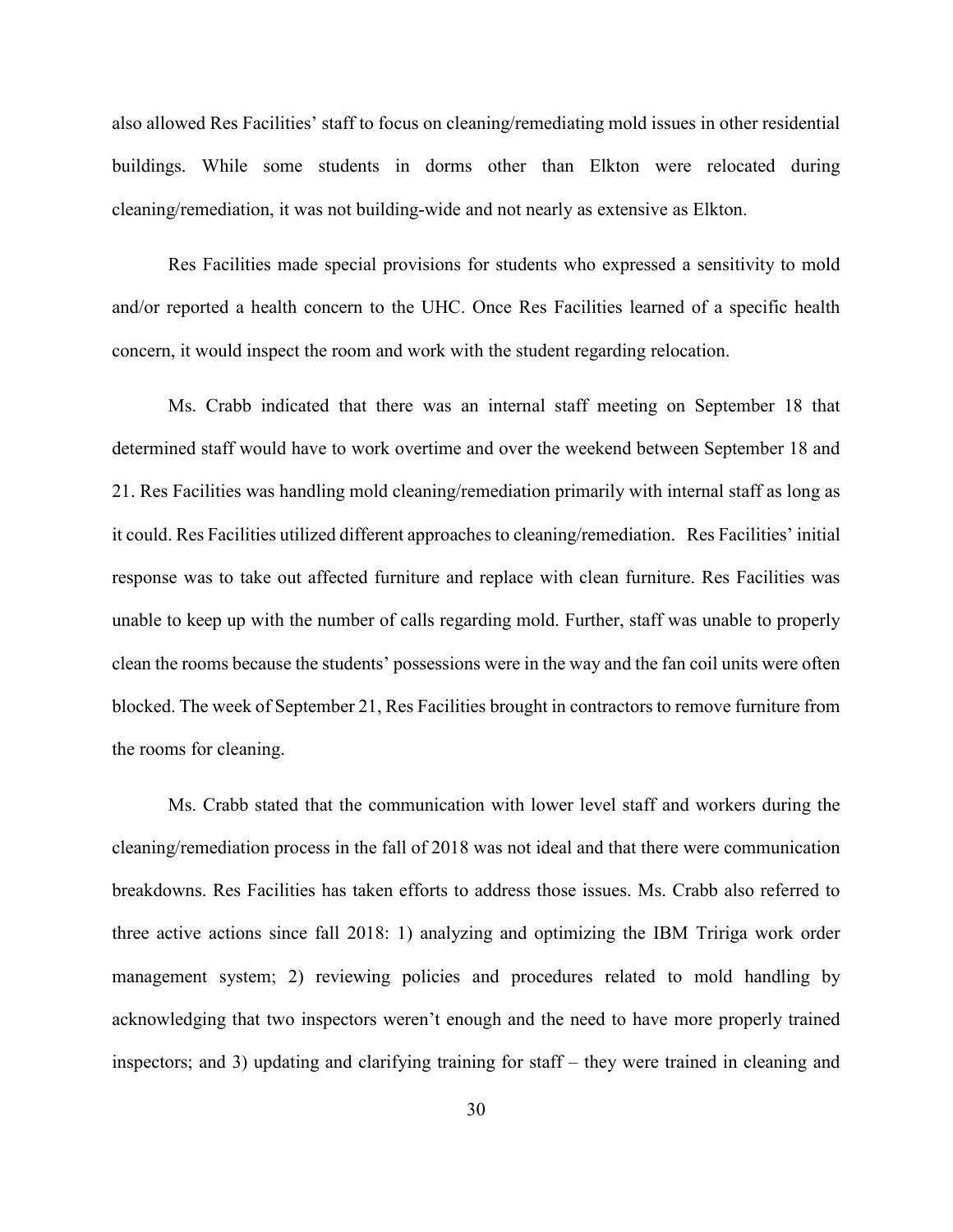voluntary use of respirators but didn't fully understand. Res Facilities also revamped the training program to ensure a more complete understanding of policies and procedures by staff. Res Facilities also reviewed policies and procedures so that more effective decisions could be made about when to call a contractor versus doing work in-house.

Ms. Crabb indicated that Res Facilities had challenges working around occupied student rooms so they have worked on a robust education campaign including reminders about not blocking fan coil unit air flows in the rooms. In fall 2018, Res Facilities also encountered coordination issues on preventative maintenance, e.g., hallway dehumidifiers in Elkton had not been added to the periodic maintenance schedule and filters had not been changed (dirty filters will restrict airflow over time).

When mold call volumes increased, Res Facilities communicated with students to ask them to report what they were seeing. As soon as the mold topic became a press issue, calls from parents and students increased significantly. There was continued escalation of mold issues leading to the week that included Friday, September 21, 2018. Ms. Crabb recommended on September 21 to Mary Hummel that they remove students from Elkton. Staff had been working almost non-stop since move-in day with eight straight weekends of mandatory overtime, and they were realizing they didn't have enough people to do the work and they needed to relocate students to do the work. The decision to relocate all students in Elkton Hall was made on September 21. Saturday morning, September 22, 2018, Res Facilities called in key staff to discuss the plan. Res Facilities began moving students Sunday afternoon, September 23, 2018. Ms. Crabb noted it was a tremendous amount of coordination in a very short period of time including coordination with hotels during Parents' Weekend, arranging student transportation, building containment areas, getting all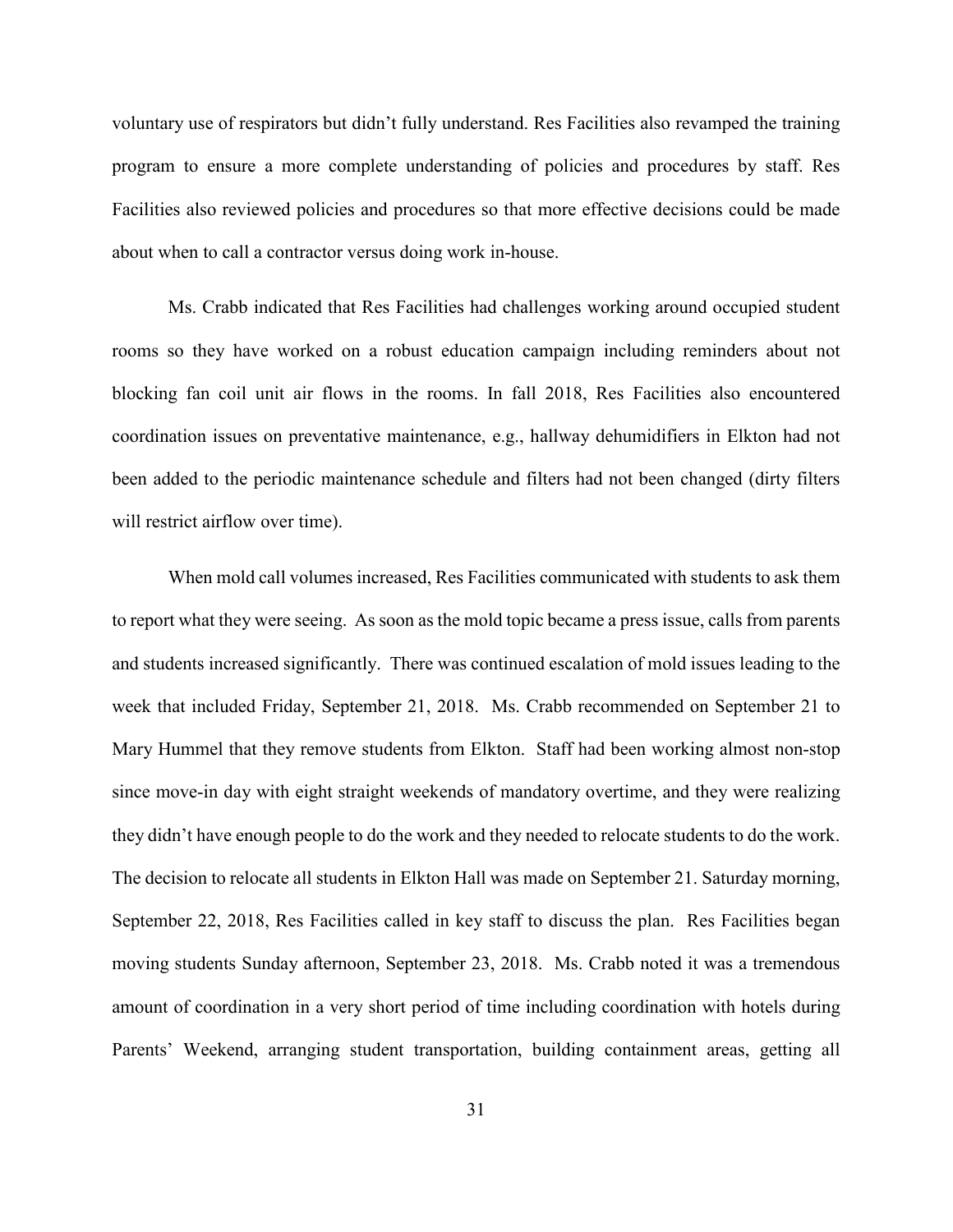contractors in place, hiring a moving company to help pack belongings, building a basement storage area with alarms and cameras, all in three days.

One of the key considerations when Res Facilities determined to relocate the students in Elkton was the restriction on non-state employees entering student rooms when occupied. Res Facilities hired two cleaning contractors – Sandow and Infinity, to assist with cleaning/remediation. These contractors wore protective clothing. Ms. Crabb stated that although the work was called remediation, it really was a deep clean. With the recommendation and advice of outside contractor, Building Dynamics, LLC ("BDL"), based on the lack of connectivity in the HVAC systems between floors, Res facilities determined that floor-by-floor remediation was the best approach to address the mold issues. Additionally, the decision to vacate Elkton was made during Parents' Weekend when area hotels were near capacity. Thus, it was not feasible to move the entire Elkton population at the same time. On average, students stayed out of the dorms during remediation for one to two nights.

Ms. Crabb consulted with DESSR when determining whether to sample and conduct mold testing. The decision was made to not test the air in the dorms prior to beginning the mold remediation because the mold was visible. Ms. Crabb was advised by DESSR that air sample testing should not be conducted. Ms. Crabb also consulted with representatives at BDL who advised Ms. Crabb that air sampling would not be an effective method of determining whether cleaning efforts were successful. Ms. Crabb, based on the advice given to her, determined that there would be no testing or air sampling, either pre-remediation or post-remediation. Ms. Crabb advised that the decision not to conduct air sample testing had nothing to do with the cost of such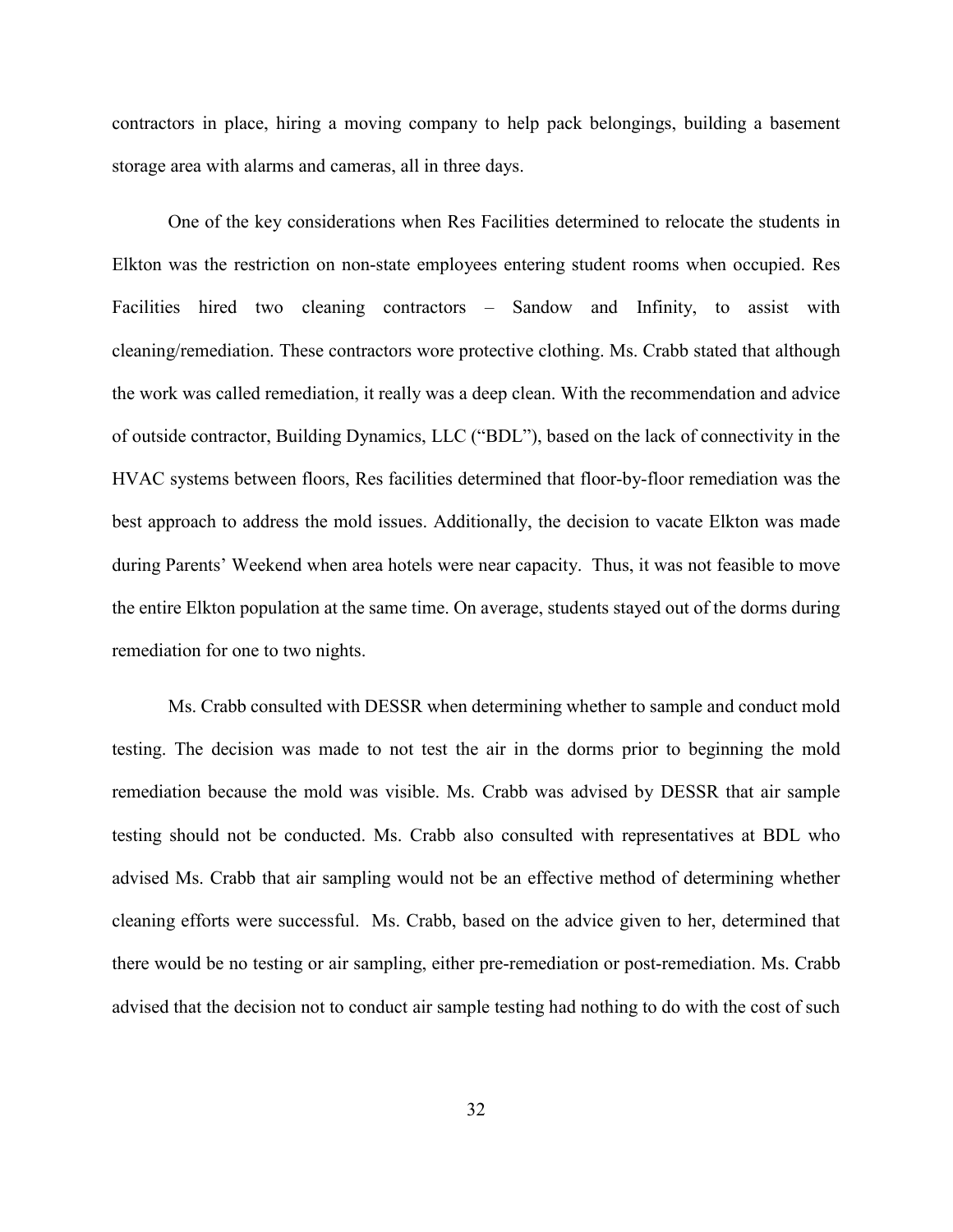testing. Nor was the decision made because of a concern that the results might show that the cleaning/remediation was unsuccessful.

Res Facilities now has a person on staff who is qualified to conduct air sampling. Res Facilities did create a Prevention Assessment document for use after fall 2018, because Res Facilities did not have formal checklists prior.

Outside contractor WL Gary was working in Elkton before the first students were moved. BDL came into Elkton the Sunday/Monday during the weekend the decision was made to relocate students. Res Facilities hired outside contractor Vertex to verify the remediation efforts. Additionally, Res Facilities staff conducted "manager checks" as furniture was placed back in the rooms following cleaning. Vertex did not perform visual inspections of the cleaning efforts on the higher floors in Elkton (5,6,7,8), those inspections were performed by Res Facilities' staff.

The total cost of mold cleaning/remediation in the fall of 2018 was about \$2.5 million.

Ms. Crabb stated that the number of calls related to mold went down significantly in October after cleaning and after the weather returned to more typical fall conditions. Res Facilities did receive a few calls from Elkton after the remediation and investigated and found no significant mold.

Ms. Crabb stated that during the remediation efforts there was no overall "incident commander." Ms. Crabb and Res Facilities were responsible for the majority, if not all of the decisions, work scopes and work orders related to the actions taken by external contractors and consultants. Ms. Crabb understands the Incident Response Team (IRT) responds to issues that affect the campus and the IRT is called to discuss such issues. She remembers that in the fall of 2018 there was only one formal IRT meeting held.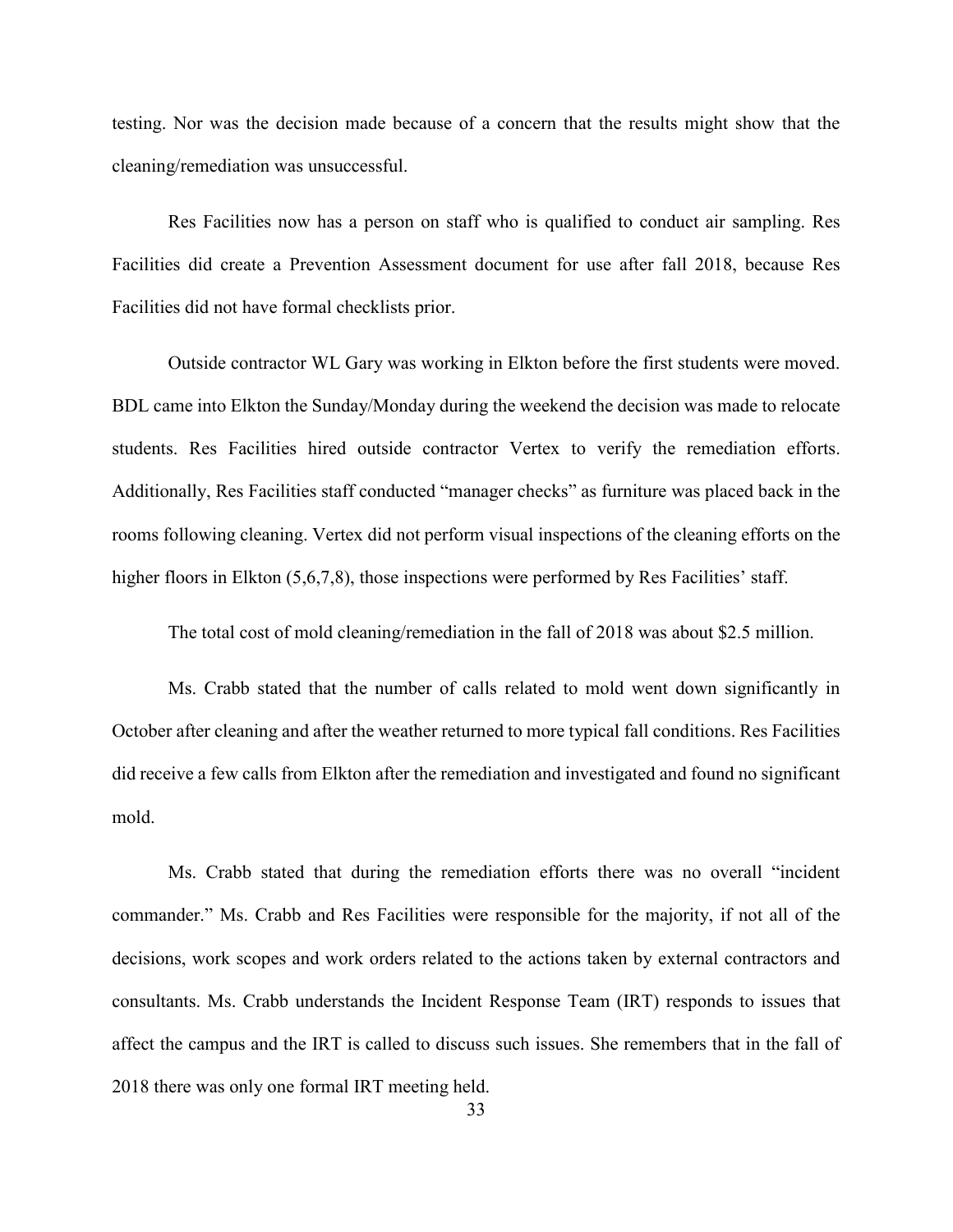Ms. Crabb stated that during the mold crisis there was no campus emergency management team assisting Res Facilities and that the department was handling the issues primarily on its own. She indicated that University leadership was involved in a number of other issues at the time and that she believed that she was addressing and managing the mold issues within her department. Ms. Crabb believed that notice was given campus-wide only after media became aware of mold in Elkton and that mold in the residential facilities was seen as a Res Facilities emergency and not a campus-wide emergency.

#### C. Christopher Moore, Assistant Administrative Director, Residential Facilities

The Panel interviewed Christopher Moore who is the Assistant Administrative Director of Res Facilities. The Panel questioned Mr. Moore on the following topics: 1) internal policies, procedures, and general building information; and 2) Res Facilities' response to mold in the dorm rooms. Mr. Moore reports to Ms. Jacinta Felice, who reports to Andrea Crabb.

Mr. Moore handles purchasing and procurement within Res Facilities. Mr. Moore is also involved with the 24-hour service call center where students can submit their maintenance requests. The 24/7 call center is student run and students serve in three-hour shifts. There are student supervisors who are also on call 24/7 and there is a full-time assistant manager who manages the call center. The University increased student staff at the call center during evenings and afternoons during fall 2018.

During fall 2018, Mr. Moore took the lead on setting up purchase orders for remediation contractors, industrial hygienists, and HVAC contractors. In fall 2018, Mr. Moore stated that calls related to mold in the dorm rooms were 7-8 times more than normal and that calls in Fall 2019 are back to normal.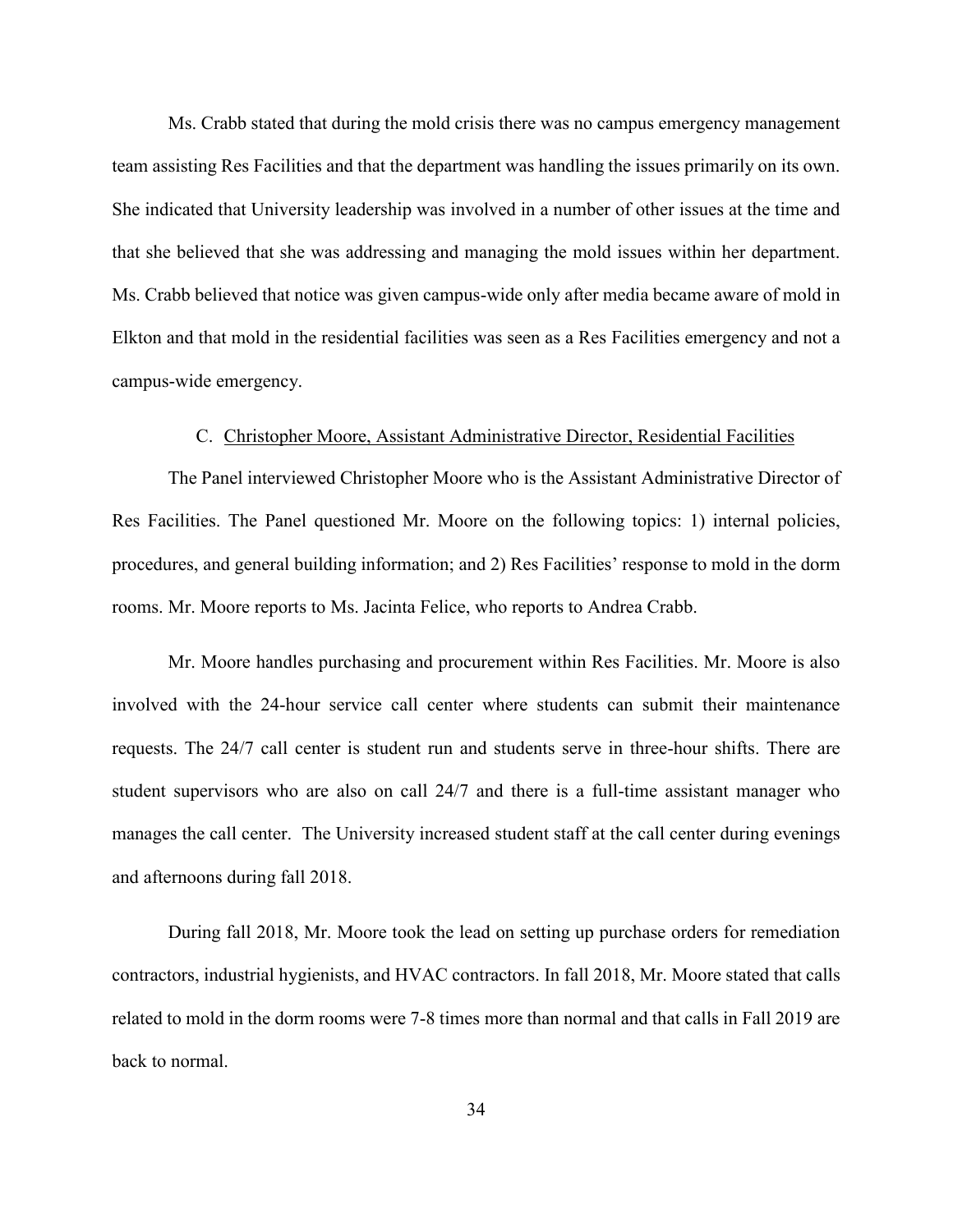Mr. Moore explained that Res Facilities uses the University's "4-Work" system to receive and log service requests. The Tririga system is used in conjunction with the 4-Work system and the Tririga system manages the work order requests for facilities maintenance that come through 4-Work. In August 2018, Res Facilities implemented a new system and the call center was using log sheets where people write down the request and then enter it into the system. The system has prompts which allow the person recording the request to indicate the required trade, the priority level, and assign a problem code for the call. Students were also able to submit service requests through the 4-Work system via the University's website. Mr. Moore indicated that during the summer of 2018 there were some calls regarding mold. It was Mr. Moore's opinion that the new system implemented in August did not affect mold response in the fall of 2018.

Mr. Moore noticed an uptick in mold calls in mid to late September. During the first month of school, the number and nature of calls were similar to mold calls they had received in the past. Res Facilities utilizes a community-based approach when responding to maintenance requests. Community-assigned maintenance personnel are the first responders and have their own protocols for responding to mold calls. Mr. Moore noted that at the beginning of the fall semester, it is not uncommon for Res Facilities staff to work overtime and weekends to assist with the student 'movein' process. Mr. Moore noted that there was a period in fall 2018 where staff was in at 7AM and left at 7PM.

Mr. Moore indicated that while Elkton received a high level of calls, Bel Air, Centerville, Denton and Easton also had service requests called in for mold. All of the buildings that were renovated in the 2010s were reporting mold calls, except for Cambridge.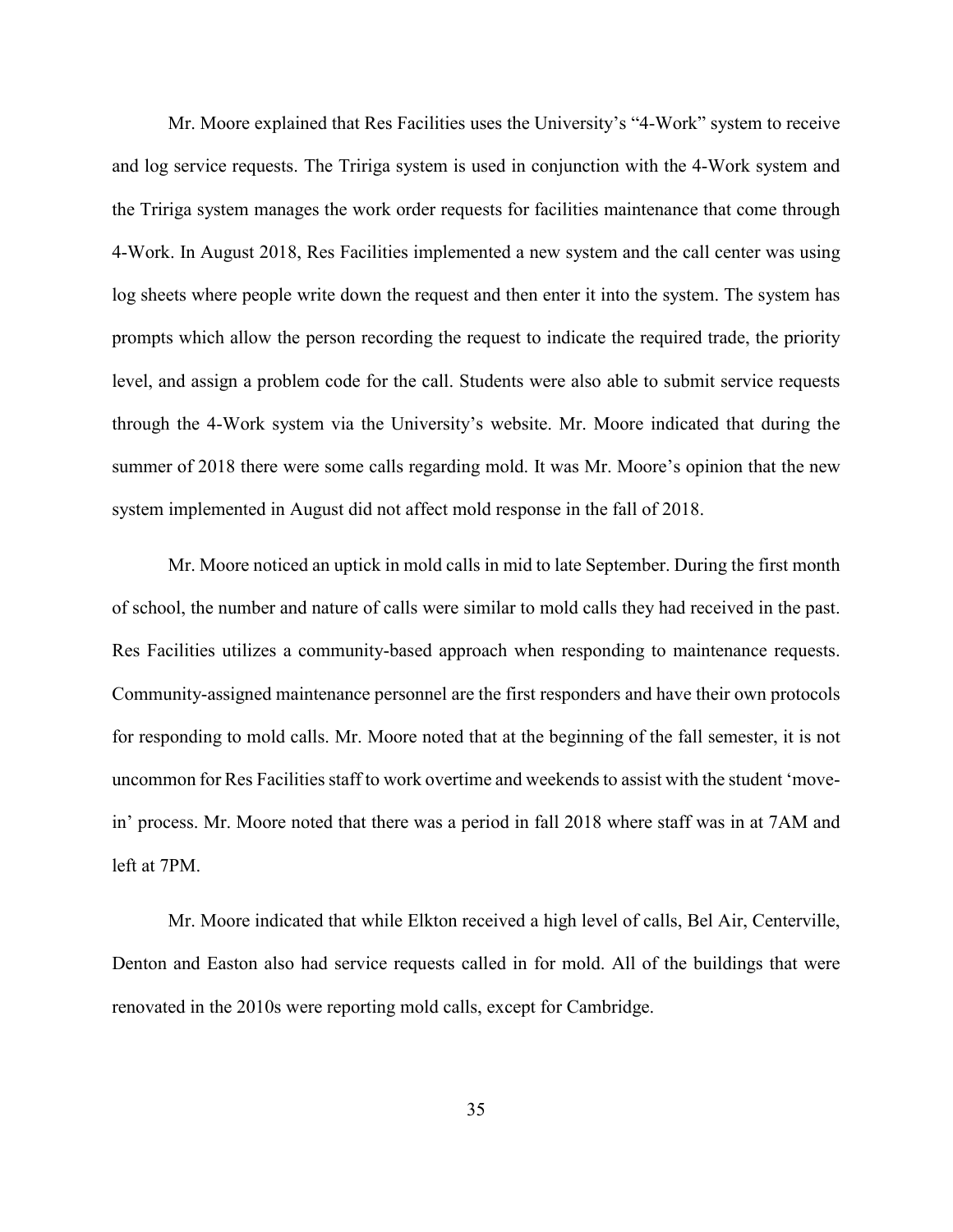#### D. Andrew Van Der Stuyf, Assistant Director of Project Management, Department of Residential Facilities

The Panel interviewed Andrew Van Der Stuyf, Assistant Director of Project Management within the Department of Res Facilities. The Panel questioned Mr. Van Der Stuyf on the following topics: 1) involvement in capital upgrades to Elkton and similar facilities in 2010-2013; 2) development of scope of work for Elkton cleaning/remediation; and 3) the University's response to mold in the fall 2018.

Mr. Van Der Stuyf develops scopes of work for projects that are typically contracted to external contractors due to the work being beyond the University staff's capacity. This includes select maintenance, new construction, and upgrades. In the 2010s, Mr. Van Der Stuyf developed the scope of work to upgrade Elkton and similar buildings. The scope of work included full upgrade of the mechanical systems in the buildings, including air conditioning, heat exchangers, fan coil units in each room, piping connections and insulation assemblies for the fan coil units, replacement of all windows and adjacent wall insulation, and upgrades to the electrical systems, including additional 20-amp circuits in each room. The total capital project costs were approximately \$11M. Mueller Associates was the mechanical design engineer for the HVAC\fan coil system upgrades. Plano-Coudon was the general contractor.

In the spring and summer of 2018 there were water-based mold issues in several of the dorms and other buildings on campus. These frequently related to mold growing on fan coil unit piping insulation jackets. The issues experienced in the fall of 2018 were different. The weather was unprecedented that fall. There were extended periods of very high relative humidity. If it wasn't raining, there was "crazy humidity." The conditions surpassed the typical design parameters of HVAC systems in the region.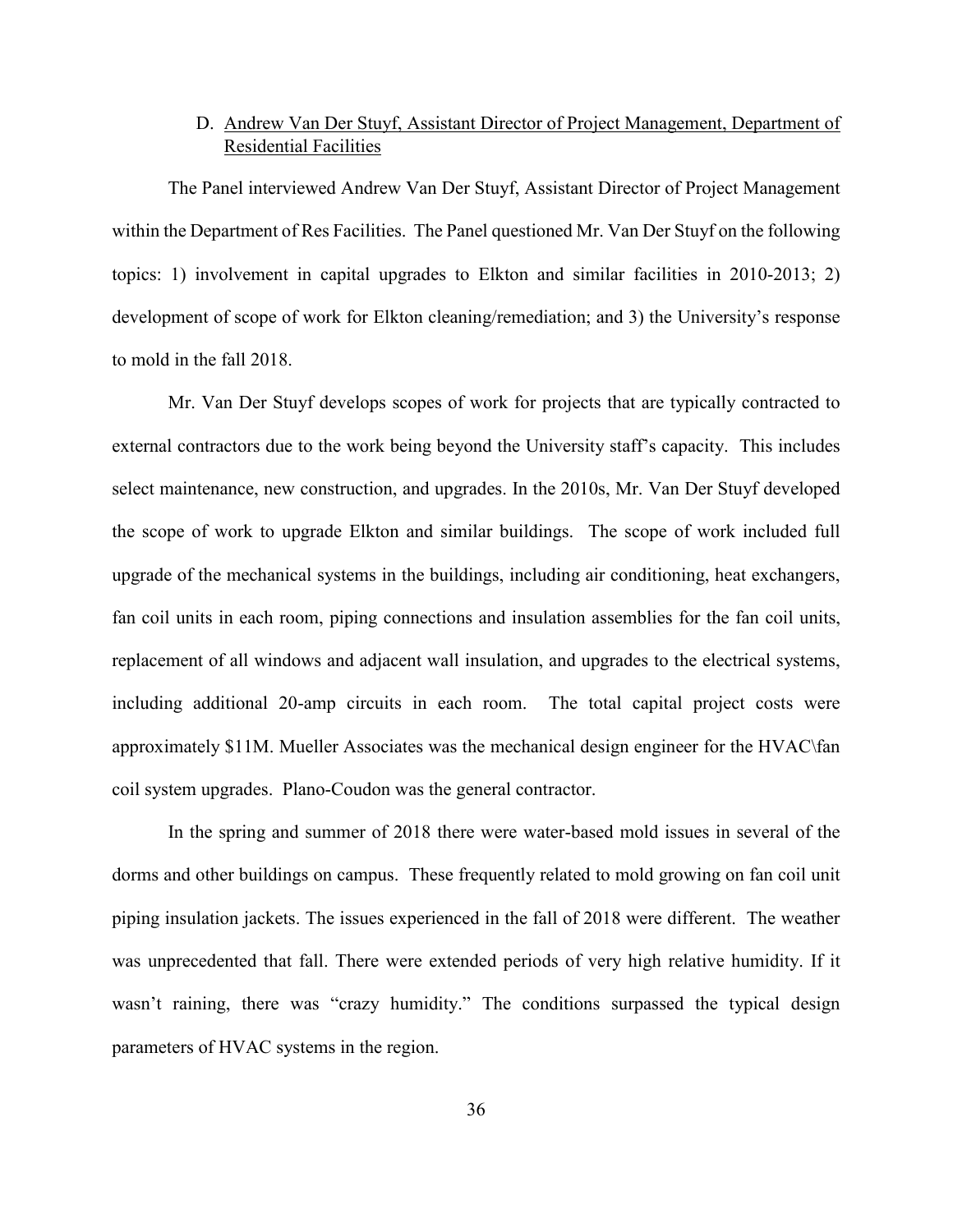Although Res Facilities would not normally be involved in cleaning and housekeeping issues, Mr. Van Der Stuyf was asked to assist. He inspected Elkton and prepared the scope of work for WL Gary's work. WL Gary was tasked to provide all labor, material and equipment to clean and maintain all of the fan coil units in Elkton Hall. At the time, it was believed that the fan coil units were the only way to control moisture issues in the dorm rooms and that the units needed to be cleaned and checked for proper operation. Mr. Van Der Stuyf also provided quality control of WL Gary's work, including inspections. No physical changes were made to the fan coil equipment by WL Gary. However, temperature set points on the units were lowered from 73ºF to 71ºF and the fans were set to run continuously. It was believed that these changes would assist in drying out the dorm rooms and prevent the regrowth of surface mold. These changes were suggested by BDL.

Once portable dehumidifiers were installed in the dorm rooms, the fan coil units were set back to the originally set points (73ºF) and fans were set on 'auto' which means that they run only when the unit is commanded "ON" by the temperature control, as opposed to continuous operation.

# E. Katie Lawson, Chief Communications Officer, Office of Strategic Communications

The Panel interviewed Katie Lawson, who is the Chief Communications Officer within the Office of Strategic Communications. The Panel questioned Ms. Lawson on the following topics: 1) University communications concerning mold on campus in the fall of 2018; 2) University communications concerning adenovirus on campus in the fall of 2018; and 3) the role of the Office of Strategic Communications on various emergency management groups including the CIDMC and the IRT.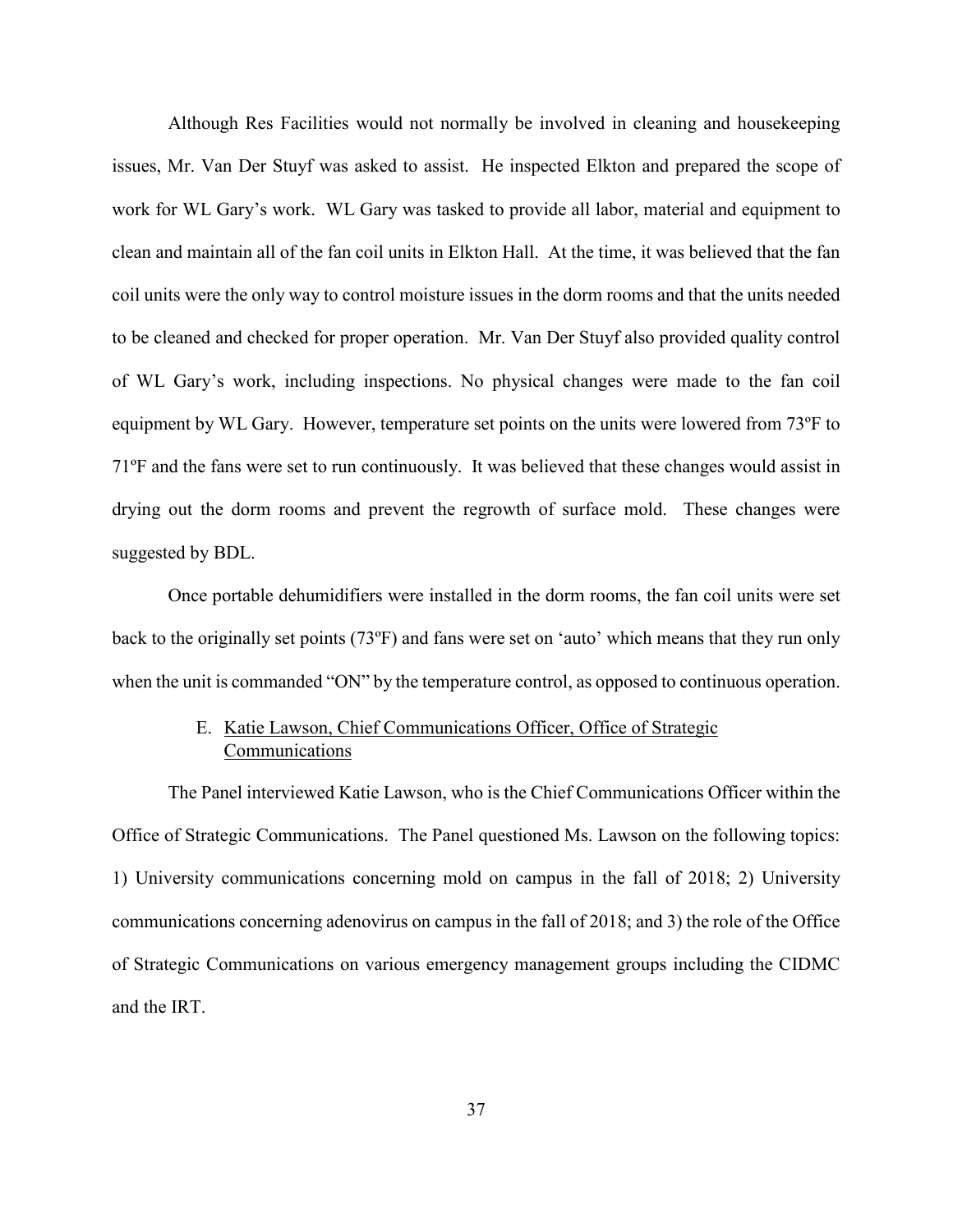The University has an Office of Strategic Communications, the staff of which are available to work on campus-wide communications as needed, as well as social media and media relations. There are approximately 150 "communicators" embedded in the schools and offices around the campus, and 8 communicators who report directly to Ms. Lawson. Ms. Lawson directly reports to Joel Seligman, Associate VP of Strategic Communications. The UHC does not have an embedded "communicator" so the UHC works directly with a representative from the Office of Strategic Communications on an as-needed basis around health-related communications. Residential Life (Res Life) had a communicator that she worked with during mold in fall 2018. The Office of Strategic Communications has four units 1) social and media relations (Ms. Lawson's unit), 2) marketing and creative services/design team, 3) alumni magazine and video, and 4) digital strategy, websites, apps managed centrally.

Strategic Communications has a role within the IRT. Joel Seligman, Associate Vice President of Strategic Communications, has a seat on the IRT. Ms. Lawson was invited to attend the September 24, 2018 meeting of the IRT but she was out sick that day. Dr. McBride also had a seat on the IRT. Ms. Lawson stated she became aware of the mold issue when contacted by an employee of DESSR on September 18, 2018. She did not fully know the scope at that point so she began working with Residential Life and they quickly began working on a town hall meeting to be held that following weekend (September 21-23, 2018). In the case of adenovirus, Ms. Lawson stated she learned about the issue from an email she received on November 13, 2018 from the Vice President for Student Affairs letting President Loh and the Assistant President know of the three confirmed cases of adenovirus.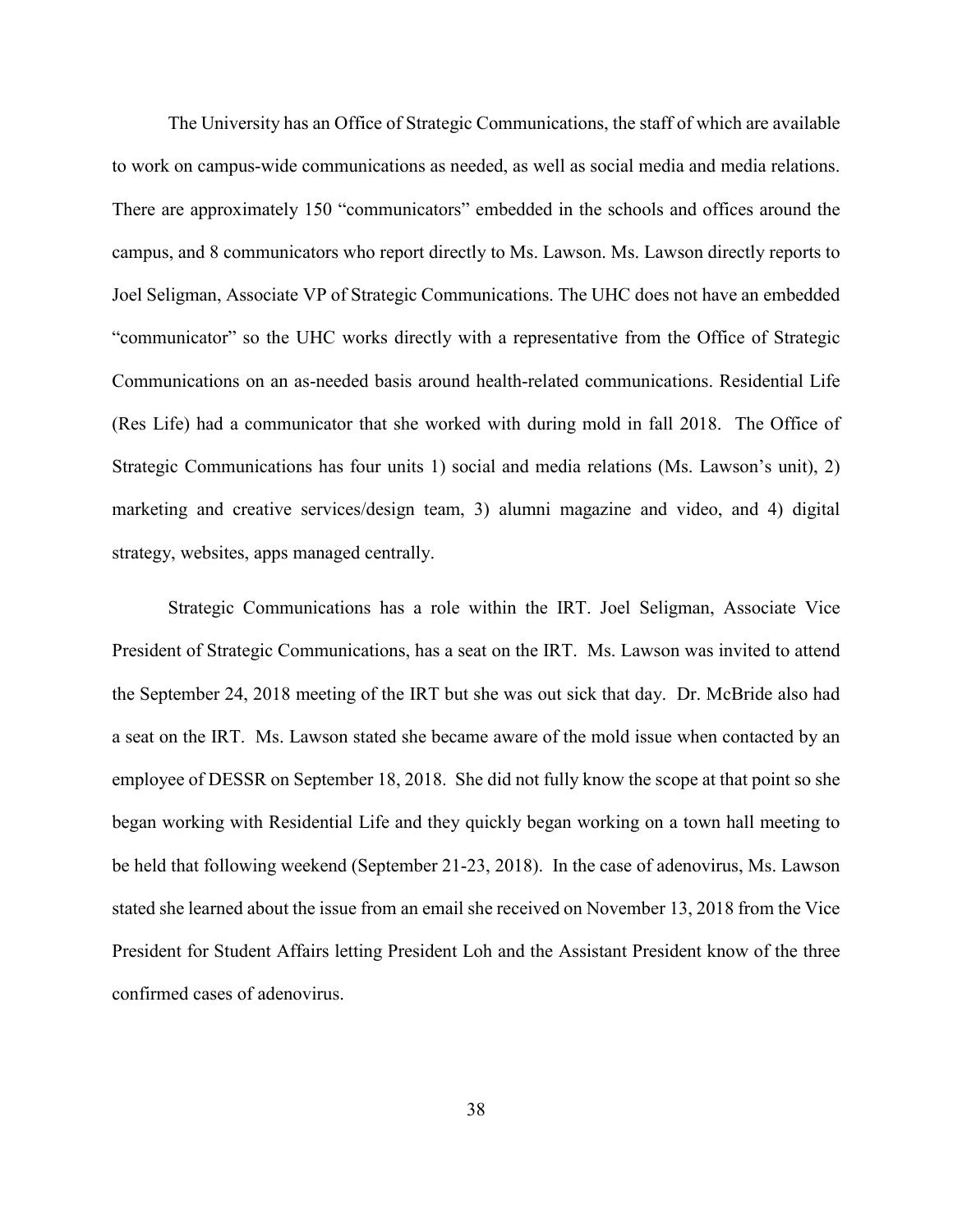Ms. Lawson stated that in campus-wide incidents, her office partners with the campus police department and the chief, and threats to public health are handled typically between Dr. McBride and Ms. Lawson. They would defer to state and county health officials on certain communications issues.

Strategic Communications assigned a senior communicator to work with Res Life while mold issues were being addressed. Strategic Communications, through the creative services/design team, published an article in Maryland Today concerning relocation of students in Elkton Hall and cleaning/remediation on September 24, 2018. Ms. Lawson's department also assisted with the September 25, 2018 campus-wide communication. The timing of communications was deferred to DESSR (with regard to mold issues) and to the UHC (with regard to adenovirus issues). There were also emails to students directly affected by mold that were sent on September 22 and 23, 2018.

Strategic Communications has a role on the Campus Infectious Disease Management Committee (CIDMC). During Fall 2018, the Chief Communications Officer worked with the UHC on campus-wide communications. The communications team defers to the expertise of the UHC and the local and state health departments on the content of health-related communications. However, Ms. Lawson assisted with editing of messages (she did not provide content) and her office provided the outreach channels needed for dissemination of information. Ms. Lawson stated the decision to communicate campus-wide comes from campus leaders, and the IRT can be a factor in that decision making.

The November 9, 2018 flu and cold season notice was prepared by the UHC and edited by Strategic Communications before dissemination. Communications by UHC with local and state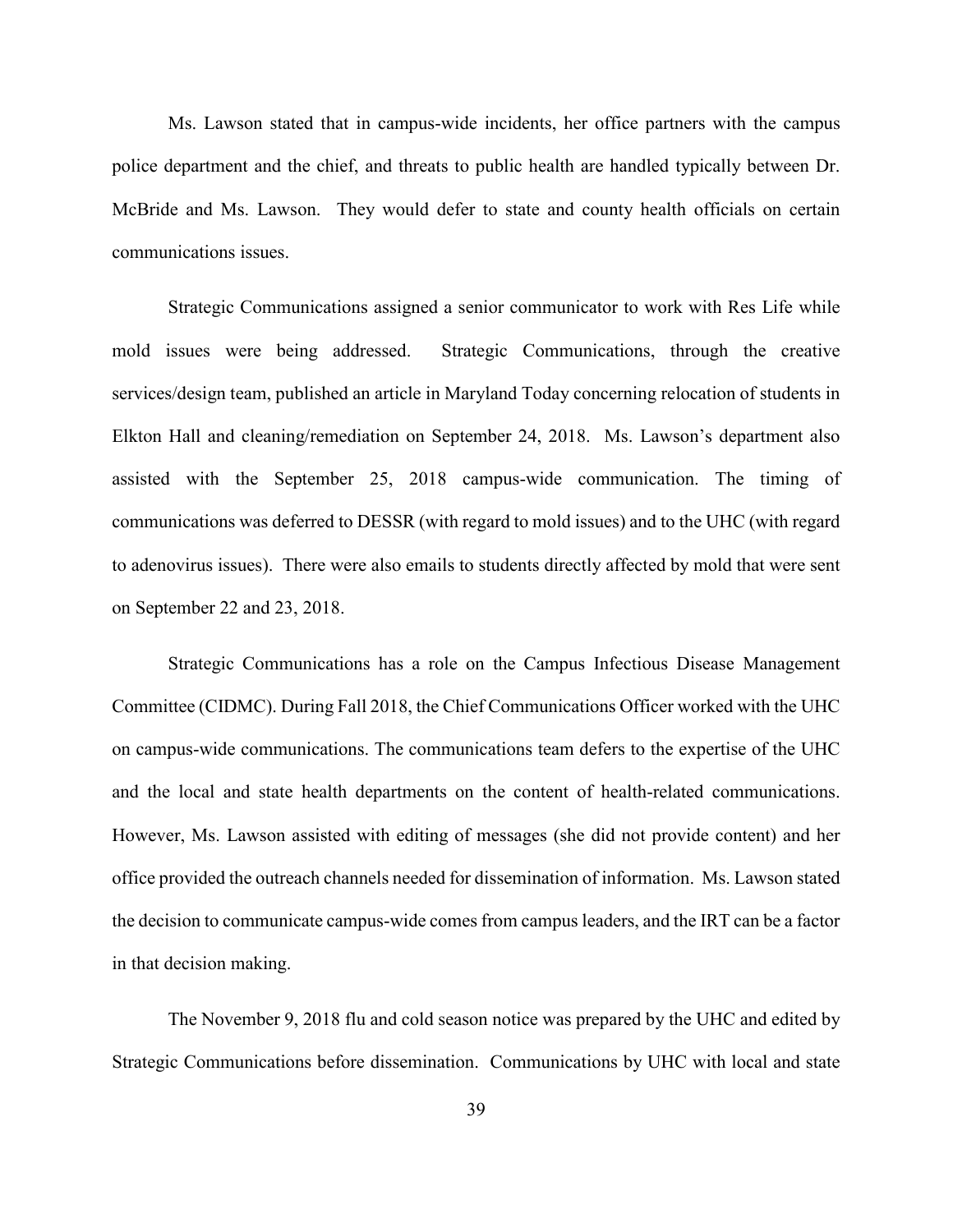health departments confirmed that no additional messaging was necessary concerning adenovirusspecific issues. Nevertheless, the CIDMC decided to send follow-up messaging after the November 15, 2018 meeting. There was some delay in getting out that follow-up notice. Ms. Lawson believes that a draft of the communication was prepared the day of the CIDMC meeting or the day after, November 16. The communication was approved by Dr. McBride on November 16. Approval by Dr. McBride came after business hours. That communication would go from Dr. McBride to the VP of Marketing to the VP of Student Affairs for dissemination. The communication did not go out on Friday, November 16 and did not go out over the weekend (Saturday, November 17 or Sunday, November 18). As a result of the weekend, the communication did not go out until Monday, November 19, 2018. The communication and timing of dissemination on Monday, November 19 had no connection to the death of Olivia Paregol.

Ms. Lawson stated that Dr. McBride determined when the communication would go out and he indicated he would pass it along but that it wouldn't go out until Monday. If Ms. Lawson had been asked to assist with sending the communication on Friday, it could have been sent that evening. There was a specific adenovirus type 7 communication that went out on November 20, 2018. Throughout the handling of adenovirus notices, Ms. Lawson stated there was tension around wanting to be responsive to the community with more information than usual and guidance from state and county health officials, which was also coming from the CDC. Ms. Lawson stated she wasn't aware of the declaration of the adenovirus outbreak by public health officials on November 13, 2018. Ms. Lawson had her director of communications attend an IRT on mold on September 24, 2018 due to her being out sick, and that no IRT was held for adenovirus.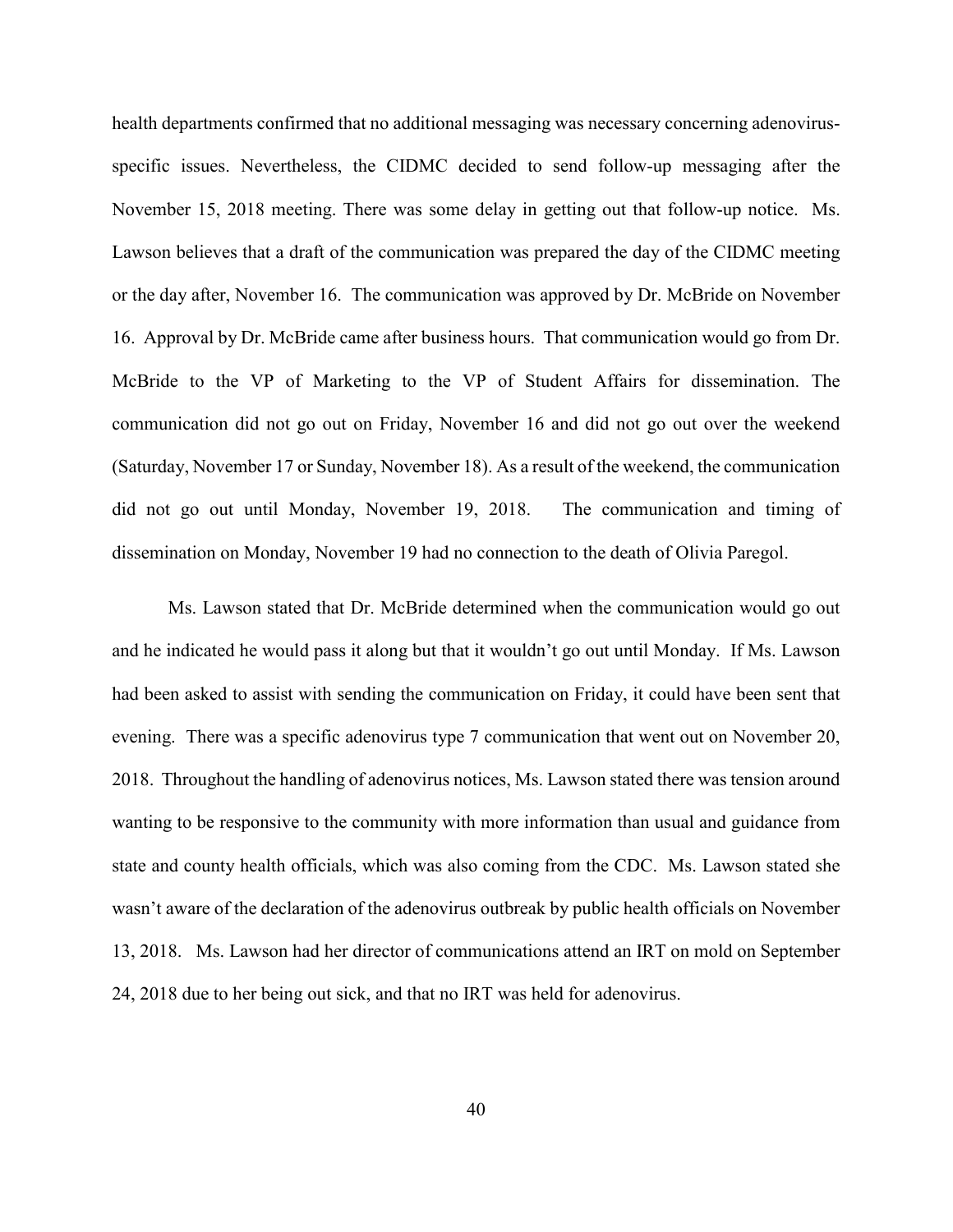Ms. Lawson was on calls with local and state health agencies that occurred after November 19. Ms. Lawson recalls that the CDC confirmed verbally that there was no evidence to support a link between mold and adenovirus infection, but that they did not have a written CDC statement on the lack of connection between mold and adenovirus that they could quote for campus or media communications.

Ms. Lawson believes that all recommendations from the public health officials were followed. She stated that a lesson learned is to assure the University documents the communication with state and county health officials so that the University can be consistent in how it deals with information from those officials and agencies. She does believe that parent communications could have been better coordinated with public health and student messaging. Ms. Lawson also believes there should be better guidance from the public health officials on how to deal with messaging around health-related issues that are not mandated to be reported.

# F. Dr. Linda Clement, Vice President of Student Affairs

The Panel interviewed Dr. Linda Clement who during fall 2018 served as Vice President of Student Affairs. Dr. Clement retired at the end of the 2018/2019 academic year. The Panel questioned Dr. Clement on the following topics: 1) the duties and responsibilities of the Vice President of Student Affairs; 2) Internal Policies and Procedures of the Office of Student Affairs 3) the presence of mold in the dorm rooms in fall 2018 and the Office's communication with parents and other University departments; and 4) the presence of adenovirus at the University.

Dr. Clement served as the VP of Student Affairs for 18 years. She worked at the University in various positions for 45 years. The VP of Student Affairs oversees 14 departments within the division. Dr. Clement reports directly to the President of the University. There are six vice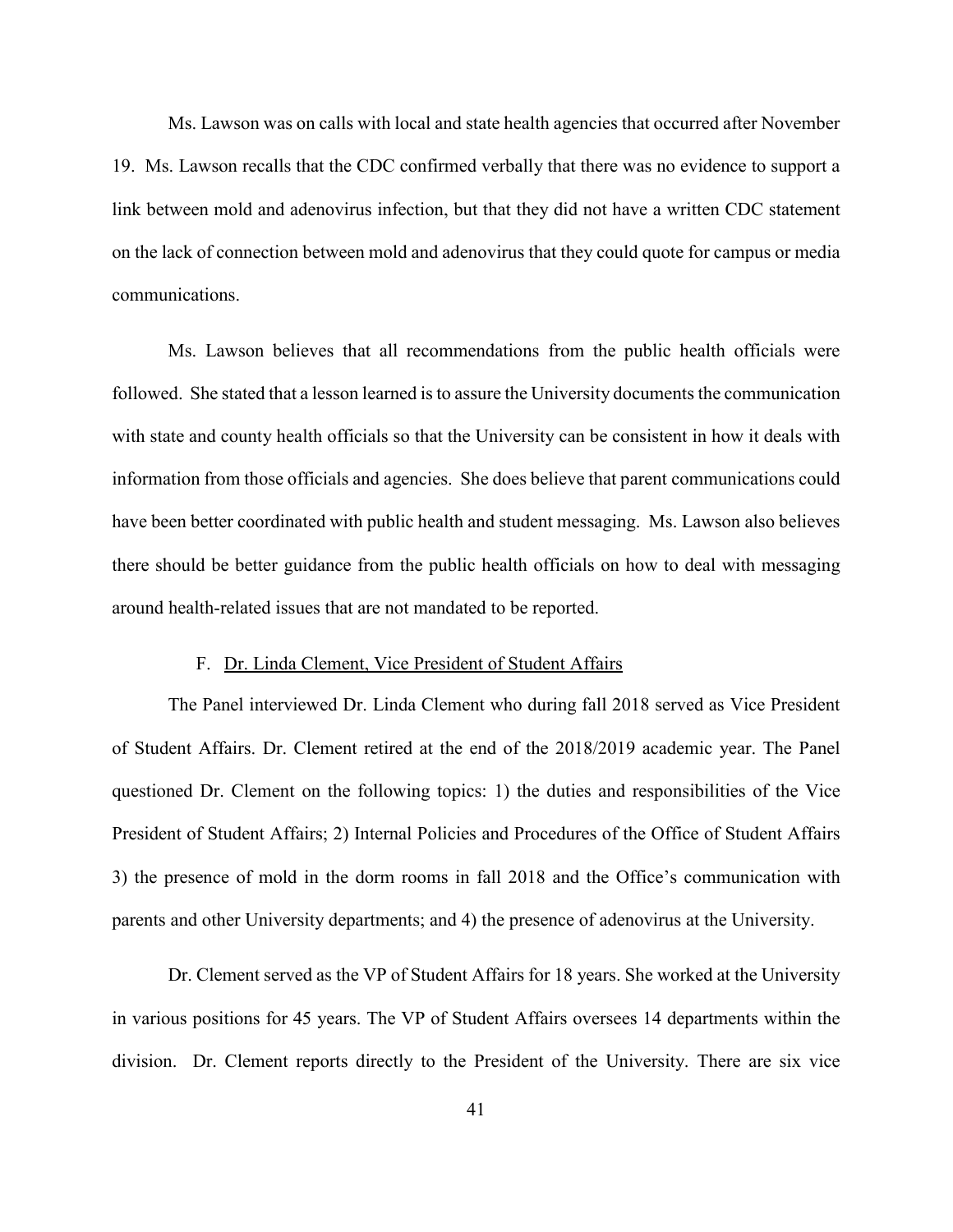president positions campus-wide who meet every week for about 90 minutes. Dr. Clement stated that she had a direct line of communication to President Loh and that she met with him one-onone every other week. She also advised that she communicated with Michele Eastman, the Assistant President, at least 3-4 times a week. Dr. Clement had retired as of the interview date but held the position of Vice President during fall 2018.

Three Assistant Vice Presidents reported to Dr. Clement. Dr. McBride also reported directly to Dr. Clement. Andrea Crabb reported directly to Dr. Mary Hummel, who reported to Dr. Clement. Dr. McBride met and communicated with Dr. Clement regularly. Dr. Clement spoke with Dr. McBride about having a second in command on prior occasions but she was not convinced that creation of such a position was absolutely required.

All the directors of the 14 units within the Office of Student Affairs met every two weeks and each director would meet once a week with their direct report. Katie Lawson, the Chief Communications Officer, did not report to Dr. Clement.

Prior to fall 2018, Dr. Clement stated that, to her knowledge, there had been no significant mold issues. For instance, Res Facilities would typically receive about 250 reports of mold a year. Typically, those mold reports would be handled within 24 hours. There had been water-related mold incidents in buildings around campus but there were no significant renovations done to alleviate mold. In the summer of 2018, Dr. Clement was not aware of any preparations or adjustments to the HVAC systems in the dorm rooms to address the high humidity/high heat season. Additionally, Dr. Clement stated that mold was not a big discussion topic during the summer and August of 2018.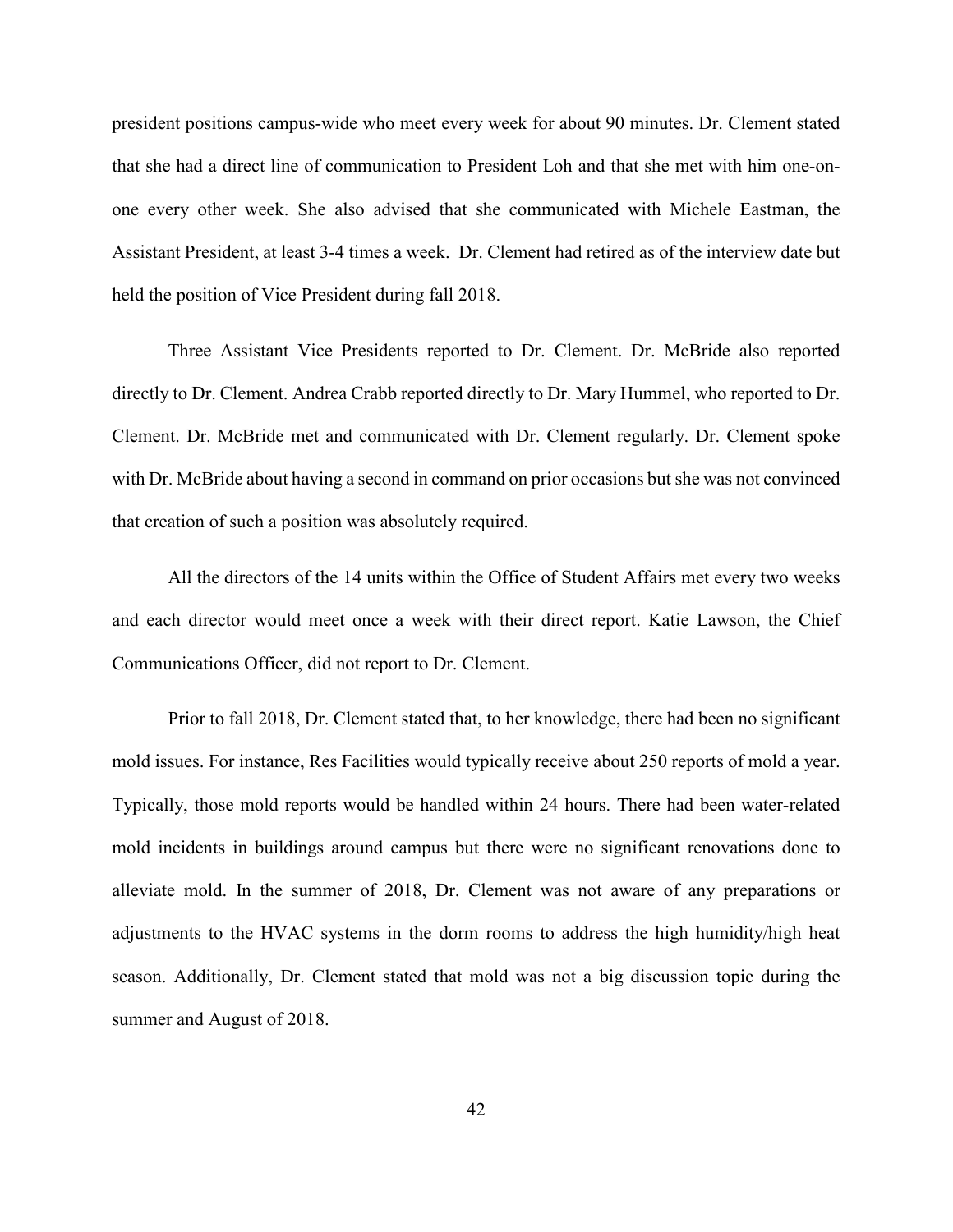Leading up to the fall of 2018, Dr. Clement stated that the University was expecting more students in the residence halls than was typical. In Elkton, plans were made to create triple rooms in spaces that were previously utilized as student lounges. It was anticipated that Elkton would house about 25 more students than in the past. Elkton typically housed around 500 students.

Dr. Clement became aware of significant mold issues after she was notified by Dr. Hummel that the dorms were experiencing more mold than usual. Dr. Clement understood the cause to be abnormal weather conditions that were experienced in fall 2018. As the mold issues escalated in September, Dr. Clement understood that the Res Facilities staff could not handle the workload and she was advised that the students in Elkton would need to be relocated. It was Dr. Clement's understanding that as of about September 19, Res Facilities staff were still responding to complaints on a case-by-case basis.

Dr. Clement stated that within a week of her learning about mold issues, the University's response was escalated. Dr. Clement said that her role in dealing with the mold issues focused on assuring that the right people were around the table to discuss issues and make decisions, but that Ms. Crabb made final decisions regarding how to handle the situation (including cleaning the furniture and the rooms). Dr. Clement stated that Ms. Crabb required no approval from her level in order to proceed with the Elkton relocation and cleaning/remediation. That is, Ms. Crabb had the authority at her level to make all necessary decisions to address the mold issues and cleaning/remediation at Elkton.

When asked how the decision to clean/remediate Elkton Hall on a floor-by-floor basis was made, Dr. Clement responded that the University was advised by consultants that floor-by-floor cleaning would be safe and was the proper way to conduct the remediation. Her understanding of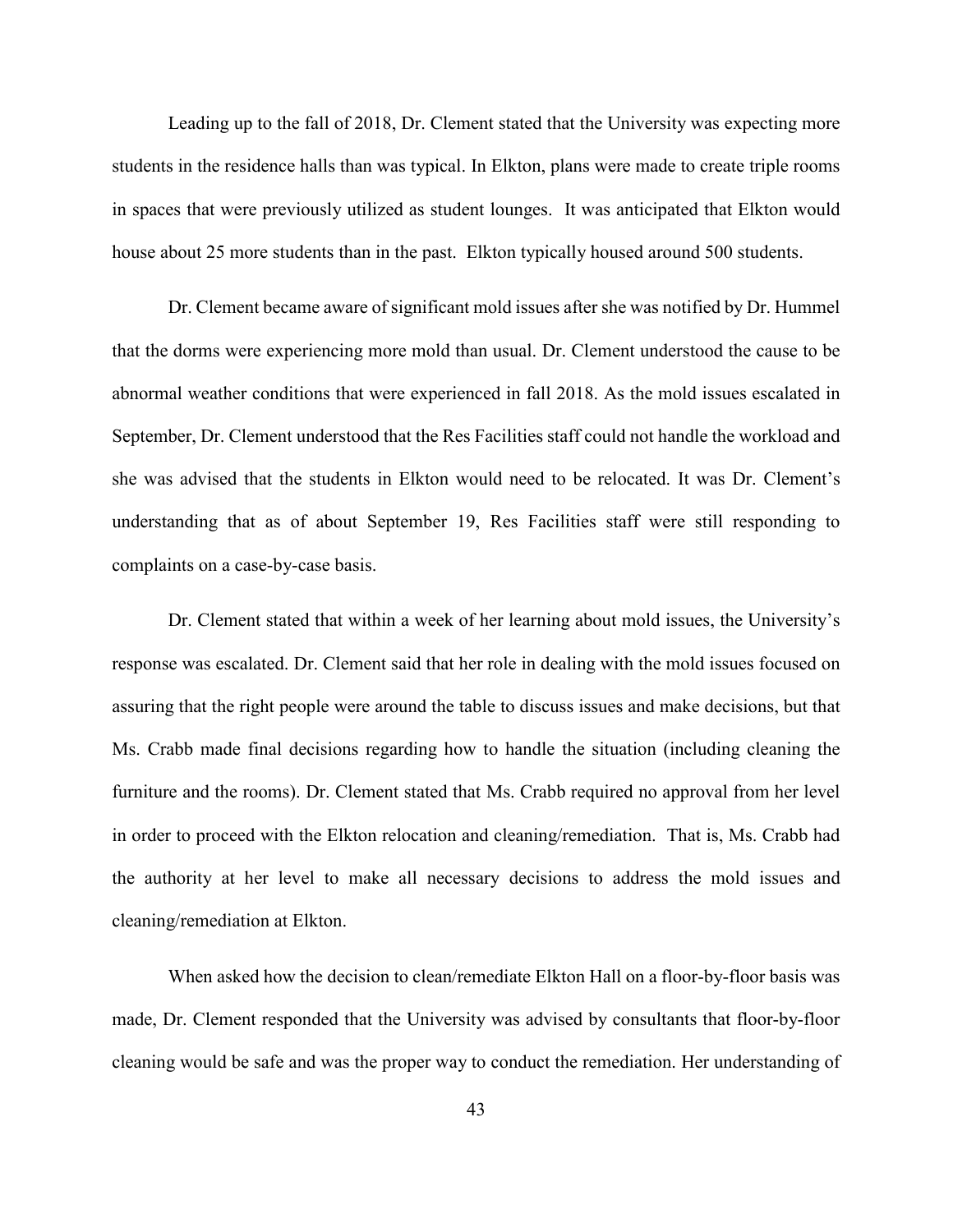the remediation process was that one outside contractor was checking the work of another outside contractor. When asked about how the decision was made to not conduct air sampling, Dr. Clement stated that EPA and OSHA guidelines/standards were used and that experts advised that air sampling did not need to be done. Dr. Clement stated that she was unaware of any conflicts within the group over whether or not to do air sampling.

The Panel asked Dr. Clement about the IRT. Dr. Clement's role is to chair the IRT and it is her responsibility to call meetings of the IRT. Dr. Clement stated that for the past couple of years the IRT has met about once a year. Dr. Clement described the IRT as an "informational-sharing group and not a decision-making group." As situations unfold the IRT allows leadership to have all of the facts. Dr. Clement stated that the decision to relocate students from Elkton was not made in the IRT meeting. She indicated that the recommendation to vacate Elkton was made by Dr. Hummel and Ms. Crabb.

Dr. Clement recalled that the IRT met concerning mold in the dorm rooms during the week of September 25. The purpose of that meeting was information gathering and sharing to get communications out. Dr. Clement indicated that she was the person keeping the President aware of the issues. Dr. Clement also stated that she did not have to approve student and campus communications regarding mold. During the handling of mold issues, Dr. Clement advised that she was in contact with President Loh and Assistant President Eastman almost every day. Dr. Clement stated she recalls first learning of the mold issues on September 21, 2018, the same day she informed President Loh.

When asked what Student Affairs' policies and practices concerned handling complaints from parents or students regarding issues they experience at the University, Dr. Clement responded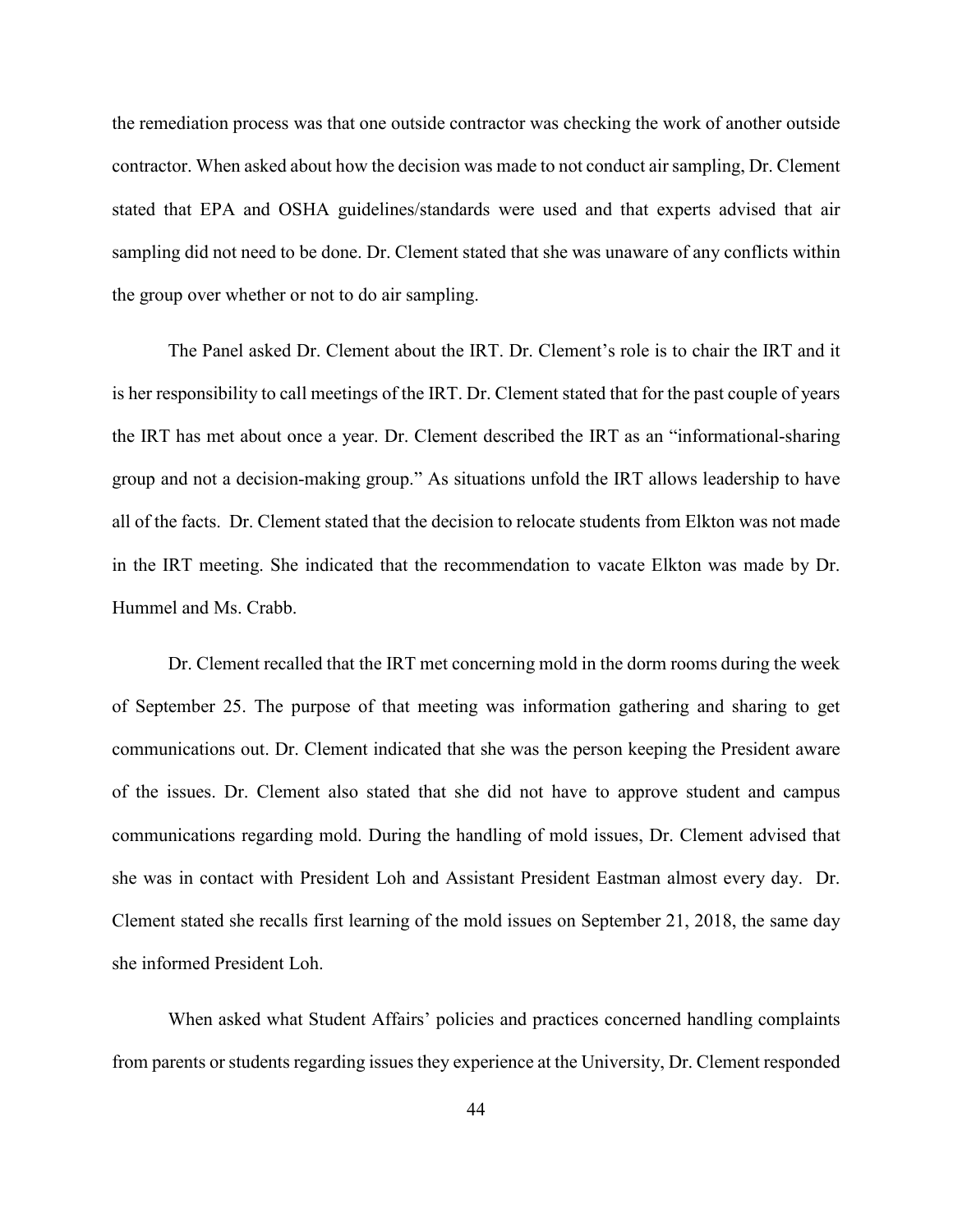that there are always parent complaints and they are typically handled at the department level. In the instance of mold, there were parents whose complaints made it to the level of Dr. Hummel. When asked if Dr. Clement or Student Affairs were aware of reports from staff regarding health issues or irritation from the mold in fall 2018, Dr. Clement stated that she was relying on and working with Dr. McBride to respond to those concerns.

Dr. Clement stated that there were no financial constraints placed on those individuals who were making decisions concerning the handling of mold issues in fall 2018.

Dr. Clement did not convene the IRT during the adenovirus outbreak because it is a healthrelated issue. She also stated that the CIDMC served in an advisory role. Dr. Clement confirmed that she had no role on the CIDMC. Dr. Clement stated that on health-related communications, Dr. McBride has the final say. Dr. Clement indicated her belief that the timing of communications related to adenovirus was appropriate and that she would not have handled any of the communications differently.

Dr. Clement advised that when a student is hospitalized, typically the Office of Student Affairs is not notified. During the adenovirus outbreak, Dr. Clement indicated that Dr. McBride kept her informed about hospitalizations of students with adenovirus infection. Dr. Clement understood that certain strains of adenovirus could be dangerous for immunosuppressed individuals. Dr. Clement relied heavily on Dr. McBride during the outbreak to make judgment calls on when to talk to CDC, the Maryland Department of Health, and the PG County Health Department. She indicated that she had daily communications with Dr. McBride during the outbreak.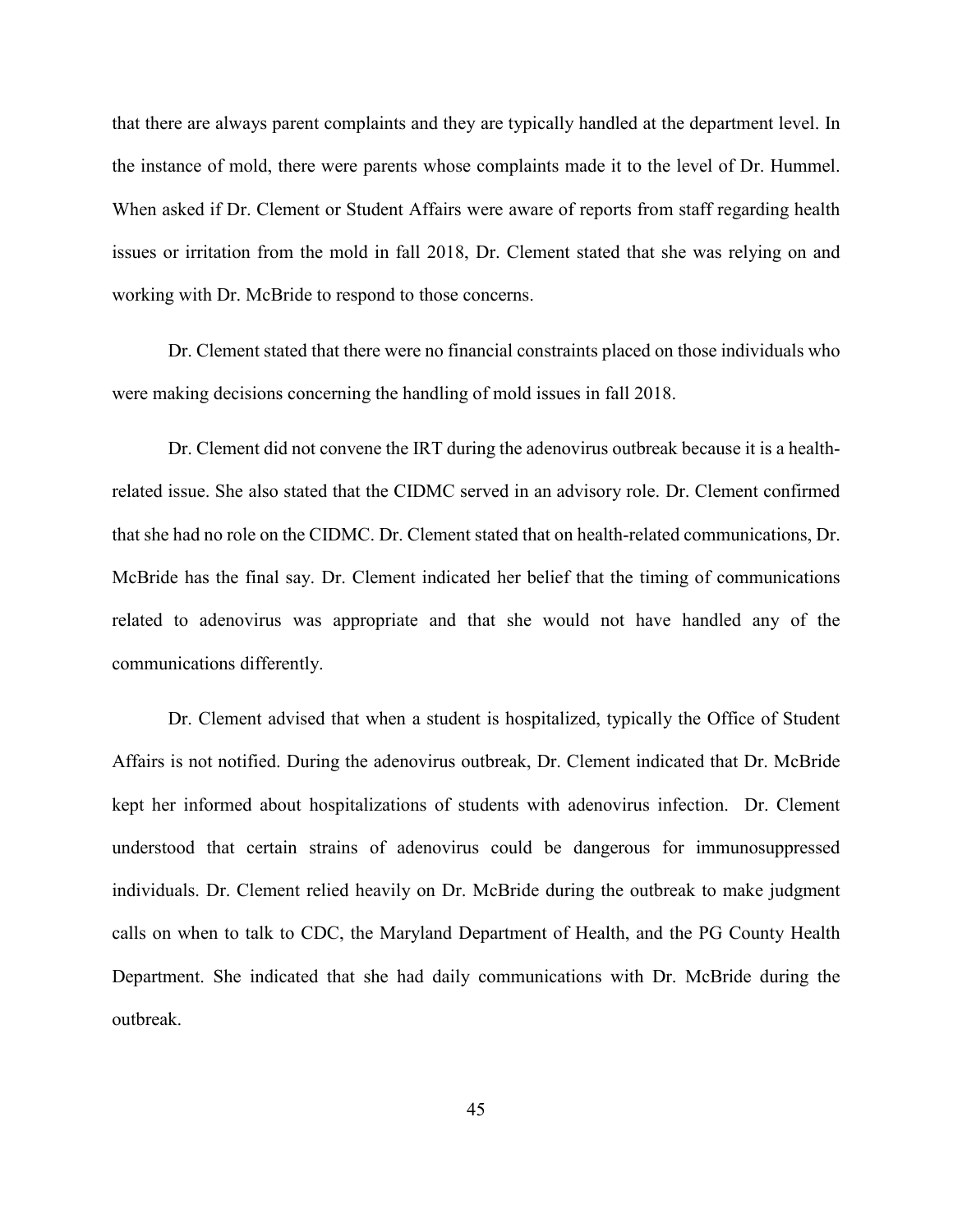Dr. Clement indicated that one confirmed case of adenovirus infection would not have risen to the level of reporting to the President. She stated that her first communication to President Loh regarding adenovirus was November 13.

## G. Dr. Mary Hummel, Assistant Vice President of Student Affairs

The Panel interviewed Dr. Mary Hummel who is the Assistant Vice President of the Division of Student Affairs. The Panel questioned Dr. Hummel on the following topics: 1) internal policies and procedures and general building information; 2) mold in the residential facilities in Fall 2018 and the University's response; and 3) the adenovirus outbreak and the University's response.

Dr. Hummel has served for nine years as an Assistant Vice President but has been at the University for 20 years in a variety of positions. During the fall of 2018, Dr. Hummel reported directly to Dr. Clement. Dr. Hummel oversees Transportation Services, Res Facilities, Res Life, Conferences & Visitor Services, and Dining Services.

Dr. Hummel indicated that she works in the same office space with Dr. Clement so her communications with Dr. Clement in the fall of 2018 were frequent.

Dr. Hummel met with her department heads once a week in either a large group or within the group that directly reported to her. Dr. Hummel would have one-on-one meetings with her department heads weekly or bi-weekly. Andrea Crabb reported directly to Dr. Hummel once she started in her role. Prior to Andrea Crabb, the Director of Res Facilities had been at the University for over 40 years.

Dr. Hummel is a member of the IRT. Dr. Hummel's understanding of the IRT was that it only meets in response to an incident. Dr. Hummel serves on the IRT as a representative of Student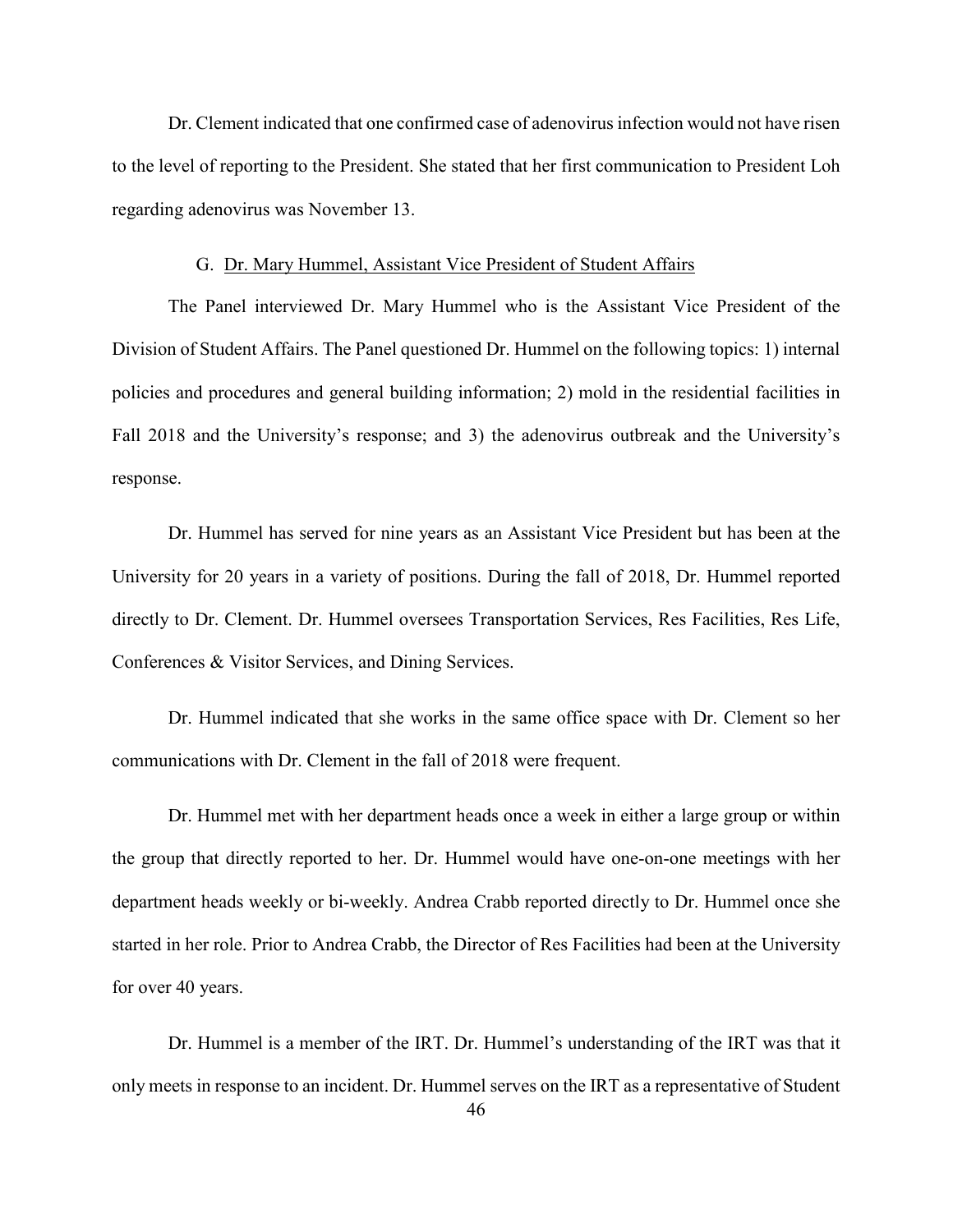Affairs. It was Dr. Hummel's understanding that the Emergency Management Operations Plan was managed by Alan Sactor.

Dr. Hummel stated that the purpose of the IRT was primarily for information sharing regarding student affairs and concerns in connection with an incident. Dr. Hummel recalled that in fall 2018, there was an initial meeting of the IRT regarding mold, and the purpose of the meeting was to talk about what was happening in the residence halls, the problems in the academic buildings and how other schools in the region were addressing the issues. Dr. Hummel had no recollection of any decisions or plans made at the IRT meeting.

Prior to the start of the fall semester, Dr. Hummel advised that the University had occupants in the residential buildings at various times throughout the summer and that the University was not hearing about or seeing significant problems. Additionally, the University had dealt with mold issues related to water damage and leaking foundations, but only as one-off events. Historically, any surface-related mold in unoccupied space would be resolved once housekeeping cleaned the rooms prior to move-in and the spaces were subsequently occupied. Any mold issues were managed at the facility level and may not have reached the department-head level. Additionally, Dr. Hummel stated that regular maintenance to the HVAC systems was typically done in house.

Dr. Hummel stated that she learned of the escalating mold concerns when she received an email from Andrea Crabb on September 13. She did not ask how long Andrea Crabb and her staff had known about mold issues. Dr. Hummel let Dr. Clement know about the mold issues around this time because there were a high volume of service requests coming in concerning a number of buildings.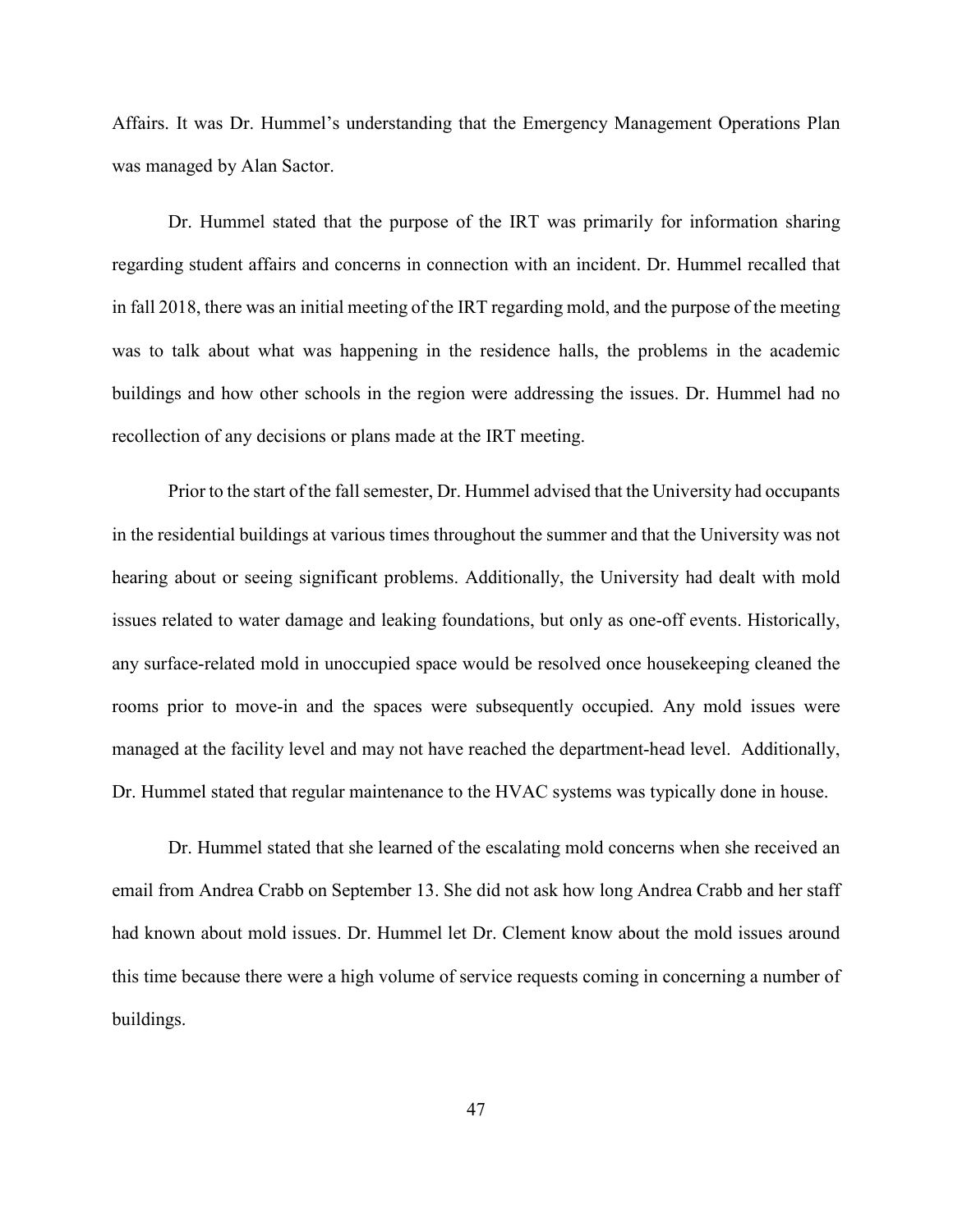It was Dr. Hummel's understanding that there were not enough resources to handle the service requests concerning mold and that something different would have to be done for Elkton Hall. In Dr. Hummel's recollection, a team was brought in to clean/remediate and a team brought in to determine the cause of the mold.

During the University's response to mold in Fall 2018, Dr. Hummel became more involved by speaking directly with parents, managing, and being more hands-on than normal. She indicated that during that period about 80% of her day was spent on mold-related issues. Dr. Hummel indicated that the President's Office was not directly involved with the relocation or the cleaning/remediation efforts nor did it provide any recommendations related to the mold issues on campus.

Dr. Hummel recalls that the University prioritized relocating students who reported health issues as a result of mold. Dr. McBride provided recommendations and there were discussions held about the CDC's position on the effects of mold on health. Dr. Hummel did not recall Dr. McBride being particularly involved with the decision to relocate all students in Elkton.

When asked how the Department of Environmental Safety Sustainability and Risk (DESSR) got involved with the mold issues, Dr. Hummel indicated that Ms. Crabb reached out to them for consultation purposes and for guidance about testing.

Dr. Hummel was involved in the decision not to conduct air quality testing. Her understanding was that it was not recommended because the same remediation activities would occur regardless of the type of mold found in the dorms. When asked about the public relations implications of air testing, Dr. Hummel stated that there was a balance between best practices and whether that testing would provide helpful or useful information. Dr. Hummel stated that the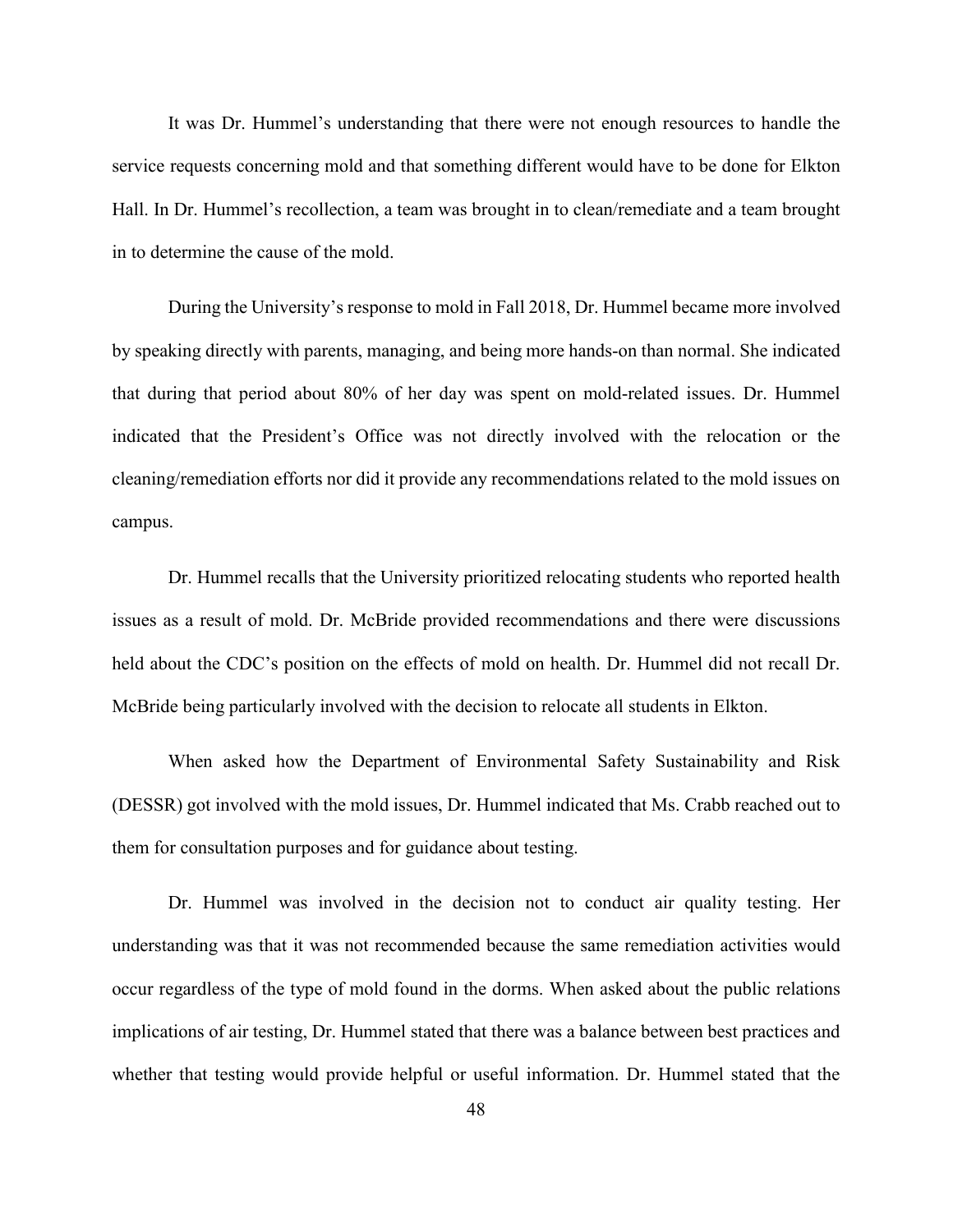decision not to conduct air testing was not based on a concern that samples would indicate that remediation was unsuccessful. She also reiterated that expense was never a factor in conducting the remediation.

Dr. Hummel indicated that validation of the cleaning/remediation was done visually by the firm that Res Facilities hired for that purpose. Dr. Hummel was not involved in the decisions to have reports generated by BDL or Vertex.

Dr. Hummel indicated that Strategic Communications took the lead on drafting moldrelated communications but she also reviewed those communications. Dr. Hummel handled some direct parent communications. Also, during the handling of mold issues, Dr. Hummel indicated that a team of about 20 people were trained to respond to parent concerns.

Dr. Hummel recalls that once the weather got better there were significantly less mold complaints and by about the end of October/the beginning of November the call volume dropped dramatically.

In fall 2018, Dr. Hummel was on the CIDMC. Her role on the CIDMC was to represent Student Affairs and bring information back to the relevant stakeholders. She advised that Dr. McBride would call the meetings for the CIDMC. Though Dr. Hummel was included on some communications between the CDC, Maryland Department of Health and the Prince George's (PG) County Health Department, she stated she was only "CC'd" on these communications for information purposes.

Dr. Hummel indicated that she was made aware of the adenovirus outbreak once Res Facilities started high touch cleaning. She was also aware of Res Facilities' efforts in January to go into every room over the winter break and clean the rooms. Dr. Hummel had limited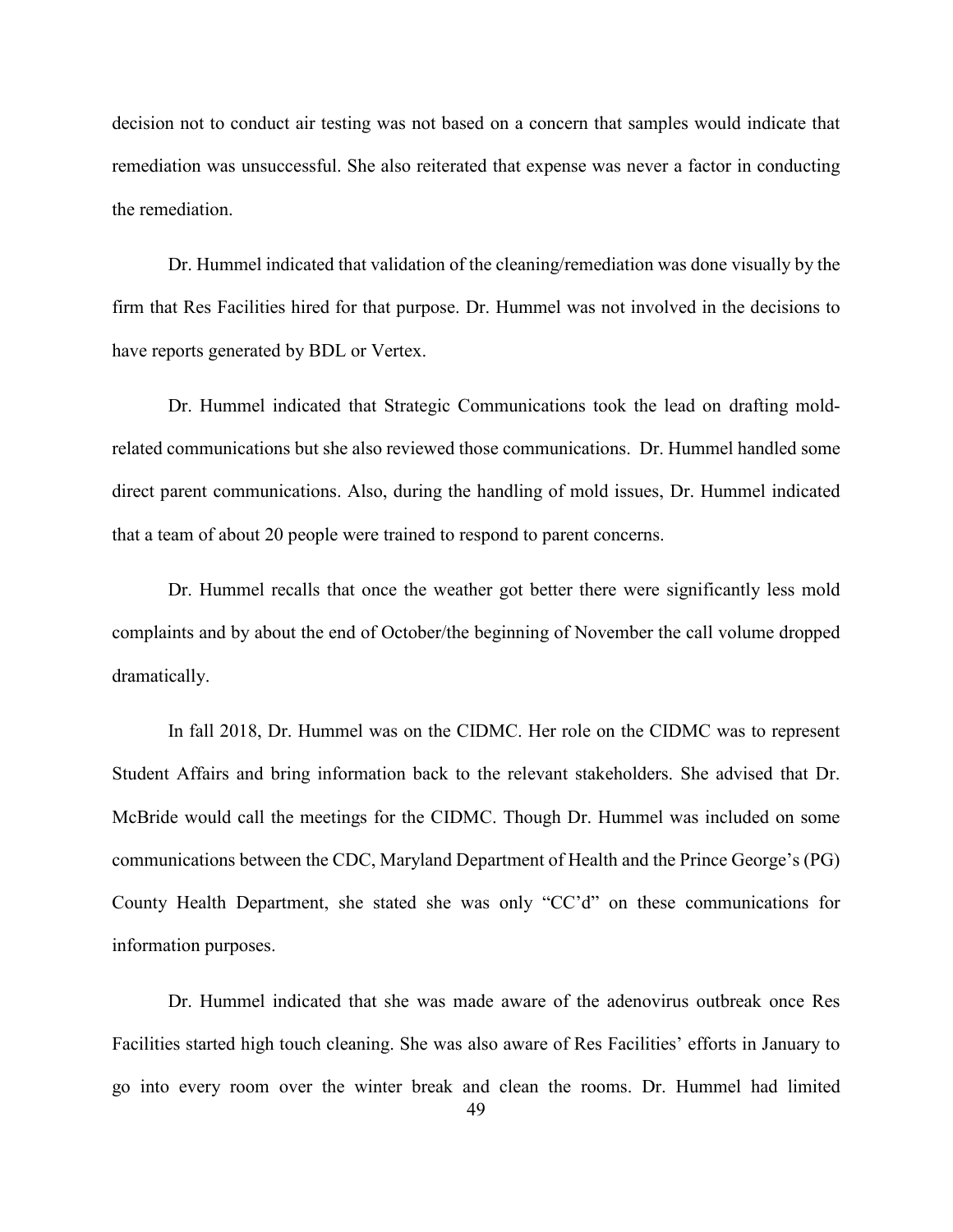involvement with communicating to students and parents during the adenovirus outbreak and served only in a support role.

# H. Maureen Kotlas, Executive Director of the Department of Environmental Safety, Sustainability, and Risk

The Panel interviewed Maureen Kotlas who, during fall 2018, served as the Executive Director of DESSR. The Panel questioned Ms. Kotlas on the following topics: 1) the structure of DESSR and 2) her and DESSR's involvement with mold issues in the dorm rooms in fall 2018.

Maureen Kotlas has worked at the University for about three and a half years, always as the Executive Director of DESSR. DESSR has multiple components including an Environmental Health and Safety department and an Occupational Safety and Health department. Ms. Kotlas indicated that she is a member of the CIDMC.

Ms. Kotlas advised that DESSR typically gets involved in a mold response when a representative from Facilities Management or Res Facilities contacts DESSR to do a visual assessment. Fall 2018 was not the first time that DESSR has been contacted regarding mold in residential buildings and DESSR had completed a few mold assessments in 2018. Ms. Kotlas referred to instances where sheet rock would be removed to find hidden mold, but that visible mold is usually related to a moisture or humidity problem.

Previous instances of mold in University buildings varied from building to building. Mold can be found in older buildings where ventilation is not as good. Ms. Kotlas indicated that some buildings are subject to water leaks which can also promote mold.

Ms. Kotlas advised that DESSR's role in assisting Res Facilities with mold concerns involves conducting a visual inspection of the area and if mold is seen, writing a scope of work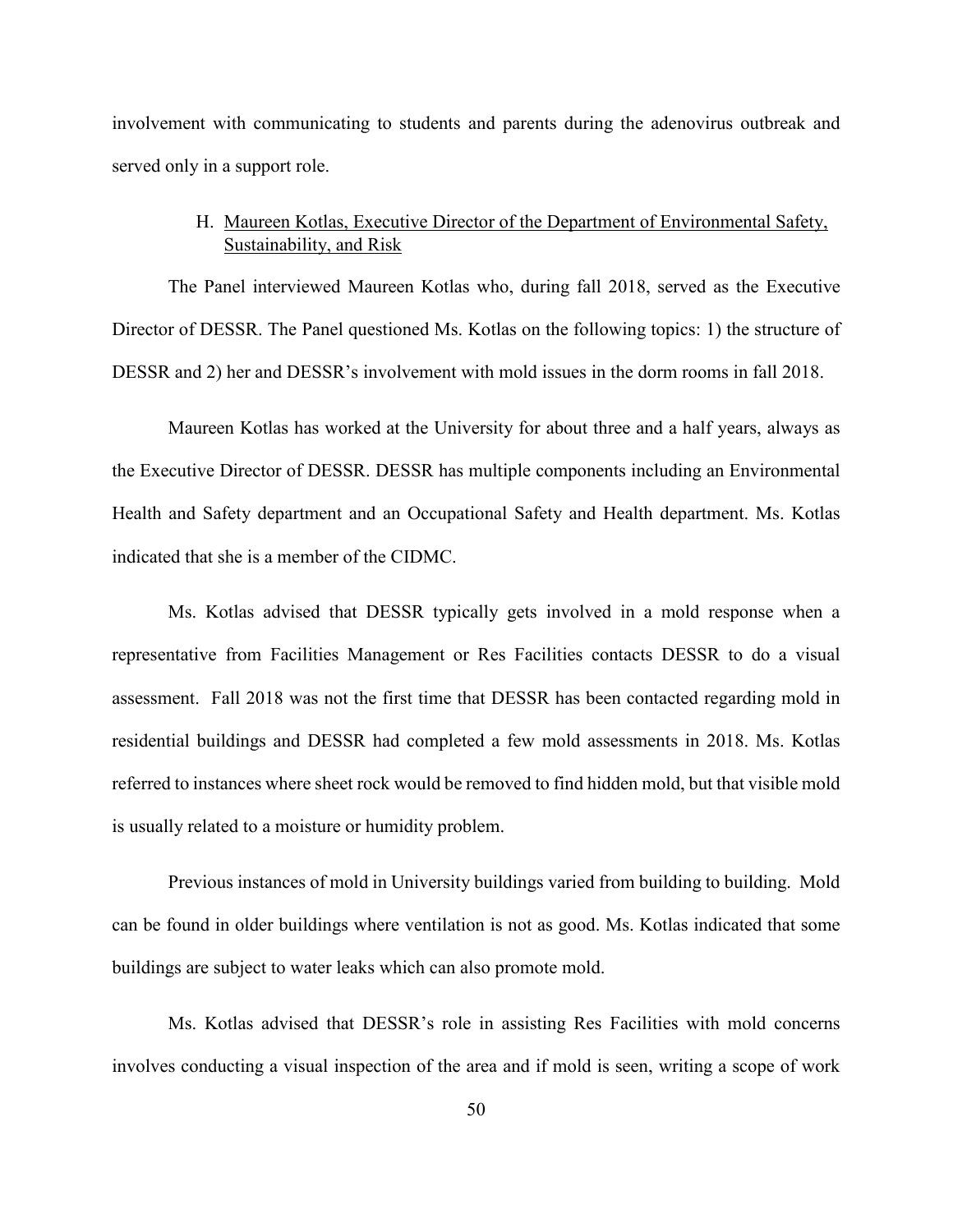that identifies appropriate cleaning/remediation and the details of the nature of mold found. The scope of work would include the "Mold Remediation Protocol" which dictates that if mold is seen it must be removed by trained or properly equipped personnel or a qualified mold remediation contractor. Ms. Kotlas stated that it is very unusual for the University to be able to evacuate an entire building during remediation. DESSR's scope of work typically includes a qualified mold inspector reviewing the project after remediation is completed.

In fall 2018, Ms. Kotlas recalls receiving about 12-15 mold calls a week, campus-wide. Ms. Kotlas recalls that Ms. Crabb called Katie Cavanaugh, the manager of the OSHA program, on or about September 14 requesting information about how to deal with mold and inquiring about whether DESSR recommends taking samples or testing for mold. Ms. Kotlas recalled that most of the calls concerned visible surface mold and not because students were experiencing health issues.

It was Ms. Kotlas' and DESSR's position that there was no need to take mold samples because the mold at issue was visible. She indicated that an exception to this rule could be to verify whether remediation was successful or if a physician requested mold sampling in the course of treatment. Ms. Kotlas also thought it would be appropriate to test if there was a question whether what was visible was actually mold. However, in fall of 2018, Ms. Kotlas stated that Ms. Cavanaugh was looking at the rooms and could tell that the substance was mold. Overall, DESSR's normal procedure is not to conduct air sampling and Ms. Kotlas did not think there was a need to air sample in fall 2018. She stated, however, that she wouldn't oppose sampling being done before and after the remediation to determine whether the cleaning was successful.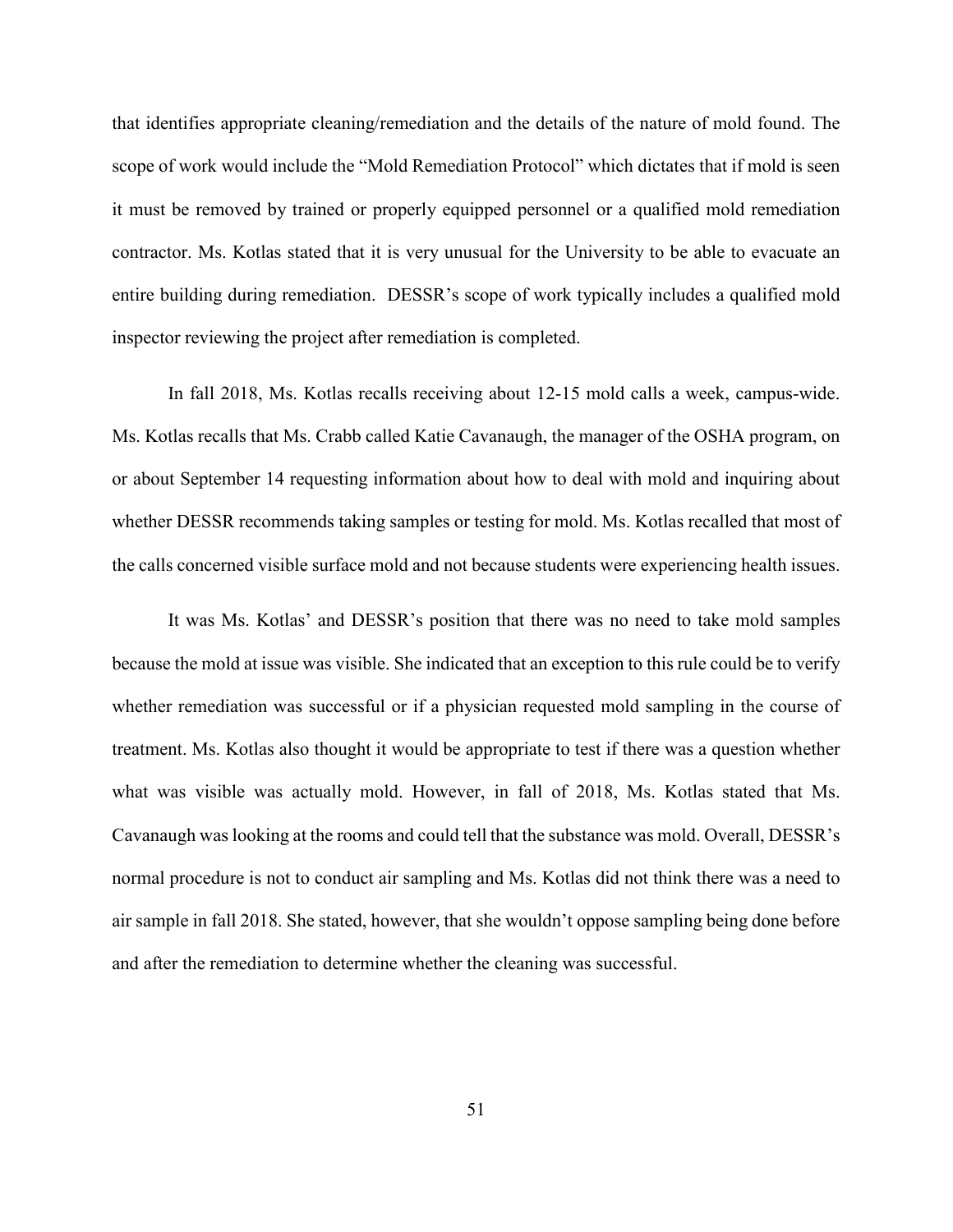Ms. Kotlas understood mold in the dorm rooms was predominantly on possessions and furniture and not the walls. DESSR representatives walked Elkton Hall and observed the conditions. DESSR also had direct contact with parents regarding mold issues.

Ms. Cavanaugh recommended bringing in an outside contractor to get humidity under control in the dorm facilities. Ms. Kotlas stated that Ms. Cavanaugh also recommended: 1) hiring a qualified mold remediation firm; 2) establishing appropriate environmental controls; 3) removing students from remediation areas; and 4) hiring a qualified contractor to verify remediation after work was complete.

DESSR did not monitor nor did it inspect the post-remediation work in Elkton. DESSR recommended having an industrial hygiene expert do the post-remediation inspections. Ms. Kotlas indicated that visual validation of the mold remediation is not totally reliable, but because the dorm rooms are constructed with masonry, the visual inspection is made more reliable, because there are fewer places for the mold to remain "hidden" from view. DESSR recommended a full evacuation of the students in Elkton but DESSR was later informed that the HVAC system configuration made floor-by-floor remediation an acceptable method. Ms. Kotlas indicated a belief that certain employees were involved with cleaning mold longer than they should have been.

Ms. Kotlas felt that the University's efforts to conduct mold remediation were collaborative and that during the peak of the calls she spent about eight hours a day for a couple of weeks dealing almost exclusively with mold calls.

Ms. Kotlas recommended after Fall 2018 that the University should investigate ways to identify when mold in the dorm rooms becomes a larger issue than is typical. DESSR was also involved in helping Res Facilities develop a new moisture plan after Fall 2018. Ms. Kotlas also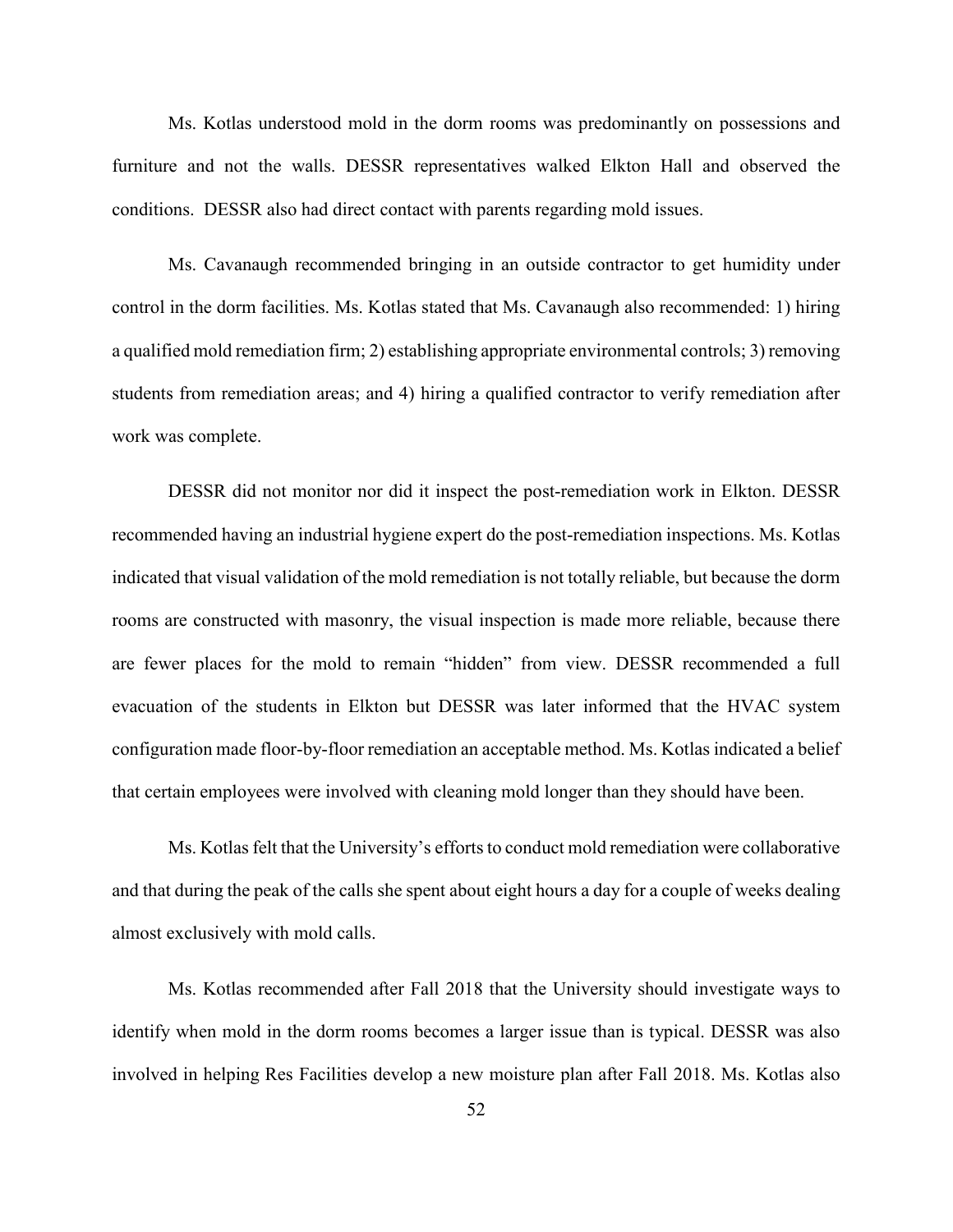recognized that the industrial hygiene industry needs more understanding of the health effects of mold on immunocompromised individuals because of the possibility that some people could get sick from mold exposure.

## I. Susan Gilson, Safety Manager for Residential Facilities

The Panel interviewed Susan Gilson who, during fall 2018, served as the Safety Manager for Residential Facilities. The Panel questioned Ms. Gilson on her involvement with mold in the dorm rooms in fall 2018.

Susan Gilson worked in the past with DESSR. She left that position but came back to the University to work with Res Facilities as its safety manager on a part-time basis. She has served in her current role for three years.

Ms. Gilson reports directly to Cindy Felice, who serves as the Associate Director of Services for Res Facilities. Ms. Gilson's duties include injury prevention and safety and health for the Res Facilities staff. Ms. Gilson focuses on targeted loss control, incident investigations, compliance issues, and "lock out tag out" training.

Prior to fall of 2018, Ms. Gilson had only limited experience with mold. She did conduct some room inspections, however. Ms. Gilson noticed that mold growth was "pale with whitish greenish spots." The mold was found under desk drawers, on the side of the dressers, and in black spots on the blinds. She noticed the high level of humidity when she did her inspections in Fall 2018.

Mold was also found on student possessions and once the dresser drawers were removed it was found on the back of the dressers. Ms. Gilson noticed black spots on the fan coil units and on wooden portions of the furniture. She also stated that some mold could only be seen with a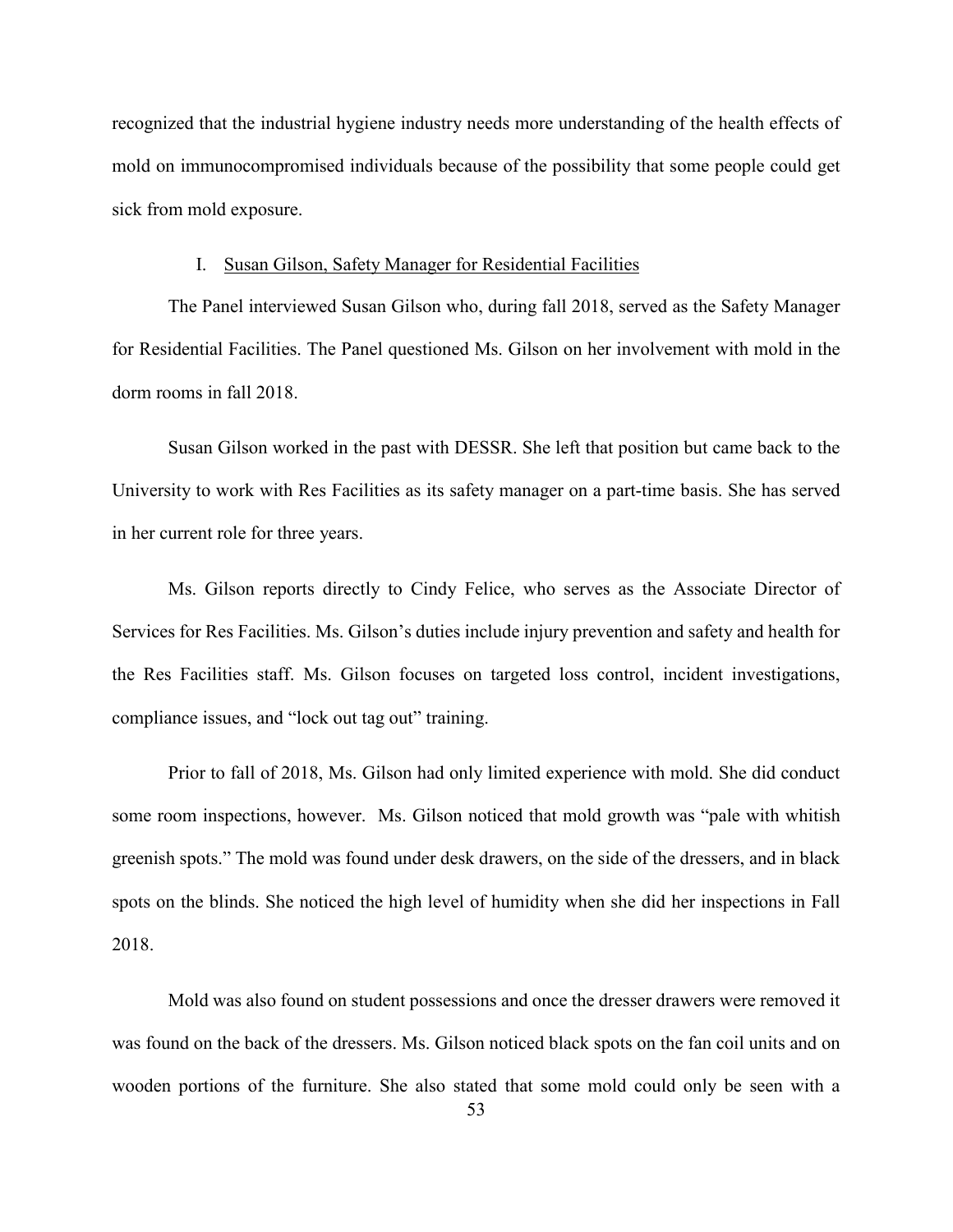flashlight. During a series of room inspections, Ms. Gilson indicated she found an increased level of mold in a stack of rooms that were in a column. She stated that the rooms were very humid and when she entered the room, she noticed a bad smell and mold on the furnishings.

Once the decision was made to remediate Elkton, Ms. Gilson worked to find the third-party industrial hygienist to do the inspection of the remediation. Ms. Gilson worked with Julius Williams to put together that scope of work. Ms. Gilson stated that Patrick Rhodes was responsible for finding the contractors to conduct the remediation and he found Waco and Sandow.

Ms. Gilson was involved in the discussions regarding air sampling and it was her recollection that DESSR helped everyone come to the determination that air samples are not informative and thus should not be conducted. Ms. Gilson also recalled that Vertex, the third-party industrial hygienist who conducted visual inspections after the remediation, did not recommend taking air quality samples post-remediation.

Ms. Gilson stated that Towson University reached out to her at some point and discussed their decision to do air sampling following a remediation. Although Towson believed its remediation efforts were thorough and complete, post-remediation air sampling showed the existence of some mold (which is omnipresent both indoors and outdoors). Equivocal mold test results caused Towson to clean/remediate certain spaces a second time. Towson indicated that it did not believe the second cleaning/remediation efforts were warranted but undertook the exercise again based on equivocal test results. Based on that experience, Towson indicted that air sampling was likely not necessary in their example.

Ms. Gilson has been involved with air sampling in isolated events. In January 2019, Ms. Gilson did conduct air sampling in Elkton 3152 (Olivia Paregol's room during fall 2018). The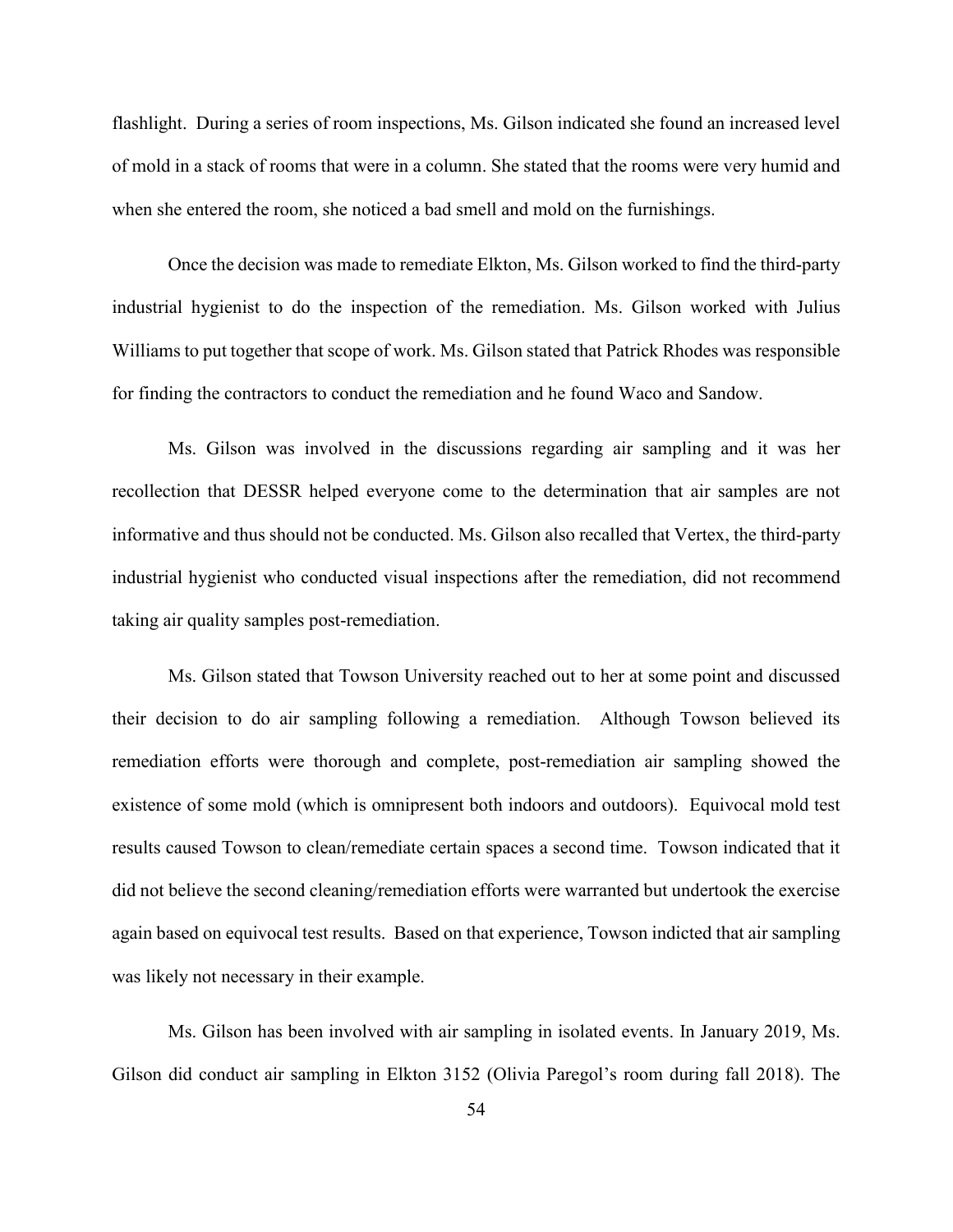results of those tests revealed that mold levels were higher outside of the building than inside room 3152. Ms. Gilson also mentioned that air sampling was conducted in one of the fraternity houses where an immunocompromised student lived.

Since fall 2018, Ms. Gilson stated that Res Facilities' housekeepers have become better with "nook and cranny" cleaning over the summer months.

#### J. Julius Williams, Project Manager in Renovation Services, Facilities Management

The Panel interviewed Mr. Julius Williams who, during fall 2018 served, as a Project Manager in Renovation Services within the Facilities Management department. Mr. Williams has worked for the University for eight years. The Panel questioned Mr. Williams on his involvement with mold in the dorm rooms in Fall 2018.

Mr. Williams oversees all mold remediation handled by the Facilities Management office. He directly and indirectly assists with mold remediation and is considered a campus expert on mold-related matters. Mr. Williams advised of his understanding that Res Facilities has the authority to handle its own remediation projects.

Prior to fall 2018, Mr. Williams had no experience with any other significant mold events on campus. He indicated that he learned of the high levels of mold after he saw media reports and reached out to Ms. Crabb. Mr. Williams stated that the Res Facilities safety director (Susan Gilson) reached out to him to help write the scope of work for quality control for the Elkton remediation. Mr. Williams' understanding is that mold was caused by air systems not removing sufficient humidity from the building. When asked who prepared the "Elkton Hall Cleaning Scope," Mr. Williams stated that DESSR developed that document.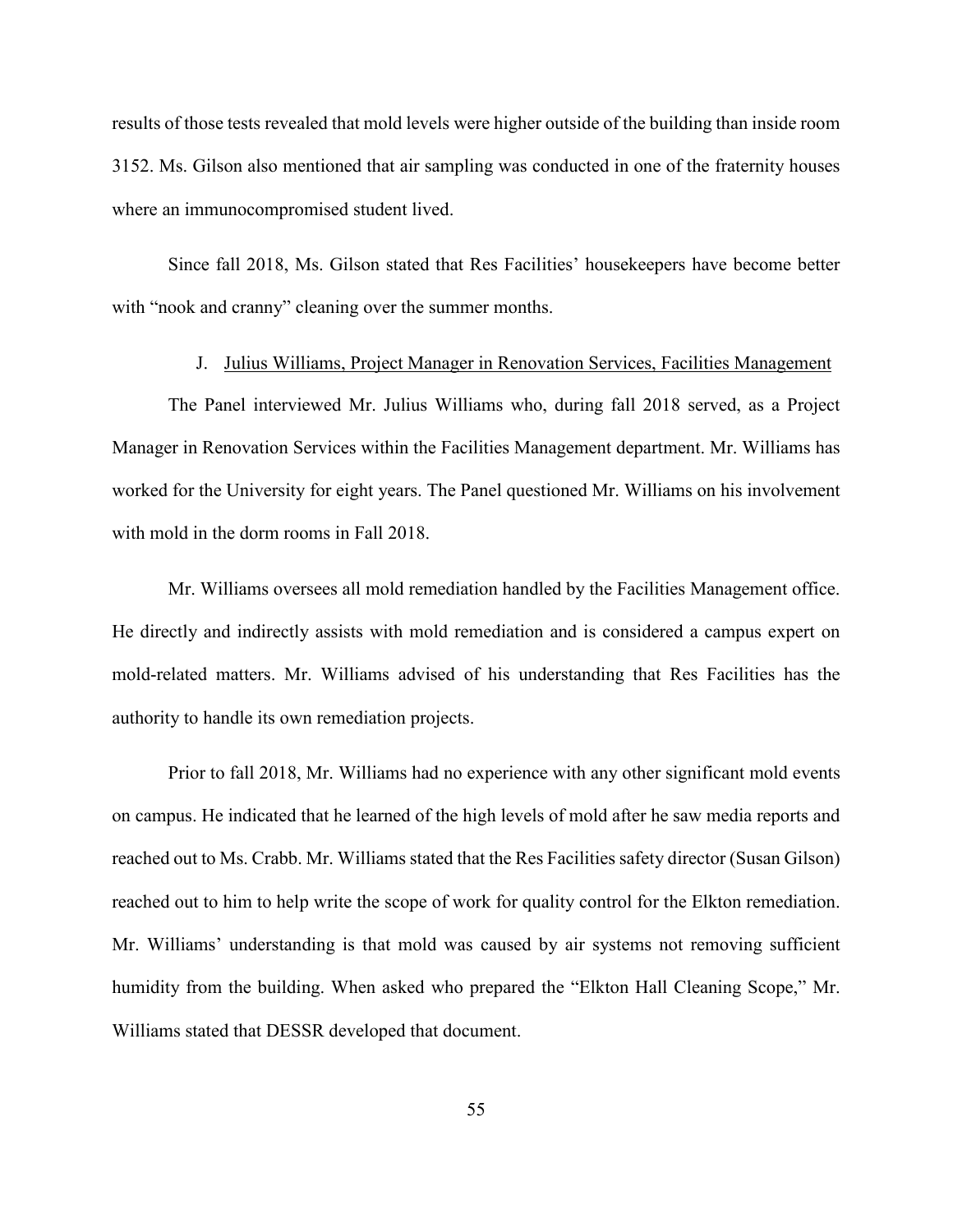Mr. Williams was asked about how the decisions were made to not conduct air sampling post remediation. Mr. Williams advised that based on what he knew to be the site conditions at Elkton Hall, air sampling was not considered. He stated that air sampling serves as a guide if the source of the mold wasn't identifiable. In Elkton, the reason for the mold was clear. Mr. Williams stated that air sampling wouldn't provide any substantial information. It is also Mr. Williams' opinion that visual inspection post-remediation is normal and acceptable. When asked if air sampling should be done to assure students and parents, Mr. Williams stated that he would have no resistance to air sampling for those reasons.

Mr. Williams made periodic site visits to Elkton Hall during the remediation and observed that the rooms were completely vacated and that the mold was localized as green spores on porous surfaces. When he visited, the bulk of the work was happening on the upper floors. He noticed mold on chairs but not on walls, the concrete masonry units, or the ceilings. During remediation, contractors wore dust masks and gloves but remained in their regular clothes. Rooms were not isolated from each other as the objective was to clean surface mold. Mr. Williams stated that by the time Vertex was on site, most of the cleaning was complete. He also recalled seeing BDL in Elkton specifically working on the fan coil units.

Mr. Williams indicated that non-residential buildings experienced mold but not to the level of Elkton.

In terms of lessons learned from fall 2018, Mr. Williams suggested less reliance on the CCMS (hub that controls all of the HVAC systems from one main system) and have actual people observing and looking at the buildings in real time during extreme weather conditions. He also suggested the students have fans placed in their rooms to regulate humidity. Finally, he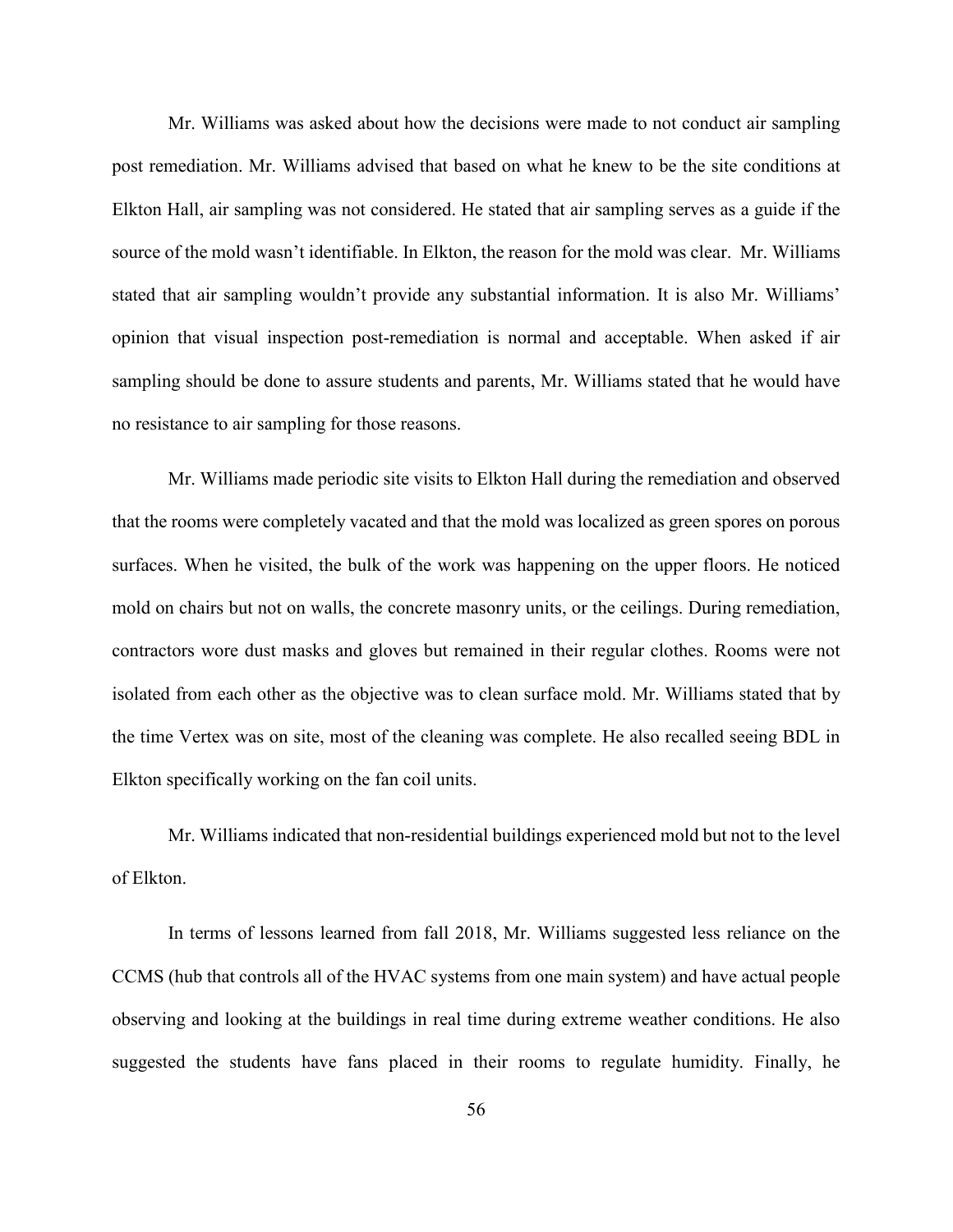recommended installing humidity monitors and dehumidifiers in Elkton that can inform Res Facilities when the humidity is above 50/60% (note that humidity monitors have been installed in Elkton since fall 2018).

## K. Building Dynamics, LLC

The Panel interviewed Ed Light and Rick Meetre from BDL regarding their role in the Elkton Hall remediation in fall 2018. Mr. Light is the President of BDL and Mr. Meetre is the Building Automation Controls Engineer for BDL.

BDL is a mechanical engineering and industrial health consulting firm that specializes in indoor air quality and moisture control. The majority of the employees of BDL are engineers who specialize in HVAC systems.

BDL has numerous contracts with primary schools and was called to the University on an emergency basis. Andrea Crabb found BDL after she conducted a literature review. BDL indicated that its scope of work was a combination of mold assessment and review of the engineering related to the HVAC systems in Elkton Hall. It was BDL's task to understand what happened and define the root cause of the problem. BDL also reviewed the work that had already been done by the University. BDL conducted an engineering analysis of the HVAC system in Elkton and assessed what improvements could be made to the system. BDL was not involved with any of the remediation efforts in the other buildings with mold calls.

BDL was also involved in assisting with communications and responding to media inquiries related to mold and humidity controls. BDL stated that its primary goal was to provide an immediate response and make the building safe. BDL advised that it was involved in the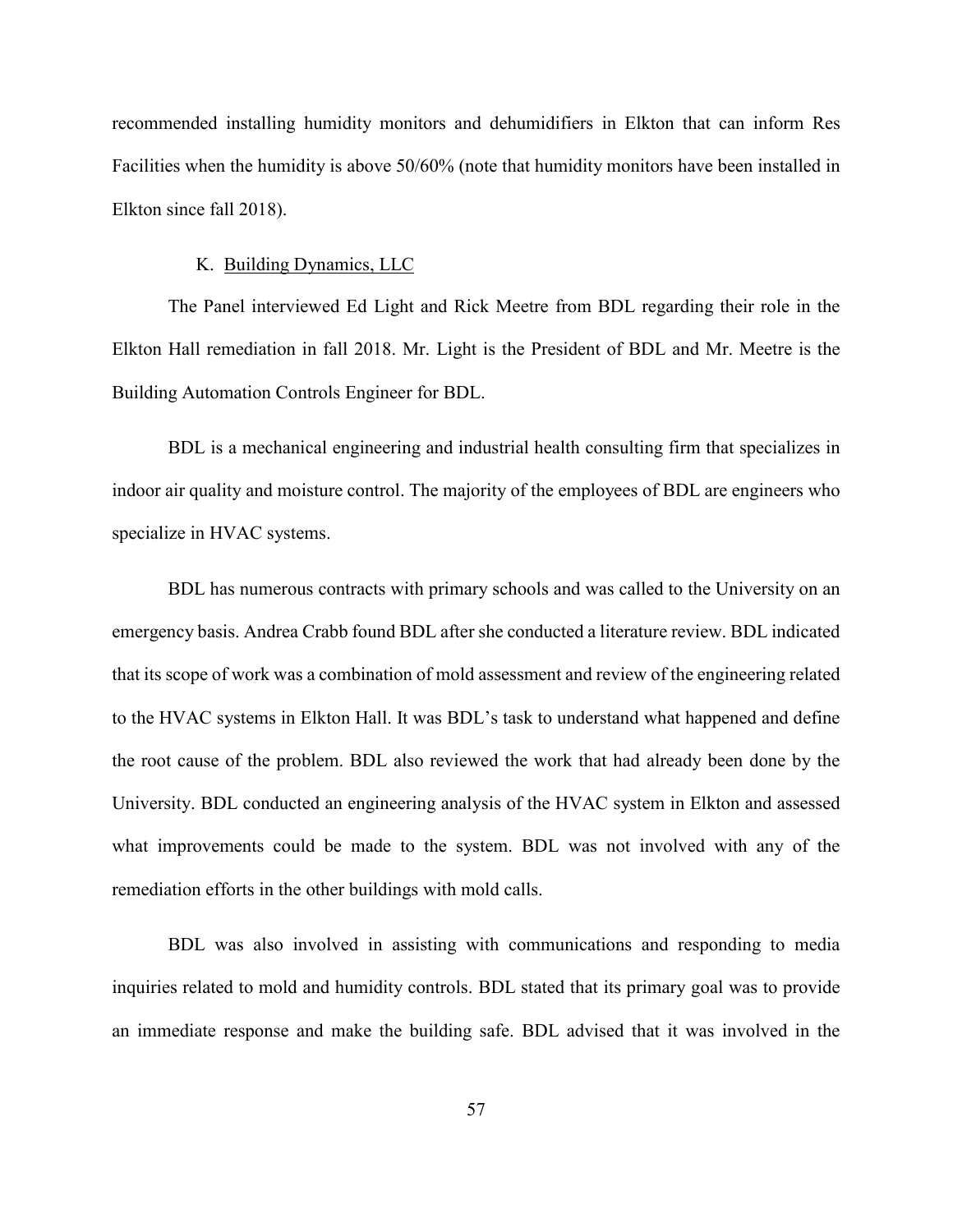remediation of Elkton from the very beginning and felt that the plans and procedures put in place were appropriate and within industry norms.

BDL stated it did not have enough time to do a full scope of study but that BDL determined that the cause of mold was the dehumidification equipment and the need for better humidity control based on their report. Because of the sustained high humidity in the area, mold growth was triggered. BDL stated that during the Summer of 2018, because of the weather, BDL was historically busy working on other projects related to humidity, HVAC control and mold growth.

When BDL inspected rooms on different floors in Elkton, it noticed a pattern of humidity related mold growth that was a range of gray colors. BDL noticed that some rooms had several areas of mold growth in patches on the furniture, the HVAC system in the rooms, and some on the walls. In the worst-case scenarios, mold was present in several patches and in the minor situation there were smaller patches. BDL stated that there were many rooms that did not have mold growth. BDL did not measure the mold in terms of the square footage.

BDL noted that air circulation was an issue and that the closets were particularly bad because closets are a dead area (i.e., no air circulation). BDL was informed that the mold was generally everywhere so it did not attempt to determine whether there were specific clusters of mold. BDL determined that the fan coil unit was cooling the supply air without removing moisture.

In evaluating the HVAC systems in Elkton, BDL did not speak with the contractors who designed or installed the fan coil units in 2012 and 2013. BDL did contact the manufacturer of the controller of the HVAC system/fan coil units but it did not look at the Air System Testing and Balancing ("TAB") reports.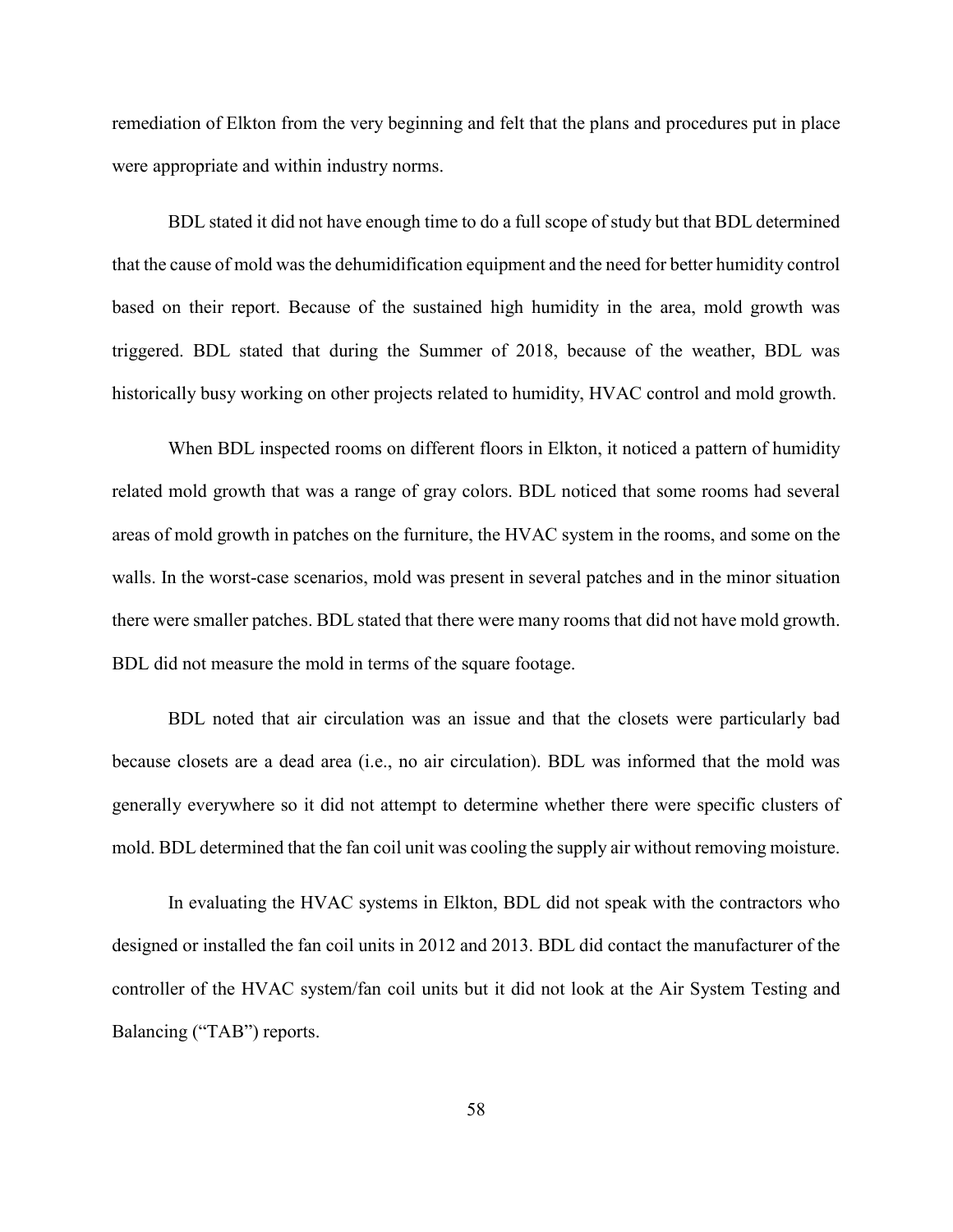BDL stated that it was not onsite for the entire Elkton remediation and that it picked critical and representative times to be onsite. BDL did "spot check" the work of WL Gary.

BDL's scope of work did not include any suggestions for tape lifts or post remediation air sampling. It was BDL's position that testing for mold spores does not answer questions related to health risks, doesn't measure the effectiveness of the remediation, doesn't measure the damage of the growth of mold on the surfaces, nor does it measure the dampness/moisture content of the materials which are key factors in determining whether conditions have been returned to normal. BDL was also of the position that air sampling provides false negatives and false positives and that contradictory to a lot of consultants' beliefs, BDL advocates against air sampling.

BDL recommended that the University not take air samples and suggested instead that they use an assessment and verification procedure which involved BDL and other contractors visually verifying the removal of the mold and the drying of the building. BDL checked the initial verification procedure and provided updates and then added two layers of back up: BDL doing a thorough inspection, Res Facilities doing an inspection, and then another industrial hygienist firm doing an inspection.

BDL does not believe that the type of mold found in an indoor space is a controlling factor in how quick and stringent the response to mold should be because the generally accepted standard is that any mold is not acceptable indoors. BDL stated that an important factor in determining the health effects of mold is the health status of the occupant and that the real problem is a sustained dampness in the building.

BDL could not improve humidity control in the building, but it stated that in its view the University remediated effectively and went above and beyond what was necessary.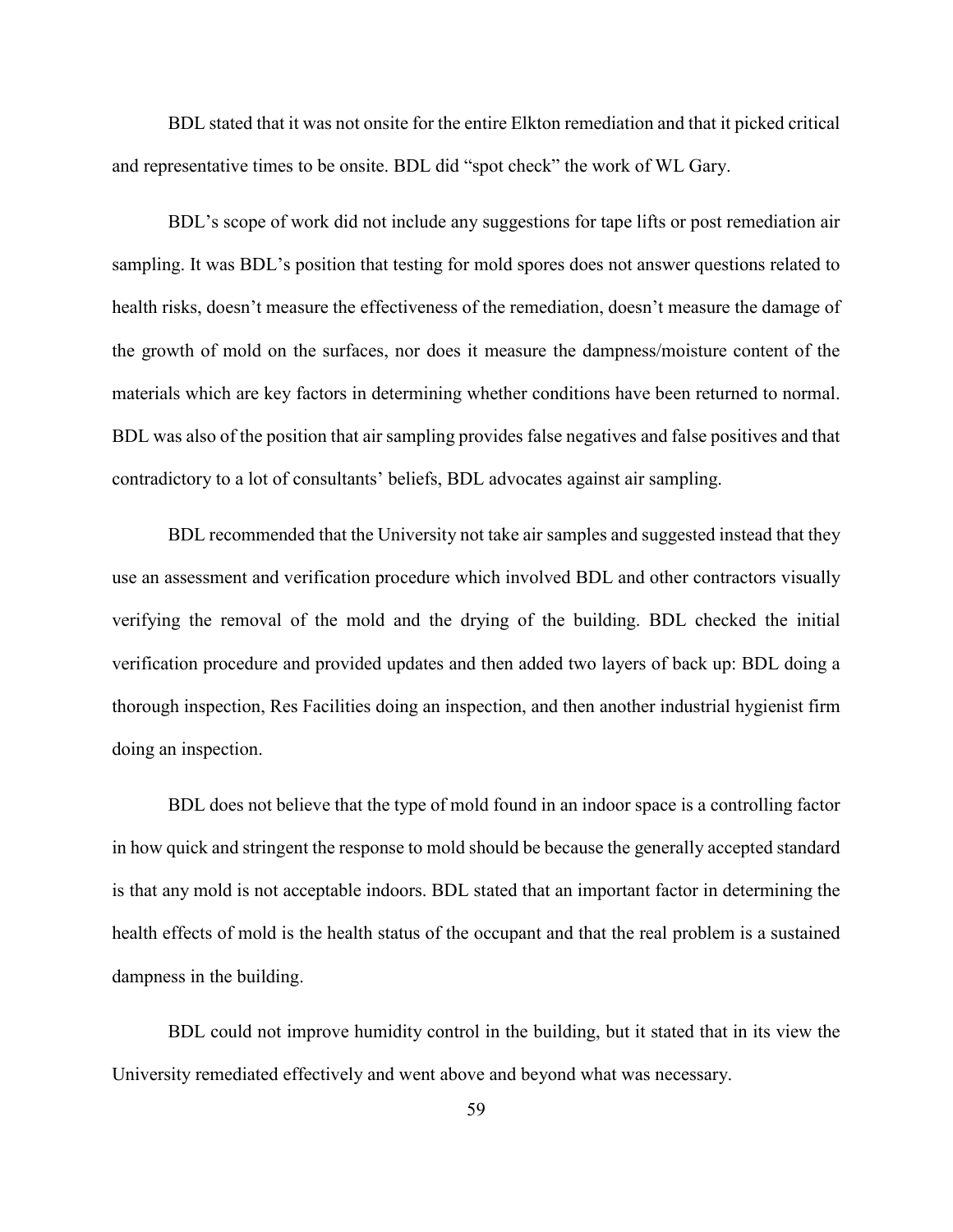## L. Capt. Ken Ecker, Campus Emergency Manager

The Panel interviewed Captain Ken Ecker who is a Commander in the Police Training Division. Captain Ecker is listed as the "Campus Emergency Manager" and is a member of the Emergency Management Team, which is housed within DESSR. Captain Ecker has been with the University for about twenty-five years.

The Emergency Management Team consists of the Police Department and DESSR; Capt. Ecker stated that Al Sactor is the voice of emergency management.

Captain Ecker stated that in his role he does not interact much with the IRT. He stated that once the President, any of the VPs or the Police Chief declares an emergency, they will call for Captain Ecker. Captain Ecker is involved with the Incident Command System which is for exigent emergencies. Capt. Ecker stated that there is no campus emergency manager role.

Capt. Ecker's office developed the University's Emergency Management Operations Plan and he works with each department to make sure the department plans properly flow into the Emergency Operations Plan.

Captain Ecker's department helps the separate departments develop their emergency operations, readiness, and response plans. He stated that trainings and drills are handled at the Department director's level. Within the plans, there are discussion of the different triggers for an initial response.

Captain Ecker indicated that in the Fall of 2018, Res Facilities' mold-related issues did not rise to the level of a campus-wide emergency.

Captain Ecker advised that during the adenovirus outbreak his office was not involved.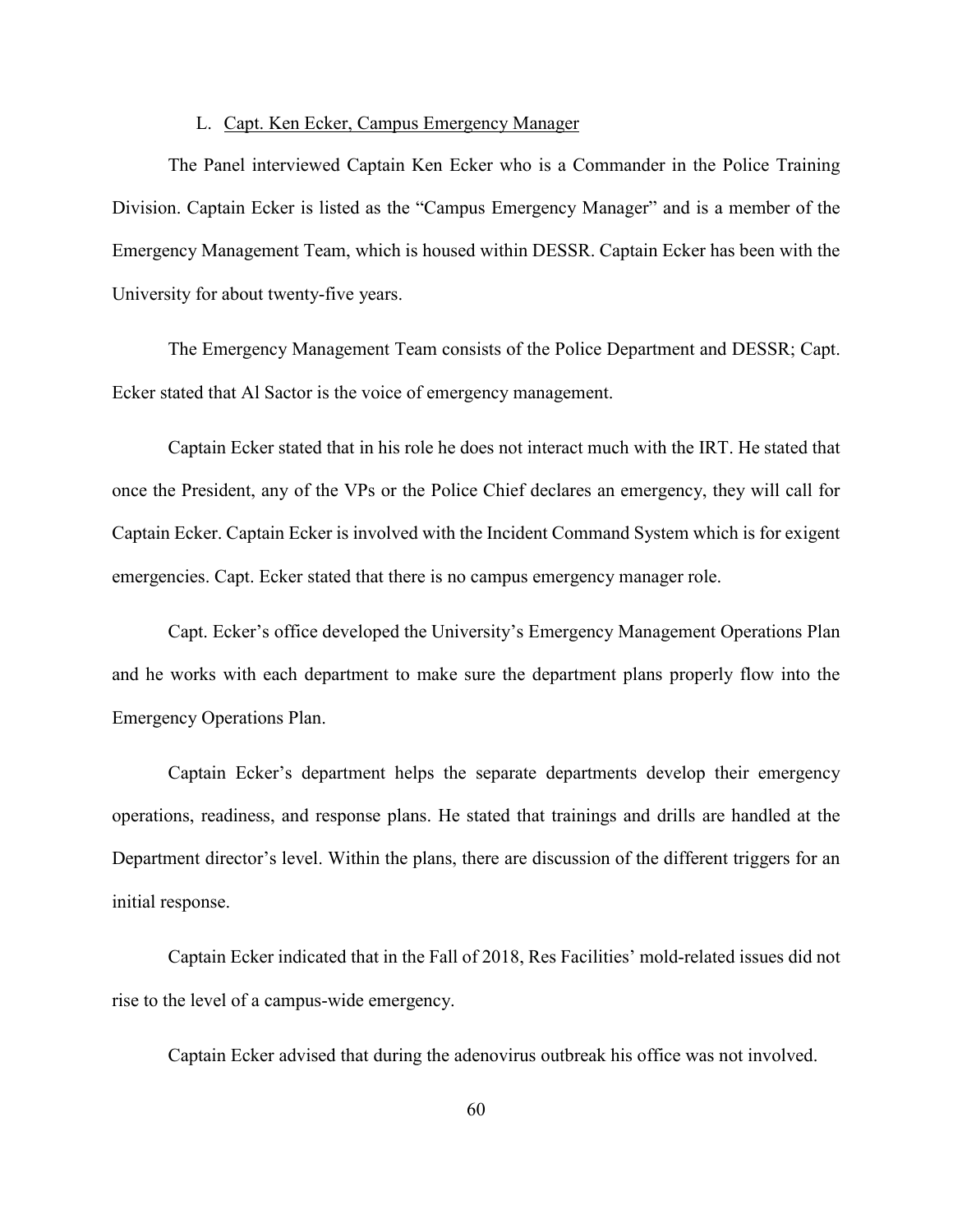### M. Mike Glowacki, Executive Assistant to the Director of Residential Life

The Panel interviewed Mr. Mike Glowacki who, during fall 2018, served as the Executive Assistant to Deb Grandner, Director of Res Life. The Panel questioned Mr. Glowacki on the following topics: 1) his duties and responsibilities; 2) Internal Policies and Procedures of Res Life; 3) the presence of mold in the dorm rooms in Fall 2018 and the Office's communication with parents and other university departments; and 4) the presence of adenovirus at the University.

Res Life supervises the operation of about 12,500 residential beds and another 3,000 beds that are in public-private operation. Res Life provides support functions to students living in residential facilities as well as programming for the students to keep them engaged. Mr. Glowacki stated that Res Life and Res Facilities work closely with each other and have the same funding source and that although their responsibilities sometimes overlap, each department has a unique set of responsibilities. Both departments report to the same Assistant Vice President, Dr. Hummel. Mr. Glowacki acknowledged that Elkton was in a high occupancy state in the fall 2018 but that this had happened in the past.

Mr. Glowacki has been with Res Life for thirty years. In prior years, Res Life's involvement with moisture issues in the dorm rooms was minimal as it was primarily a Res Facilities function. During the summer months, Res Life runs a small housing program in some of the facilities. Prior to move-in for the fall semester, the Resident Assistants (RA's) do a preoccupancy room check and prepare preoccupancy reports. Mr. Glowacki stated that he was unaware of any mold related complaints found during the pre-occupancy checks and that if there had been mold found it would have been reported.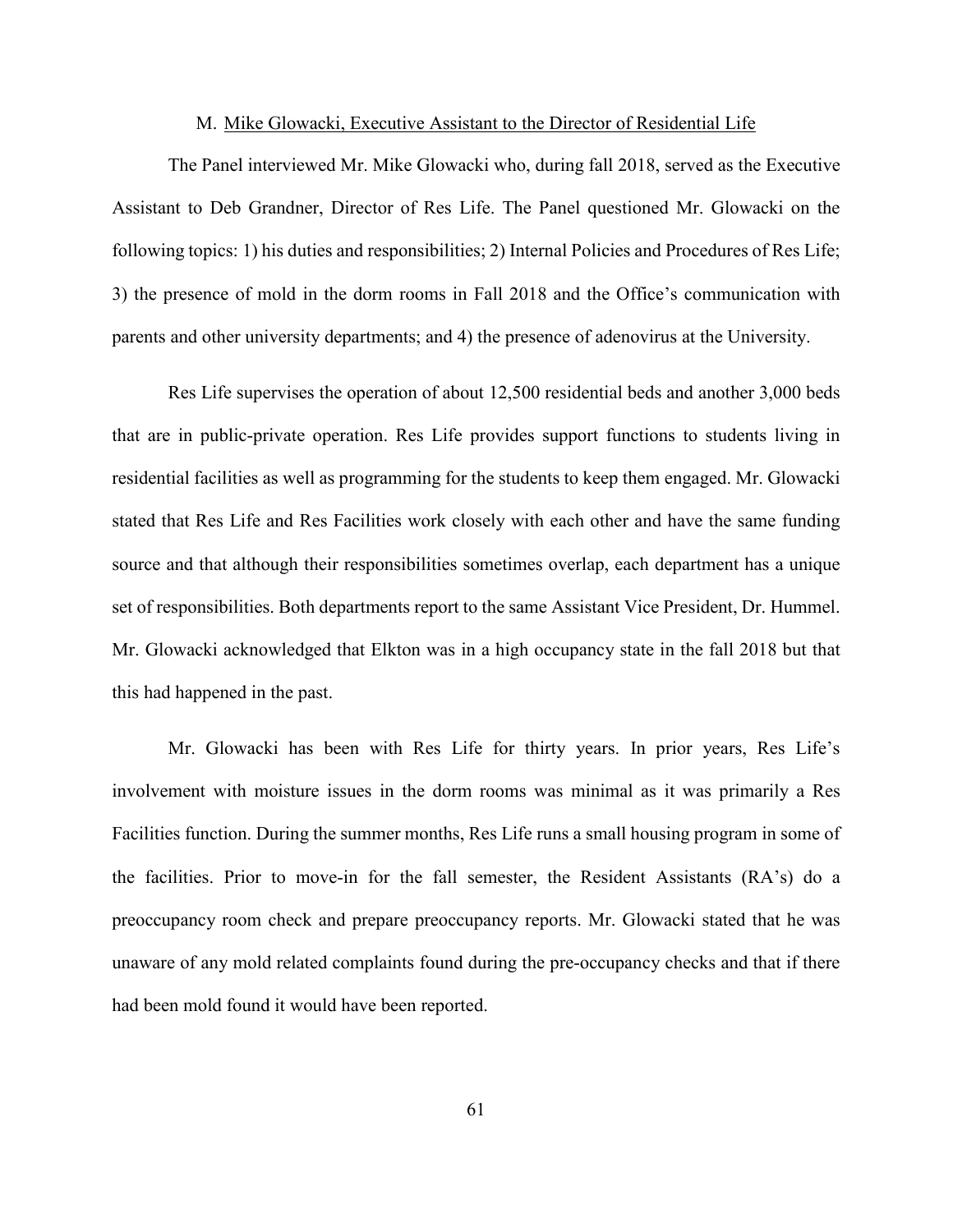For most of fall 2018, Mr. Glowacki was acting in Deb Grandner's role as she was away from the University for a family emergency. Mr. Glowacki's regular duties consist of providing administrative support, coordination, planning and customer service. Mr. Glowacki is familiar with the IRT and stated that Deb Grandner often attends the meetings but is not a sitting member of the IRT. During fall 2018, Mr. Glowacki stated that he attended an IRT meeting, but he did not recall anything from that meeting regarding mold.

In the fall of 2018, Mr. Glowacki recalled that Res Life established additional procedures to be as responsive as possible to mold concerns. A call center was established to address concerns. Mr. Glowacki stated that he first became aware of the high levels of mold during the week of September 18 after a staff meeting discussing elevated mold levels. Mr. Glowacki understood that students were finding a white fuzzy substance on their furniture, the walls, and their belongings. Mr. Glowacki stated that the Friday of that week, Ms. Grandner was leaving to take care of family business. After that, the senior leadership team was led by Mr. Glowacki.

Mr. Glowacki indicated that he was involved with coordinating communications with residents, hotel spaces, buses, police to provide traffic management, and dining services to provide food to students. Mr. Glowacki was not involved in the decision-making regarding validating the mold remediation. Mr. Glowacki had limited direct communication with Dr. McBride and DESSR. Throughout the height of the mold-related issues, Mr. Glowacki advised that the University employees involved with the remediation and cleaning hosted daily conference calls.

Mr. Glowacki stated that a meeting on Friday, September 21 indicated that Elkton Hall was at a tipping point and that the best way to complete the remediation thoroughly was if the students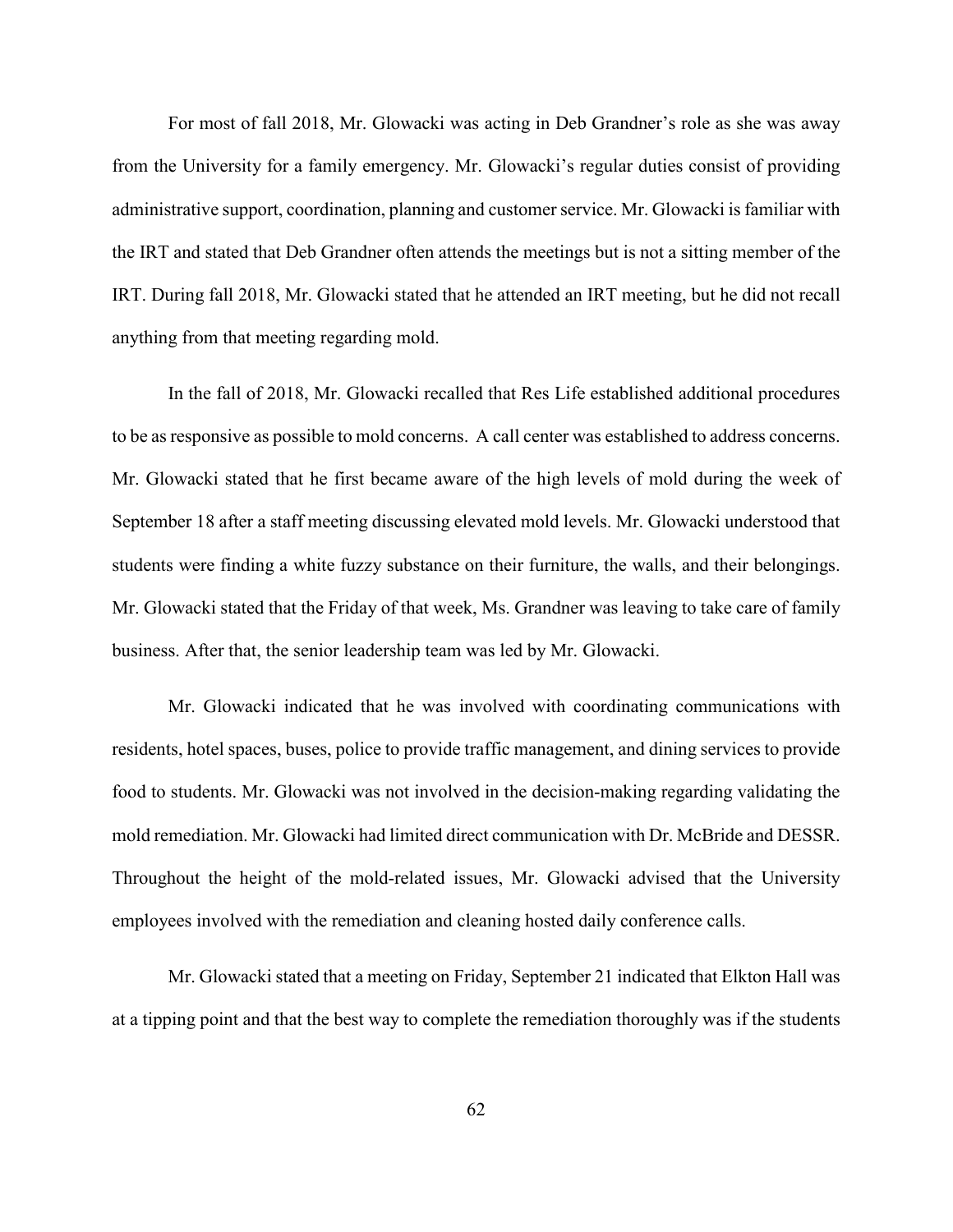were moved. At that meeting Mr. Glowacki recalls that the team ran through their options. Considering that it was Parents' weekend, there was limited hotel space.



Mr. Glowacki recalled that the mold complaints subsided after the remediation and that October 20 was the first day with no service requests for mold.

Mr. Glowacki stated that in late November/early December Res Life and Res Facilities hosted a post-action review meeting where they discussed how mold issues were handled. As a result of the events in fall 2018, Res Life instituted more messaging to students regarding proper operation of the dehumidifiers and added a health and safety inspection of the rooms for each fall.

Mr. Glowacki stated that he was minimally involved with the adenovirus outbreak. He may have reviewed the communication that went out on November 19, 2018. He did not participate in any after-action meetings related to adenovirus.

# N. Mr. Ian Paregol, Father of Olivia Paregol

The Panel interviewed Mr. Ian Paregol regarding the events of fall 2018 regarding both mold handling issues and the adenovirus outbreak. All panel members were present for Mr. Paregol's interview and the Panel expressed their condolences for the loss of Olivia.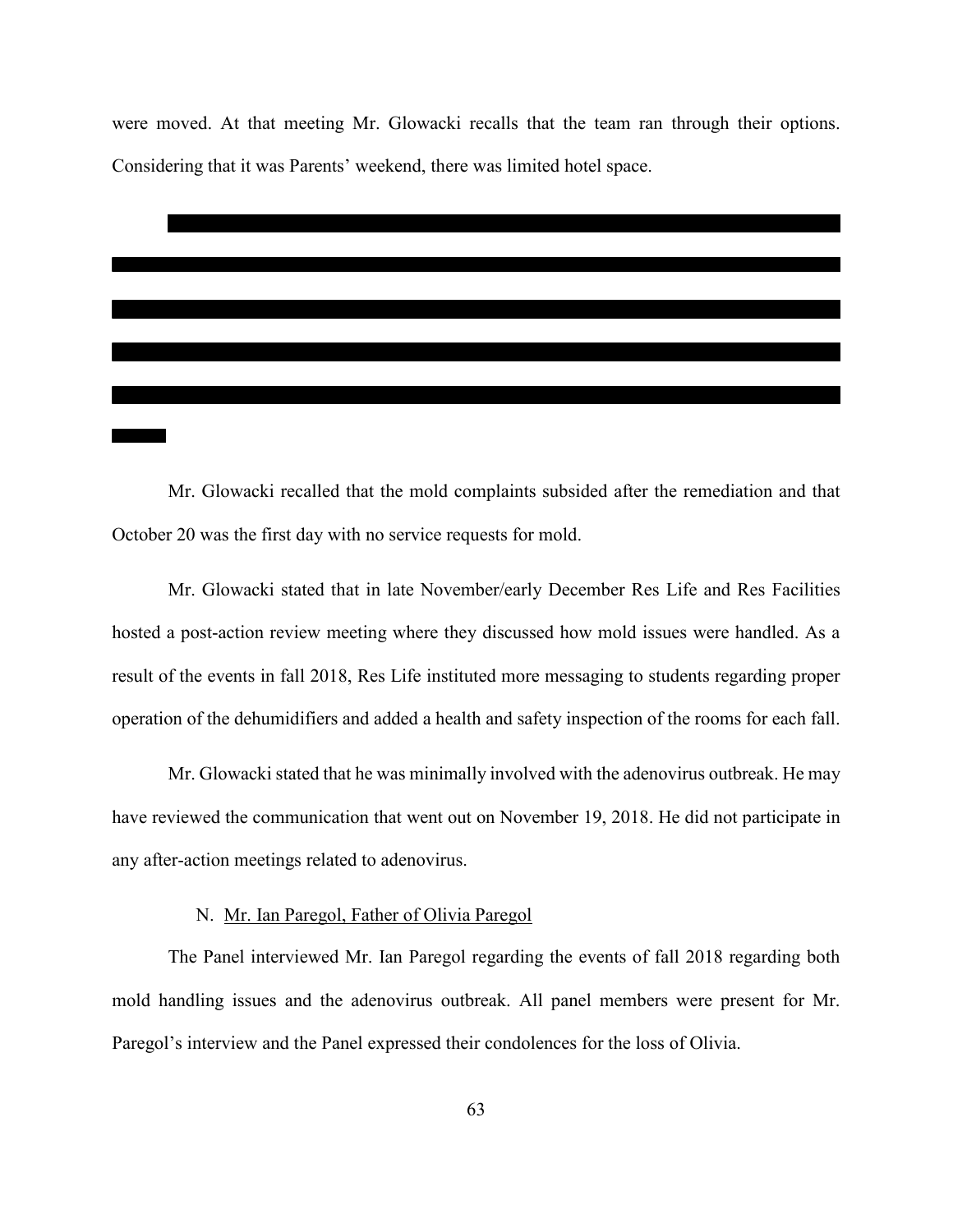Mr. Paregol was asked open-ended questions regarding his concerns about the University's handling of the mold and adenovirus issues in fall 2018. Mr. Paregol expressed his unhappiness in what he perceived to be a failure of the University on both fronts. He also expressed frustration with the University's response to him and his family following Olivia's death.

Mr. Paregol advised that Olivia moved into Elkton at the end of August and within two weeks she was seeing mold in her dorm room. Mr. Paregol indicated that a lot of Olivia's friends lived on the 8th Floor of Elkton and that she spent a lot of time there. Mr. Paregol stated that Elkton Hall was overcrowded, doubles were made into triples and lounges were converted to student rooms. Mr. Paregol felt that the overcrowding situation was purposeful by the University.

Mr. Paregol recalled that prior to Parents' Weekend, Res Facilities had been to Olivia's room and replaced the furniture, but the mold came back. Mr. Paregol did not attend the town hall meeting regarding mold held during Parents' Weekend. Mr. Paregol stated that a week after Olivia and her roommate were relocated, there was still caked mold in the vent. It was his understanding that the dorms were only cleaned and not remediated, and that untrained housekeepers were handling the cleaning. As a result, it was Mr. Paregol's understanding that housekeeping staff became sick from the mold exposure.

Mr. Paregol indicated that the dehumidifiers in Elkton were only placed in the hallways and not the rooms. The mold kept coming back and the University never tested the air quality in Elkton to be clear about what mold was in the dorm. Mr. Paregol's understanding of Vertex's work was that it only did half the rooms in Elkton and the rooms that were checked by Vertex found that the remediation had missed certain areas.

Mr. Paregol understood that 37 of the 38 dorms were reported as having mold in them. Mr. Paregol stated that the efforts that the University took to address the mold after the fall of 2018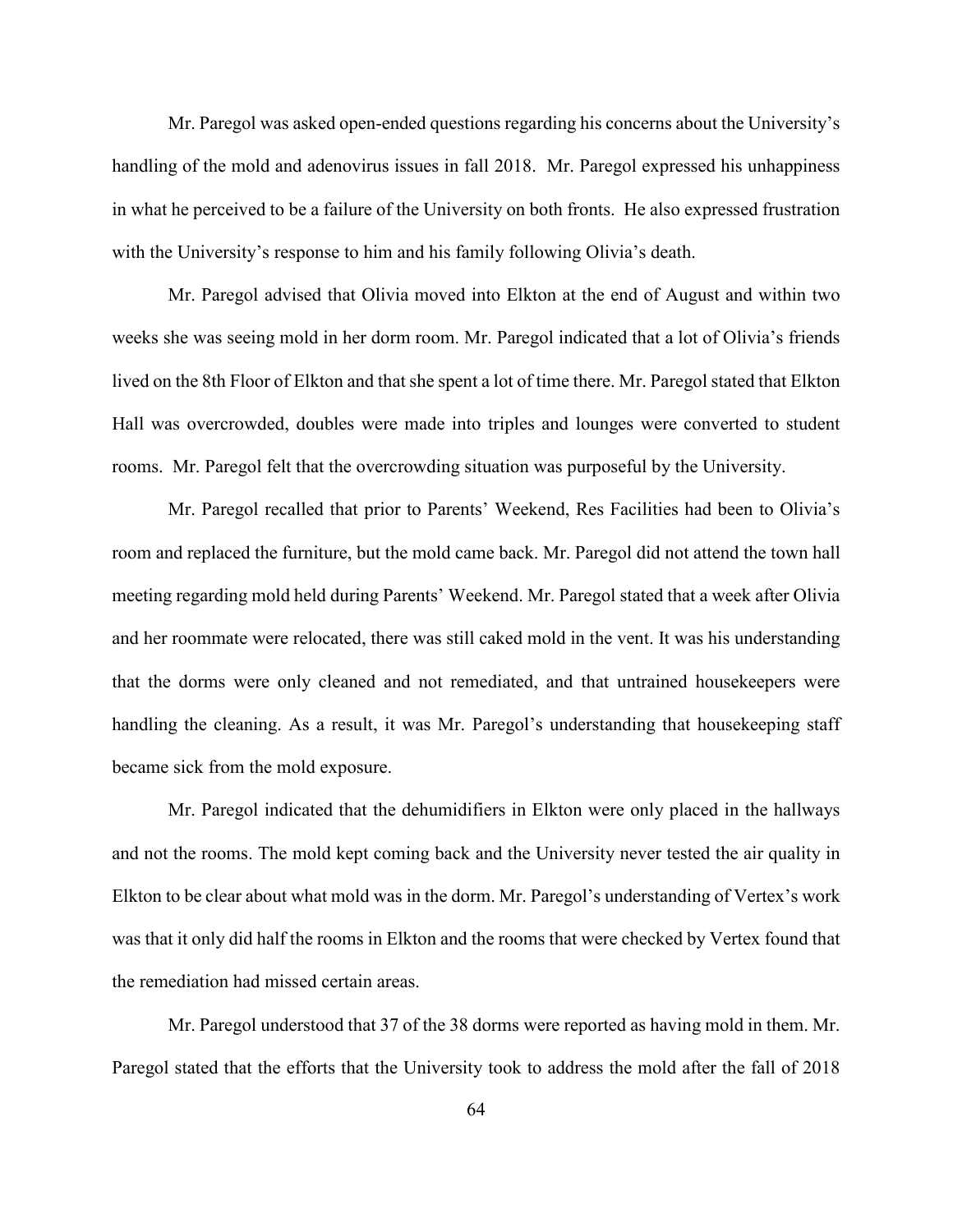(i.e. placing dehumidifiers) in the rooms were not sufficient in comparison to the University building a new athletic facility. Mr. Paregol stated that there was never any testing of the type of mold present in the dorms and there was never any air sampling after the cleaning work was finished.

Mr. Paregol indicated that the CIDMP was developed in fall 2014 in response to a meningitis outbreak on campus. Mr. Paregol stated that when he spoke with University officials after his daughter's death, he was told that the response according to the CIDMP was level 2. Mr. Paregol stated that a level 2 response would have required notice to families regarding the adenovirus outbreak. Mr. Paregol stated that the University knew of two cases of adenovirus before November 2 

Additionally, Mr. Paregol stated that as of November 2 the UHC was aware of the unprecedented spike in influenza-like illnesses and failed to address and determine the cause of that spike.

On November 2, a Friday, Mr. Paregol remembered having dinner with Olivia and determining that because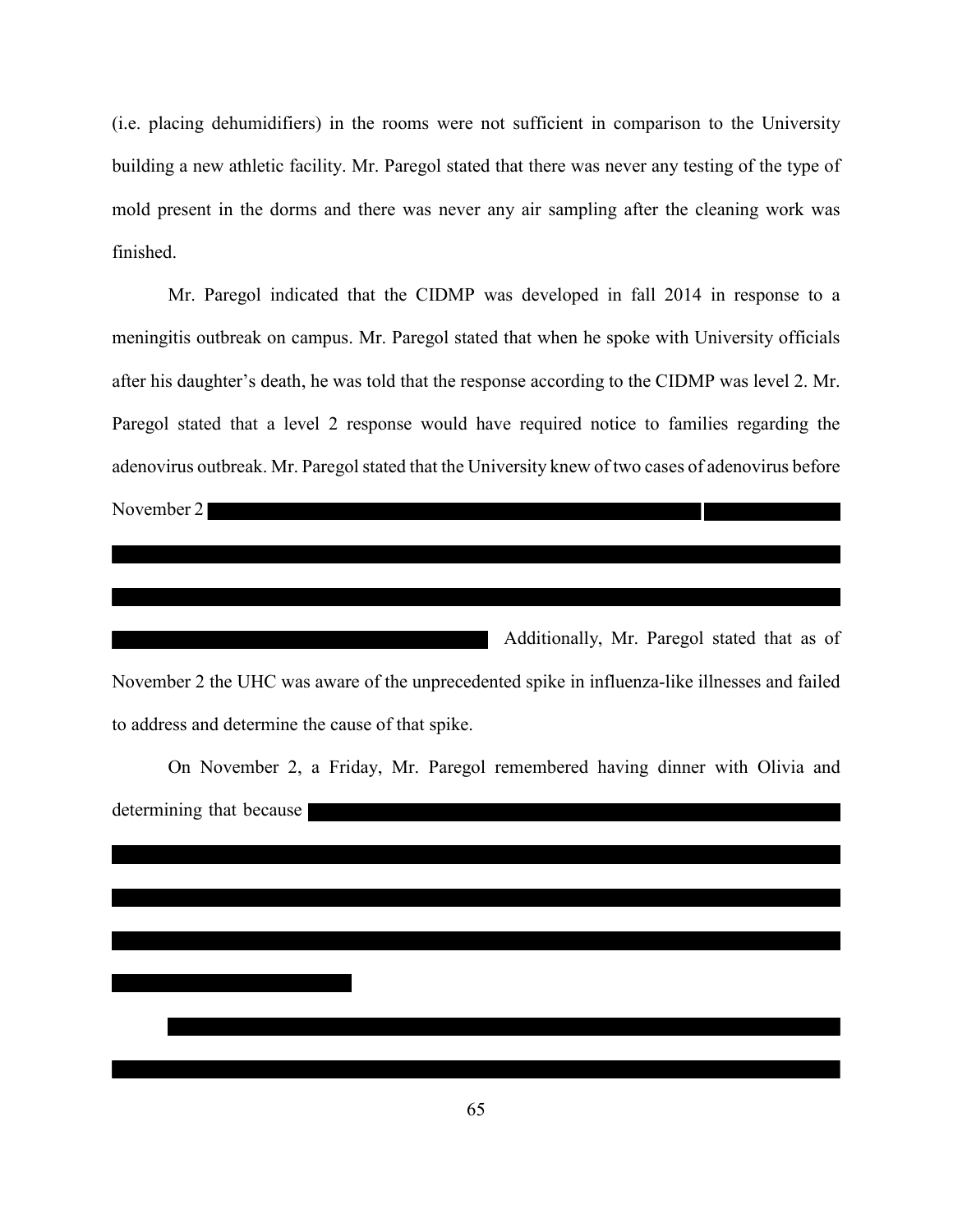| Mr. Paregol stated that the UHC was aware of adenovirus on campus and that as of the November   |
|-------------------------------------------------------------------------------------------------|
| they had received no communication from the University<br>9 <sup>1</sup>                        |
| concerning adenovirus. Mr. Paregol stated that                                                  |
| Mr. Paregol                                                                                     |
| stated that had someone known along the way that she had adenovirus infection she would have    |
| received proper treatment.                                                                      |
|                                                                                                 |
| By November 12,                                                                                 |
| on November 13                                                                                  |
|                                                                                                 |
| . That same day Mr. Paregol called a University official who was identified                     |
| in a mold-related communication. Mr. Paregol received a call back from Dr. McBride and Mr.      |
| Paregol was told a large to the three terms of that adenovirus was confirmed                    |
| on campus at Maryland. During that same conversation, Dr. McBride asked Mr. Paregol where       |
| Olivia had been spending time and Mr. Paregol told Dr. McBride to check a location which turned |
| out to be a fraternity house.                                                                   |
| Mr. Paregol indicated that                                                                      |
|                                                                                                 |

Mr. Paregol stated his belief that there were forty-five identified cases of adenovirus infection on the University's campus, 10-15 resulted in hospitalization during the adenovirus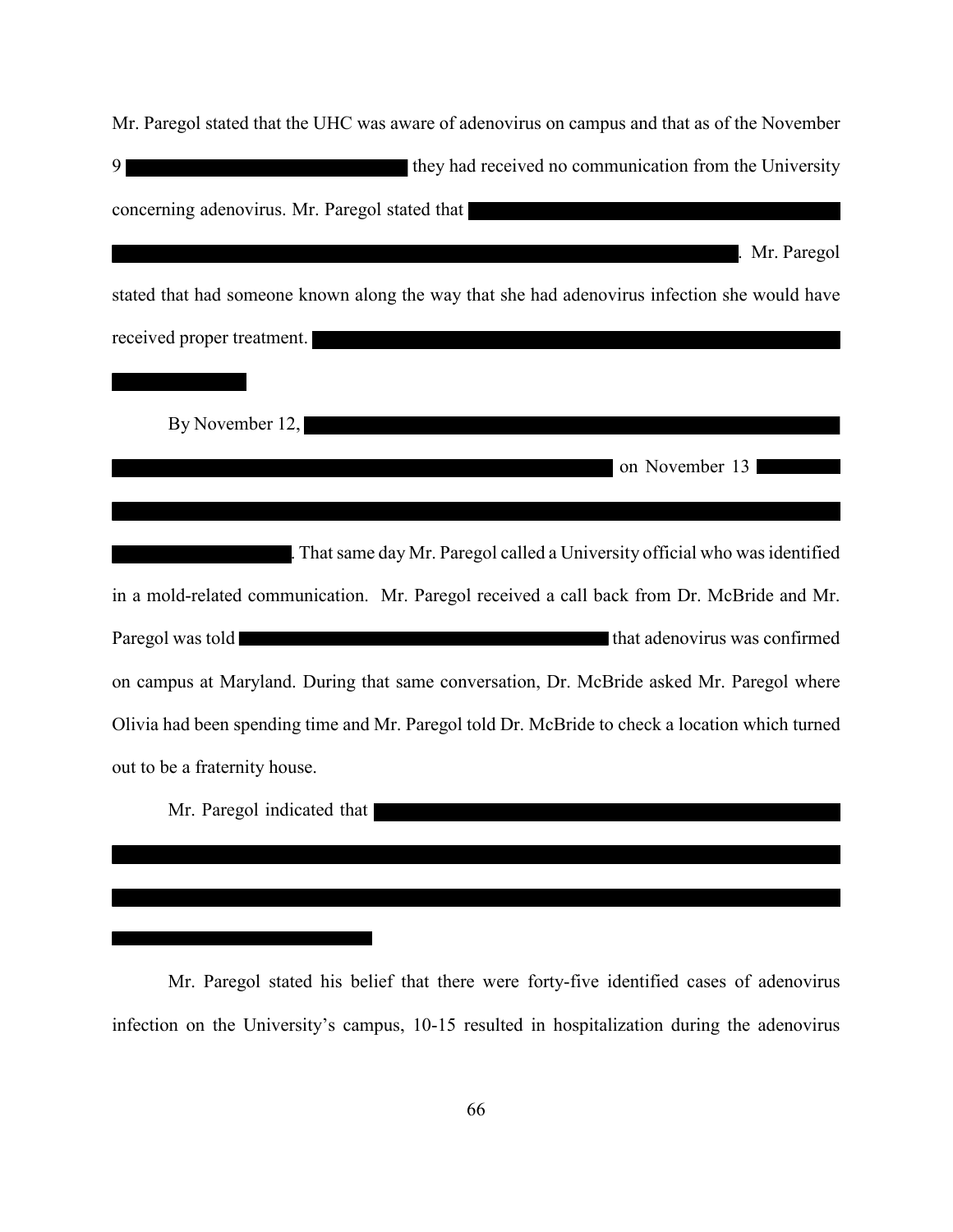outbreak. Mr. Paregol indicated that the UHC and the University did not follow the protocols it had in place from 2014.

Mr. Paregol stated his belief that the communications regarding adenovirus to staff and students were issued only as a result of Olivia's death. Mr. Paregol indicated that while Olivia's roommate was informed about adenovirus, Olivia, as the immunocompromised individual, did not receive that same notice. Mr. Paregol stated his belief that the University made a conscious decision not to communicate directly to immunocompromised individuals.

Mr. Paregol expressed his belief that the University failed to follow the protocols put in place in 2014. He believes that failure is with Dr. McBride and President Loh, at minimum. He believes that the University made decisions not to disseminate communications about adenovirus because it was trying to protect its image in the wake of the Jordan McNair matter.

Mr. Paregol was unhappy about the University's response following Olivia's death. At a meeting with Dr. Loh and Dr. Clement, about a month after Olivia's passing, Mr. Paregol recalls that Dr. Loh had no understanding of the facts of Olivia's situation or what had happened. He recalls Dr. Loh saying "we have an expert team that handles those matters."

Mr. Paregol believes that the University: 1) purposefully overcrowded the dorms; 2) knew about growth of mold in Elkton and other buildings for years; 3) failed to properly clean and oversee cleaning in Elkton; 4) failed to recognize spikes in ILI in the Fall 2018 that could be attributable to causes other than typical flu season; 5) made housekeeping susceptible to mold related illnesses; 6) failed to properly treat Olivia and alert her to known dangers; 7) failed to communicate the fact that adenovirus was on campus to staff and students; and 8) purposefully withheld information about the condition of the dorms and adenovirus because of the Jordan McNair matter.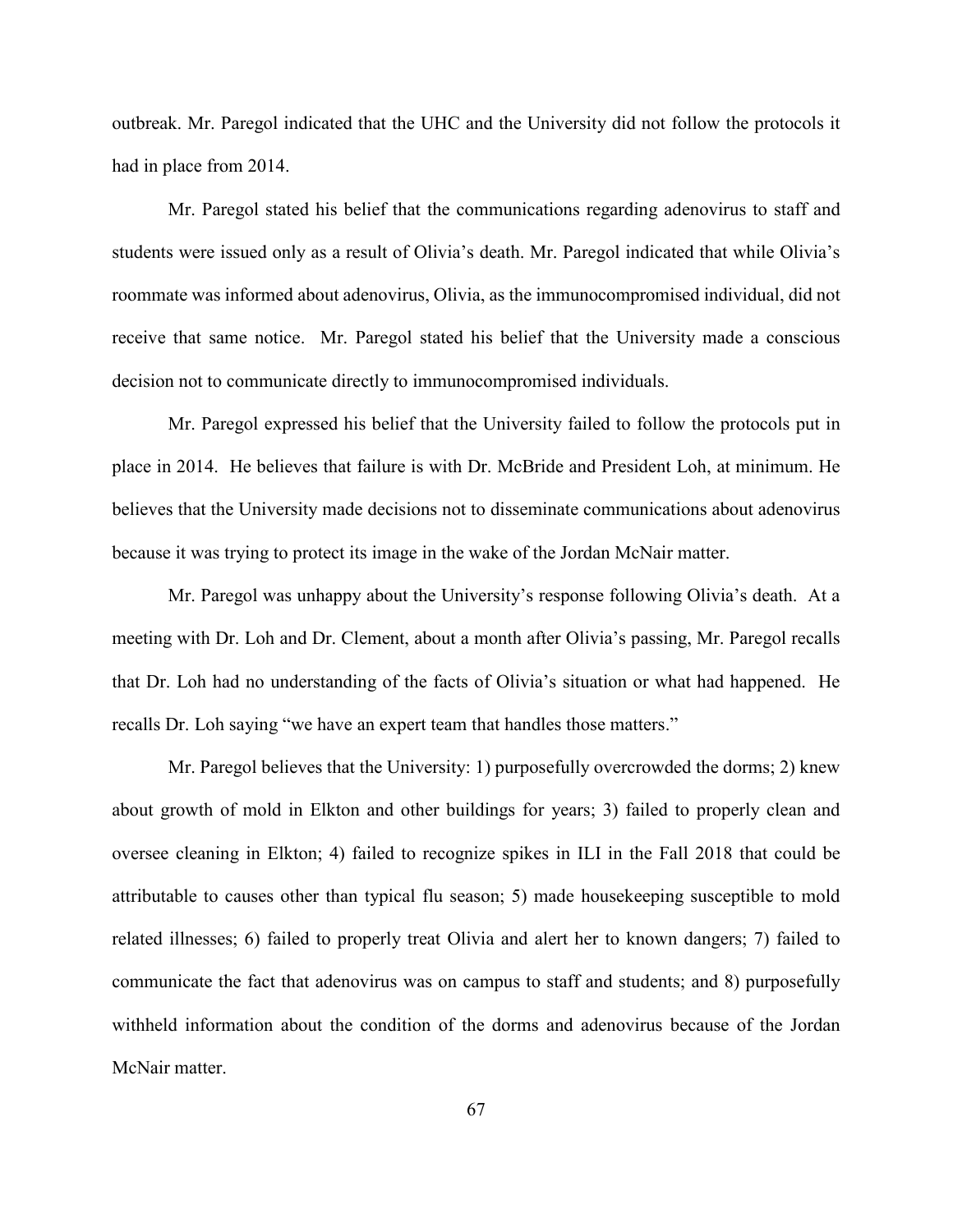# **IV. FINDINGS OF FACT**

The Panel, through its document review and interviews of key personnel developed a comprehensive timeline of the events of Fall 2018. That timeline and supporting documents are attached as **Exhibit A**.

The Panel's investigation was conducted nearly a year after the incidents in question, with the advantage of having all information readily available and without significant time constraints to consider that information. That is, the Panel recognizes that its review of the University's handling of the adenovirus and mold events is undertaken with the benefit of hindsight and not in the "heat of the moment" as experienced by University employees. Nevertheless, the Panel found, without exception, that: 1) the University employees involved with adenovirus and mold issues in the fall 2018 worked tirelessly to address the issues they confronted; 2) student health and safety was the paramount concern; 3) cost was never a limiting factor in the University's response to these two issues; and 4) no employee intentionally withheld or delayed disclosing pertinent information.

That is not to say that the University's response to these events was perfect. No response ever is. There are a number of findings of fact and recommendations by the Panel, detailed below, that highlight areas of weakness in the University's responses and propose changes to permit better and more coordinated responses to future emergencies.

# A. FINDINGS OF FACT RELATED TO MOLD IN THE DORM ROOMS

The Panel established a timeline of important events related to the mold in the dorm rooms in Fall 2018. Notable dates are listed below: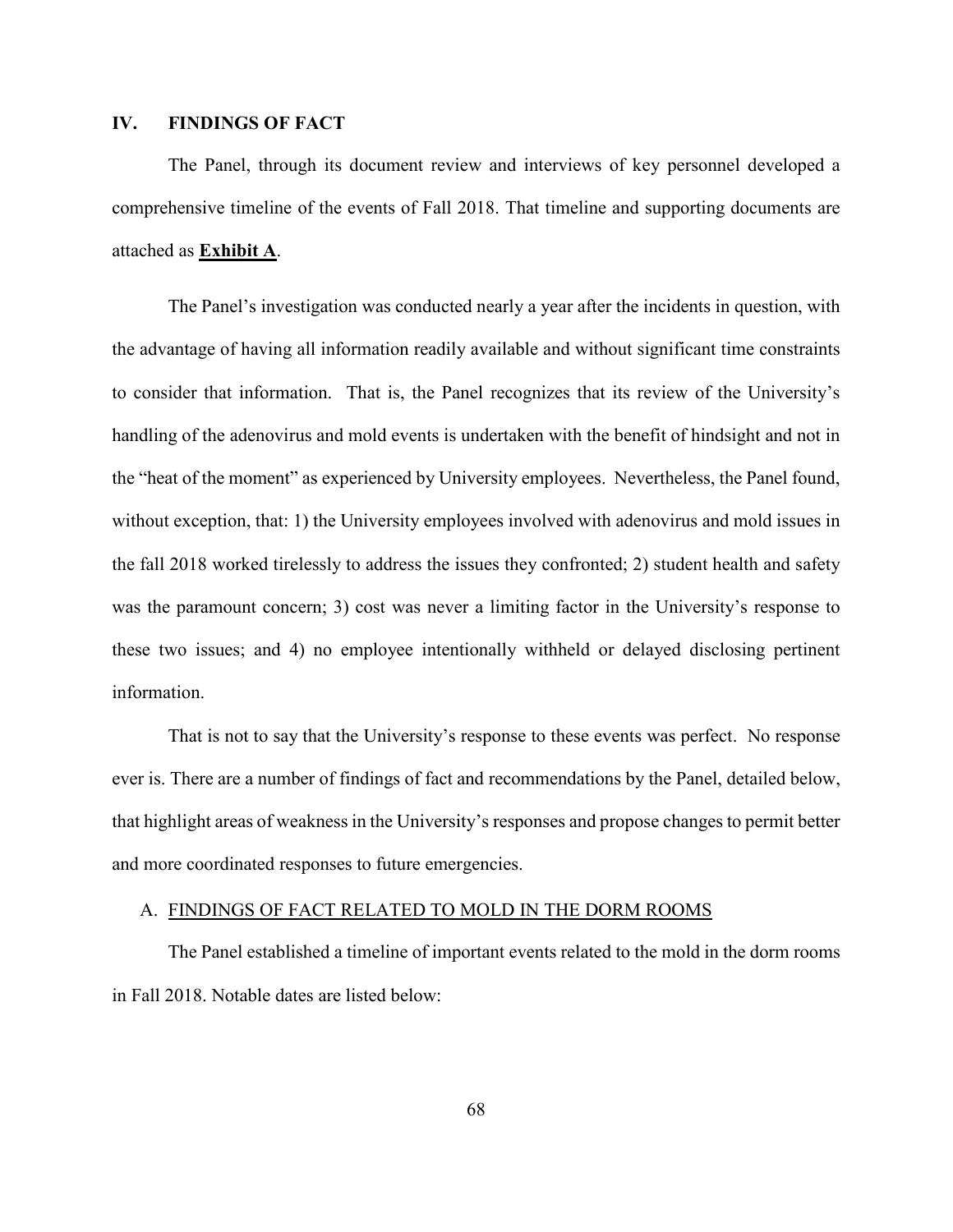**July 9 – July 19**: Infinity Environmental is engaged to "provide labor, materials, and equipment to clean and seal dual temp pipe insulation in seventeen (17) bedrooms on the 8th Floor of Elkton Hall" due to mold in these rooms.

**August 8 – August 9**: Res Facilities staff conducting humidity inspections in the residence halls.

**August 18 – August 20**: Infinity Environmental engaged to provide all labor, materials, and equipment to clean and/or remove mold from walls and cabinets in Elkton Hall.

**August 22:** Infinity Environmental engaged to provide all labor, materials, and equipment to remediate furniture in the bedrooms of Elkton Hall.

**August 23:** "Official" opening day for students to move into Elkton Hall.

**September 13:** Andrea Crabb informs Dr. Mary Hummel about the high volume of service requests due to mold in the residence halls due to the weather.

**September 19:** Communications to students regarding mold issues and ongoing inspections and cleaning efforts on all floors in Elkton to respond to service calls related to mold.

**September 20:** Andrea Crabb contacts Dr. McBride to discuss the elevated levels of mold in the dorm rooms and potential health concerns. Andrea Crabb notes that Elkton is identified as the worst hall because there are service requests regarding mold on every floor.

**September 21:** Res Facilities decides to evacuate Elkton floor-by-floor to remediate the building without students in place. Linda Clement notifies the President's office of the mold problems in Elkton Hall and the relocation of 500 students.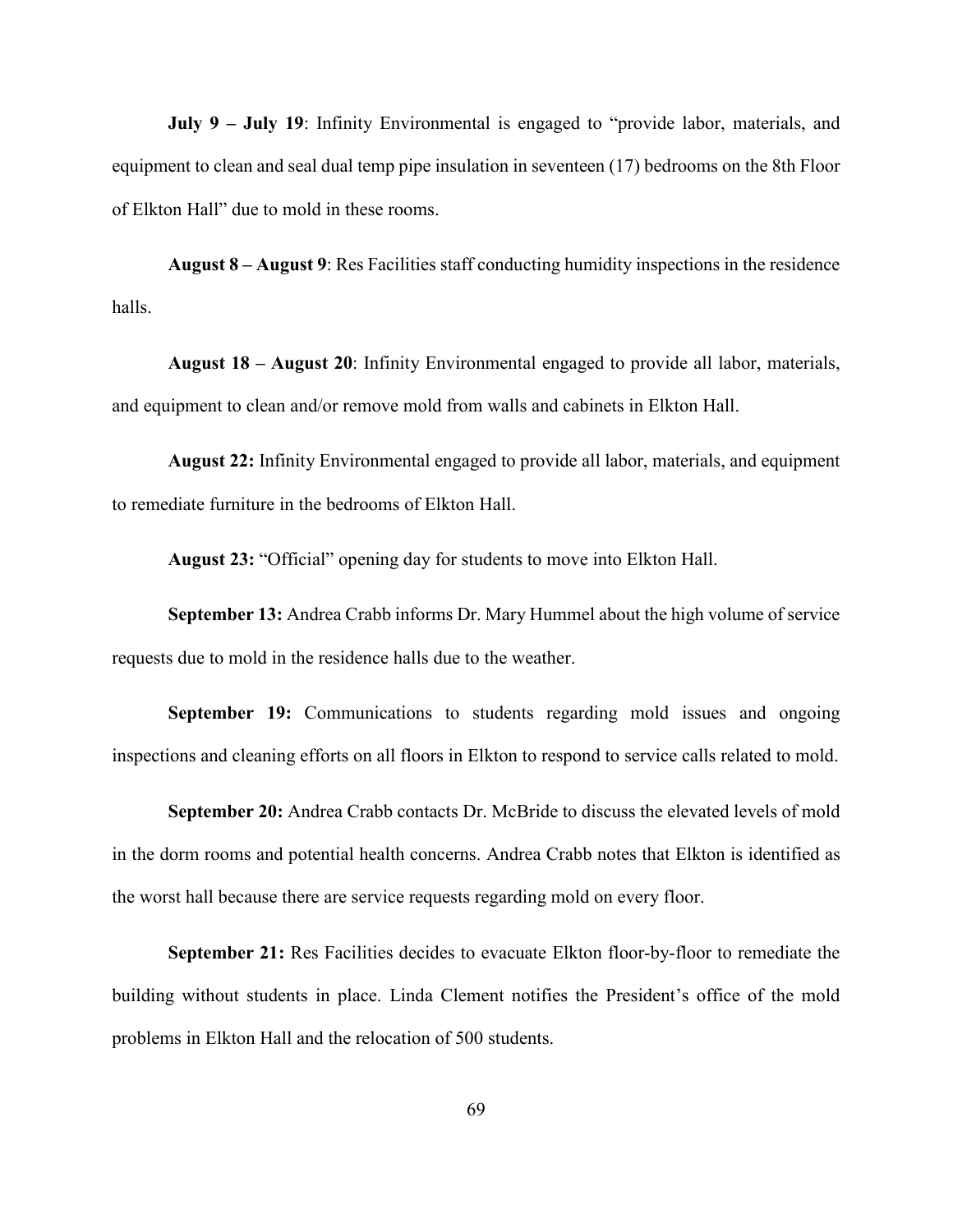**September 23:** Relocation of students from Elkton Hall begins.

**September 24:** Article published in "Maryland Today" regarding mold. Incident Response Team convened for one hour to discuss the "mold issue in the residence halls."



**September 25:** Communication regarding important information for faculty and staff.

**September 26 – October 9:** Sandow Construction is engaged to provide "all labor, materials, and equipment to provide emergency cleaning and remediation of all surfaces and bedroom areas in Elkton Hall; WL Gary is engaged to provide "all labor, material and equipment to respond and repair as necessary to an emergency event at Elkton Hall maintenance and cleaning of all fan coils at Elkton due to mold" and to "thoroughly clean all building fan coil units and their individual components and verify through test methods the proper operation and performance of each unit as originally designed."

**September 26 – October 19:** BDL engaged to "provide engineering assistance to inspect the general operations of [Elkton's] fan coil units, verify thermostat capabilities, and set points for cooling and dehumidification and provide recommendations per scope of work." Additionally, BDL was engaged to furnish necessary labor, material, equipment and accessories required to thoroughly assess the approach, process and results of the remediation in Elkton Hall and provide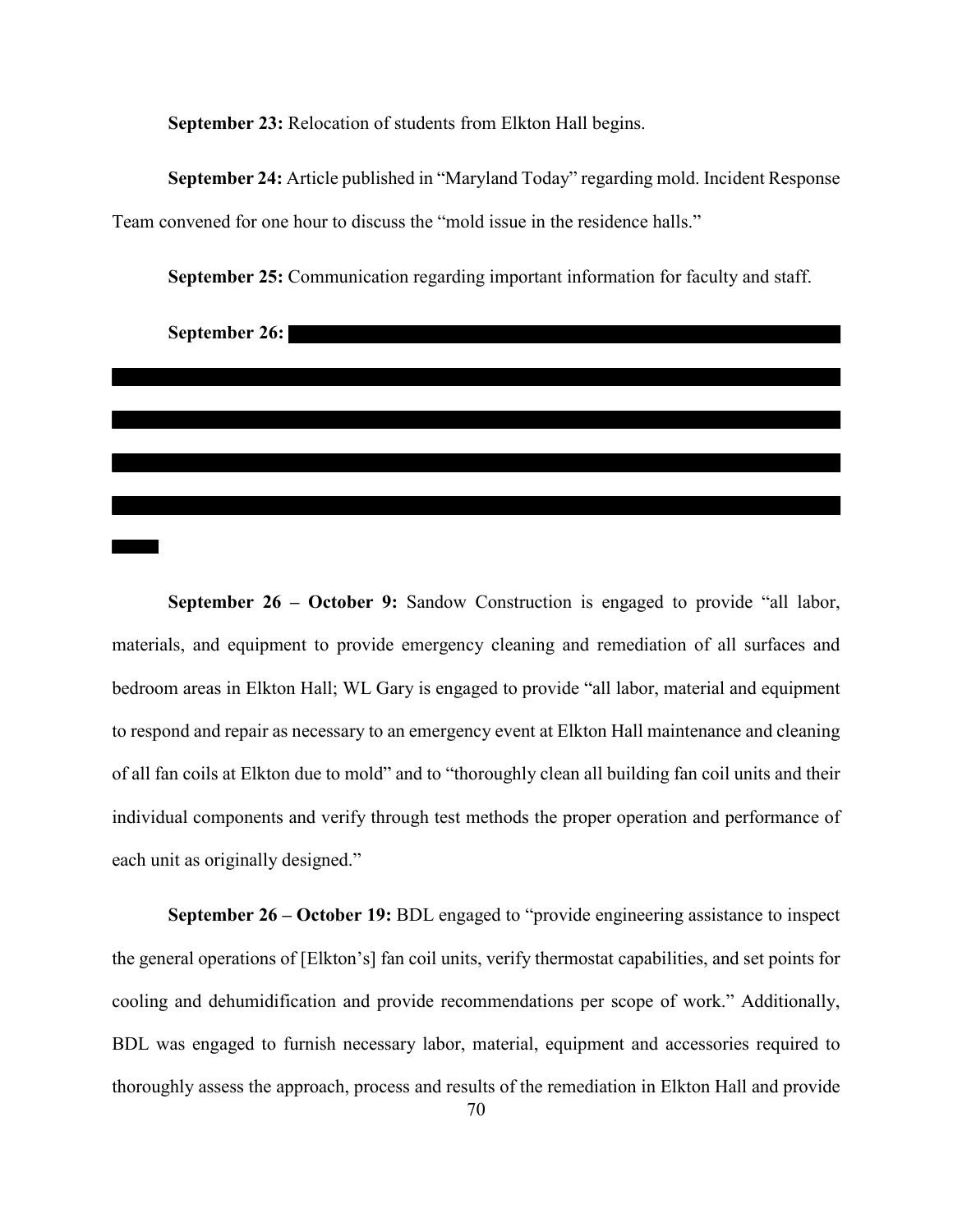engineering assistance to inspect the general operation of the building's fan coil units, verify the thermostat's capabilities and set points for cooling and dehumidification and provide recommendations for improved humidity removal and improved overall system performance.

**October 7:**

.

**October 10:** Elkton Hall remediation efforts complete.

Based on the established timeline, document review, and the interviews, the Panel determined the following findings of fact related to the mold in the dorm rooms:

i. The weather in the summer and fall of 2018 had a significant impact on the ability of the dorm room HVAC systems to remove moisture and control humidity.

The weather in summer/fall 2018 was unusual and there were unprecedented levels of rain, high temperatures, and sustained high relative humidity levels. Dew points, the temperature at which condensation occurs, were historically high in September 2018. Reagan and BWI airports each reported multiple average dew points above 70ºF. *See* **Exhibit D – Relevant Weather Data and Corresponding Charts, Attachment I, Figures 1 & 2**. In September 2017 (the previous year), the daily average dew points were all below 70ºF. *See* **Exhibit D, Attachment I, Figures 3 & 4.**

Rainfall in September of 2018 was about five times that of the previous year. In September 2018, Reagan National Airport reported 8.63 inches of rainfall compared to the 1.43 inches in September 2017. Additionally, BWI Airport reported 10.01 inches of rainfall in September 2018, compared to the 1.96 inches in September 2017. *See* **Exhibit D, Attachment I, Figures 5, 6, 7 &** 

**8.** *See also* **Exhibit D, Attachment I, Data Graphs 1, 2 & 3**.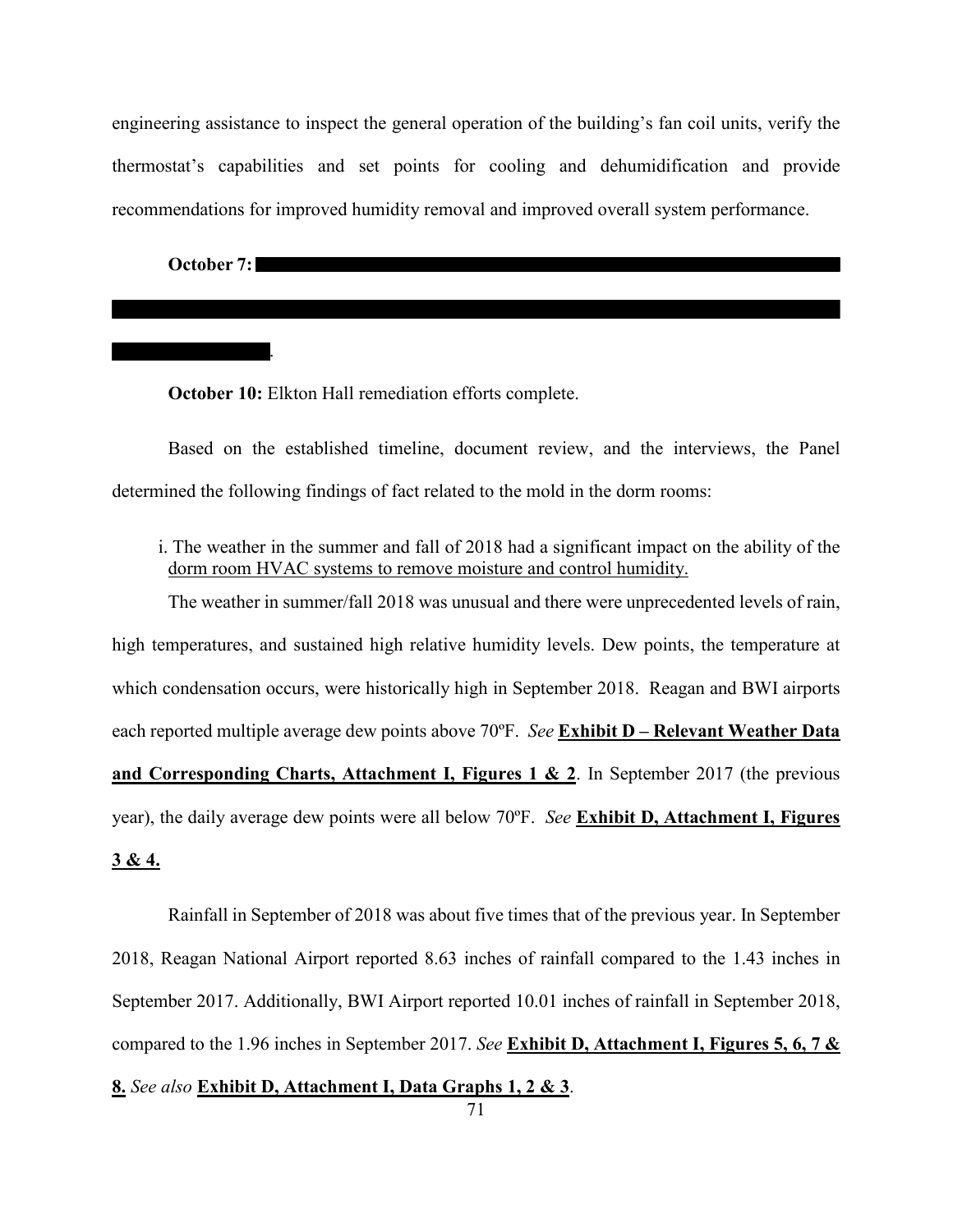The HVAC systems in Elkton Hall and certain other residence halls on campus were designed to accommodate weather conditions that fell within what is defined as the "2% Design Condition" by ASHRAE. This means, based on historical weather data, the outside conditions will be higher than these design conditions only 2% of the total hours of the year, or 175 hours per year; and it is not expected that this excursion beyond the 2% design condition would occur in consecutive hours. The conditions of late summer/early fall 2018 exceeded this "2%" limit on multiple occasions within a relatively short period of time. The HVAC equipment in Elkton was incapable of removing enough ambient moisture under the prevailing conditions causing previously unexperienced widespread surface mold blooms. The mold growth in Elkton Hall was caused by condensation on surfaces by the elevated atmospheric humidity.

There is no mechanical ventilation system for Elkton, so all ventilation air requirements for a room are provided by manually operable windows on the exterior wall of the room. The toilet/shower rooms are exhausted by a toilet room exhaust fan which continuously runs, and the exhaust air is ducted to an exhaust stack riser which terminates on the roof of the building. The result of this system configuration is that the building operates under negative pressure (relative to the outside), meaning that the building is drawing air from the outside into the building through cracks and open windows which can create swings in temperature and relative humidity throughout the building.

In fall 2018, multiple buildings were reported as impacted by moisture and mold growth. In a typical year, Res Facilities receives about 250 service requests a year regarding mold. The level of requests concerning mold in fall 2018 was exponentially higher than in a regular year as there were just under 1,800 calls about mold. The buildings that saw the highest level of mold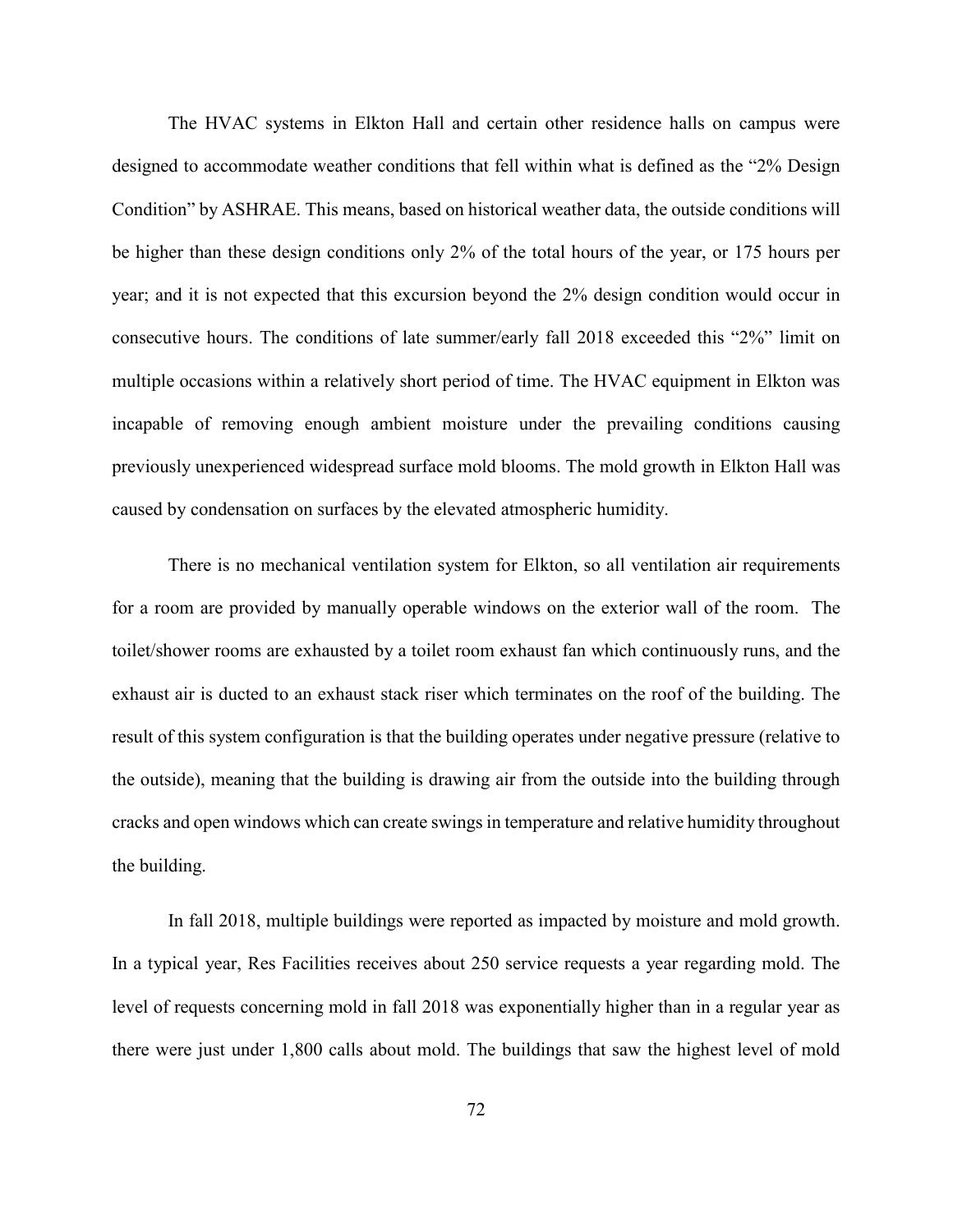related service requests during the fall of 2018 were Elkton Hall (322), Easton Hall (197), Centreville Hall (192) and Denton Hall (186).

ii. In prior years, the University had experienced surface mold growth during the summer months in the dorms, but the University would address those issues through cleaning and utilizing pre-move-in "Managers' Checks" and RA inspections.

Res Facilities understood that the dorm rooms were typically subject to high levels of humidity during the summer months and that mold growth would occur as a result. Res Facilities would typically see surface mold growth in the dorm rooms due to the buildings being "unloaded" (i.e., not occupied by students). Rooms would be cleaned in preparation for student move-ins by housekeeping. In addition, the "Managers' Checks" consisted of inspecting housekeeping's cleaning, assuring windows and blinds were working, and evaluating how the room felt, smelled, and looked. Finally, Resident Assistant (RA) checks were performed of each room prior to student move-ins. Once the dorms were occupied and the weather began to cool in the fall months, Res Facilities would not see high levels of humidity-related surface mold growth. In sum, in typical weather years, the University's preparation for fall semester move-ins had generally resolved surface mold issues.

iii. During the summer leading up to the fall 2018 semester, staff conducted Managers' Checks of the dorms, identified surface mold in the dorm rooms, and were concerned with the efficacy of the Managers' Checks and subsequent cleaning efforts.

Prior to the Summer of 2018, Res Facilities attempted to develop a humidity control strategy for the summer of 2018. In August 2018, Res Facilities personnel conducted humidity inspections in the dorms and noticed mold in the dorms and based on experience in prior years, knew that surface mold due to humidity in the dorms was an issue in unoccupied dorms and that the plan to address humidity was not a good long-term solution. Commitments were made to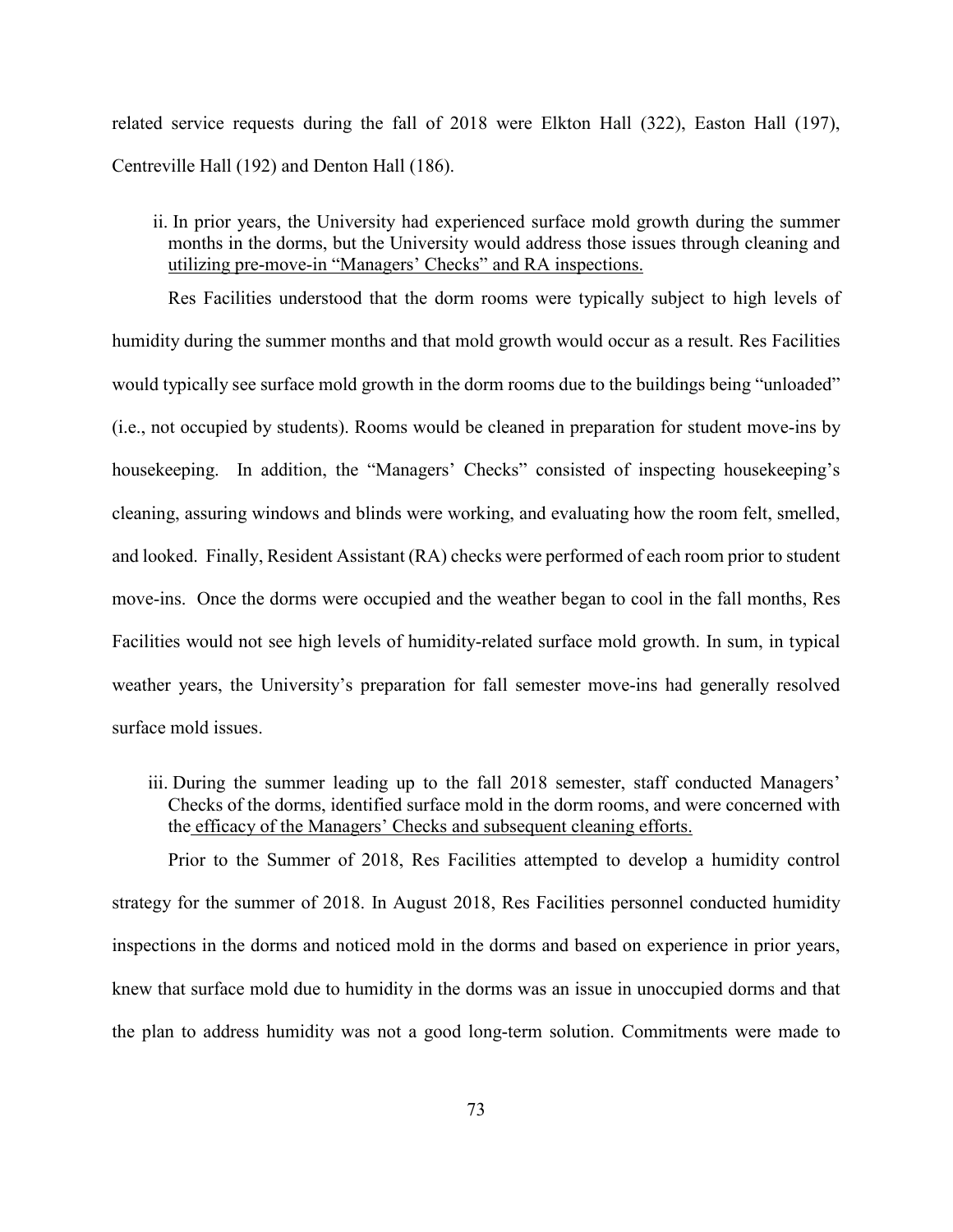develop a "more exact method" for recording humidity problems in the coming year. *See* **Exhibit** 

### **B – Documents Referenced in Report, DR 6 000589.**

iv.Prior to the start of the fall semester in August 2018, Res Facilities implemented a new system for tracking service requests, Tririga.

Res Facilities' Computerized Maintenance Management System (CMMS) implemented a new platform (Tririga) that went live on August 3, 2018. *See* **Exhibit B, DR 25 & 26 004307.** In the Fall of 2018, Residential Facilities did not utilize independent methods to "close the loop" on an assignment or to record the "closed" status within the system. In the Fall of 2018, the campus did not utilize automation in Tririga to track or report trends with regard to maintenance calls or clusters of similar calls within a building or residential community.

### v. Andrea Crabb took over the position of Director of Res Facilities in July/early August.

Ms. Crabb became the Director of Res Facilities about one to two months before the mold issues in the dorm rooms became apparent. However, she had worked in the Central Facilities Management Office for the University for 5 years prior and had experience in addressing significant issues concerning University properties.

vi. The mold growth found in the dorm rooms during the fall of 2018 was consistent with surface-level mold growth that occurs due to high humidity levels.

The report of the patterns of mold growth, especially as reported by Ms. Andrea Crabb and BDL, were consistent with mold growth caused by condensation on surfaces by elevated atmospheric humidity. The elevated outdoor humidity was exacerbated by the capability and operation of the dorm room fan coil units. The reports of growth patterns include: 1) growth found on furnishings and contents, *see* **Exhibit D - Attachment III, Photos 7, 8, 9, 10, 11, 12, 13 & 14;** 2) growth on surfaces affected by cool air conditioned air blowing out from the wall mounted fan coil units; 3) and in rare ocaassions, growth in the window area. In the cases where mold growth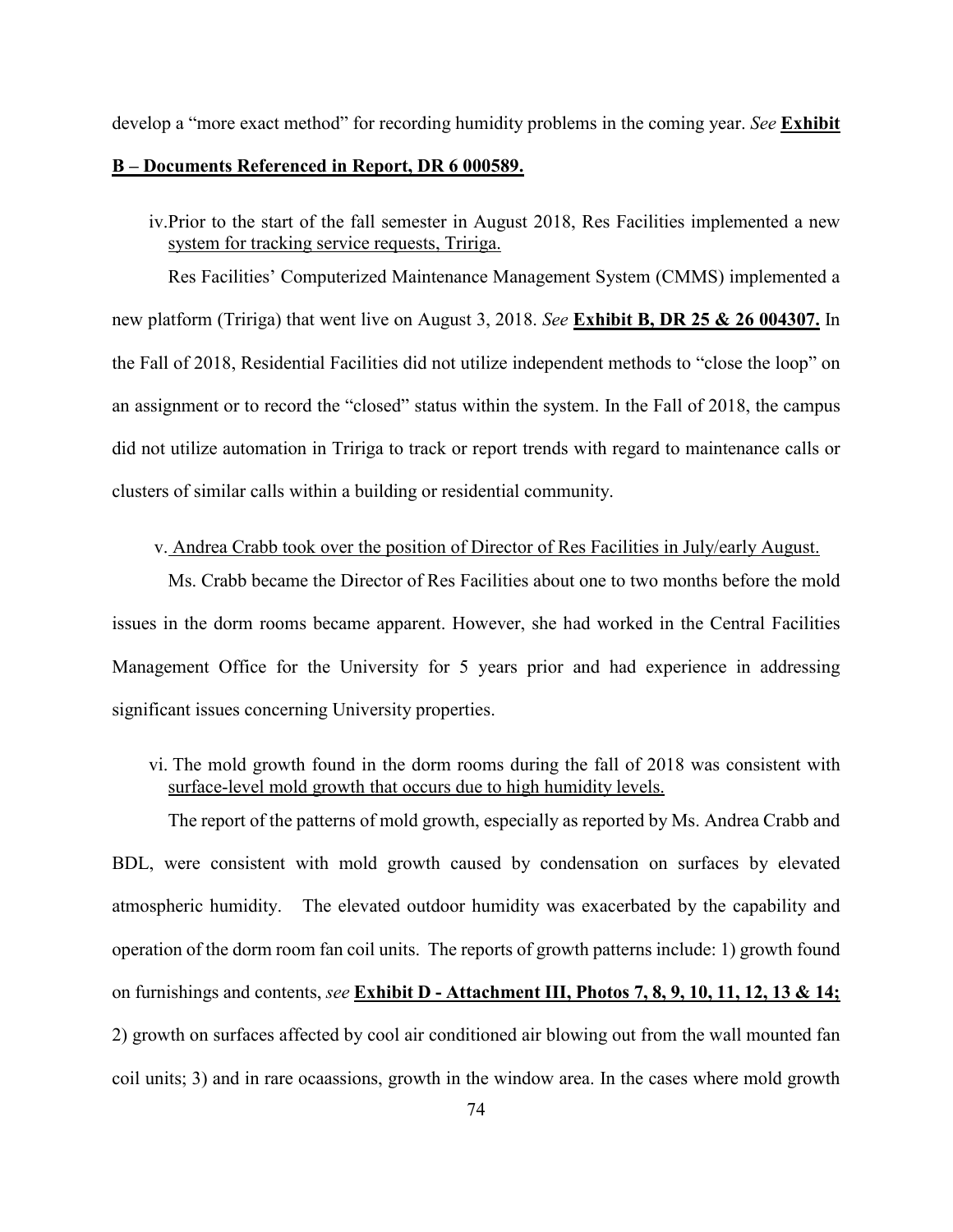was found in the window area, the mold growth was usually caused by contents placed on or around the fan coil unit which suppressed or misdirected airflow. *See* **Exhibit D - Attachment III, Photo 12**. There was little or no mold growth found on the walls or ceiling.

Estimates of the amount of mold growth ranged from 0 to 20 square feet in each dorm room, within the impacted area. Mold growth was reported to be quite variable from room to room and some rooms had no mold growth. Other rooms had up to 20 square feet of mold – usually less. The estimates of square footage were provided with the caveat that any estimates of square footage were difficult to provide due to the irregularity of surfaces upon which mold was found.

## vii. Though Elkton Hall had the most service requests, students were relocated from Elkton Hall because Res Facilities staff was overwhelmed and leaving the students in place while outside contractors remediated was not feasible.

There was insufficient staff available in Res Facilities to handle the number of service requests due to mold in fall 2018. In typical years, Res Facilities had sufficient staff to handle any concerns about surface mold that remained after the buildings were loaded. In Fall 2018, however, staff could not keep up with number of calls received. Prior to the student relocation from Elkton, Res Facilities personnel and cleaning staff had consistently worked weekends and overtime since move-in on August 23 as a result of typical work required during move-in period followed by the need to address mold calls. In fall 2018, that overtime and weekends was extended by efforts to respond to mold service requests. By September 21, employees were overworked and tired and pushing back on additional overtime requests to work on September 22 and September 23. **See** 

### **Exhibit B, DR 6 001077.**

Belair Hall was the first residence hall to register a complaint regarding mold. While Elkton Hall was the most highly impacted facility, the overall conditions affecting almost all of the dorms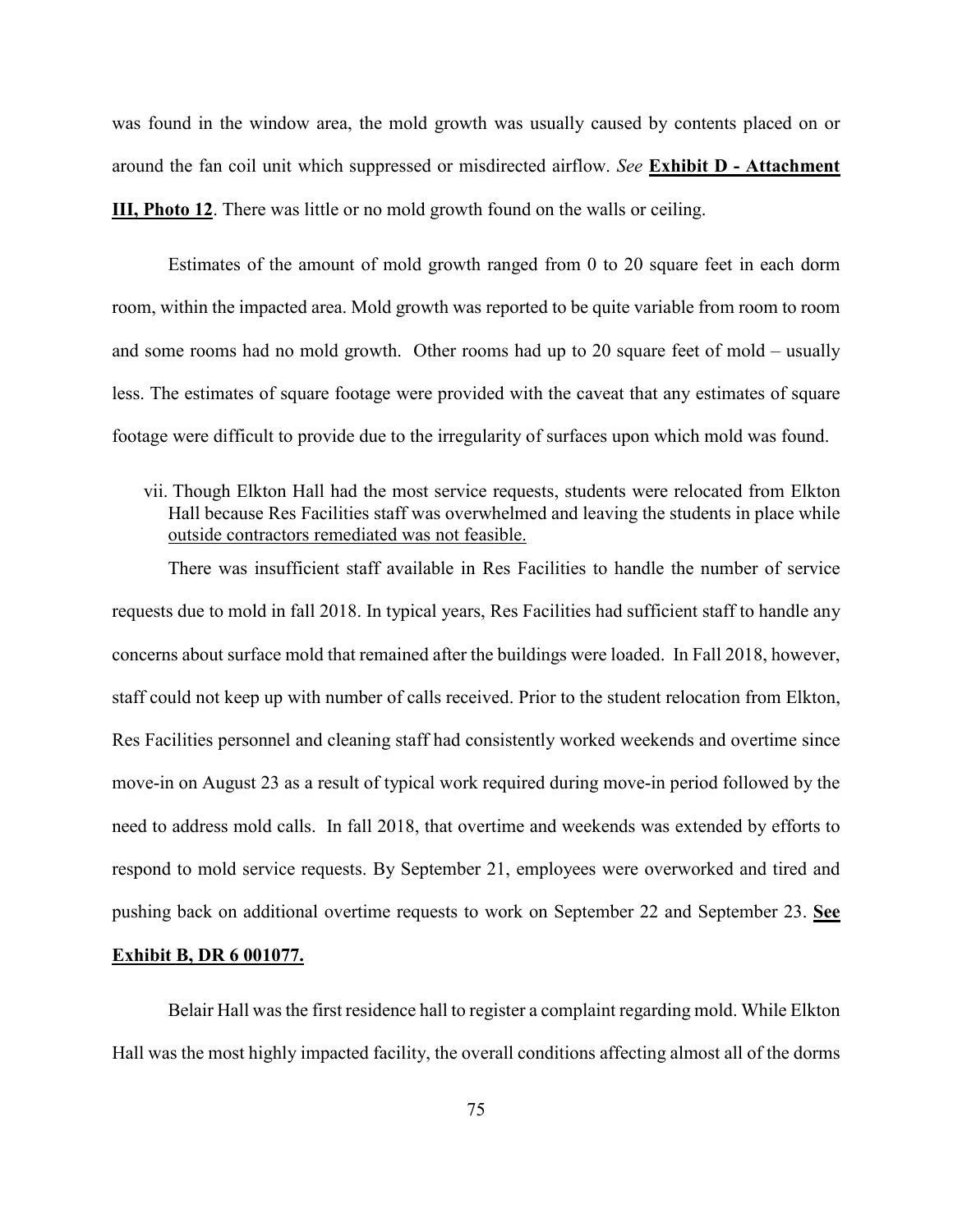in Fall 2018 were such that the University staff could not keep up with surface mold cleaning. As a result, a decision was made that Elkton Hall would be best remediated by retaining independent contractors to perform the cleaning. Though there were mold issues in most of the dorms during fall 2018, Elkton Hall was the only dorm that relocated all residents to remediate the mold.

viii. The decision to clean/remediate Elkton on a floor-by-floor basis was made after a determination that the HVAC system, as configured, did not pose a "cross-contamination" threat between floors.

The HVAC units serving the dormitory rooms are two-pipe fan-coil units. Each dorm room has its own unit. Some of the larger rooms, like the lounges, are served by multiple fan coil units. There is no ductwork interconnection of air systems between rooms or floors to create an air circulation path that could allow for cross-contamination between areas. Each floor was isolated in a negative pressure containment as an environmental control. Within the containment area, remediation was performed by deep cleaning surfaces to remove visible mold growth. Therefore, any mold or other construction dust and debris created on one floor during remediation could be isolated from a floor above or below the 'in process' floor and prevent any re-contamination of a cleaned floor by a dirty floor. Thus, relocating students on a floor-by-floor basis afforded sufficient segregation, environmental control and safety during the demolition, disinfection and rehab process.

The University also determined that complete evacuation, all at once, was not feasible due to the limited availability of local hotel space due in part because of the upcoming Parents' Weekend. The University did not use hotels farther away from the school because of concerns regarding student safety.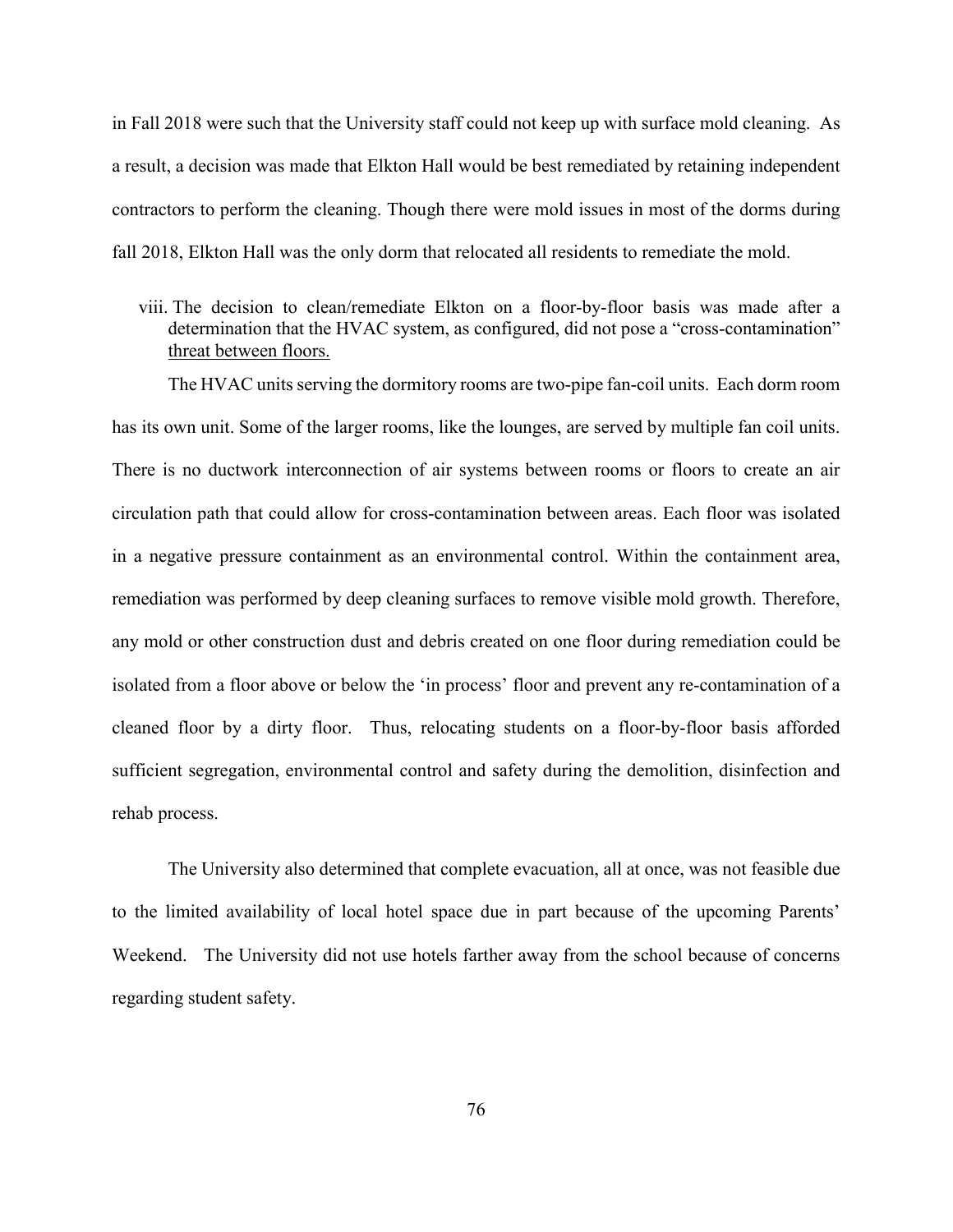ix. Residential Facilities conducted no pre-remediation air sampling of Elkton or any of the other dorms reporting mold on the advice and recommendation of DESSR.

DESSR recommended no air or surface sampling of mold for several reasons. First, mold was readily visible. Thus, DESSR believed that testing would only delay the process of remediation. Second, air sample testing can provide only an accurate picture of the mold concentration and species distribution at the point in time of the test. Mold is ubiquitous in the environment and the spores float on air currents. The exact 'mix' and concentration of mold in any area can vary with weather, wind and temperature. The results are only broadly comparative at best. Neither the EPA nor OSHA mandates that testing be done. Given the potential for inconclusive results and the fact that visible mold had already been verified, DESSR believed that there was little value in air sampling in this instance.

x. On the advice and recommendation of DESSR and BDL, the University conducted no air sampling after the remediation was complete.

Both DESSR and BDL provided advice and recommendations to Res Facilities that preremediation sampling was unnecessary. This was based on the fact that mold was visible and confirmed by DESSR to be mold. Similarily, based on the advice and recommendations of DESSR and BDL, the University took no air samples post-remediation. Project validation was performed by visual inspection only. Floors 6, 7, and 8 were inspected by University in-house staff. The remaining five floors were inspected by an outside consultant – Vertex. BDL advised that air sampling cannot be correlated reliably to the health effects of mold and thus air sampling was not considered useful. Additionally, since no air sampling had been done before the remediation process was undertaken, comparisons of results would be inconclusive.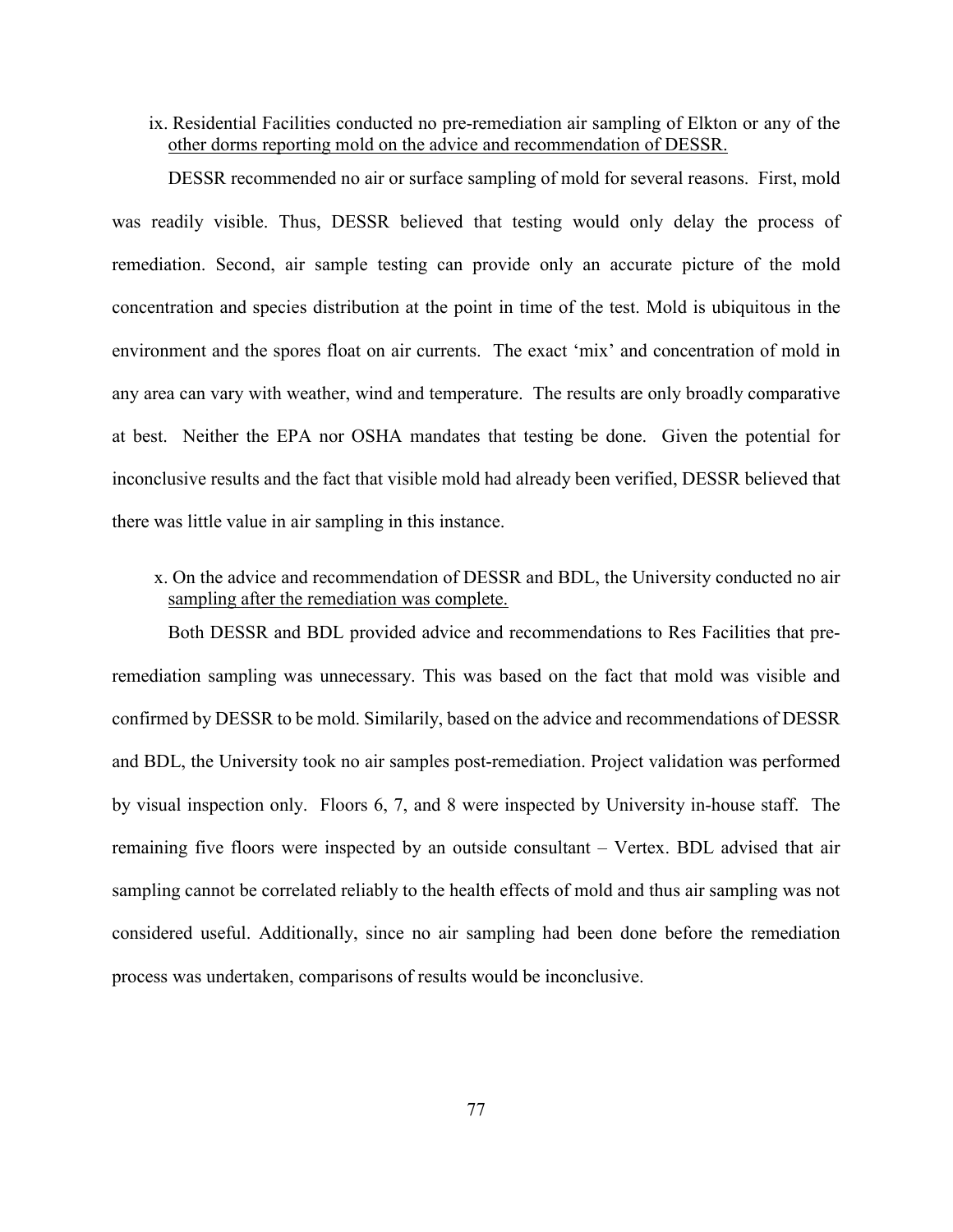#### xi. The University adhered to recognized standards and protocols related to mold remediation.

The University used in-house maintenance and housekeeping staff to respond to the mold complaints when the students first moved into the dorms, and up until on or around September 20 when Res Facilities added outside contractors to assist their efforts. At a point prior to September 5, representatives from Res Facilities contacted DESSR regarding the mold in the dorm rooms.

On September 5, 2018, Jennifer Kurek, a Safety Specialist within DESSR, sent preliminary information to Patrick Rhodes in Res Facilities stating that there are no regulations directly governing the presence of mold or mold spores in buildings in the State of Maryland. Ms. Kurek further advised that the "presence of visible mold in the indoor environment is an unacceptable condition and should be corrected. The cause(s) of moisture intrusion should be identified and repaired. Following repairs, qualified mold remediation contractors remove mold colonized building materials and clean affected areas using environmental controls." **Exhibit B, DR 12 000166**. This initial assessment and guidance provided to Res Facilities was correct and reflects recognized practices and policies within the mold remediation field.

Also, within that September 5 communication, Ms. Kurek stated "as is the case with any air sample, the air sample is representative of only a short period of time (typically two to ten minutes) and can lead to false alarms or a false sense of security depending on the outcome of the testing." **Exhibit B, DR 12 000166**. This assessment is consistent with literature and guidelines from the EPA and OSHA.

On September 14, after a discussion between Katherine Cavanaugh and Andrea Crabb, Ms. Cavanaugh sent to Ms. Crabb a general "Scope of Work" containing DESSR's recommendations. Ms. Cavanaugh also informed Ms. Crabb that DESSR does not recommend obtaining air samples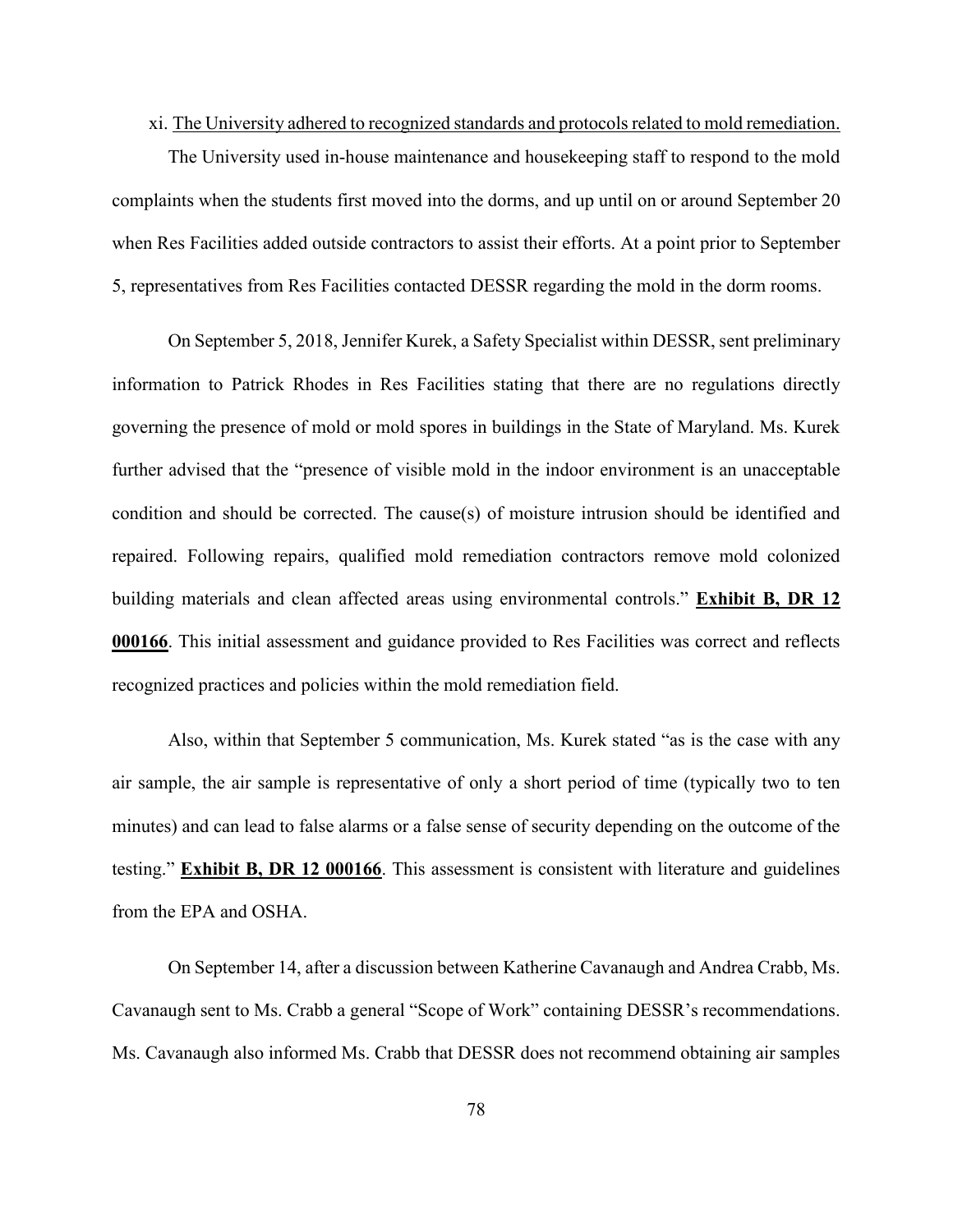because "it is difficult to interpret the data, associate it to a negative health effect, and act . . . Surface samples to confirm mold presence may be obtained if growth is ambiguous." Ms. Cavanaugh advised that conducting visual inspections and refraining from air sampling for mold is consistent with recommendations from the EPA and CDC. **Exhibit B, DR 12 000167**. Ms. Cavanaugh also provided Ms. Crabb with information from the EPA and the CDC that further elaborated on the EPA's and CDC's positions on conducting air sampling. This information reflects the language in the EPA's publication "Mold Remediation in Schools and Commercial Buildings."

Also, on September 14, Ms. Cavanaugh informed Ms. Crabb that DESSR performs visual inspections and then addresses the visible mold on materials. "If there is more than 10 square feet of mold growth on material, a qualified mold remediation contractor will abate the mold under environmental controls. If there is more than 10 square feet of mold, residents will need to be temporarily relocated, as they cannot be in the work area when cleanup occurs." **Exhibit B, DR 12 000168.** This suggestion from Ms. Cavanaugh is also consistent with the EPA guidelines.

On September 19, Res Facilities staff sent out a communication to Elkton Hall residents stating that they were "assessing and addressing reports from residents as we receive them." **Exhibit B, DR 6 000783.** Res Facilities indicated at that time that Elkton Hall has built-in dehumidifiers on floors five through eight to help remove the moisture from the air and that it had installed additional temporary dehumidifiers to each wing to further assist with drawing the moisture out of the air and the building. **Exhibit B, DR 6 000782-83.**

Later that same evening, Res Facilities notified Elkton Hall residents that Res Facilities staff had inspected and remediated the rooms that reported mold on the second, third, fourth, and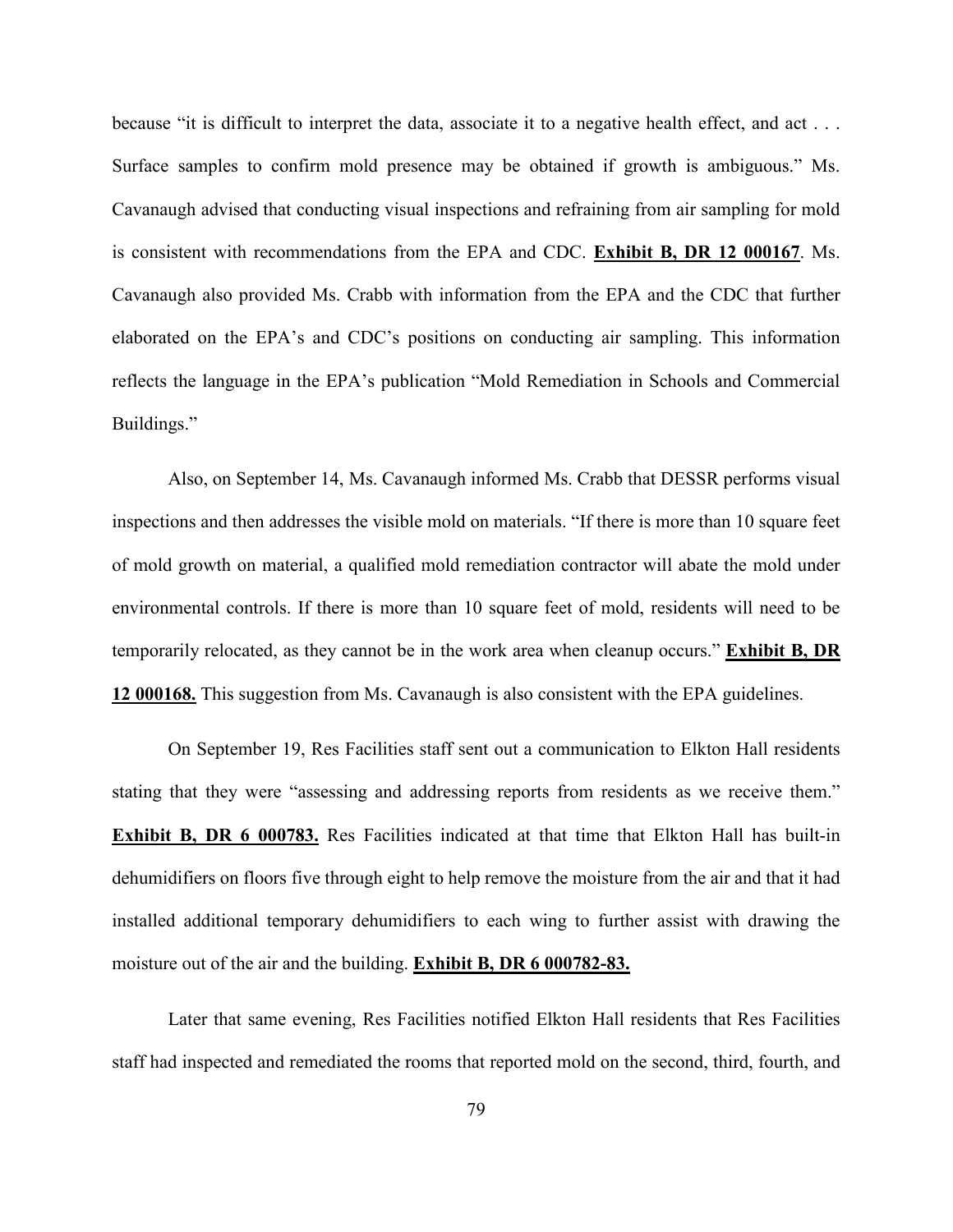eighth floor. Res Facilities informed residents that it would be inspecting and remediating rooms with reports of mold on the eighth, seventh, sixth, fifth and first floors. These inspections consisted of inspecting the fan coil units, windows, walls, floors and furniture for any mold-related issues. If staff found growth on the walls, floor, or other non-porous surfaces in the room, those areas would be cleaned. Staff notified students that if mold growth was found on the furniture, that affected furniture would be removed and replaced with clean furniture. **Exhibit B, DR 6 000782.**

At some time prior to September 19, the University made the decision to supplement Res Facilities staff with "contract assistance" to respond to the service requests related to mold. **Exhibit B, DR 6 001631**. On September 20, Patrick Rhodes from Res Facilities notified the Res Facilities leadership team addressing mold issues, that the "remediation contractor will move over to the [multi-purpose room] in the morning to set up containment." **Exhibit B, DR 6 000794.** 

Res Facilities followed EPA guidelines to notify building occupants about remediation efforts. Though representatives from Res Facilities did not record specific square footage of mold by room, the inspections and remediation/cleaning of the rooms prior to the full relocation of Elkton Hall followed recognized guidelines.

On September 20, Ms. Crabb contacted Dr. McBride regarding the high levels of mold in the dorm rooms. **Exhibit B, DR 1 000065-69.** Dr. McBride expressed his "concern about students with asthma and allergies living in a situation where there's a significant amount of mold." **Exhibit B, DR 1 000065**. This is consistent with the EPA and OSHA recommendations that a health official be consulted regarding the health effects of mold.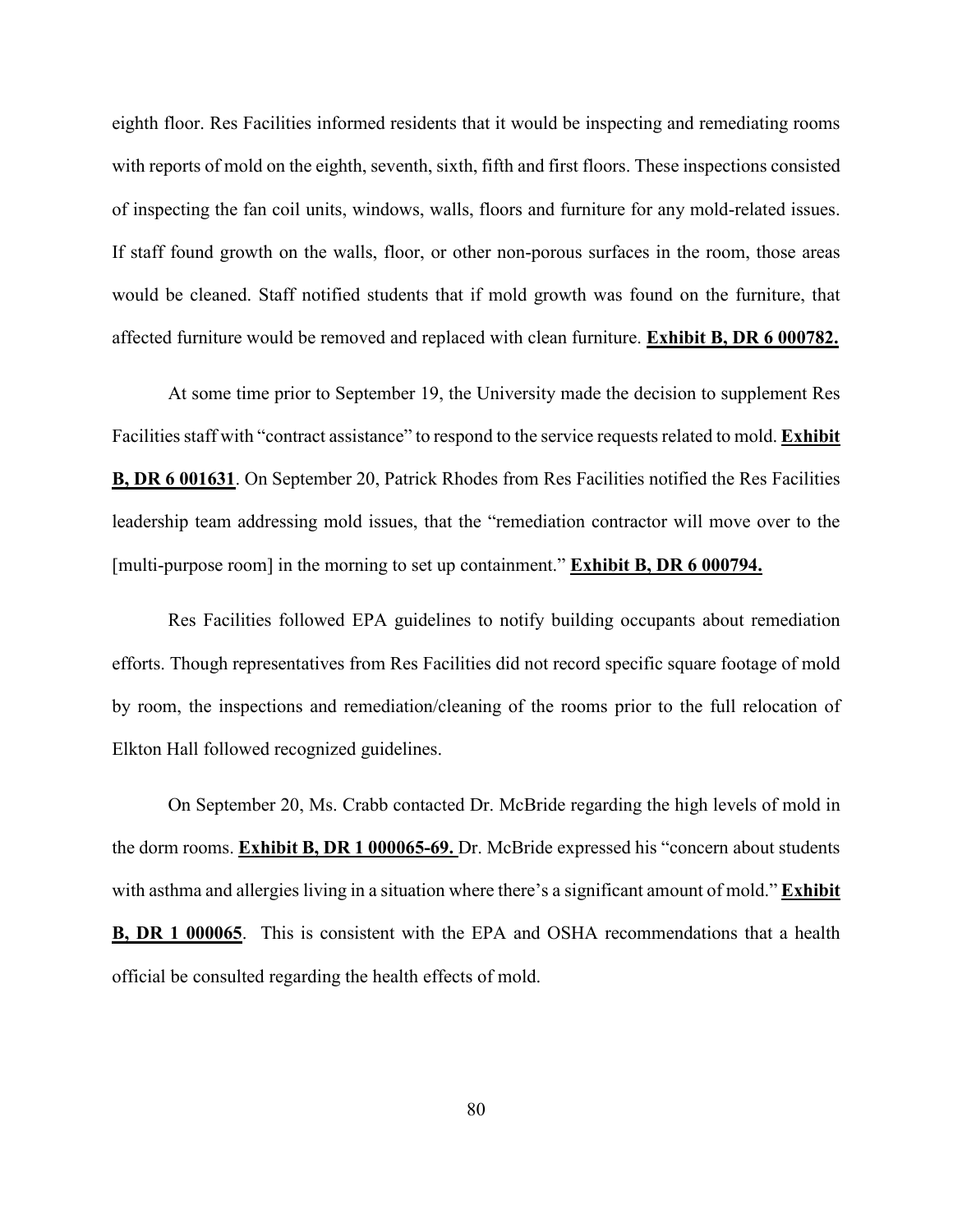On September 21, Res Facilities made the decision to relocate students from Elkton on a floor-by-floor basis beginning on September 23rd. Elkton Hall residents were notified that same day of the upcoming relocation and informed of the relocation plan. **Exhibit B, DR 6 001635.**

On September 22 and 23, additional remediation contractors arrived at Elkton Hall. In addition, professional movers began setting up to move items in student rooms. **Exhibit B, DR 6 000795.** Once students were relocated from Elkton, the remediation plan included: 1) cleaning all room and surfaces including walls, floors, doors, and closets, and HEPA vacuuming carpets; 2) servicing and cleaning the fan coil unit (air conditioning unit) in the room, including removing and cleaning the cover, cleaning coils, and changing filters; 3) cleaning all furniture surfaces, including inside and underneath drawers; 4) cleaning all surfaces in the hallways and bathrooms, and other public areas; 5) and placing dehumidifiers and additional air filtration in place during the process. **Exhibit B, DR 6 001086**. As of September 22, an outside consultant to review building and mechanical systems was not on board. **Exhibit B, DR 6 001086**.

The University contracted with Sandow Construction, Inc. and Infinity Restoration, Inc. to perform the cleaning on a floor-by-floor basis with each contractor working in one wing of a floor. **Exhibit B, DR 6 001683**. Res Facilities prepared an "Elkton Hall Cleaning Scope" dated September 23 that indicated that the work would be performed in the resident rooms in Elkton Hall. **Exhibit B, DR 6 001652-54.** The Scope indicated that all remediation actions would be conducted by a qualified contractor. The Scope defined a "qualified contractor." The Scope required that the remediation procedures be conducted per the EPA's Table 2: Mold Remediation Guidelines and that all surfaces would be cleaned with a mild detergent solution and/or HEPA vacuumed. The specific surfaces were listed in the Scope. The Scope also included cleaning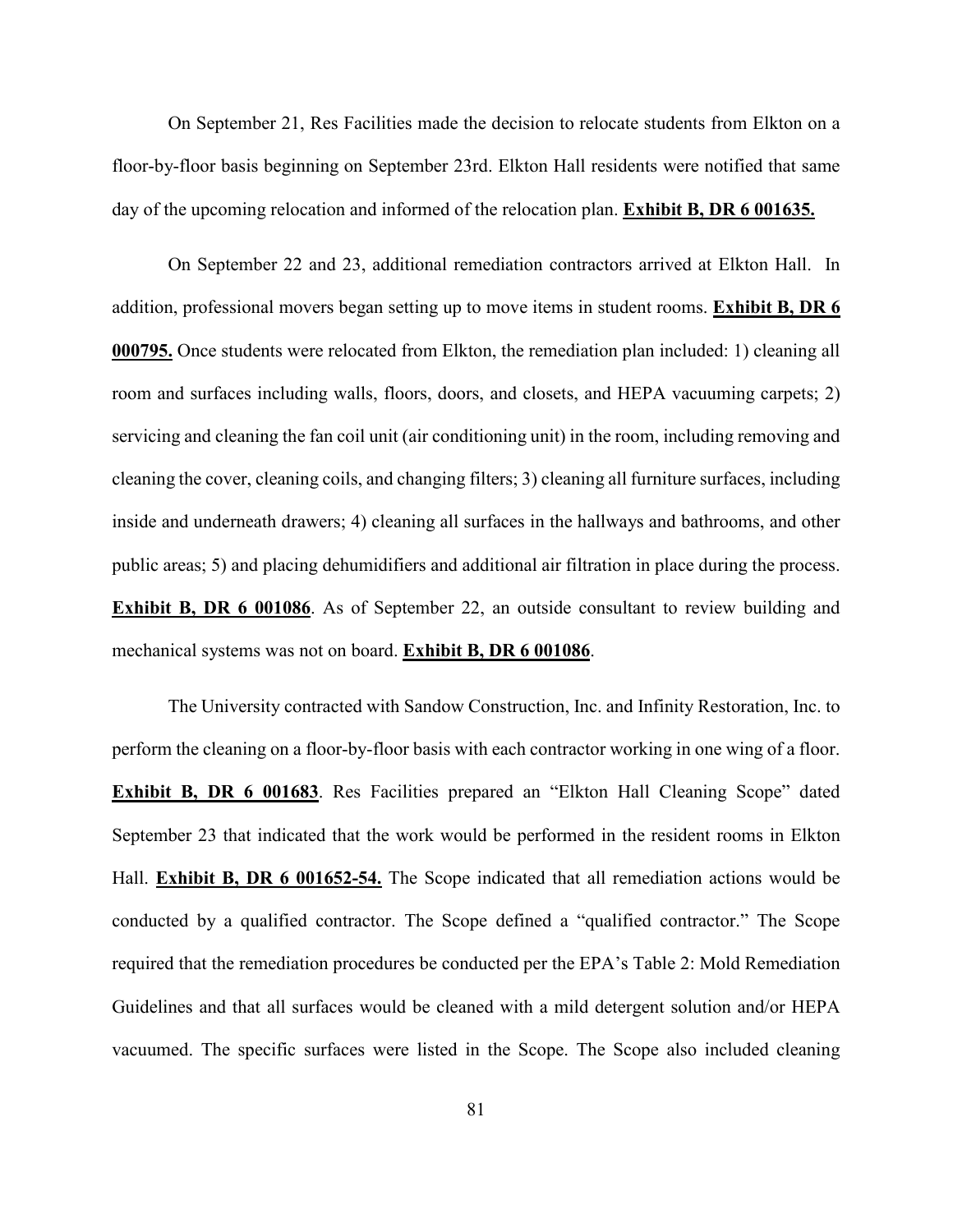exposed pipes and pipe insulation, and pipe insulation PVC jackets including overhead pipes, risers, and all pipes running to the fan coil units. All other surfaces in the work area were to be thoroughly HEPA vacuumed and the waste materials sealed in "six-mil polyethylene bags" prior to their being removed from the work area.

Following cleaning, the Scope provided for qualified personnel conducting a visual inspection of the areas following removal and cleaning activities prior to them being re-occupied. If there was 1) no visible mold present; 2) no visible dust or debris present; 3) an adequately dried work area to inhibit the re-growth of mold; and 4) surfaces appropriately cleaned and HEPA vacuumed, then the space would be considered available for reoccupation. After the contractors cleaned a resident room, Res Facilities staff would conduct an inspection of the cleaning and then of the fan coil unit and generate an inspection approval certificate. **Exhibit B, DR 6 001684, Vertex Report**. The remediation contractors' cleaning efforts and staff approval after the cleaning followed the recommendations from the EPA.

On September 25, Ms. Cavanaugh received a Scope of Work for cleaning and assessments of the fan coil units in Elkton Hall for the "remediation event." **Exhibit B, DR 6 001227.** Ms. Cavanaugh noted that the scope she reviewed only addressed the fan coil units and had no specific information regarding "mold remediation, environmental controls (containment, PPE, etc.), or reoccupancy parameters."

With tentative work dates of September 26th – October 19th, Res Facilities engaged BDL to "furnish the necessary labor, material, equipment and accessories to thoroughly assess the approach, process and results of the remediation in Elkton Hall." BDL was also engaged to "inspect the general operation of the buildings fan coil units, verify the thermostat's capabilities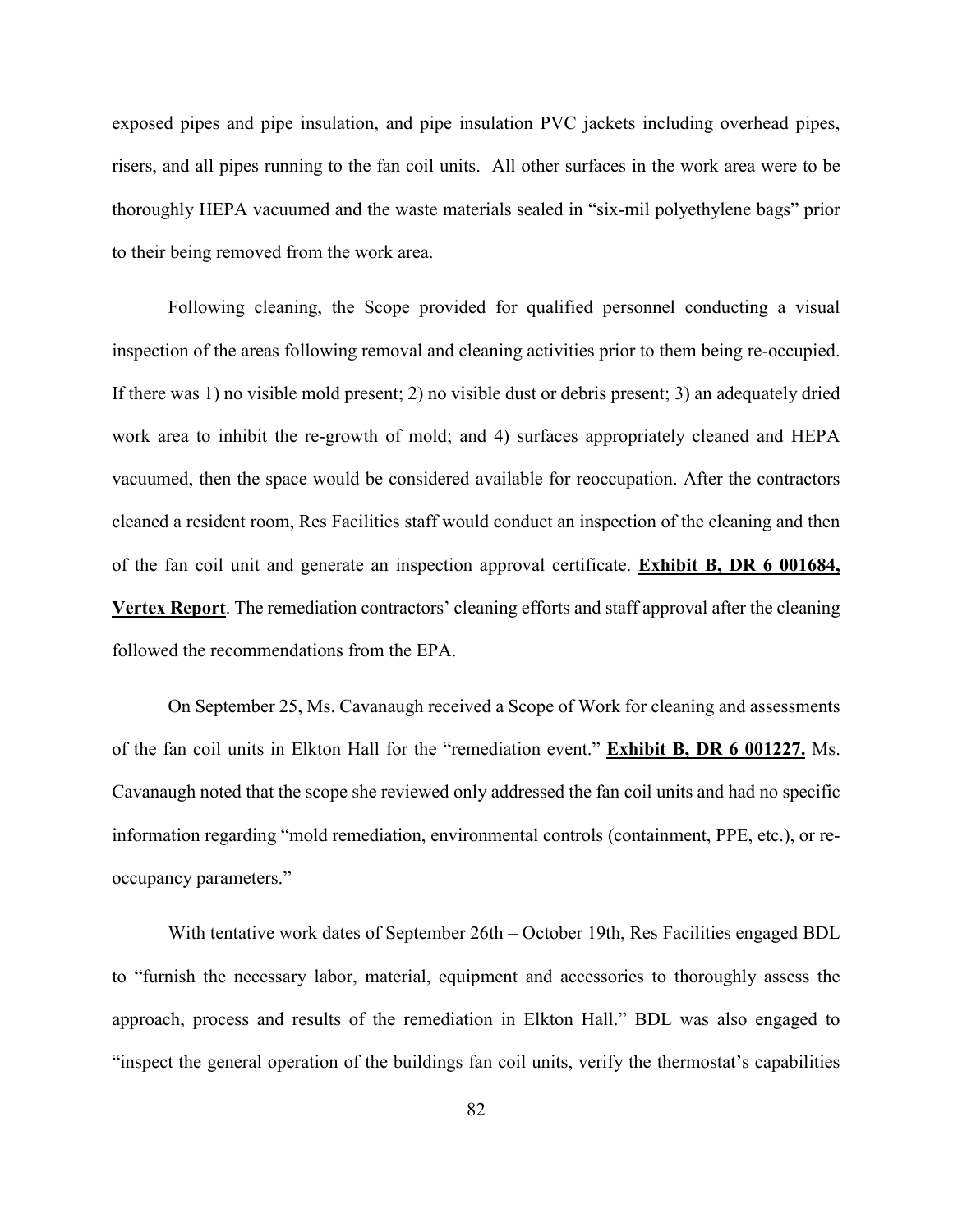and set points for cooling and dehumidification and provide recommendations for improved humidity removal and improved overall system performance." **Exhibit B, DR 6 001305 – 08**. BDL was to inspect and advise on the existing HVAC systems and how those systems might be adjusted, modified or augmented to provide "better" humidity control which would be expected to reduce or eliminate future mold problems. BDL's report was presented to the University in, or around, mid-November 2018. BDL produced a report making recommendations to the University with regard to potential system and control modifications and supplementary equipment which might be added to improve conditions in Elkton Hall.

With a tentative work date set to begin on September 26, Res Facilities engaged W.L. Gary to "furnish all labor, material, equipment and accessories required to thoroughly clean all building fan coil units and their individual components and very thoroughly test the proper operation and performance of each unit as originally designed. For fan coil units found to be operating outside of the design sequence or parameters, [W.L. Gary] shall adjust or repair [the fan coil unit] and its operation re-verified." **Exhibit B, DR 6 001529**. WL Gary's work was completed by early October 2018. Although the mold issues in Elkton had been significantly abated by that date, some spaces showed a recurring problem. By mid-November there were no longer any mold 'emergencies' in Elkton Hall.

Finally, the University engaged Vertex Companies, Inc. to provide a limited evaluation of the mold remediation effectiveness in residential units on the 1st through 5th floors of Elkton Hall. **Exhibit B, DR 6 001683**. Vertex was to provide a 'second pair of eyes' to ensure that the systems upon and spaces in which WL Gary worked were sufficiently cleaned and mold remediated prior to returning that space to the available room inventory for the University. In short, WL Gary's job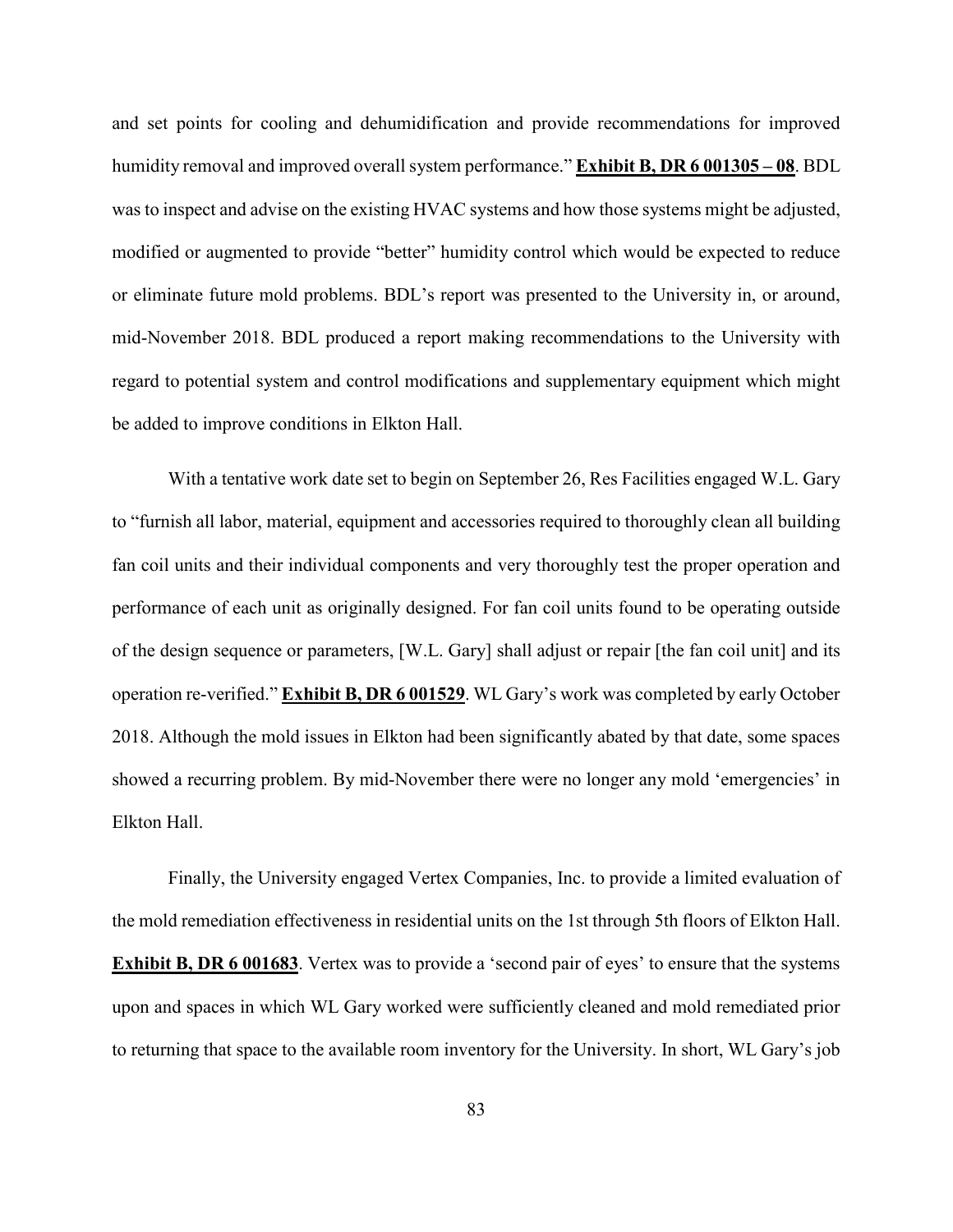was to make sure that the HVAC systems in Elkton were operating as intended in the original design; Vertex's job was to make sure that upon achieving that operational status, the systems and spaces affected by Gary's work were free from mold (within the inspection parameters set by the University's scope).

Vertex was on site for the remediations of the 1st through 5th floors. Vertex did not inspect the remediation of the 6th, 7th, and 8th floors as those floors were remediated between September 25 and September 30. The remediation of those floors occurred prior to Vertex's involvement and thus were inspected by University staff. Vertex performed its visual observations of the remediation efforts from October 1 to October 8, 2018.

Vertex performed visual assessments on the rooms after the remediation contractors, mechanical contractor, University staff, and "University Mechanical Plant" staff stated that remedial cleaning and repairs were complete. **Exhibit B, DR 6 001684.** Vertex performed assessments of the fan coil units in each room once the mechanical contractor stated that the work on the unit was complete. Vertex completed checklists after visually assessing each room and if the room was found not to be properly cleaned, the room was recleaned and then reassessed. Vertex then generated a "Certification Note" and placed that note on the door. **Exhibit B, DR 6 001685.** Vertex reported that it did not "observe any microbial contamination, debris, or water damaged materials within the work areas and recommended that the source(s) of suspected microbial growth be identified and corrected." The visual assessments performed by Vertex were consistent with EPA recommendations.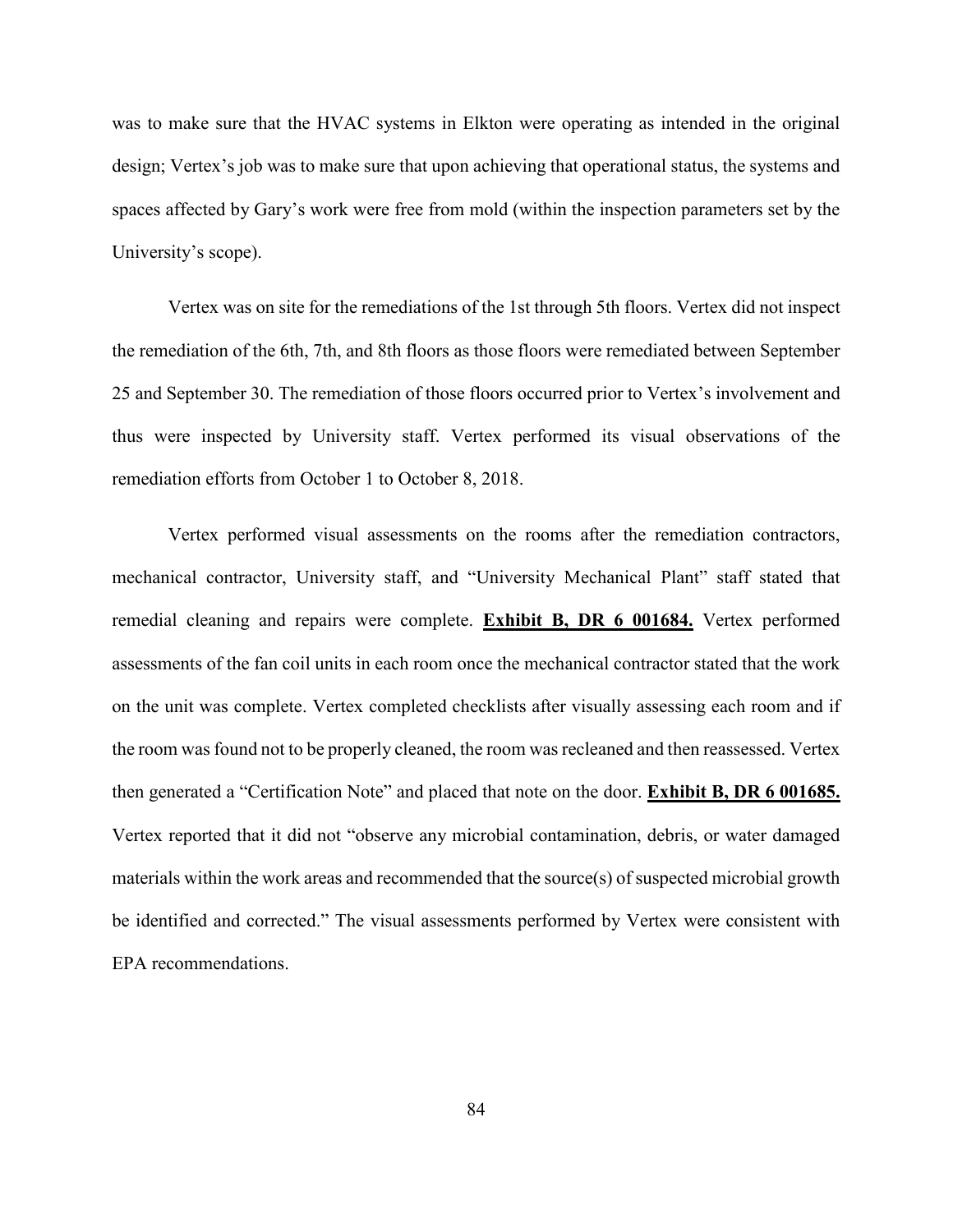The University responded in a timely manner to requests for service in Elkton Hall given the nature of the threat. In the span of roughly 16 days, the University implemented a major relocation, cleaning, disinfection and refurbishing of the dorm rooms at Elkton Hall.

The University's approach to addressing the mold problem was in adherence with the recognized practices in the remediation industry. There is no 'standard' protocol for addressing the interface of HVAC systems and mold in indoor spaces. Further, there are no standards or requirements for conducting air sampling or surface testing. Thus, the University's reliance on recommendations from DESSR and BDL to not conduct air sampling or surface testing that were in alignment with recognized guidelines was not improper.

xii. The IRT met once in the Fall of 2018 on September 24 after students began relocating from Elkton Hall for the remediation.

The IRT consists of high-level university leaders who provide policy and strategic guidance to ensure an effective and efficient emergency response and recovery. The Office of Emergency Management ("OEM") assists the IRT with direction, control and coordination. OEM's role is to ensure that the incident process and operations follow the National Incident Management System ("NIMS"), that critical discussions and actions are documented, and all groups have the same timely information and maintain situational awareness.

Res Facilities made the decision to vacate the building on September 21. Students began moving out of Elkton Hall on a floor-by-floor basis on September 23. The IRT convened once for one hour on September 24, 2018. In response to the mold in the dorms, the University did not activate the campus emergency operations center. Additionally, the OEM was not involved with managing mold issues in dorm rooms.

The IRT was not activated during the adenovirus outbreak.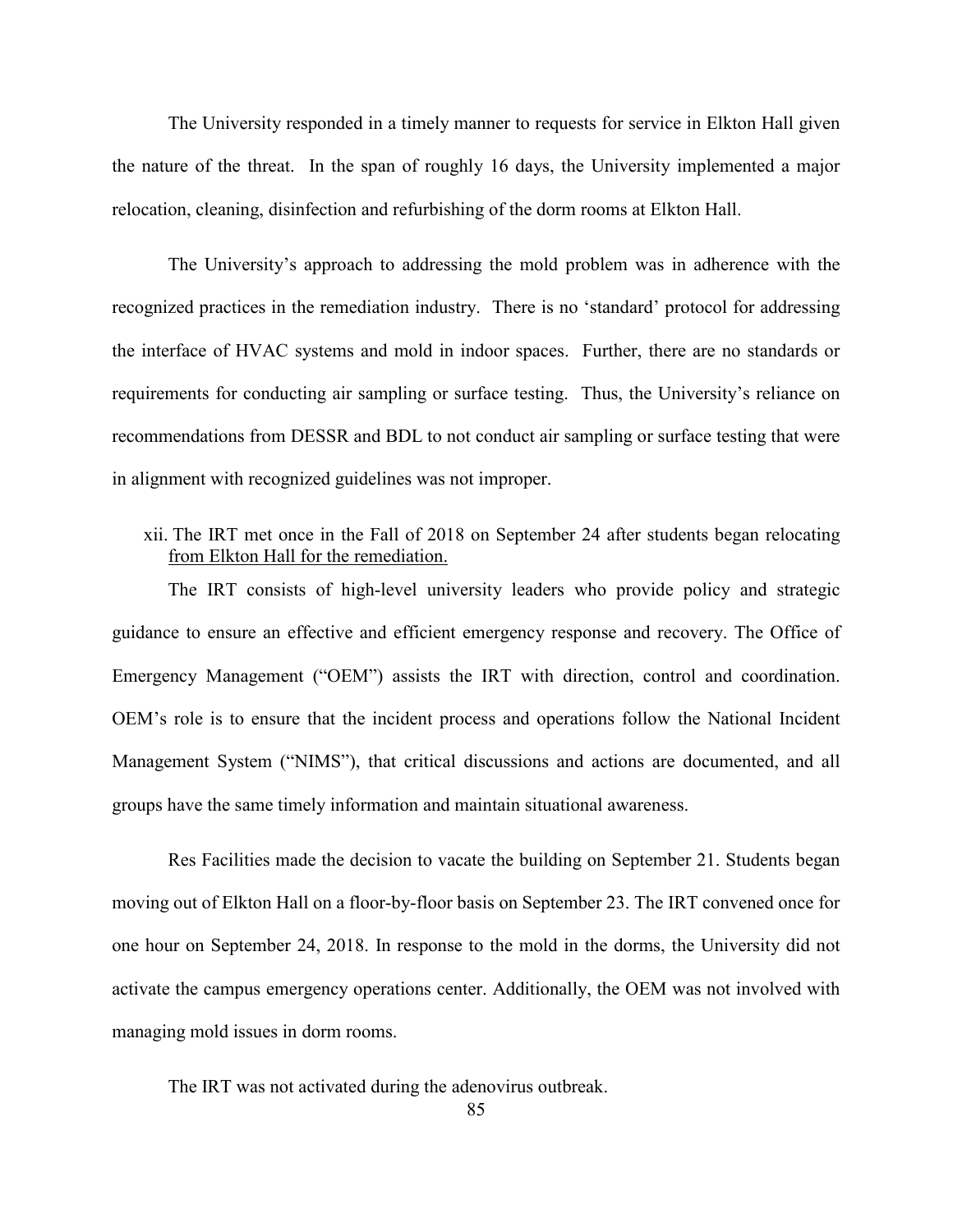### xiii. There have been no biological studies that document an association between mold exposure and respiratory viral infection.

Although some mold species can cause invasive disease in highly immunocompromised individuals, such as persons with leukemia, stem cell transplants, or organ transplants, they are opportunistic molds that are ubiquitous in the environment.

The medical literature lacks biological studies that document an association between mold exposure and respiratory viral infection. No studies involving viral diagnostic testing have shown an epidemiological link, and relationships that have been suggested in published reports are supported solely by questionnaires of patients or their parents, without microbiological verification of infection.<sup>2</sup>

Dampness and mold, however, have clearly been linked to allergic symptoms such as shortness of breath, wheezing, cough, hypersensitivity pneumonitis, and asthma exacerbations that can be significant. In 2004, the Institute of Medicine (IOM) found there was sufficient evidence to link indoor exposure to mold with upper respiratory tract symptoms, cough, and wheeze in otherwise healthy people, and with asthma symptoms in people with asthma. In addition, the IOM found sufficient evidence to link exposure to damp indoor environments with upper respiratory tract symptoms, cough, and wheeze in otherwise healthy people and with asthma symptoms in people with asthma.

### B. FINDINGS OF FACT RELATED TO ADENOVIRUS

The Panel established a timeline of important events related to the adenovirus outbreak in fall 2018. Notable dates are listed below:

 $\overline{\phantom{a}}$ 

<sup>2</sup> *See infra* note 54.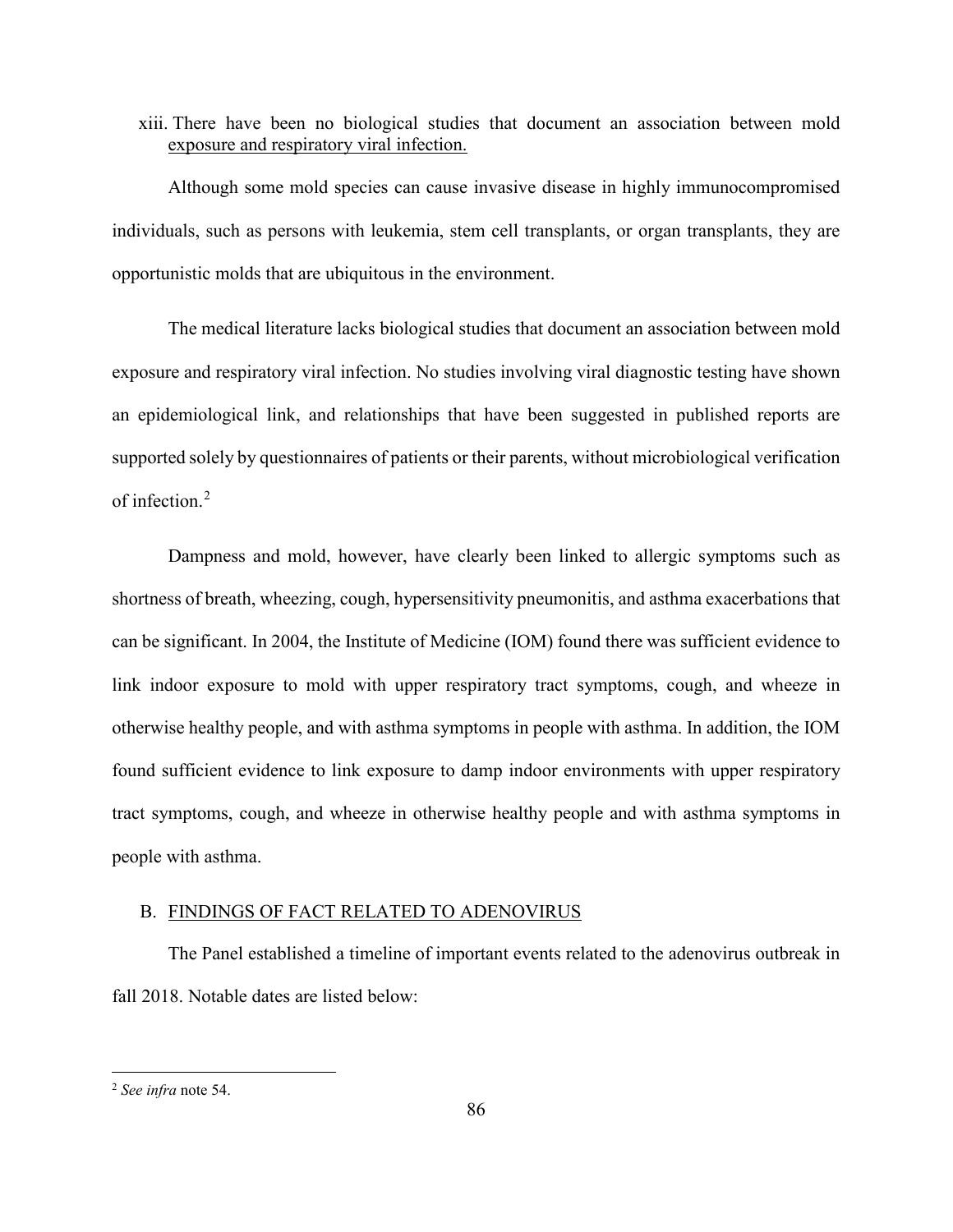| September 26:                                                                                     |
|---------------------------------------------------------------------------------------------------|
|                                                                                                   |
|                                                                                                   |
|                                                                                                   |
|                                                                                                   |
| <b>October 23:</b> Case No. 1 (Student "A")                                                       |
|                                                                                                   |
| confirmed on November 5 as positive for adenovirus.                                               |
| <b>October 29:</b> Case No. 2 (Student "B")                                                       |
|                                                                                                   |
|                                                                                                   |
| confirmed positive for adenovirus on November 10.                                                 |
| November 1:                                                                                       |
|                                                                                                   |
|                                                                                                   |
|                                                                                                   |
| November 2: Olivia Paregol, Case No. 3,                                                           |
|                                                                                                   |
|                                                                                                   |
|                                                                                                   |
|                                                                                                   |
|                                                                                                   |
| That                                                                                              |
| same day, Dr. McBride was contacted by the mother of a student<br>The                             |
| mother stated that her son had been sick with a fever for several days and that his flu and other |

tests were negative.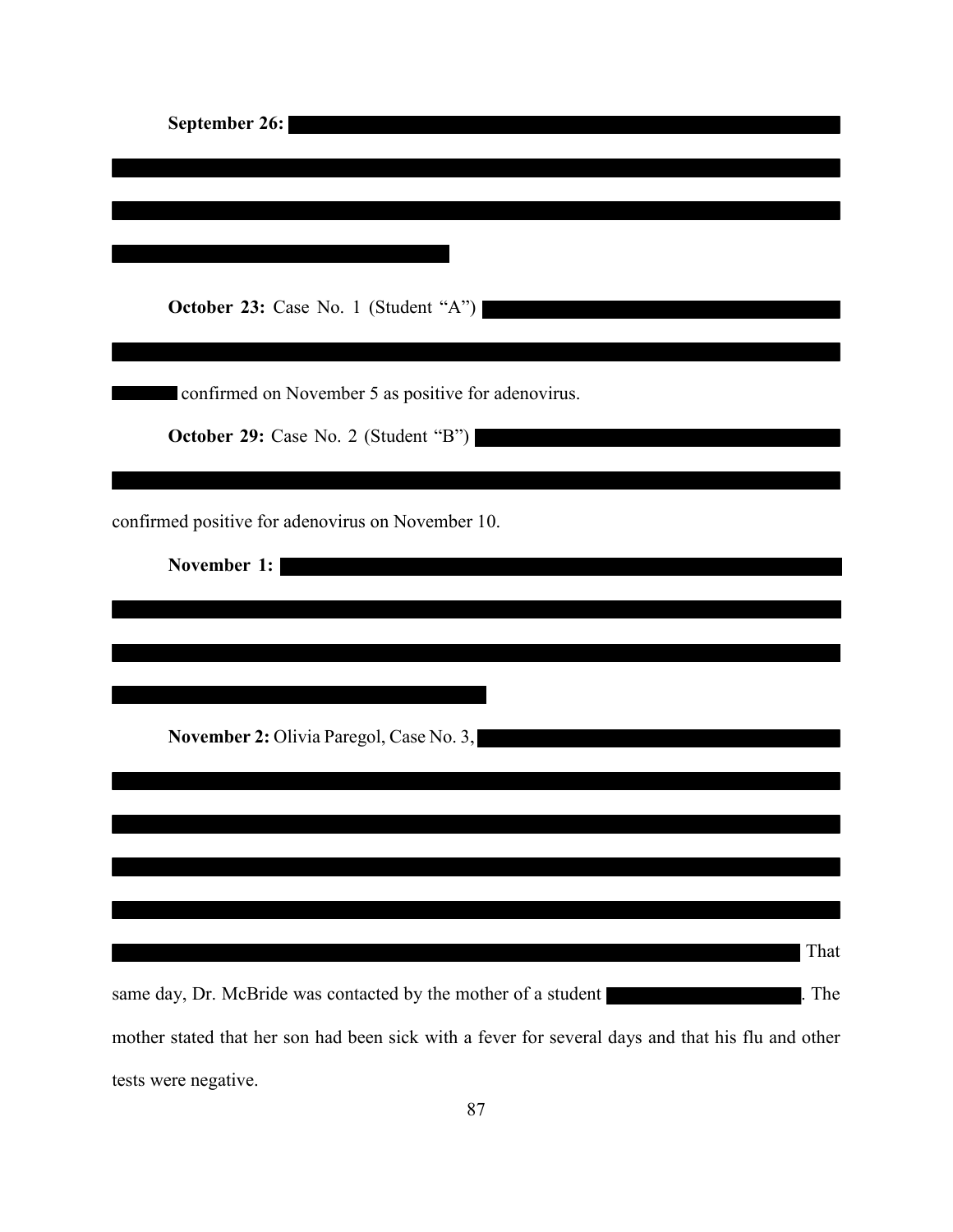**November 5:** Dr. McBride receives confirmation that Case No. 1 – Student A tested positive for adenovirus. Dr. McBride id contacted by parent of Case No. 2 – Student B

Dr. McBride communicates to clinical staff to regularly follow up with students with fever or particularly sick students because of two recent hospitalizations and suspected adenovirus.

#### **November 6:**

.

**November 7:** Dr. McBride and members of the Campus Infectious Disease Management Committee (CIDMC) hold a meeting to discuss higher rate of febrile illnesses seen in September and October and to discuss each department updating their plans and sending a flu message earlier this year. The message is reviewed by the committee. Dr. McBride states that the CIDMC meeting was proposed on October 17 (prior to ILI and Adenovirus concerns) and scheduled on November 7. Dr. McBride requests implementation of high-touch cleaning.

**November 9:** UHC sends out first notice on effective prevention techniques during cold, flu and virus season to Parent and Family Association and the UMCP community, including the following language: "For students, faculty and staff who have chronic medical problems (ex. asthma, diabetes, obesity), it is important to visit the UHC or your personal physician within 48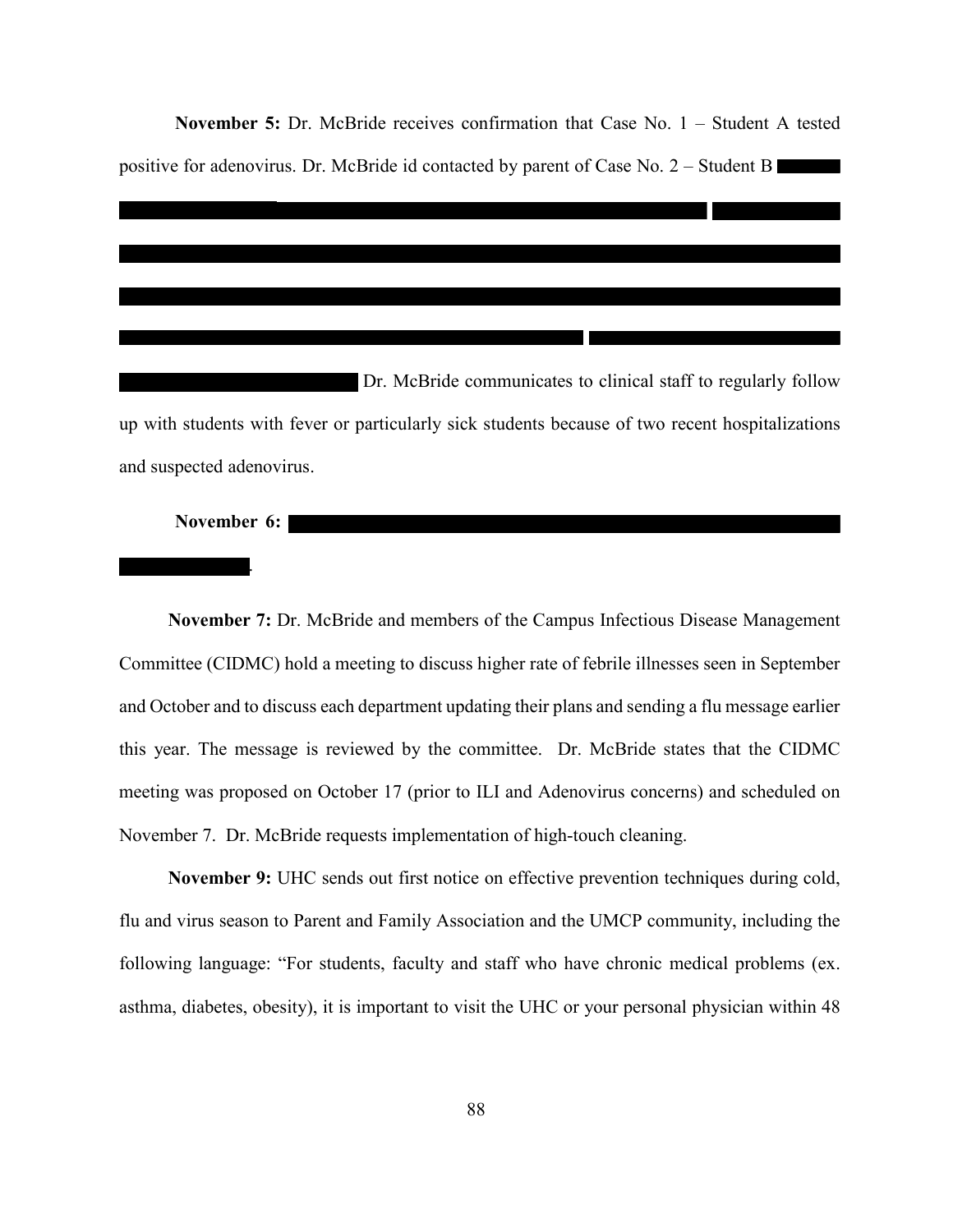hours of developing flu symptoms."

**November 10:** On Saturday, UHC receives notice

.

 of a second positive test of adenovirus (Case No. 2 – Student B). Dr. McBride reviews that notice on Monday, November 12.

**November 12:** and Dr. McBride agree that will contact Dr. Richard Brooks with the CDC at the Maryland Department of Health and Dr. McBride will contact the Prince George's County Health Department about the two confirmed cases of adenovirus. emails Dr. McBride about mold related concerns and Dr. McBride responds that there is increased ILI, a lot of non-flu viral illnesses going around, and that "adenovirus may be one of the culprits."

**November 13:** Dr. McBride received notice from Mr. Paregol, who had contacted residential facilities,  $\blacksquare$  . Dr. McBride spoke with Mr. Paregol and contacted and relayed to her information of the two confirmed adenovirus cases. Later that day, it was confirmed that Olivia was the third confirmed case of adenovirus and the State declares an adenovirus outbreak. Dr. McBride informs the clinical staff to test for adenovirus using a lower threshold for chest x-rays for atypical pneumonia and testing for adenovirus (respiratory virus panel PCR). As of November 13, Dr. McBride understood case three (Olivia) lived in Elkton.

**November 14:** Dr. McBride emailed Dr. Brooks regarding the November 9 communication and asked if anything more needs to be communicated. Dr. Brooks responded that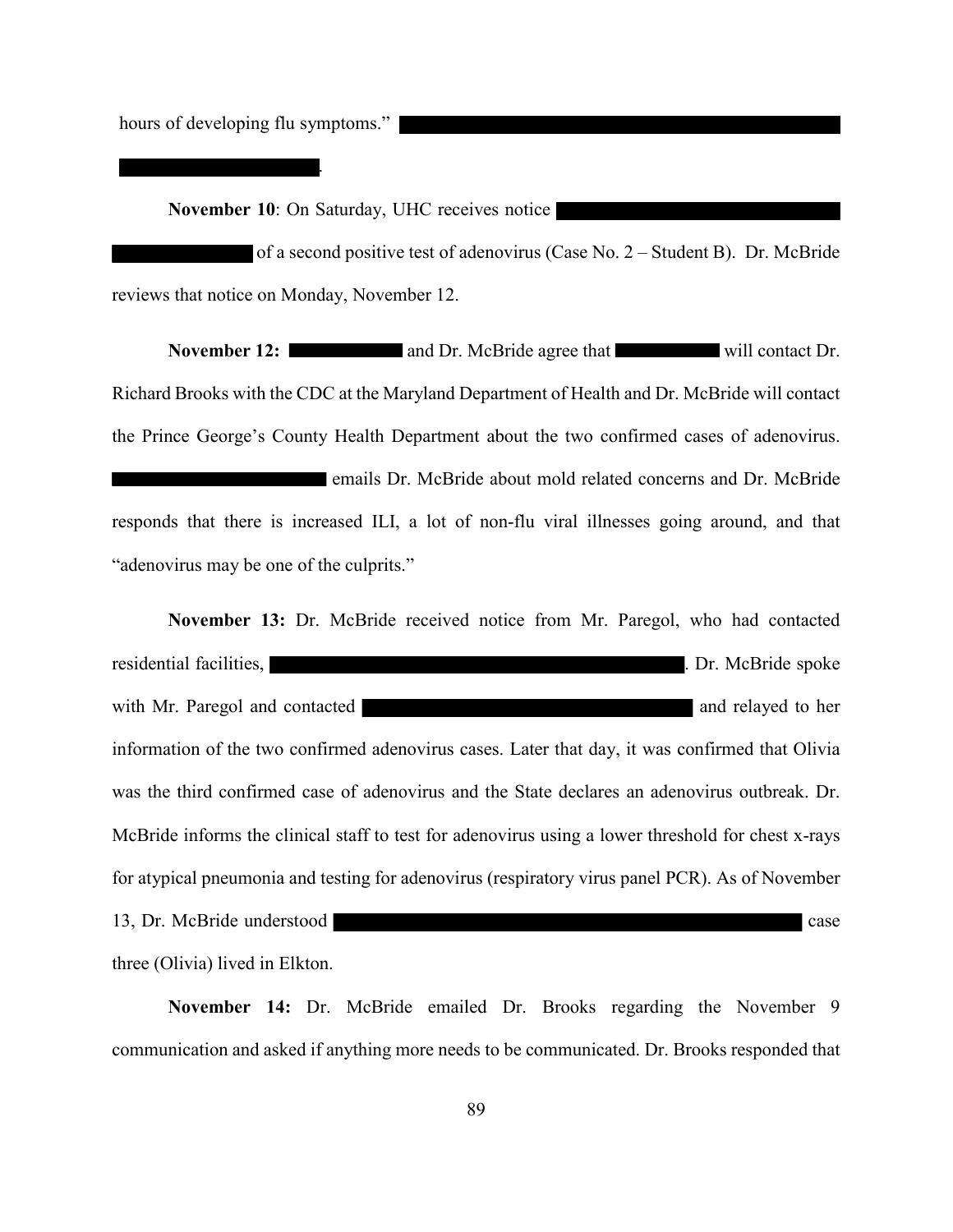"the communication looks excellent to us, and based on our conversations with the CDC, we don't think additional, more specific messaging about adenovirus is necessary at this time."

**November 15:** Second meeting of the CIDMC to discuss the five cases of adenovirus and discuss sending additional messaging to students in Elkton with the heightened sensitivity (mold); decision is made to send the message out to the campus at large and consider a follow-up notice to immunocompromised students

**November 16:** Follow-up message to be sent to the entire campus community is drafted and approved by Dr. McBride for dissemination. Message is not sent on Friday, November 16.

**November 18**: Oliva Paregol passed away.

**November 19:** Dr. McBride again contacted Dr. Brooks to advise of Olivia's passing and asking if her passing plus diagnosis of Adenovirus Strain 7 could change messaging. Dr. Brooks informs Dr. McBride that the messaging does not need to change: "[CDC] not recommending that you NOT put out any additional messaging . . . we just aren't recommending that you need to do so." That same day, second communication sent to the campus community naming adenovirus and stating that in the past two weeks there were six cases of students with adenovirus-associated illnesses. This message included targeted language to those people with lower immune systems or who are taking medicines that weaken their immune system.

Based on the established timeline, document review, and the interviews, the Panel determined the following findings of fact related to the adenovirus outbreak: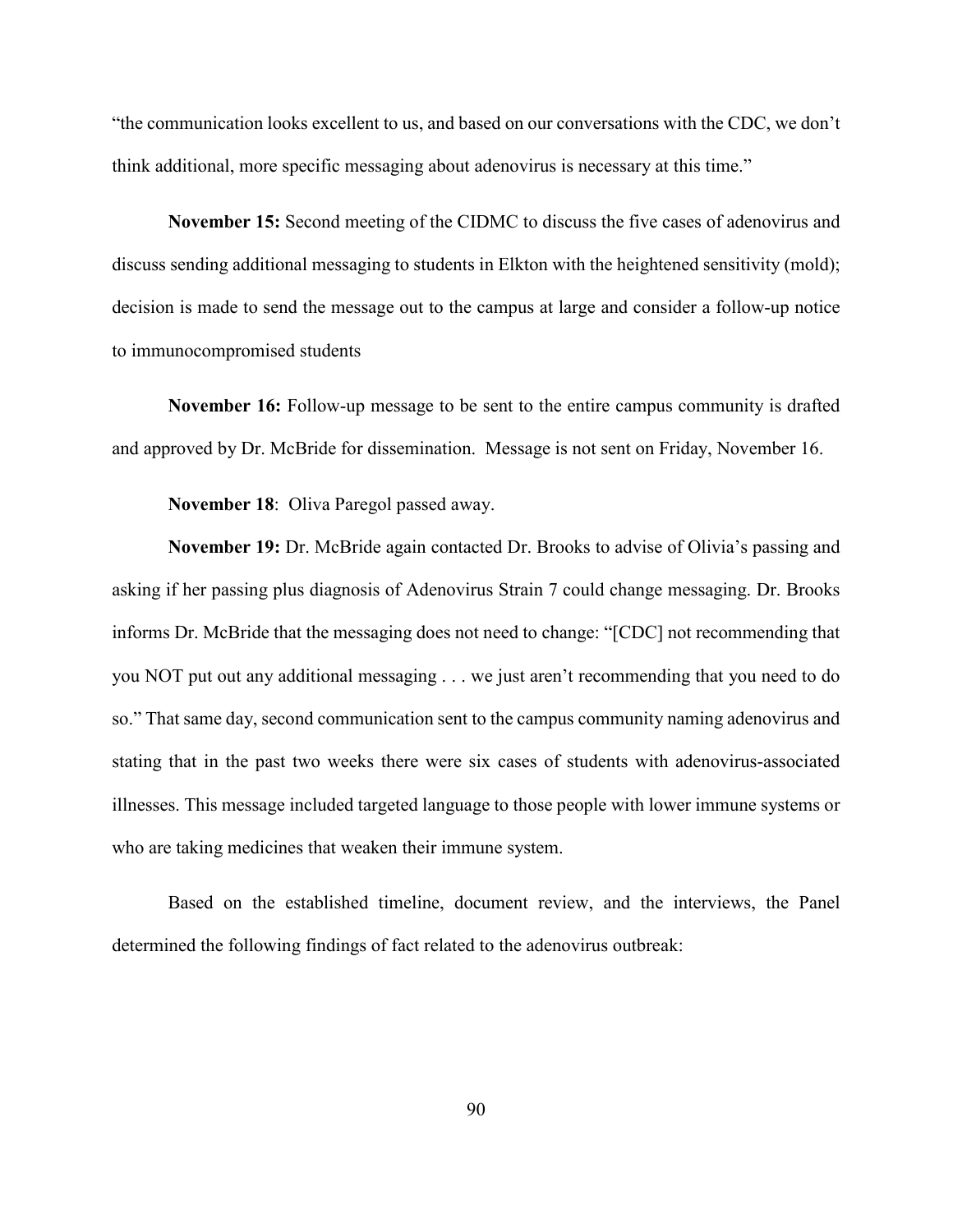i. Human adenoviruses are DNA viruses that are normal, frequent causes of the common cold.

Human adenoviruses are DNA viruses that are normal, frequent causes of the common cold. In ambulatory populations, adenovirus upper respiratory infections are rarely diagnosed because diagnostic testing is infrequently done on persons who have uncomplicated colds. Although most adenovirus infections resolve without medical attention, severe adenovirus infection can occur in both healthy and immunocompromised individuals.

Diagnostic testing for adenovirus is routinely performed in hospitals that serve highly immunocompromised patients, such as stem cell and organ transplant recipients (see below). In addition to colds, adenoviruses can cause gastrointestinal illness, conjunctivitis, and rarely pneumonia. Adenovirus is not typically tested for in an outpatient setting. Most adenovirus infections in healthy people resolve without incident, but occasionally healthy people develop severe, even fatal disease. Such severe disease in healthy people was seen in the outbreaks that occurred on military bases before adenovirus vaccination was introduced in 1971, and during the hiatus during which adenovirus immunization was stopped from 1999 to 2011.

In highly immunocompromised persons, such as stem cell and organ transplant recipients, and leukemia patients undergoing certain types of chemotherapy, adenovirus can cause pneumonia, disease of the central nervous system, liver, other organs, or disseminated disease. Individuals born with certain severe immunodeficiencies may also be vulnerable to severe adenovirus disease.

Adenoviruses are transmitted by respiratory droplets, fecal particles, and contact with contaminated surfaces or objects. Adenoviruses are more difficult to disinfect on surfaces than most other cold viruses, requiring harsher chemicals such as bleach rather than the hydrogen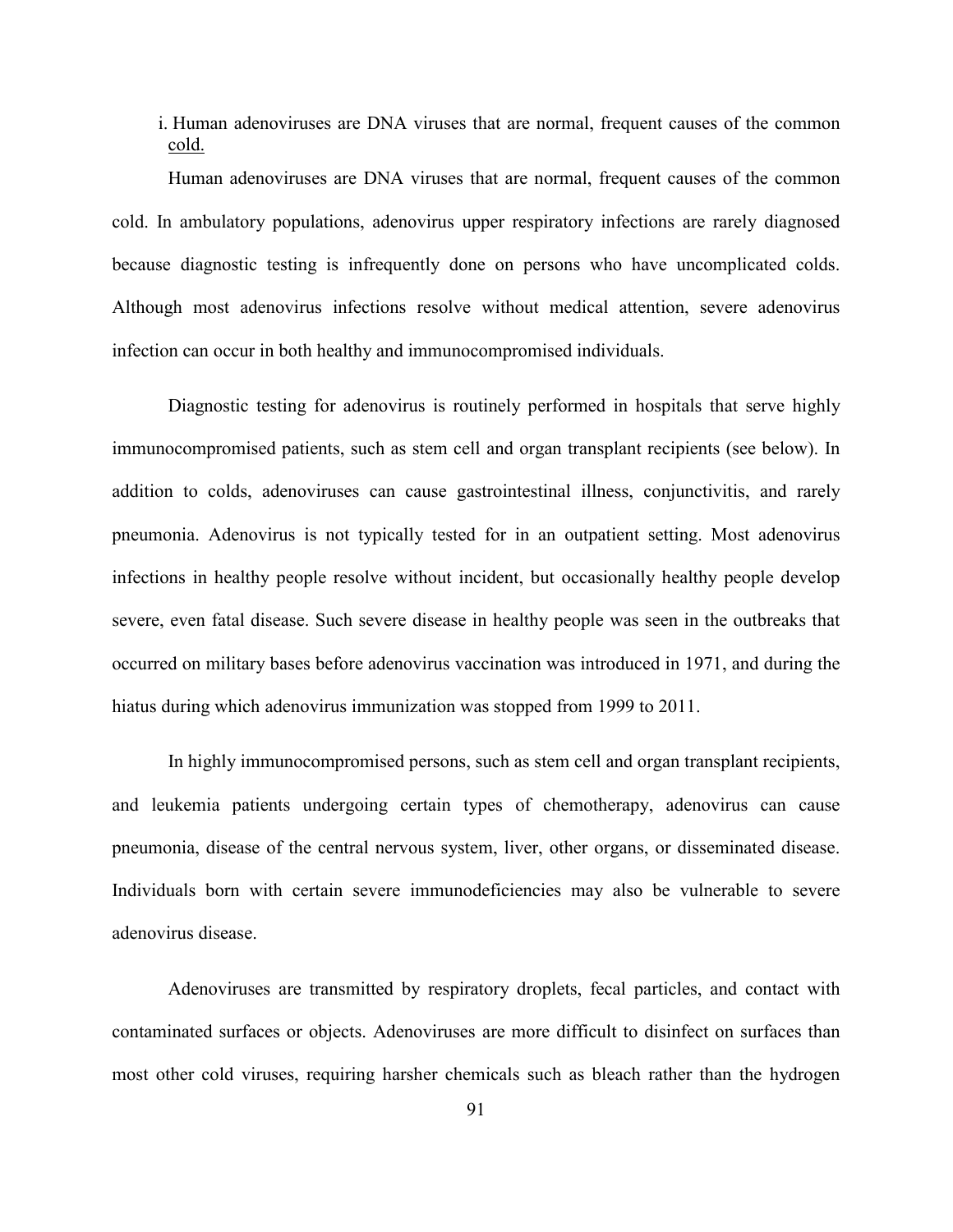peroxide or quaternary ammonium compounds that are found in typical cleaning wipes and solutions.

Although adenovirus type 7 has caused outbreaks in healthcare facilities resulting in severe disease and high mortality, most adenovirus type 7 illness is mild, and other types can also cause severe or fatal disease. Outbreaks of adenovirus type 7 have also been reported in college settings. Adenoviral strains are not typically typed unless there is an epidemiological reason to do so, and then typing is generally initiated by a public health department. Treatment approach does not differ for the various strains of adenovirus; all strains usually cause self-limited disease, and any strain has the potential to cause severe disease.

### ii. The treatment for adenovirus is supportive care.

Recommendations for care for viral syndromes is supportive and include recommendations for social distancing to prevent spread. The mainstay of treatment of severe adenoviral infection is supportive care.

Cidofovir is an antiviral drug that has in vitro activity against adenovirus but has not been tested in randomized clinical trials. Cidofovir is not approved by the U.S. Food and Drug Administration for treatment of adenoviral infection. Cidofovir is highly toxic to the kidneys and somewhat toxic to the bone marrow. (Brincidofovir, a related, investigational drug with fewer side effects, is not available.) Use of preventative cidofovir appears to have reduced mortality from adenovirus infections in stem cell and lung transplant recipients, though mortality remains quite high once pneumonia or another site of infection has already developed in these patients. Apart from transplant recipients, cidofovir is administered almost exclusively to critically ill patients, in whom its use is often limited by kidney toxicity. Its effectiveness for severe adenoviral pneumonia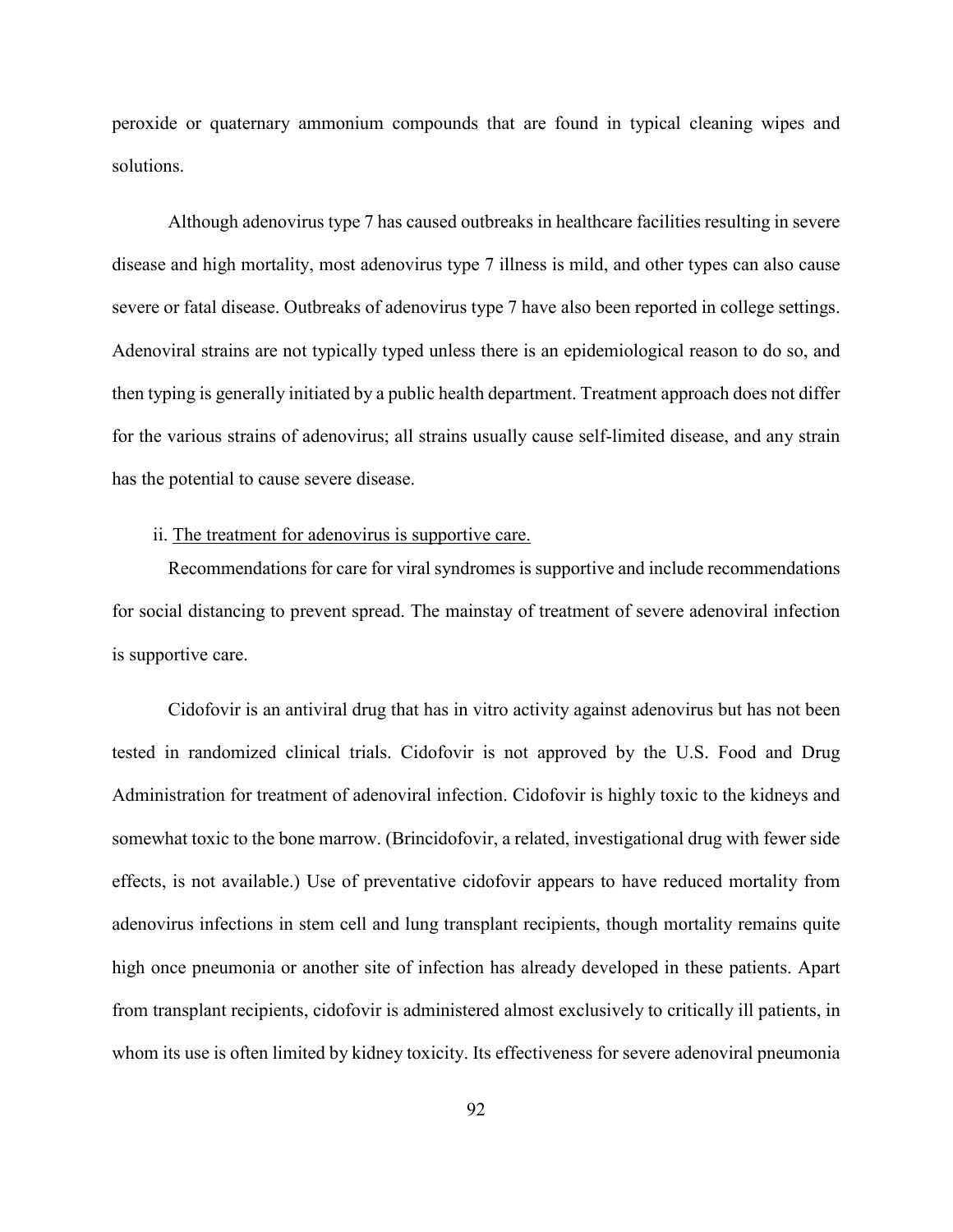in previously healthy persons or other immunocompromised patient populations is unknown, and only case reports and small case series describing successes or failures with its use in treating various strains of adenovirus are published in the literature.

## iii. The CDC has reporting requirements and adenovirus is not a reportable disease, unless there is an outbreak event.

Notifiable diseases reporting is mandated at the Federal level and enforced at the state and local level. In Maryland, notifiable diseases reporting is required by the Code of Maryland Regulations (COMAR) 10.06.01.03 C. In addition to individual conditions and pathogens, "An outbreak of a disease of known or unknown etiology that may be a danger to the public health" is listed as a reportable finding. "Outbreak" is defined in the Maryland Department of Health document as "Any grouping or clustering of patients having similar disease, symptoms, or syndromes that may indicate the presence of a disease outbreak." In the same document, "Outbreak" is further described as "three or more cases of a disease or illness that is not a foodborne outbreak and that occurs in individuals who are not living in the same household, but who are epidemiologically linked."

iv. Dr. McBride in the fall of 2018 was spending about 30% of his time on patient care, episodic visits, and primary care visits.

Dr. McBride oversees the primary care clinical services at UMCP and sees patients three half days per week so he is actively involved in day-to-day clinical care. Dr. McBride also serves as "campus health officer," and is expected to take the lead on campus public health matters such as influenza or other health concerns impacting the campus. Dr. McBride is also available to serve as a consultant to the campus on health matters. Within the UHC Medical Services, there is a Clinical Director responsible for clinical operations, a Physician Supervisor to oversee Walk-In Care, and a Coordinator of Nursing to oversee nursing and medical assistant personnel.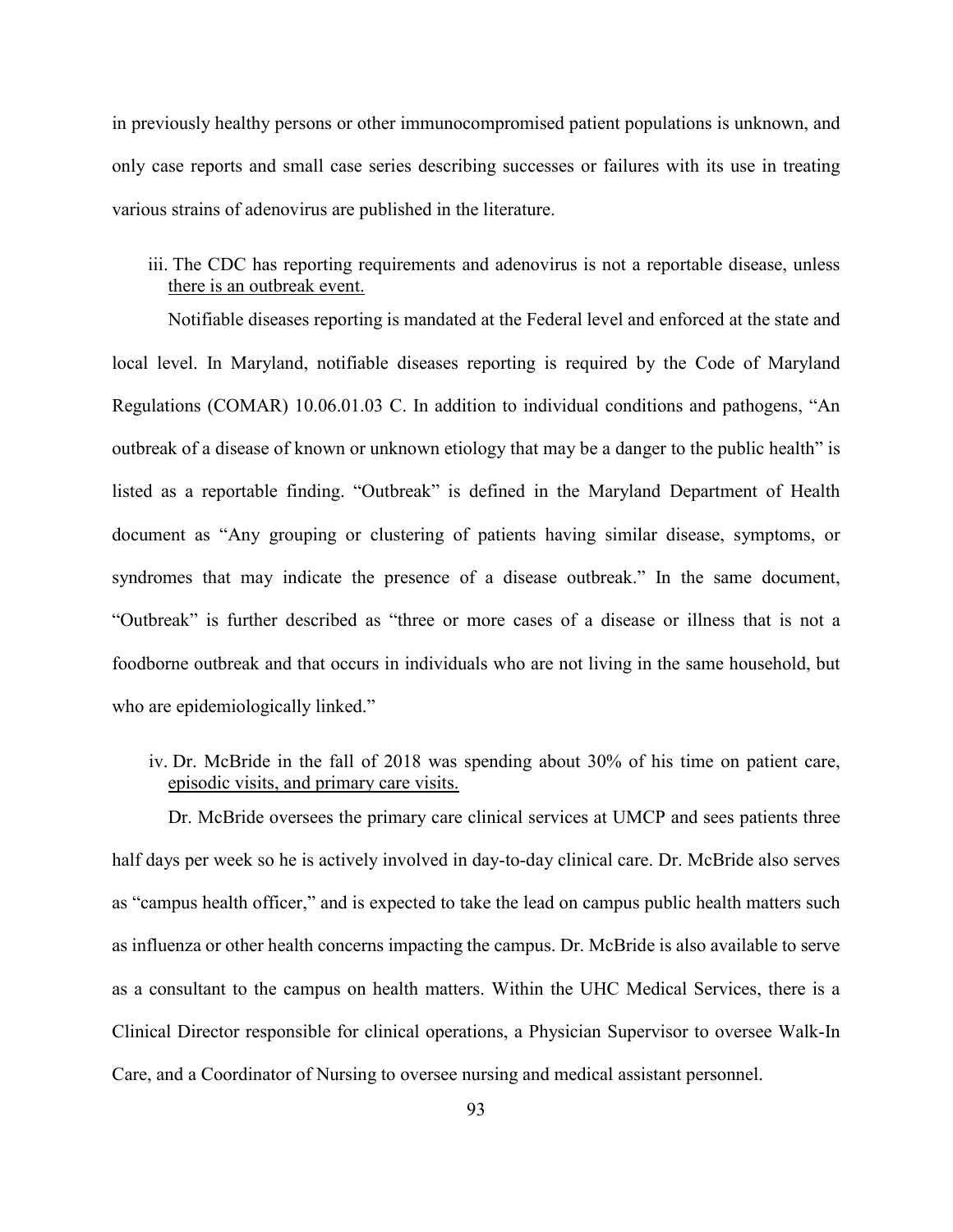Dr. McBride spends the other 70% of his time on managing the UHC, serving on other health related committees, and liaising with other student-facing offices and departments. Dr. McBride also serves on the Incident Response Team and is responsible for calling meetings of the CIDMC and serving as its chair.

## v. The UHC does not require incoming students to provide information regarding their health status, only required proof of vaccination.

The UHC does not require incoming students to provide prematriculation health information on their health status apart from the required proof of vaccinations (MMR, TDaP, meningitis A,C,W, Y) and completion of the tuberculosis screening questionnaire. A health history form is available within the student health portal, connected to the electronic medical record, and students can voluntarily complete it and send any prior health records if they choose. In fall 2018, this form would only have been reviewed at a student's first visit.

## vi. During the fall of 2018, the UHC used an electronic medical record system and ran reports on a monthly basis regarding flu-like illnesses, gastroenteritis and conjunctivitis.

The UHC uses data provided by the electronic medical record system to identify the number of patients presenting with symptoms consistent with an influenza-like illness (ILI) and comparing this to the total number of patient visits. During fall 2018, the UHC was running syndromic surveillance reports on a monthly basis through its electronic medical record system **Exhibit B, DR 15 000006-11**. This would pull data using certain diagnosis codes related to ILI, gastroenteritis and conjunctivitis, and allow the UHC to assess if there was an increased rate of any of these diagnoses over baseline. Additionally, the UHC runs reports quarterly to look at frequency of diagnostic tests sent by individual providers for conditions including mononucleosis, strep, and influenza, and overall positive tests for influenza and strep for the whole clinic. **Exhibit** 

#### **B, DR 15 00012-13; DR 15 000015**.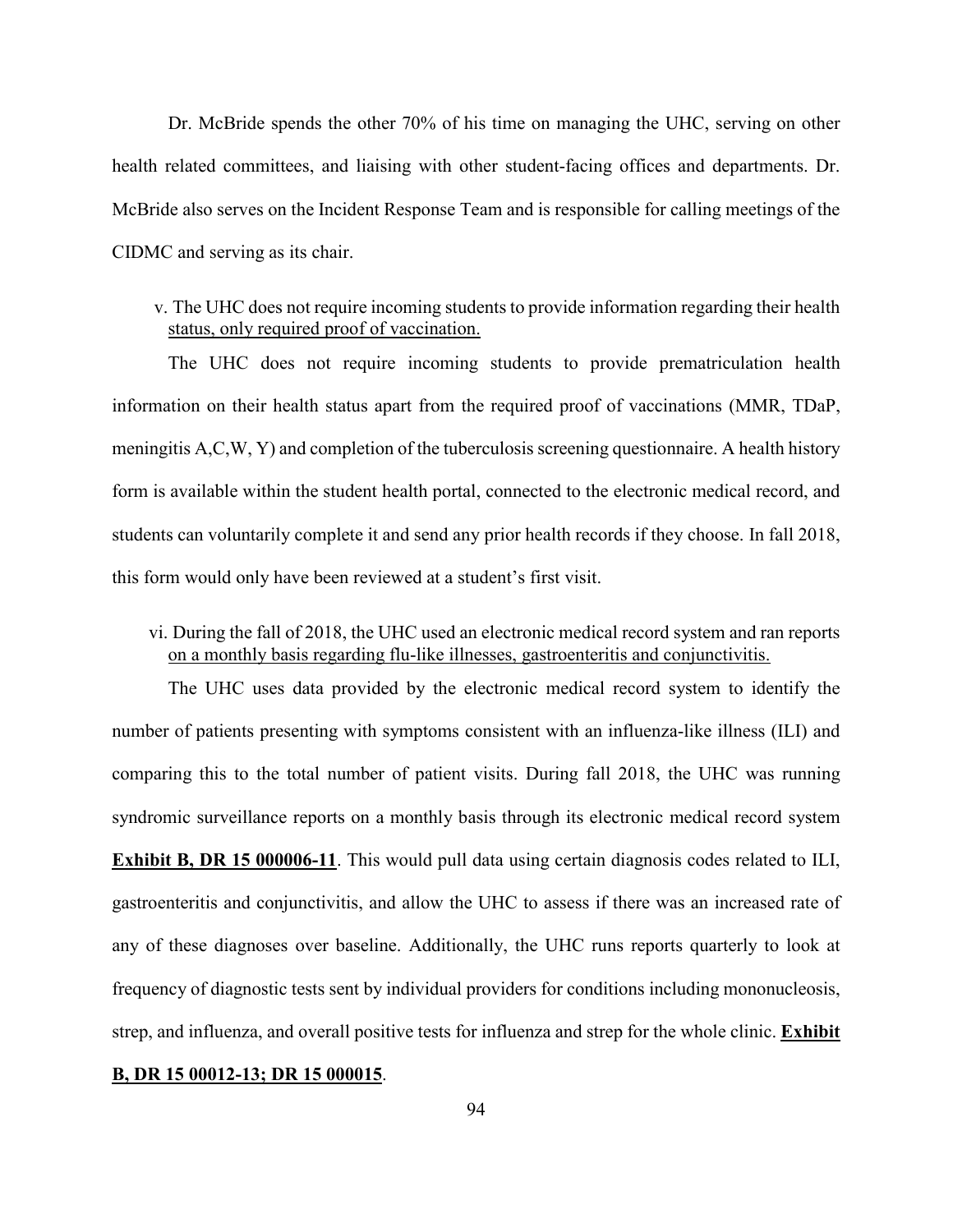vii. The UHC is a member of CRISP which is a tool for Maryland health care providers to receive notifications regarding a patient's interaction with a Maryland hospital.

UHC is enrolled in CRISP. CRISP is a regional health information exchange (HIE) serving Maryland and the District of Columbia. CRISP has been formally designated as Maryland's statewide health information exchange by the Maryland Health Care Commission. As clinical information is created and shared with CRISP, it is made accessible in real time to participating health care providers through the CRISP Portal. The portal gives providers the ability to securely look up patient information through the internet.

The UHC uploads eligible patient data into the CRISP system. The UHC defines its eligible population as patients seen at the UHC in the prior 18 months. Students can opt out of participation in CRISP when they are seen at the UHC. In the fall of 2018, the UHC updated its population at the beginning of the semester and then periodically would manually update the population during the semester. The UHC has set its alerts to receive data from CRISP on its population who are admitted and discharged from Maryland hospitals. The UHC Director receives an alert from CRISP when a patient in its population meeting the criteria set by the UHC is admitted or discharged from a Maryland or DC area hospital. Upon receiving the alert, the Director may log into the CRISP system and review the clinical details. The UHC Director will then assign the case to a UHC nurse for outreach and follow up.

Howard County General Hospital and Johns Hopkins are enrolled in and are connected providers in the CRISP system. At relevant times during fall 2018, Dr. McBride received CRISP alerts on October 21, October 23, October 24, October 25, October 26, October 27, November 6, November 14, November 15, November 16, November 21, and November 22.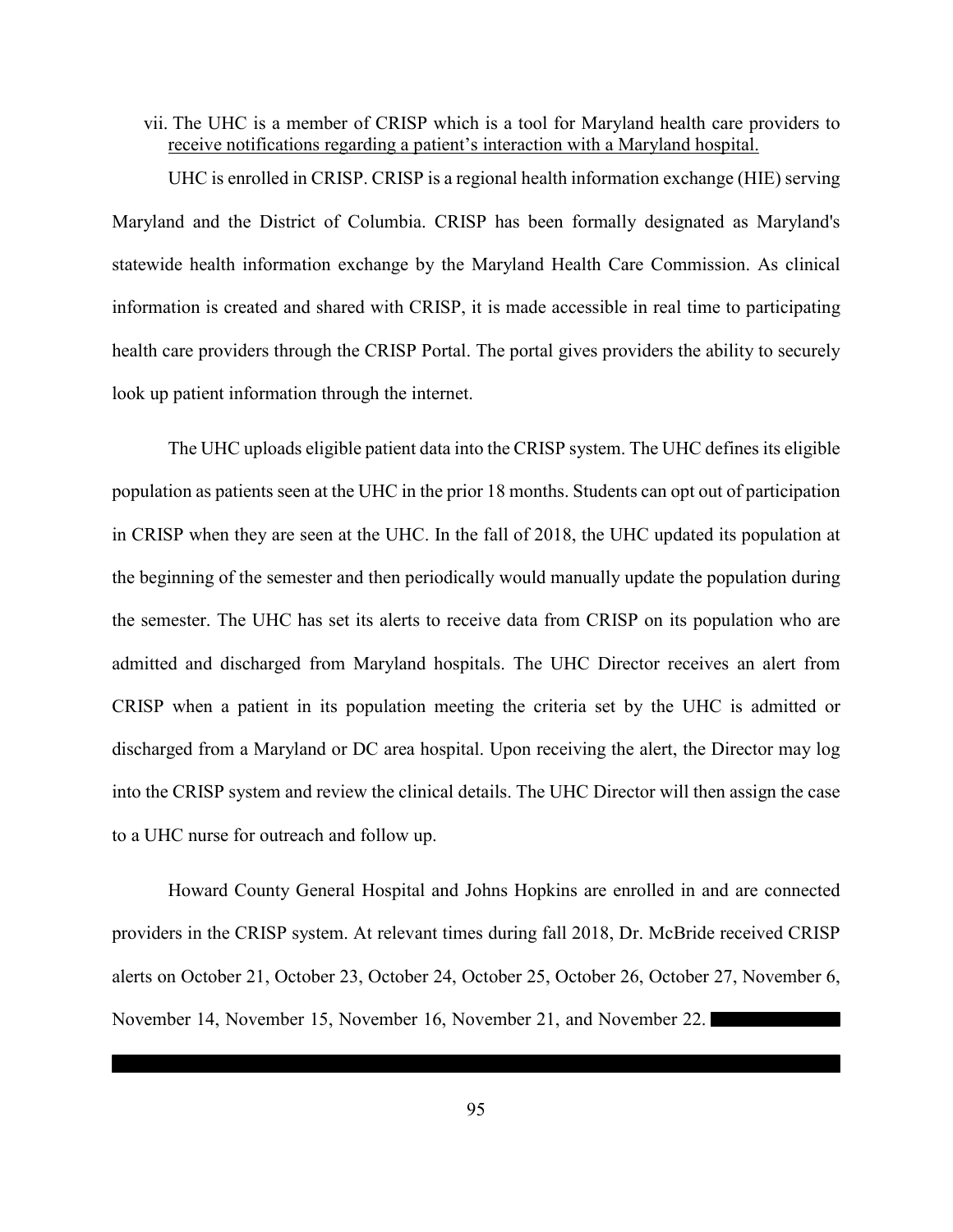viii. The University has a Campus Infectious Disease Management Committee, chaired by the Director of the UHC which met twice in the fall of 2018 – November 7 and November 15. The CIDMC was convened by Dr. McBride on November 7, 2018, due to the higher rates of ILI noted by the UHC. It was reported that in October, there were a total of 85 flu cases and illnesses with high temperatures (30 more than the previous year) and as of November 7 there were 29 cases of flu and illnesses with high temperatures. At this meeting, Dr. McBride also disseminated a general communication piece for review that would be sent out to Students/Staff, Faculty and Parents regarding flu season. The CIDMC also convened on November 7 for the purpose of informing the participating departments to update their Campus Infectious Disease plans by February 1, 2019.

The CIDMC was again convened on November 15, 2018, after three cases of adenovirus had been identified and three students were hospitalized. This meeting discussed adenovirus and requested increased high touch cleaning and deep cleaning of the floors of the hospitalized students. Also, at this meeting there was discussion on whether to send another campus message particularly to students in "an immunocompromised state" or additional messaging to Elkton given the heightened sensitivity due to mold. The decision was ultimately made to send a message to the entire campus community.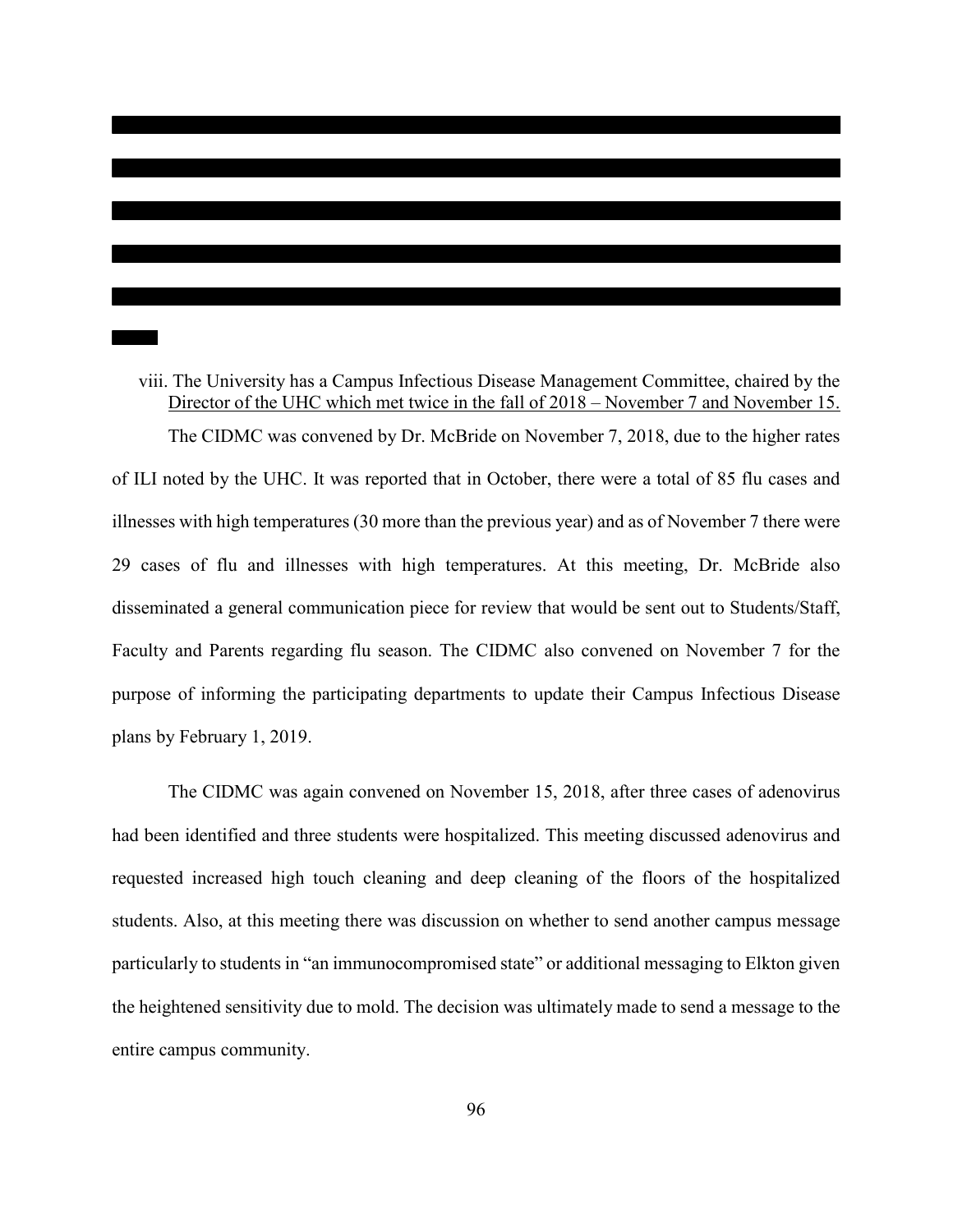ix. Though not required by the Campus Infectious Disease Management Plan, the CIDMC never declared a specific level of operation for the adenovirus outbreak.

In response to the adenovirus outbreak, the CIDMC never declared a specific incident level related to adenovirus.

### x. In fall 2018, the UHC ran monthly reports related to student lab follow-ups.

The UHC laboratory director, in accordance with the Laboratory Policy and Procedure Manual, reviewed laboratory tests that had been ordered but not performed on a monthly basis and messaged the ordering provider to review and follow up with the patient.

xi. For all health-related cases, the communications department takes the lead from the State and local Health Department on guidance regarding student communications.

There are approximately 150 "communicators" embedded in the schools and offices around UMD. However, the University Health Center does not have an embedded "communicator" so the UHC, through Dr. McBride, works directly with a representative from the Office of Strategic Communications as needed to develop health-related communications. Strategic Communications has a seat on the CIDMC. During fall 2018, Katie Lawson, the Chief Communications Officer did not attend the November 7 CIDMC meeting, nor did she receive the notes after the meeting. Ms. Lawson did receive the notes after the November 15 CIDMC meeting.

The communications team defers to the UHC, local and state health department when determining when to communicate on a health-related matter. The communications team will assist with editing of messages, not content, and will provide the outreach channels needed for dissemination of information.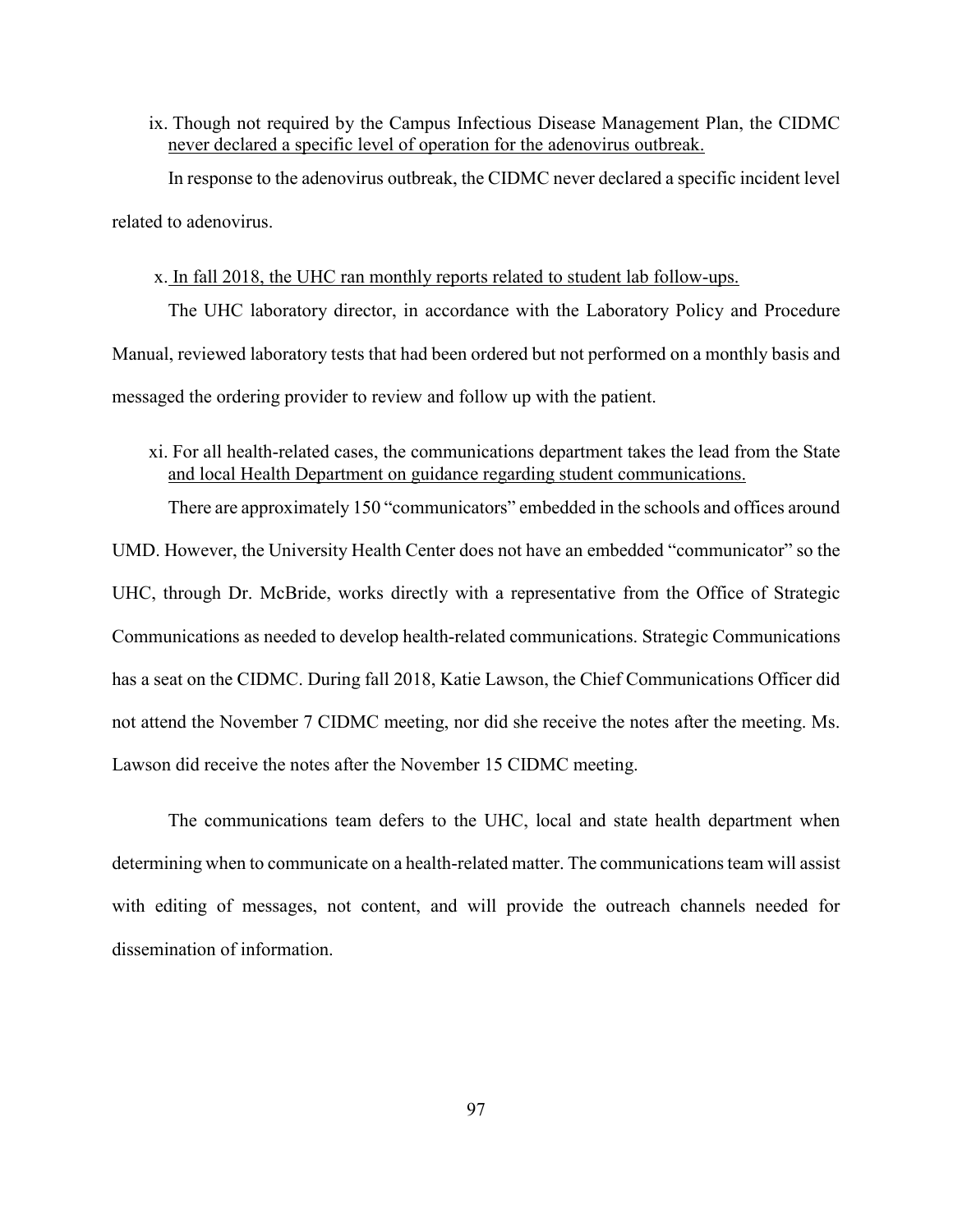xii. Dr. McBride contacted the CDC, Maryland Department of Health, and the Prince George's County Department of Health on November 12, when he received confirmation of two cases of adenovirus in compliance with federal, state, and local notifiable disease reporting guidelines.

Sometime between November 1 and November 5, Dr. McBride was contacted by a

Dr.

student's mother (Case No. 2 – Student B)

McBride accessed the student's health records and on November 5, Dr. McBride contacted and discussed similarities between Student B's case and Student A's case (positive for adenovirus on November 5). confirmed fluid available for testing and that fluid was sent out for testing.

The test results for Student B came back as positive for adenovirus on November 10 which was a Saturday. On November 12, Dr. McBride and decided that Dr. McBride would contact the Prince George's County Health Department and that would contact Dr. Richard Brooks with the Center for Disease Control, whose office is in the Maryland State Department of Health. Dr. McBride was included on the communication to Dr. Brooks. Dr. Brooks at that time advised Dr. McBride and that "I doubt at this point we'd do much more unless some connection is identified since adenovirus is pretty common."

Dr. McBride's correspondence with individuals at the Maryland and Prince George's County Health Departments confirms that his actions adhered to the State reporting guidelines, as he consulted with public health officials when he was aware of only two confirmed cases of adenovirus pneumonia in students who had been hospitalized. **Exhibit B, DR 5 000260, DR 5 000262.** Dr. McBride noted in his interview a habit of early reporting to and close communication with public health officials. This assertion is evidenced by the volume and frequency of email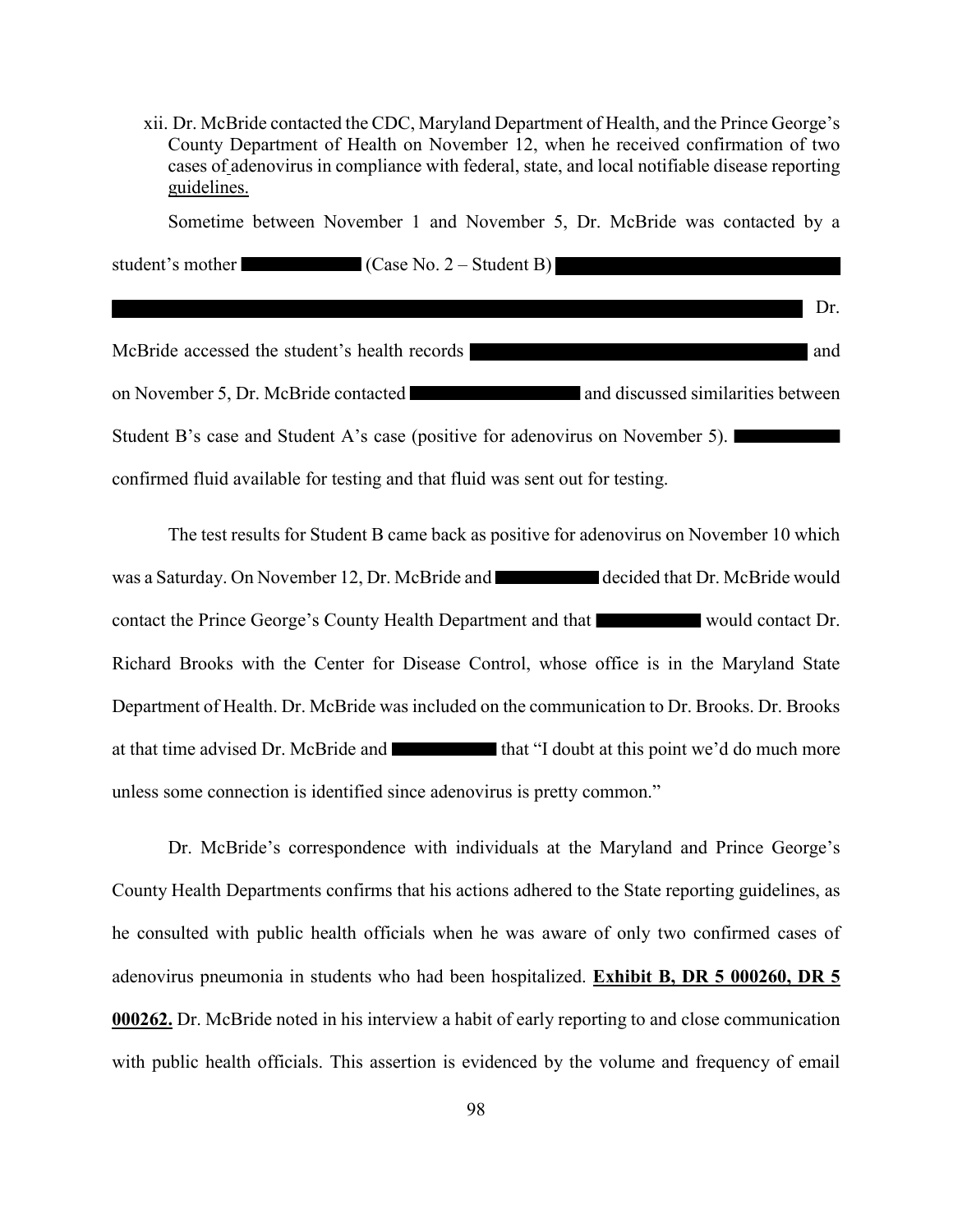correspondence between himself and the State and Prince George's County Health Department public health officials with whom he corresponded in the fall of 2018.

In fall 2018, UHC worked with the CDC to track adenovirus cases. After the outbreak, they worked with CDC in gathering further information from patients impacted to try and inform future practice related to adenovirus.

xiii. In fall 2018, during the adenovirus outbreak, the University and the UHC sent out communications to the campus on November 9, November 19, and November 20.

After the CIDMC meeting on November 7, Dr. McBride circulated a draft of a "Viral Season Message" to be sent via email and posted on the UHC website. On November 9, the UHC sent out via email and posted on its website a "Virus Communication" which contained the following information:

> "We are seeing many ill patients (as is typical in the fall) with fevers and sick symptoms for a variety of reasons. In particular, we're seeing patients with non-specific fever and gastrointestinal symptoms (diarrhea and vomiting), influenza-like illness, and some scattered cases of Hand, Foot and Mouth Disease. The Health Center, Residential Facilities, Facilities Management and RecWell are working together to increase cleaning of high touch surfaces and restrooms around campus.

> This is no cause for alarm, but it does give us the opportunity to practice effective prevention techniques for these types of illnesses:

Wash your hands frequently and use the hand-sanitizing stations that are located around campus.

Avoid those who are ill, if possible.

Clean high touch surfaces in your room with anti-bacterial cleaner (bleach wipes are very effective – follow the instructions on the packaging). ......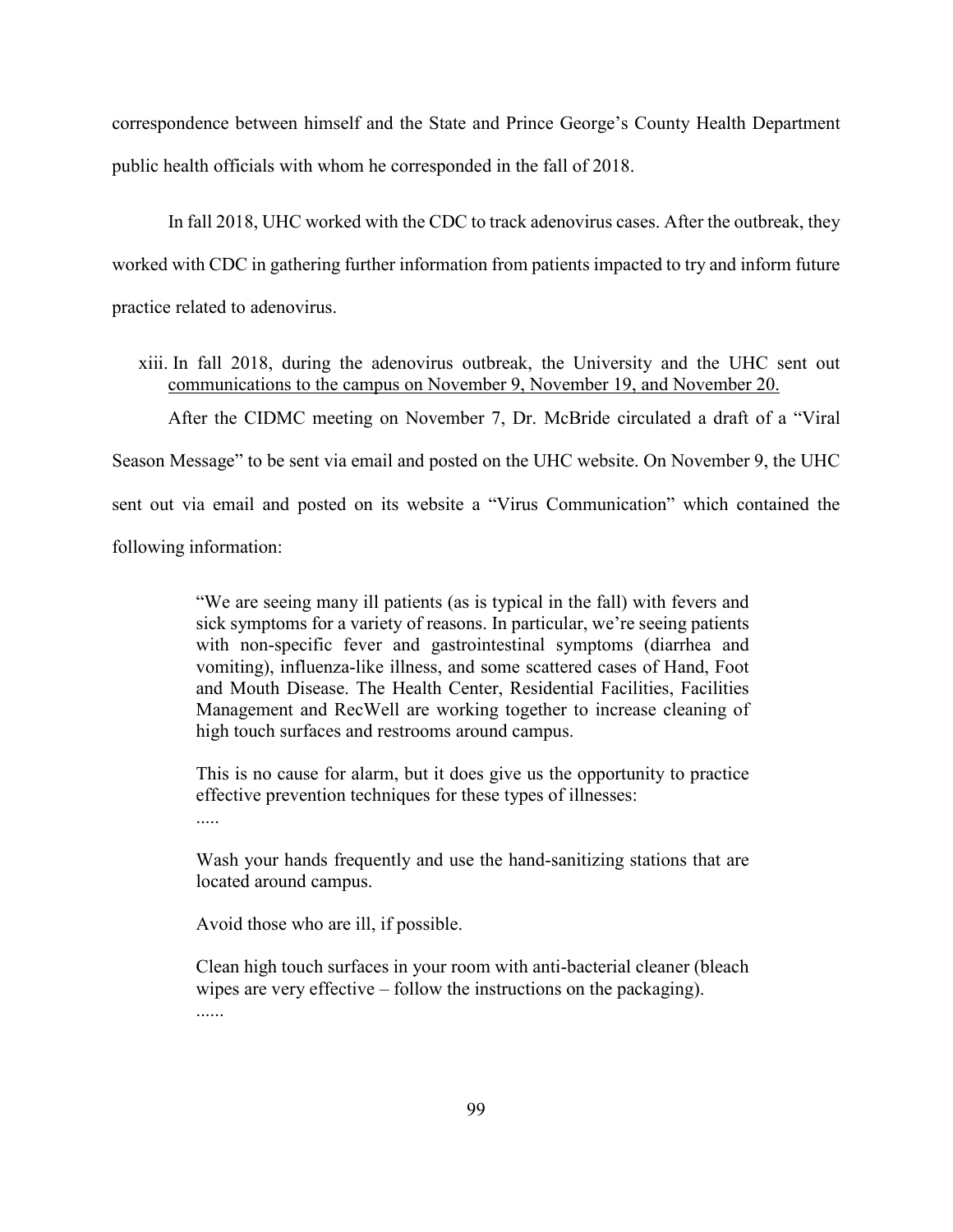Take fever reducers like acetaminophen (Tylenol), ibuprofen (Advil) or naproxen (Aleve) if you have a fever. If your fever persists for more than 3 days in spite of fever reducer, please seek care.

......

For students, faculty and staff who have chronic medical problems (ex. asthma, diabetes, obesity), it is important to visit the UHC or your personal physician within 48 hours of developing flu symptoms."

The full November 9 communication is attached within **Exhibit B**.

After the CIDMC meeting on November 15, the UHC, via the Office of Student Affairs,

sent out via email and posted on its website another "Virus Communication" which contained the

following information:

"As is typical this time of year, the University Health Center is seeing many patients with symptoms such as high fevers, cough, congestion, sore throats, diarrhea and vomiting. In the past two weeks, there have been reports of six cases of students with adenovirus-associated illness. Adenovirus is a typical cold virus with many strains. Some strains cause a more severe or potentially life-threatening illness with high fever and respiratory symptoms.

For otherwise healthy people, the treatment for these types of illnesses includes rest, plenty of fluids and fever-reducing medicine. However, **if you have chronic medical problems like asthma, diabetes or illnesses that lower your immune system or if you take medicine that lowers your immune system, it is vitally important not to ignore these symptoms and visit the University Health Center or your personal physician within 48 hours of developing symptoms.** 

....

Keep your hands and high-touch surfaces around you clean. Wash your hands frequently and use the hand-sanitizing stations that are located around campus. Clean high touch surfaces in your room with anti-bacterial cleaner (bleach wipes are very effective – follow the instructions on the packaging). The Health Center, Residential Facilities, Facilities Management, Department of Transportation Services and RecWell are working together to increase cleaning of high touch surfaces and restrooms around campus."

The full November 19 communication is attached within **Exhibit B**.

On November 20, the UHC, via the Office of Student Affairs, sent out via email and posted

on its website another "Virus Communication" which contained the following information: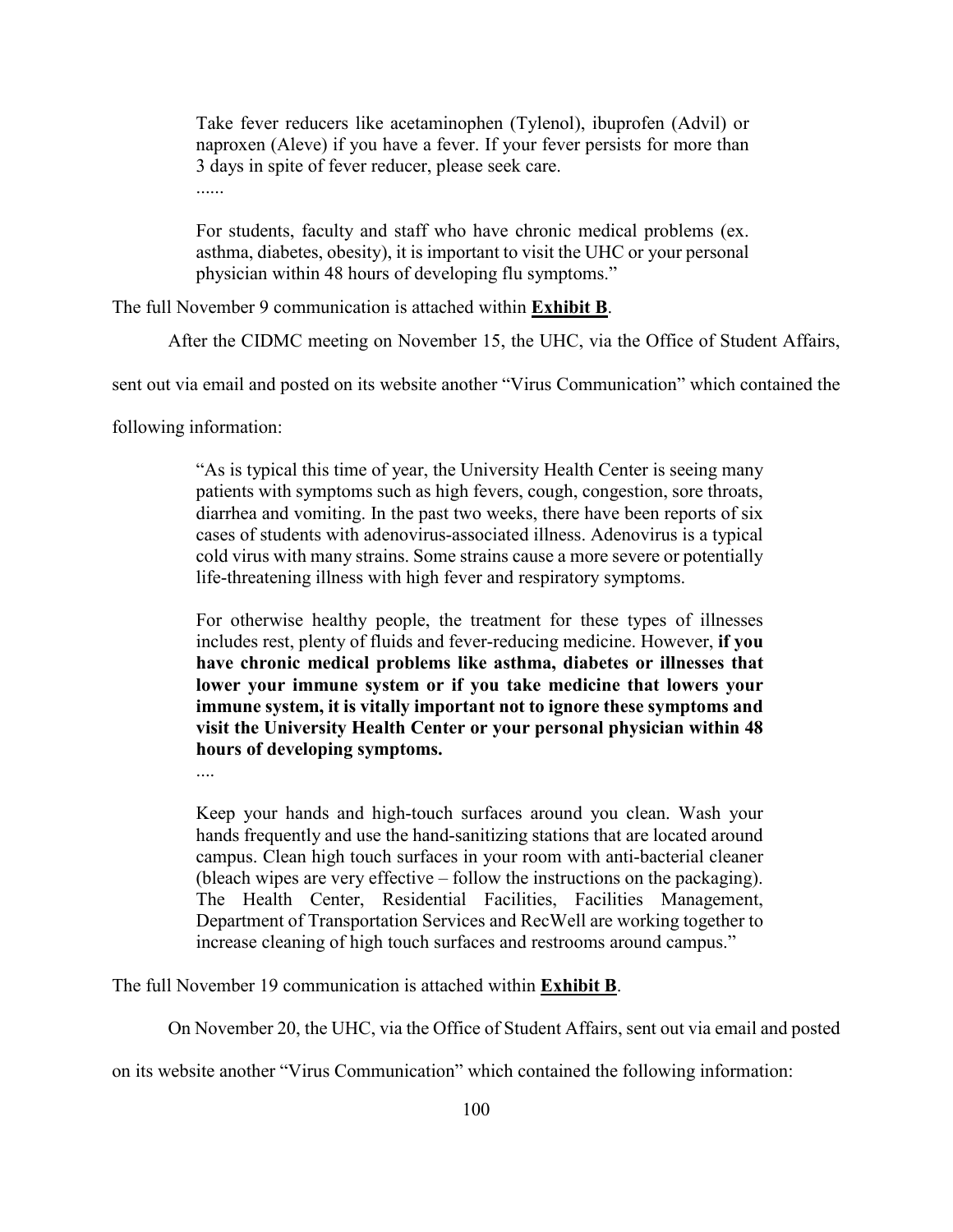"I am sad to share that a University of Maryland student recently passed away from Adenovirus associated illness.

...

Adenoviruses are common causes of colds, but there are strains that can cause more serious illness. Over the past couple of weeks we have shared guidance on preventative measures our community should take during this flu and virus season and we urge our community to follow these guidelines.

We learned of an isolated case of a student with Adenovirus on November 1. Since then, we have been closely monitoring for cases in coordination with the Maryland Department of Health and Prince George's County Health Department, by testing students at the Health Center and advising testing to facilities where ill students have been admitted. The Health Center staff has been on high-alert and we have reached out to medical facilities in the area to heighten awareness of this illness.

Since then, there have been reports of five additional cases of students with confirmed Adenovirus associated illness. On November 19, we learned that the testing of one specimen sent to the CDC revealed Adenovirus 7, a strain that may cause more severe illness.

The treatment for these types of illnesses generally includes rest, plenty of fluids and fever-reducing medicine. Unfortunately, there is no specific medication to treat this infection in a non-hospitalized individual. However, vigilance is extremely important for those with chronic medical problems like asthma, diabetes or illnesses that lower your immune system or if you take medicine that lowers your immune system. It is vitally important not to ignore flu-like symptoms (high fever and cough/sore throat and vomiting/diarrhea) and to visit a physician within 48 hours of developing symptoms.

The full November 20 the communication is attached within **Exhibit B**.

xiv. Dr. McBride approved for dissemination on November 16 the campus communication sent on November 19 naming adenovirus.

On November 16 at 4:40PM, Dr. McBride received an email from Alana Coyle, a Senior

Communications Associate from the Office of Strategic Communications attaching a draft of a

"Flu and Virus Season Follow-up Email." The recommendation from Ms. Coyle was that "the

message not be sent too late tonight but am not opposed to it going out to all students over the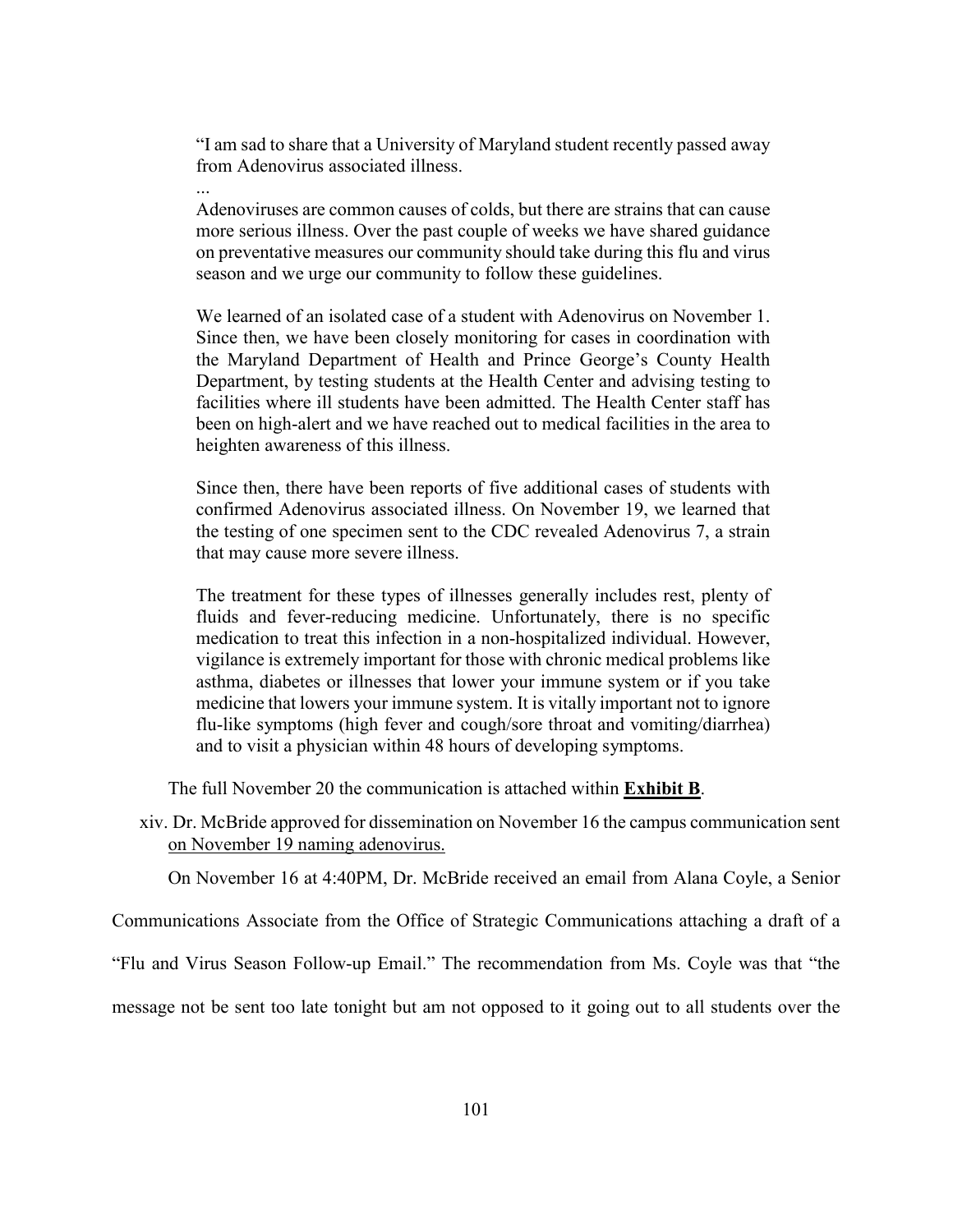weekend if there is a sense of urgency (particularly if there is a concern about rumor-spreading."

Dr. McBride responded at 5:30PM that he was comfortable with the message going out now.

After making a few additional edits, Ms. Coyle at 6:36PM asked whether the VP's office would handle distribution to the students. Dr. McBride responded at 6:42PM that he could ask the VP's Office to send the communication, but that [the VP's Office] probably won't send [the communication] until Monday.

# **V. APPLICAPLE STATUTES, REGULATIONS, POLICIES AND PROCEDURES AND THE UNIVERSITY'S ADHERENCE TO THOSE STATUTES, REGULATIONS, POLICIES AND PROCEDURES**

#### A. MOLD

There are no federal statutes regarding proper mold remediation in schools, commercial buildings, or residences. Maryland does have a "mold licensing law"<sup>3</sup> which addressed licensing of remediation professionals but did not provide statutes or regulations concerning proper methods of mold remediation. This law was scheduled to take effect on July 1, 2013. However, due to budget constraints, the state postponed the implementation of the Maryland Mold Remediation Services Act. A review of the 2019 version of the licensing statute indicates that it was terminated as of July 1, 2019.

Mold remediation professionals utilize guidelines promulgated by the United States Environmental Protection Agency ("EPA") and the Occupational Safety and Health Administration ("OSHA") in conducting remediation work. The guidelines published by the EPA

 $\overline{\phantom{a}}$ 

<sup>3</sup> Md. Code Ann., Bus. Reg. §8-701-8-718 (2018).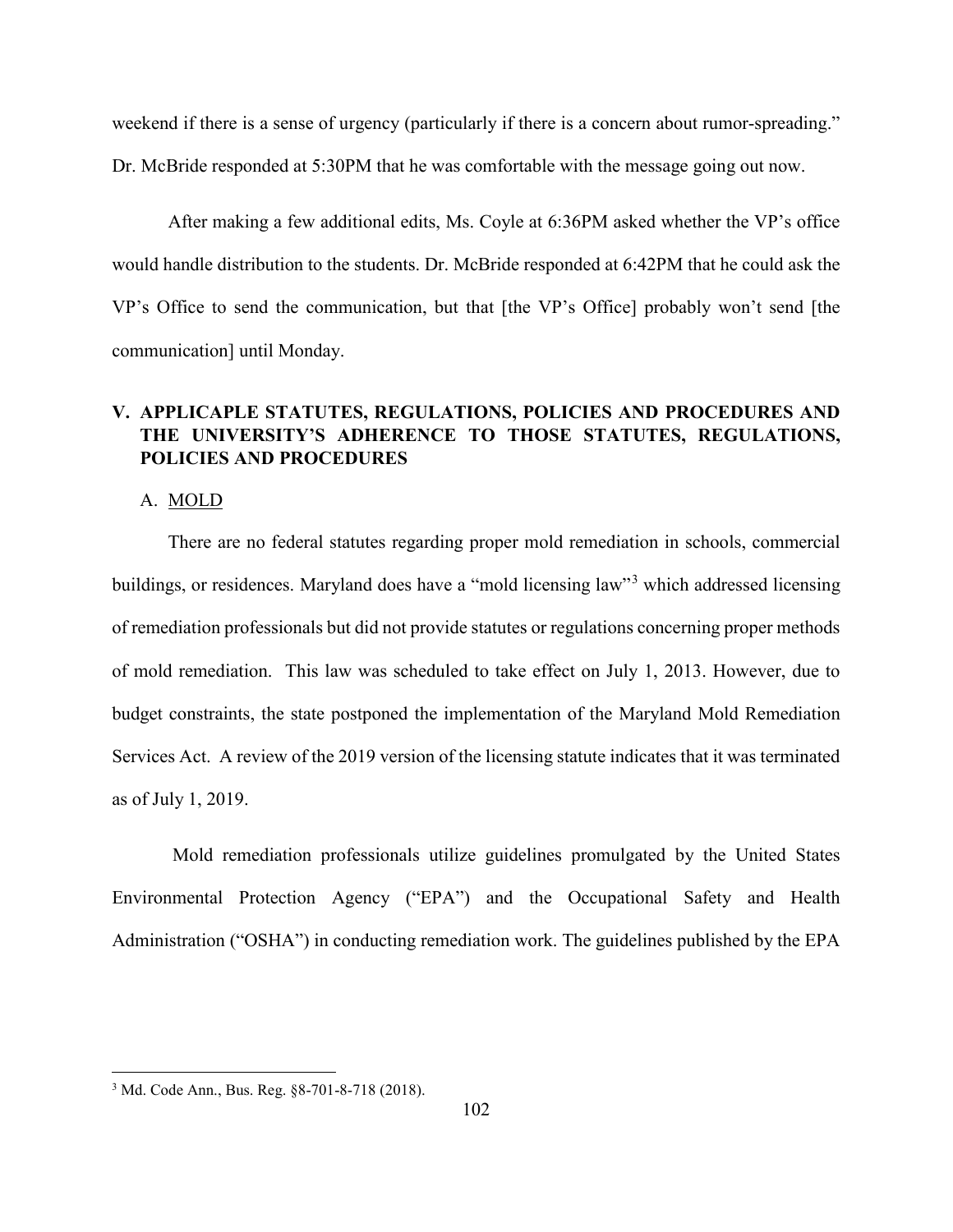and OSHA are attached to this report as **Exhibit C – Relevant Policies, Procedures, Statutes, Regulations, Standards and Guidelines**.

The focus of the guidelines published by the EPA and OSHA concern: 1) the health and safety of occupants and personnel tasked with assessment, remediation or removal in spaces containing mold; and 2) a determination whether mold contamination can be managed in-house or if outside contracting is required.

### i. Mold Remediation in Schools and Commercial Buildings

The Indoor Environments Division of the EPA published "Mold Remediation in Schools and Commercial Buildings" which are the present guidelines for the remediation/cleanup of mold and moisture problems in schools and commercial buildings.<sup>4</sup> The EPA suggests that remediation begin with an assessment of the size of the mold/moisture problem and determine a remediation manager.<sup>5</sup> The EPA also recommends that remediation plans include steps to resolve the underlying water/moisture issue that is promoting the growth of mold, use of appropriate Personal Protective Equipment (PPE), and steps to contain and remove the moldy building materials.<sup>6</sup>

In constructing a remediation plan, consideration of relocation of occupants in mold contaminated spaces should include: 1) the size and type of the area affected by the mold growth, 2) the type and extent of health effects reported by the occupants, 3) the potential health risks associated with debris, and 4) the amount of disruption likely to be caused by the remediation activities.<sup>7</sup>

l

<sup>4</sup> "Mold Remediation in Schools and Commercial Buildings" EPA, Office of Air and Radiation, Indoor Environments Division. (EPA 402-K-01-001, published September 2008)<br><sup>5</sup> *Id*. at 6. <sup>6</sup> *Id*.

<sup>7</sup> *Id*. at 7.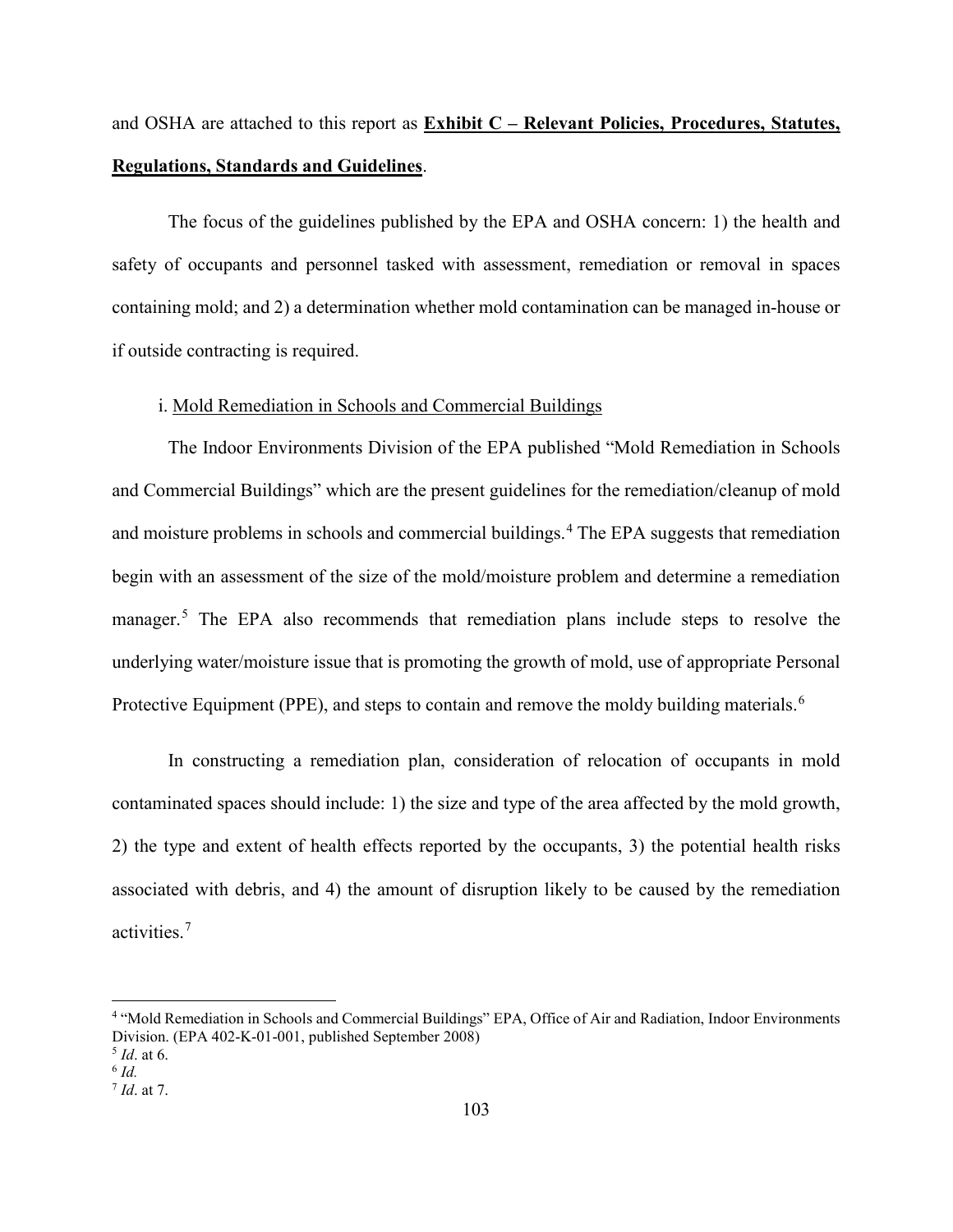As the first step to remediation, the EPA recommends resolving the underlying water or humidity issue.<sup>8</sup> The EPA further recommends communicating with the occupants as appropriate, cleaning the mold and dry water-damaged areas using appropriate cleaning and drying materials and PPE, and containing and removing moldy materials.<sup>9</sup>

There are no standards or threshold limit values for airborne concentrations of mold or mold spores.<sup>10</sup> Further, there are no EPA regulations or standards for airborne mold contaminants.<sup>11</sup> The recommendations set forth by the EPA for remediation are based on the square footage amount of mold existing in the contaminated space. Usually, an area of mold that exists in less than 10 square feet can be treated as a housekeeping activity – requiring minimal training, minimal protection and minimal isolation; however direct contact of the mold to skin or eyes or breathing in mold spores is not recommended.<sup>12</sup> Affected areas of 10 to 100 square feet may require limited or full containment and limited or full PPE. <sup>13</sup> Locations of 100 square feet or more of mold in the affected area usually require full containment and full PPE.<sup>14</sup>

The EPA suggests a variety of mold cleanup methods depending on the type of affected material. The EPA suggests wet vacuums, damp wipes, High-Efficiency Particulate Air ("HEPA") vacuums, and discarding any contaminated or affected materials by removal and sealing in plastic bags.<sup>15</sup> When cleaning mold, the EPA suggests that a N-95 respirator be used, at minimum.<sup>16</sup>

 $\overline{\phantom{a}}$ 

- 
- <sup>8</sup> *Id.* at 9. 9 *Id.* at 9. 10 *Id.* at 12. 11 *Id.*
- 
- 
- <sup>12</sup> *Id.* at 14. 13 *Id.* at 14-15. 14 *Id.*
- <sup>15</sup> *Id.* at 16-18.

<sup>16</sup> *Id*. at 20.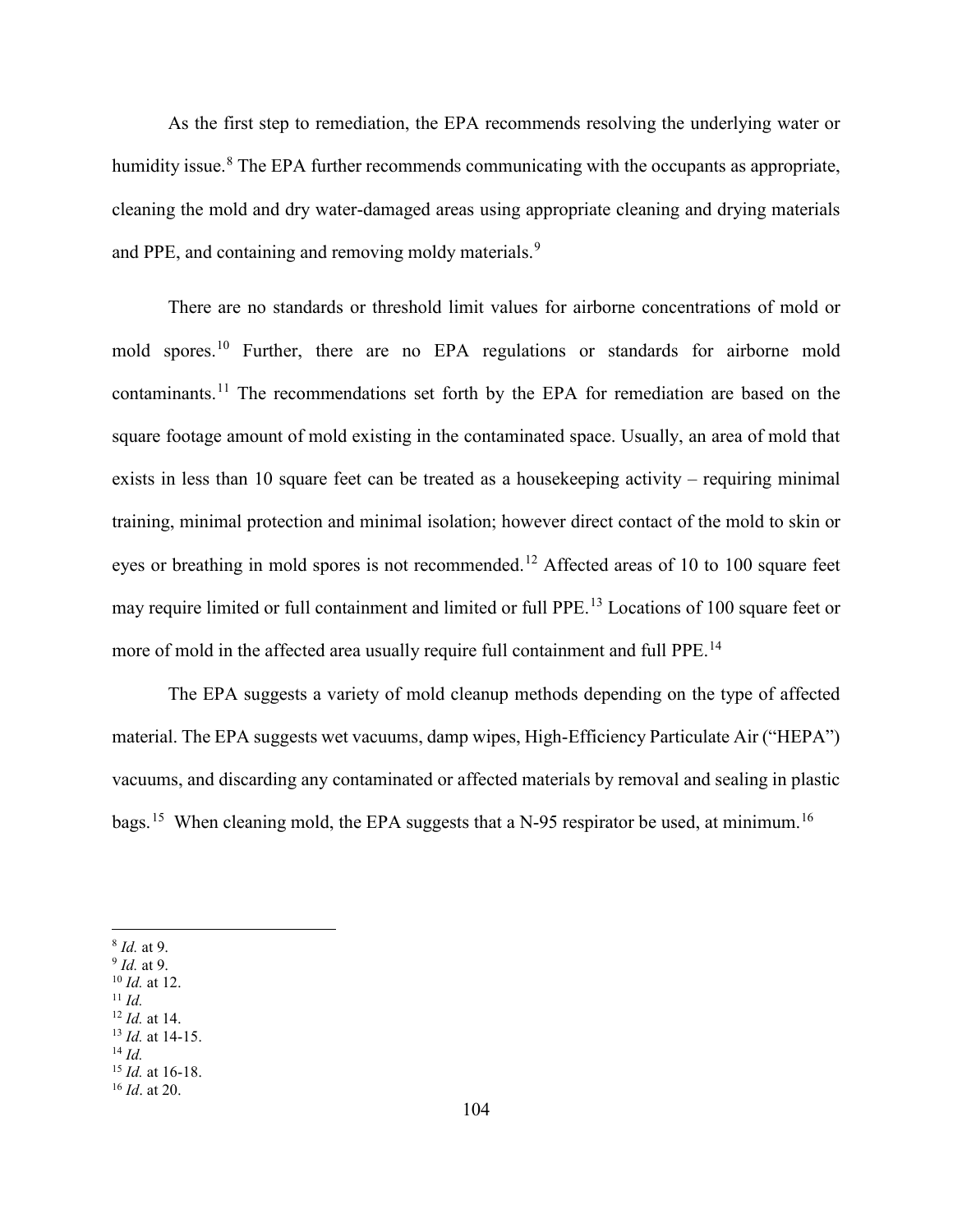Limited containment is recommended for areas involving 10 to 100 square feet of mold contamination.<sup>17</sup> The containment area should be maintained under negative presure to assure contaminated air does not flow into adjacent areas.<sup>18</sup>

The EPA advises that in most cases, if visible mold growth is present, sampling is unneccesary.<sup>19</sup> The EPA cites specific instances where sampling may be considered during site evaluation: 1) the source of the mold contamination is unclear; or 2) health concerns are a problem.<sup>20</sup> Surface sampling may also be useful to determine whether the area has been adequately cleaned or remediated but only after development of a "sampling plan that includes a confirmable theory regarding suspected mold sources and routes of exposure."<sup>21</sup>

The EPA provides guidelines to assess the effectiveness of remediation efforts. The moisture problem should be completely remedied.<sup>22</sup> Mold removal should be completed and there should be no visible mold, mold-damaged materials, nor moldy odors.<sup>23</sup> If sampling, the mold levels inside should be similar to those found outside.<sup>24</sup> The EPA suggests visiting the site shortly after remediation to verify that there are no signs of water damage or mold growth.<sup>25</sup> Finally, the EPA suggests that the occupants should be able to re-occupy the space without health complaints or physical symptoms.<sup>26</sup>

- <sup>17</sup> *Id.* at 22. 18 *Id.*
- 
- <sup>19</sup> *Id.* at 25. 20 *Id*. 21 *Id.*
- 

 $\overline{\phantom{a}}$ 

- <sup>22</sup> *Id.* at 26. 23 *Id.*
- <sup>24</sup> *Id.*
- <sup>25</sup> *Id.*
- <sup>26</sup> *Id.*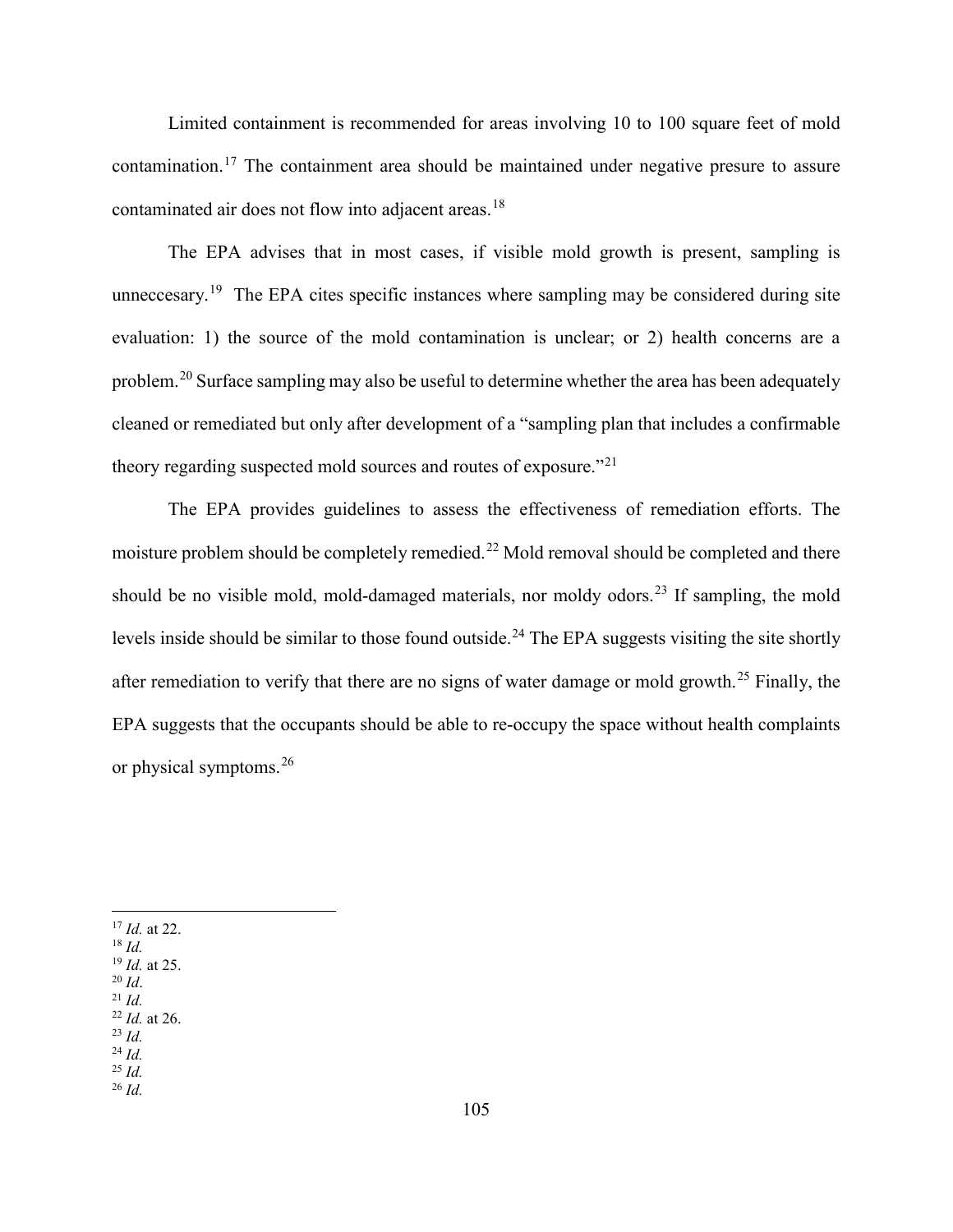OSHA also publishes guidelines which are used by industrial hygienists when conducting mold remediation -- "A Brief Guide to Mold in the Workplace."<sup>27</sup> *See* **Exhibit C, OSHA Guidelines.**

OSHA advises that mold exposure can cause a variety of health effects and symptoms, including allergic reactions. OSHA provides measures designed to protect the health of building occupants and the workers involved in mold cleanup and prevention.<sup>28</sup>

OSHA advises that moisture control is the key to mold control and that a prompt response (within 24-48 hours) and thorough clean-up, drying, and/or removal of water-damaged materials will prevent or limit mold growth.<sup>29</sup> OSHA references EPA guidelines with respect to development of remediation plans and recommends the inclusion of the following in the plan: 1) steps to permanently correct the water or moisture problem; 2) use of appropriate PPE; and 3) steps to carefully contain and remove molding building materials in a manner to prevent future contamination.30

Similar to EPA's guidelines, OSHA suggests that clean up include utilizing a wet vacuum, damp wipe, HEPA vacuum, and disposal of damaged materials.<sup>31</sup> According to OSHA, killing mold with biocides (i.e. chlorine bleach) is not necessarily required, however its use in a water/bleach mixture may be appropriate if immune-compromised individuals will be present in

l

- $31$  *Id.*
- 

<sup>27</sup> https://www.osha.gov/dts/shib/shib101003.html

 $^{28}$  $\overline{Id}$ .

 $\frac{^{29} \text{Id}}{^{30} \text{Id}}$ .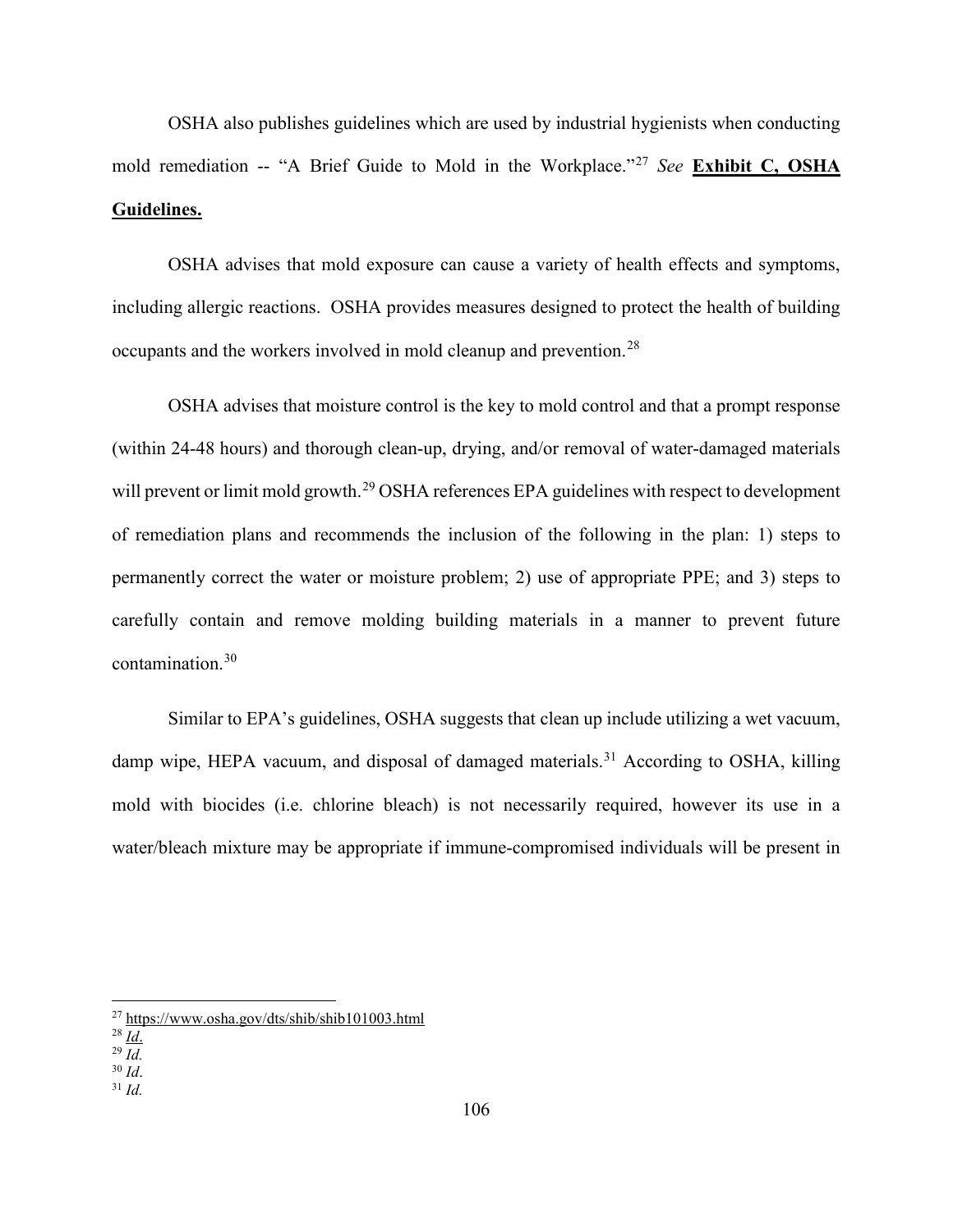the remediated space.<sup>32</sup> Mold must be removed because the harmful chemicals and proteins, even in dead mold, can cause reactions and contribute to harmful health effects in humans.<sup>33</sup>

OSHA's remediation guidelines are similar to the EPA's in that the nature or procedure of remediation is based on the total contaminated surface area.<sup>34</sup> In areas of less than 10 square feet (i.e. ceiling tiles and small areas on walls), remediation can typically be conducted by regular maintenance staff trained on property clean-up methods, personal protection, and potential health hazards.<sup>35</sup> At this level of remediation, OSHA recommends that cleaning staff use N-95 disposable respirators (in accordance with 29 CFR 1910.143).<sup>36</sup> Remediation can also be conducted by building maintenance staff when the contaminated area is between  $10sf$  and  $30sf$ .<sup>37</sup> For contaminated areas larger than 30 square feet, OSHA recommends involving industrial hygienists or other environmental health and safety professionals with experience performing microbial investigations and/or mold remediation both prior to remediation activities to develop an appropriate plan and during remediation to provide oversight for the project.<sup>38</sup> For areas larger than 100 contiguous square feet, OSHA similarly recommends involving industrial hygienists as well as additional remediation procedures.<sup>39</sup>

### ii. Air Sampling for Mold

With respect to efficacy and usefulness of air sampling for mold, the EPA states that sampling may have limited use or application:

- $35$  *Id.*
- <sup>36</sup> *Id.*
- 
- $\frac{37}{38}$  *Id.*
- <sup>38</sup> *Id*. 39 *Id.*

l <sup>32</sup> *Id.*

 $\frac{33}{34}$  *Id.*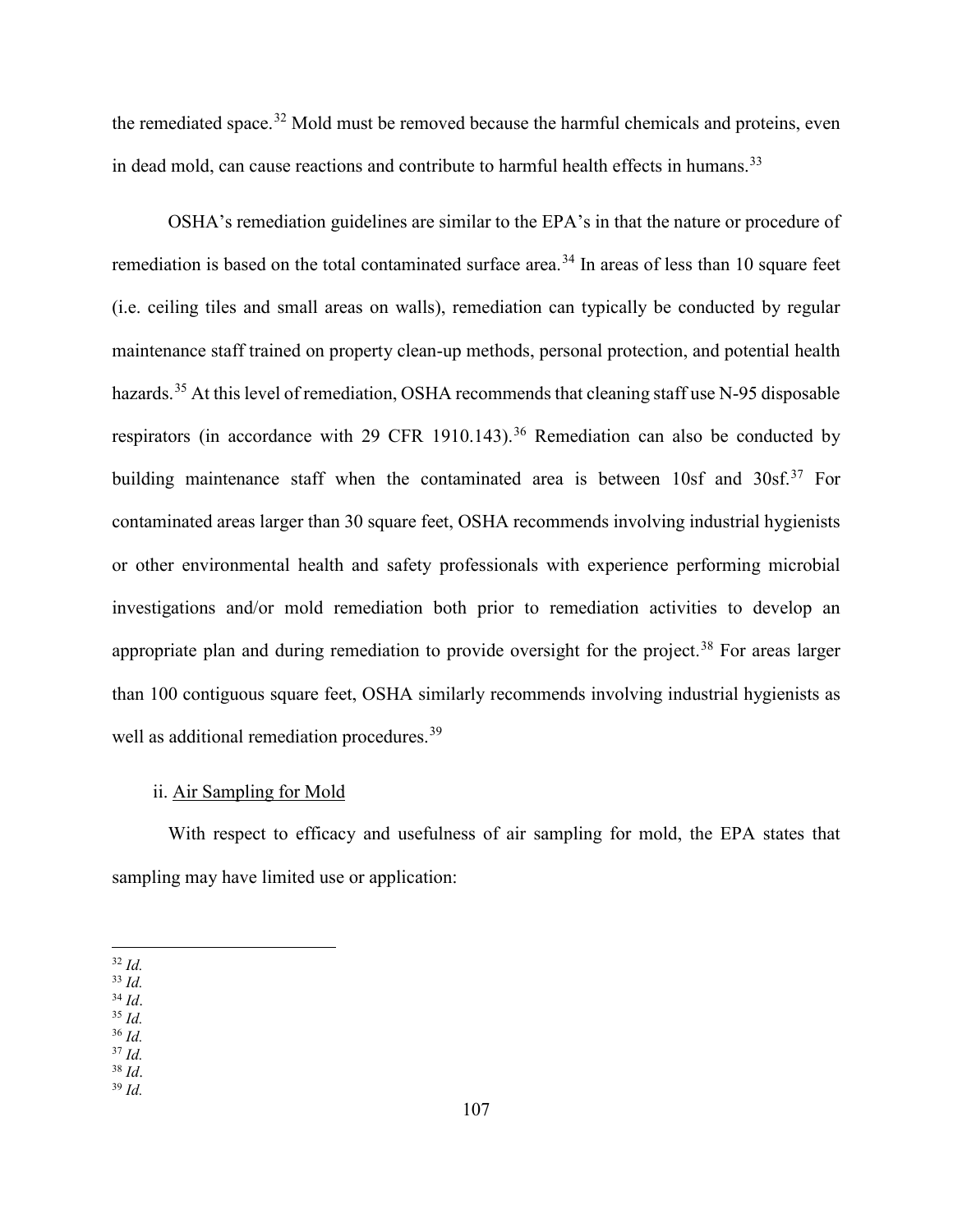Sampling may help locate the source of mold contamination, identify some of the mold species present, and differentiate between mold and soot or dirt. Pre- and post-remediation sampling may also be useful in determining whether remediation efforts have been effective. After remediation, the types and concentrations of mold in indoor air samples should be similar to what is found in the local outdoor air. Since no EPA or other Federal threshold limits have been set for mold or mold spores, sampling cannot be used to check a building's compliance with Federal mold standards.<sup>40</sup>

If sampling is conducted, the EPA cautions against using inexperienced personnel due to pitfalls that may occur if air sampling is done by unqualified individuals.<sup>41</sup> The EPA suggests no sampling if sampling is not able to be properly conducted because inadequate sample plans can generate misleading, confusing, and useless results.<sup>42</sup> The EPA notes that when sampling is done correctly, it can only confirm what was in the air at the moment when the sample was taken. <sup>43</sup> If sampling is conducted, the results should be similar to those found outside.<sup>44</sup>

OSHA states that in most cases, "if visible mold growth is present, sampling is unnecessary."<sup>45</sup> Because testing for mold is expensive, OSHA recommends having a clear reason for testing and advises that it may be economically impractical to test for mold growth on surfaces or for airborne spores in the building.<sup>46</sup> Further, OSHA states there are no standards for "acceptable" levels of mold in buildings and there is a lack of a definitive correlation between exposure levels and health effects.<sup>47</sup>

l

<sup>40</sup> "Mold Remediation in Schools and Commercial Buildings," EPA at 25. 41 *Id.*

<sup>42</sup> *Id.*

<sup>43</sup> *Id.*

<sup>44</sup> *Id*. at 26. 45 *Id.*

<sup>46</sup> *Id.*

<sup>47</sup> *See* OSHA Guidelines*.*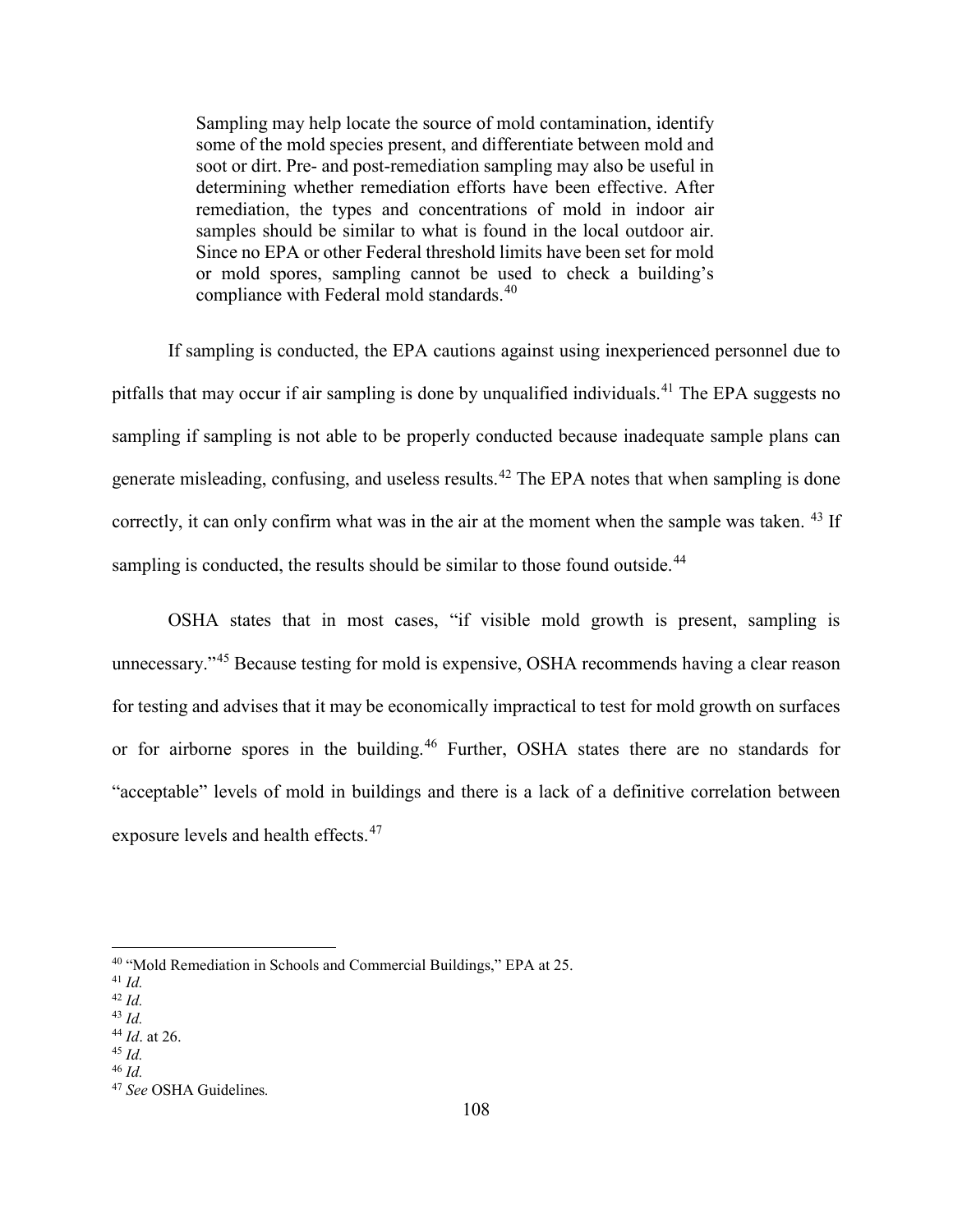The American Industrial Hygiene Association ("AIHA") developed "FAQS About Spore Trap Air Sampling for Mold for Direct Examination" which provide additional commentary on air sampling.<sup>48</sup> The AIHA indicates that "investigations for mold in indoor environments may include the collection of air samples for direct examination for fungi, culturable fungal air samples, or both." Before collecting samples, the AIHA recommends establishing clearly defined goals and developing a sampling plan.<sup>49</sup> The plan should include the purpose and relevance of the sampling and the questions that sampling is meant to answer.<sup>50</sup> The AIHA indicates that air sampling should be used "as a screening tool or as ancillary to an informed inspection."<sup>51</sup> Finally, the AIHA states that "air sampling alone cannot support any definitive conclusions [and] air sampling for mold spores does not and cannot evaluate potential health risks."<sup>52</sup>

The AIHA publishes a "green book" on mold and advises that while not required, there is general agreement that clearance sampling can be useful, and in some instances, sampling can help locate or identify a hidden mold source within a wall cavity or heating ventilation and air conditioning system.<sup>53</sup>

### iii. Recognized Health Effects of Mold on Individuals

Dampness and mold have clearly been linked to allergic symptoms such as shortness of breath, wheezing, cough, hypersensitivity pneumonitis, and asthma exacerbations that can be significant. In 2004, the Institute of Medicine (IOM) found sufficient evidence to link indoor mold

l

<sup>48</sup> "FAQS About Spore Trap Air Sampling for Mold for Direct Examination," Mold Analysis Document, AIHA, May 16, 2019. <sup>49</sup> *Id.*

<sup>50</sup> *Id.*

<sup>51</sup> *Id.*

<sup>52</sup> *Id.*

<sup>53</sup> Prezant B., Weekes, D., Miller, D., Recognition Evaluation and Control of Indoor Mold, page 34, c2008, American Industrial Hygiene Assoc., Fairfax, VA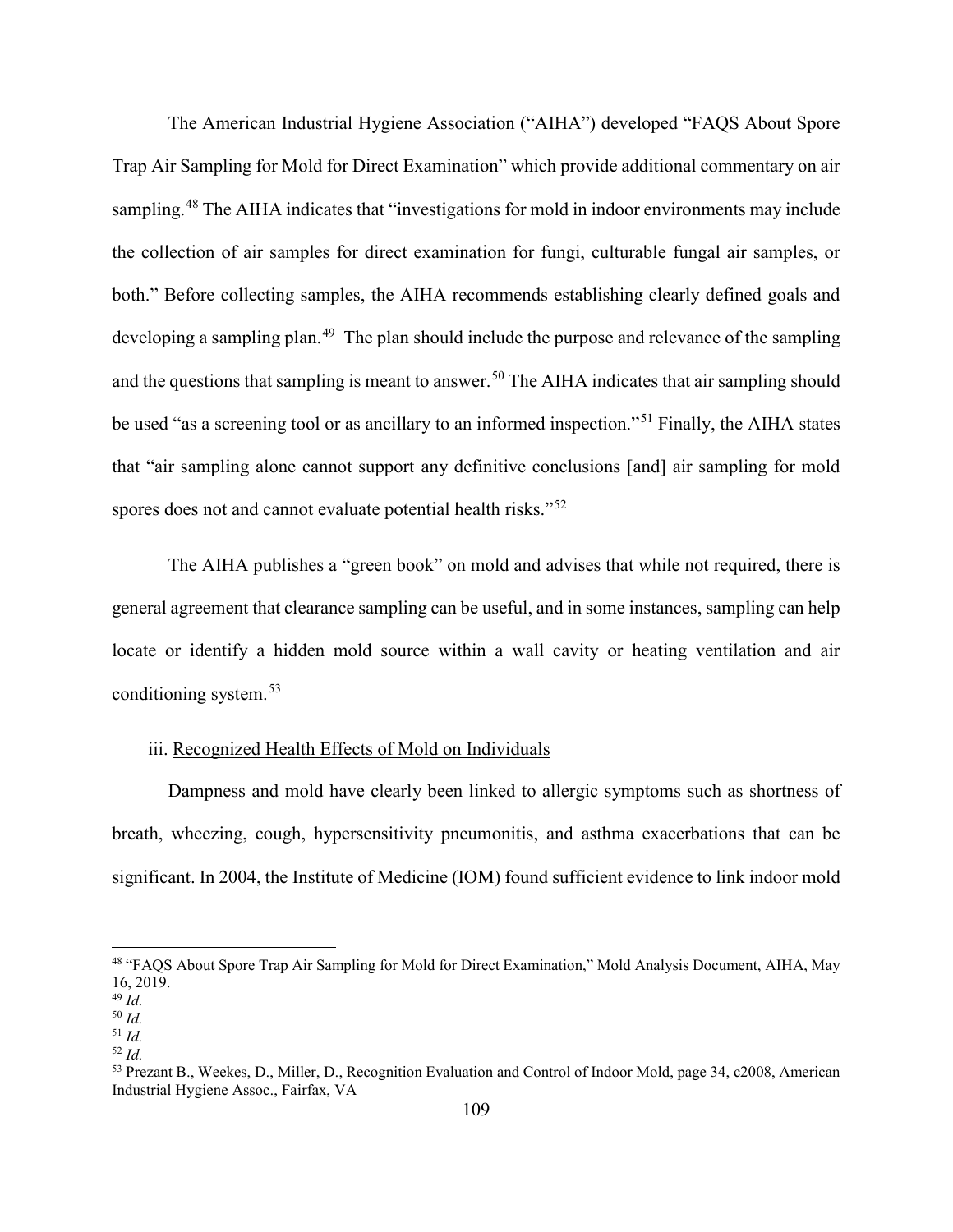exposure with upper respiratory tract symptoms, coughing, and wheezing in otherwise healthy people, and with asthma symptoms in people with asthma. In addition, the IOM found sufficient evidence to link exposure to damp indoor environments with upper respiratory tract symptoms, coughing, and wheezing in otherwise healthy people and with asthma symptoms in people with asthma.

Although some mold species can cause invasive disease in highly immunocompromised individuals, such as persons with leukemia, stem cell transplants, or organ transplants, those molds are opportunistic and are ubiquitous in the environment. There have been no biological studies that document an association between mold exposure and respiratory viral infection, and no studies involving viral diagnostic testing have shown an epidemiological link. Any relationship that has been suggested in published reports is supported solely by questionnaires of patients or their parents, with no medical or microbiological verification of infection.<sup>54</sup>

The EPA also recognizes the health implications of dampness in buildings. In a publication dated December 2013, the EPA reiterated the 2004 findings of the Institute of Medicine.<sup>55</sup> This

l

<sup>54</sup> Institute of Medicine 2004. Damp Indoor Spaces and Health. Washington, DC: The National Academies Press. https://doi.org/10.17226/11011; World Health Organization. WHO Guidelines for Indoor Air Quality: Dampness and Mold. WHO Regional Office for Europe; Copenhagen, Denmark: 2009; https://www.cdc.gov/niosh/topics/indoorenv/moldsymptoms.html; https://www.cdc.gov/mold/dampness facts.htm; Rylander R, Mégevand Y. Environmental risk factors for respiratory infections. Arch Environ Health. 2000 Sep-Oct;55(5):300-3; Pirhonen I, Nevalainen A, Husman T, Pekkanen J. Home dampness, molds and their influence on respiratory infections and symptoms in adults in Finland. Eur Respir J. 1996 Dec;9(12):2618-22; Kilpeläinen M, Terho EO, Helenius H, Koskenvuo M. Home dampness, current allergic diseases, and respiratory infections among young adults. Thorax. 2001 Jun;56(6):462-7; Haverinen U, Husman T, Vahteristo M, Koskinen O, Moschandreas D, Nevalainen A, Pekkanen J. Comparison of two-level and three-level classifications of moisture-damaged dwellings in relation to health effects. Indoor Air. 2001 Sep;11(3):192-9; Haverinen U, Husman T, Vahteristo M, Koskinen O, Moschandreas D, Nevalainen A, Pekkanen J. Comparison of two-level and three-level classifications of moisturedamaged dwellings in relation to health effects. Indoor Air. 2001Sep;11(3):192-9.<br><sup>55</sup> "Moisture Control Guidance for Building Design, Construction and Maintenance." United States Environmental

Protection Agency. December 2013.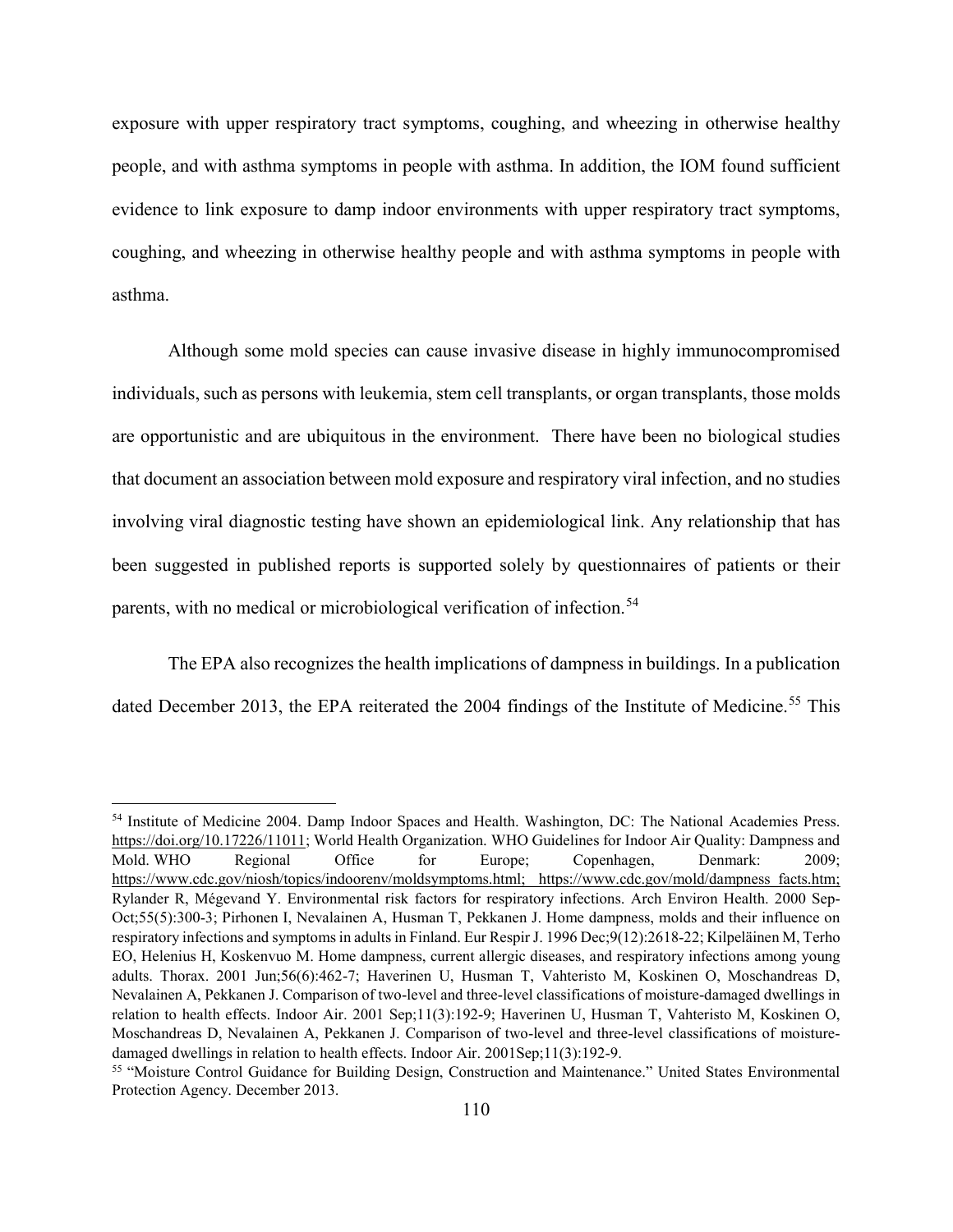report found that "immune-compromised individuals, such as some categories of hospital patients, are at increased risk for fungal colonization and opportunistic infections."<sup>56</sup>

OSHA's guidelines suggest that molds may cause localized skin or mucosal infections but generally only cause systemic infections in humans for those "persons with impaired immunity, AIDS, uncontrolled diabetes, or those taking immune suppressive drugs."<sup>57</sup> The mold species that most commonly cause invasive disease in immunocompromised individuals are opportunistic molds that are ubiquitous in the environment.

### iv.The University's Mold Remediation Protocols

The Department of Environmental Safety, Sustainability, and Risk ("DESSR") developed a Mold Remediation Protocol ("Mold Protocol") in or around July 2015.<sup>58</sup> *See* **Exhibit C – University Mold Remediation Protocol**. The document was designed to assist departments in addressing mold growth on materials totaling less than 10 square feet in an area. The document directs that when mold is found on areas greater than 10 square feet, DESSR should be contacted before beginning remediation.

The Mold Protocol confirms there are "no regulations directly governing the presence of mold or mold spores in buildings in the State of Maryland. There are also no standards for measurable concentrations of mold in indoor environments. Professionals and professional organizations agree that the presence of visible mold in the indoor environment is an unacceptable condition and should be corrected."

 $\overline{\phantom{a}}$ 

<sup>&</sup>lt;sup>56</sup> *Id.* at 2.<br><sup>57</sup> https://www.osha.gov/dts/shib/shib101003.html referring to "an important reference with guidelines for immunocompromised individuals" published at the CDC.

<sup>&</sup>lt;sup>58</sup> In 2015, DESSR was known as the Department of Environmental Safety.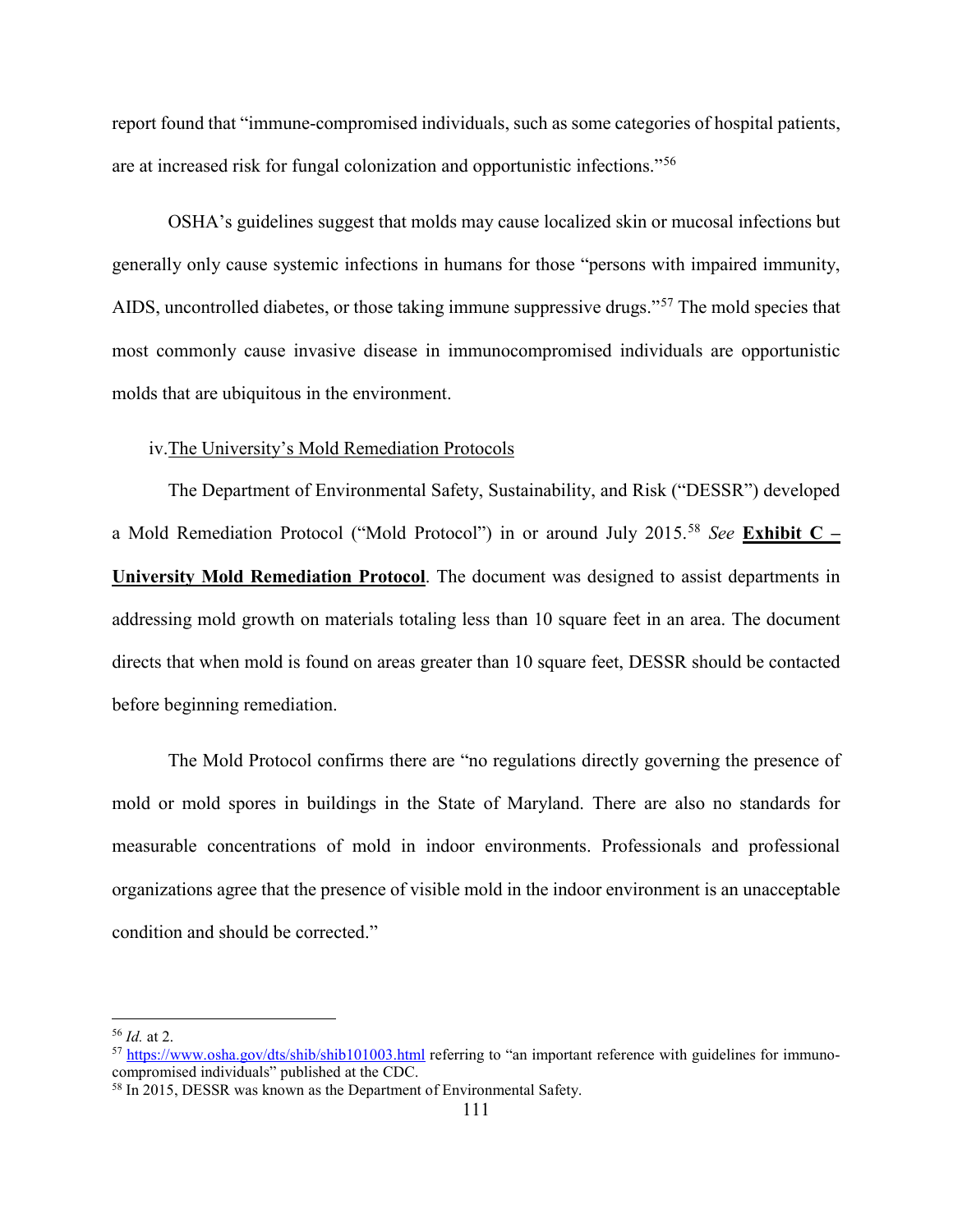The Mold Protocol directs that during remediation activities of areas less than or equal to 10 square feet of mold PPE should be worn, particularly: 1) nitrile gloves; 2) safety glasses/goggles; and 3) N95 respirators. The area to be remediated should be unoccupied but environmental controls are not required. The Mold Protocol directs that remediation personnel receive proper training and are enrolled in the University of Maryland Respiratory Program. The Mold Protocol requires that DESSR be contacted to determine if asbestos-containing materials would be impacted and non-porous and semi-porous materials can be cleaned with water and detergent. Porous material should be discarded. The work area surrounding the remediation site should be HEPA vacuumed and be dry and free of visible dust and debris at the conclusion of the project.

If the mold covers an area greater than 10 square feet, the Mold Protocol requires that DESSR be contacted to conduct and Indoor Air Quality Investigation and identify a mold remediation scope of work.

Following the mold events at the University in fall 2018, the Department of Residential Facilities developed a document entitled "Prevention, Assessment and Removal of Mold" in July 2019."

## v. HVAC System Industry Standards

There are no specific HVAC industry standards addressing mold in situations comparable to that at University of Maryland, however, there are standard methodologies for determining appropriate thermal comfort conditions for inhabited spaces and for the determination of suitable outside air quantities for mechanically ventilated spaces. The Elkton Residence Hall does not have a dedicated mechanical ventilation system. These standards include: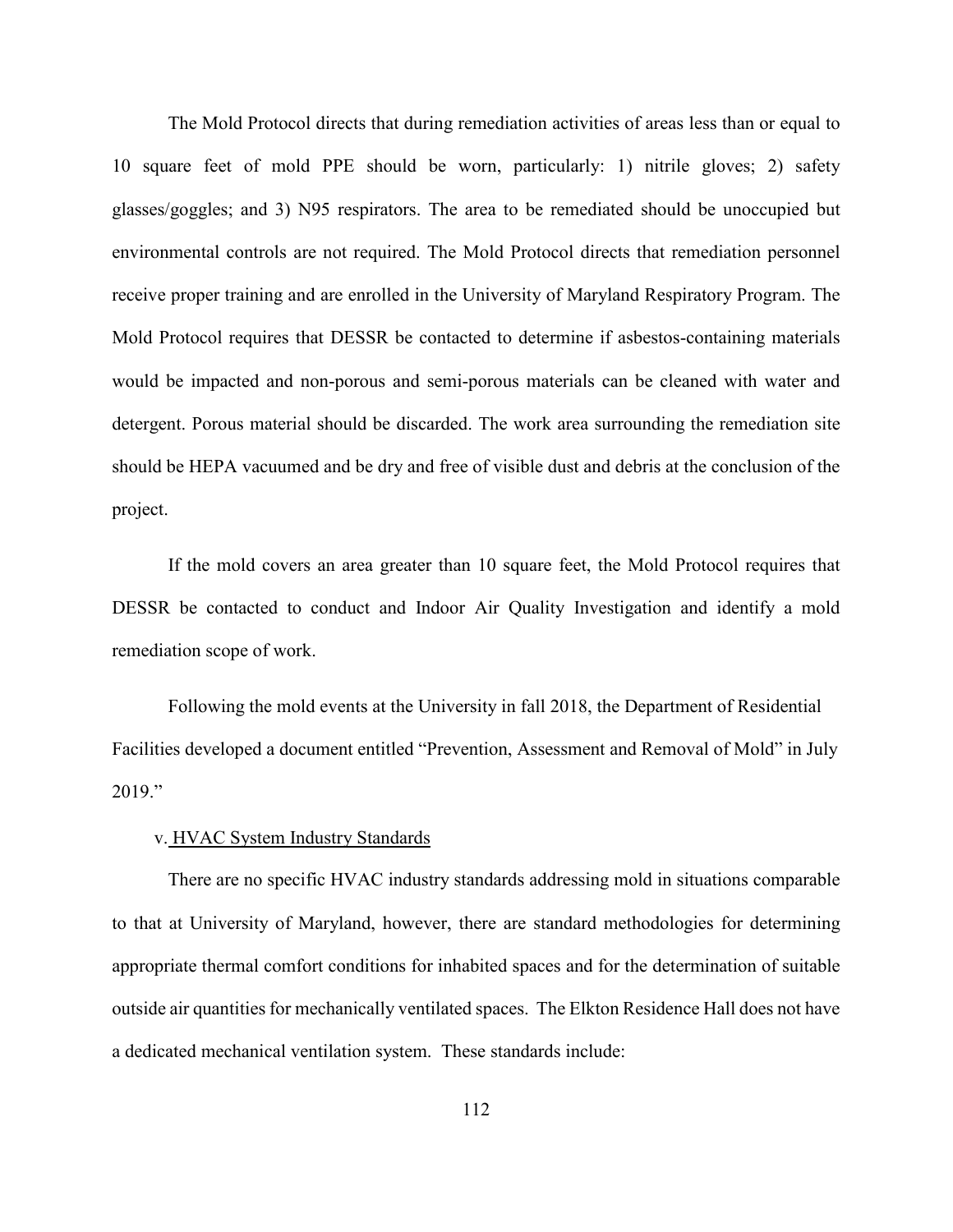- ANSI/ASHRAE Standard 55 (2017): Thermal Environmental Conditions for Human Occupancy which is an American National Standard published and maintained by ASHRAE that establishes the ranges of indoor environmental conditions to achieve acceptable thermal comfort for occupants of buildings.
- ASHRAE Standard 62.1 Ventilation for Acceptable Indoor Air Quality is a standard intended to specify minimum ventilation rates and other measures intended to provide indoor air quality that is acceptable to human occupants and that minimizes adverse health effects. It is intended for regulatory application to new buildings, additions to existing buildings, and those changes to existing buildings that are identified in the body of the standard. It has been adopted as the reference standard by the International Code Council which manages the International Building Code and by the US Environmental Protection Agency.

## The ASHRAE standards are attached in **Exhibit C – ASHRAE Standards**.

#### B. ADENOVIRUS

- i. Federal, State, and Local Statutes, Policies and Guidelines and Relevant Industry Guidelines
	- a. Public Health Reporting and CDC Guidelines

The Centers for Disease Control and Prevention ("CDC") publish guidelines for control of communicable diseases. These guidelines are widely adopted by practitioners, health departments, and facilities, but are themselves only recommendations and therefore nonbinding. Jurisdictional laws enforce certain aspects of the guidelines, such as notifiable diseases reporting.

State and local health departments have adopted the guidelines with some local variations. Notifiable diseases reporting is mandated at the federal level and enforced at the state and local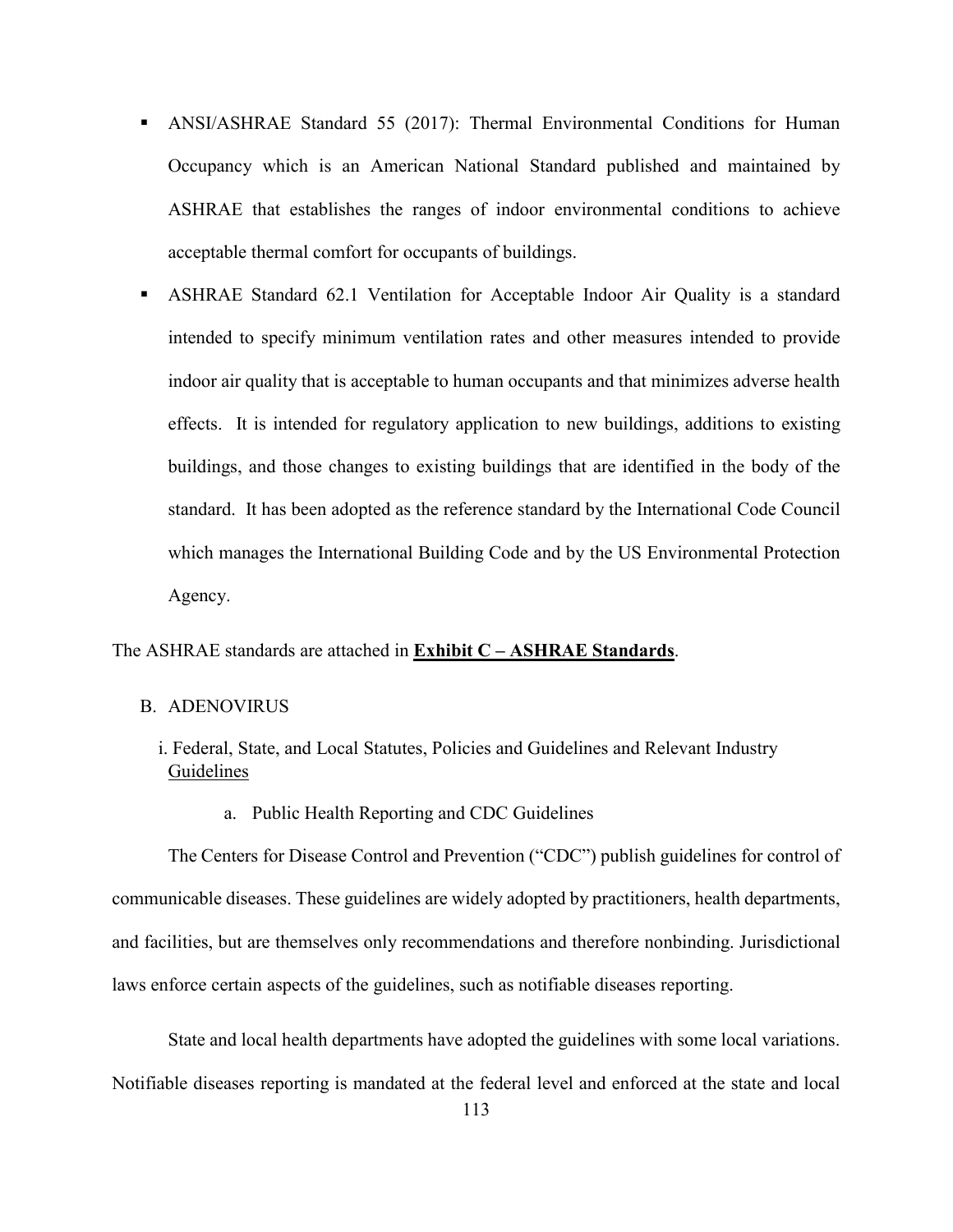level. The CDC has a National Notifiable Diseases Surveillance System which helps public health professionals monitor, control and prevent about 120 diseases including infectious diseases such as Zika, foodborne outbreaks such as E. coli, as well as noninfectious diseases like lead poisoning. Adenovirus is not considered a national notifiable disease.

In Maryland, the Maryland Department of Health is responsible for regulating health care providers in the state who are responsible for reporting notifiable diseases. The Code of Maryland Regulations (COMAR) requires notifiable diseases reporting. Adenovirus is not a reportable disease, and neither is influenza (unless associated with a pediatric mortality or novel type A strain). In addition to individual conditions and pathogens, "an outbreak of a disease of known or unknown etiology that may be a danger to the public health" is listed as a reportable finding. "Outbreak" is defined as "Any grouping or clustering of patients having similar disease, symptoms, or syndromes that may indicate the presence of a disease outbreak." Outbreak is further described as "three or more cases of a disease or illness that is not a foodborne outbreak and that occurs in individuals who are not living in the same household, but who are epidemiologically linked." Though adenovirus is not itself a reportable condition, three or more cases of adenovirus that have a common epidemiological connection are considered an outbreak and thus must be reported.

#### b. American College Health Association

The American College Health Association (ACHA) is the principal leadership organization, since 1920, for advancing the health of college students and campus communities through advocacy, education, and research. It represents over 1,100 institutions of higher education. ACHA provides guidance around an "all-hazards approach" in planning for a campus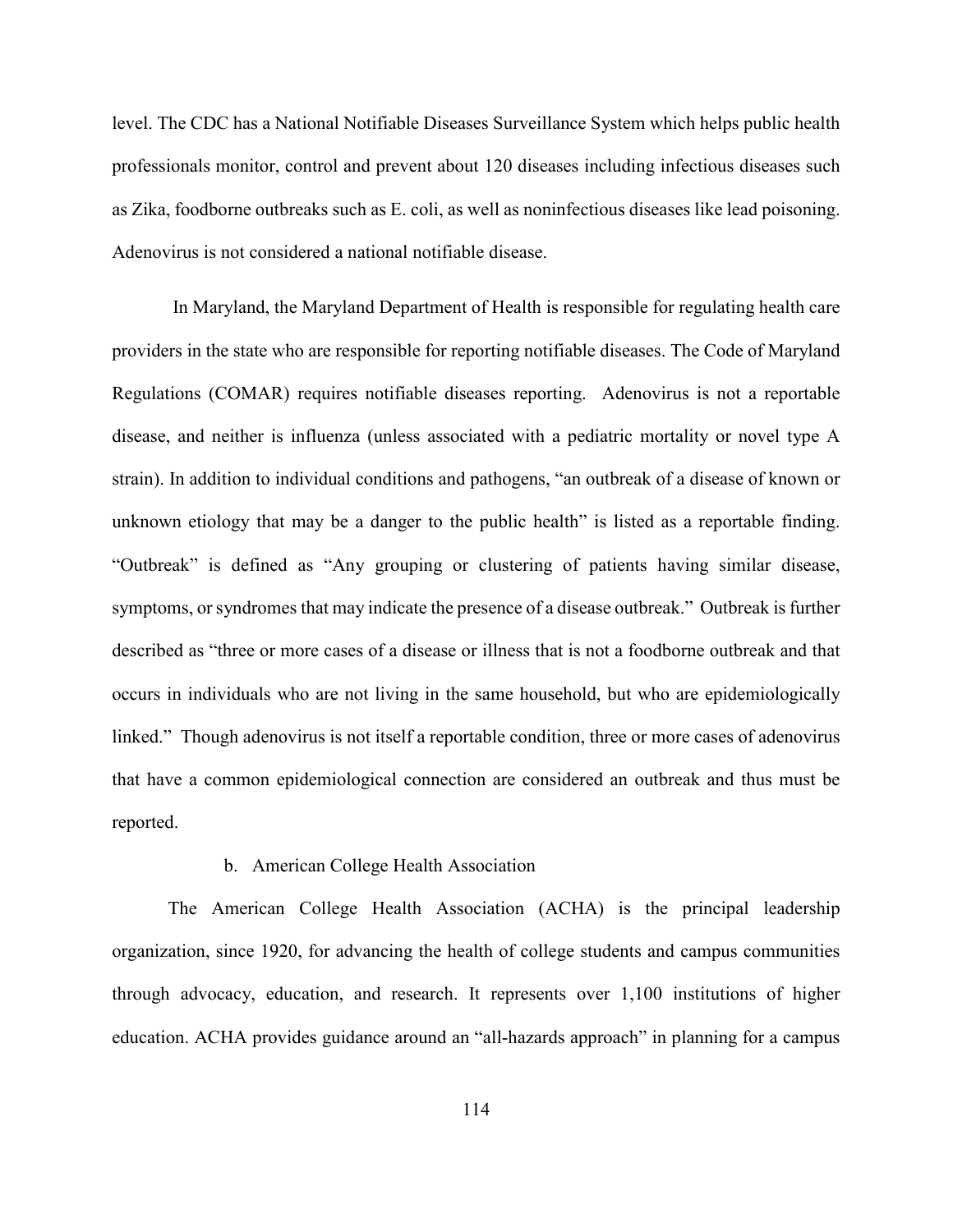emergency and the role of a campus health service.<sup>59</sup> *See* **Exhibit C – ACHA Standards**. ACHA recommends following the Crisis and Emergency Risk Communication (CERC) principles and guidelines that were developed by the United States Department of Health and Human Services for effective communication.<sup>60</sup> The CERC is defined by CDC as "encompassing the urgency of crisis communication with the need to communicate risks and benefits to stakeholders and the public."<sup>61</sup> ACHA lists as an example of an emergency or dangerous situation an "outbreak of meningitis, norovirus, or other serious illness."<sup>62</sup>

ACHA suggests that even if not responsible for handling media inquiries, all key players should be responsible for communicating critical information to someone in the chain of command. ACHA recommends that campus health services develop procedures for establishing communication protocols within their operations.<sup>63</sup> As to internal communication, ACHA recommends that during an emergency response college health providers, among other things: 1) identify who will be in charge of communications, as well as one or two persons in backup positions in case the key person fall ill or become injured; 2) establish a calling tree for notification/alerts to essential personnel; and 3) provide information to the campus community on: the status of the disaster or disease on campus, travel advice, self-care, personal preparedness planning, proper hand washing techniques and cough etiquette; federal, state, and local public health resources; and how/when to access services in case of illness or injury."<sup>64</sup> Finally, ACHA

l 59

https://www.acha.org/documents/resources/guidelines/ACHA\_Guidelines\_Emergency\_Planning\_AllHazards\_Appr  $\frac{\text{oach.pdf}}{60 \text{ Id. at 2}}$ 

<sup>60</sup> *Id.* at 2. 61 *Id.* at 2-3. 62 *Id.* at 3. 63 *Id.*at 3. 64 *Id*.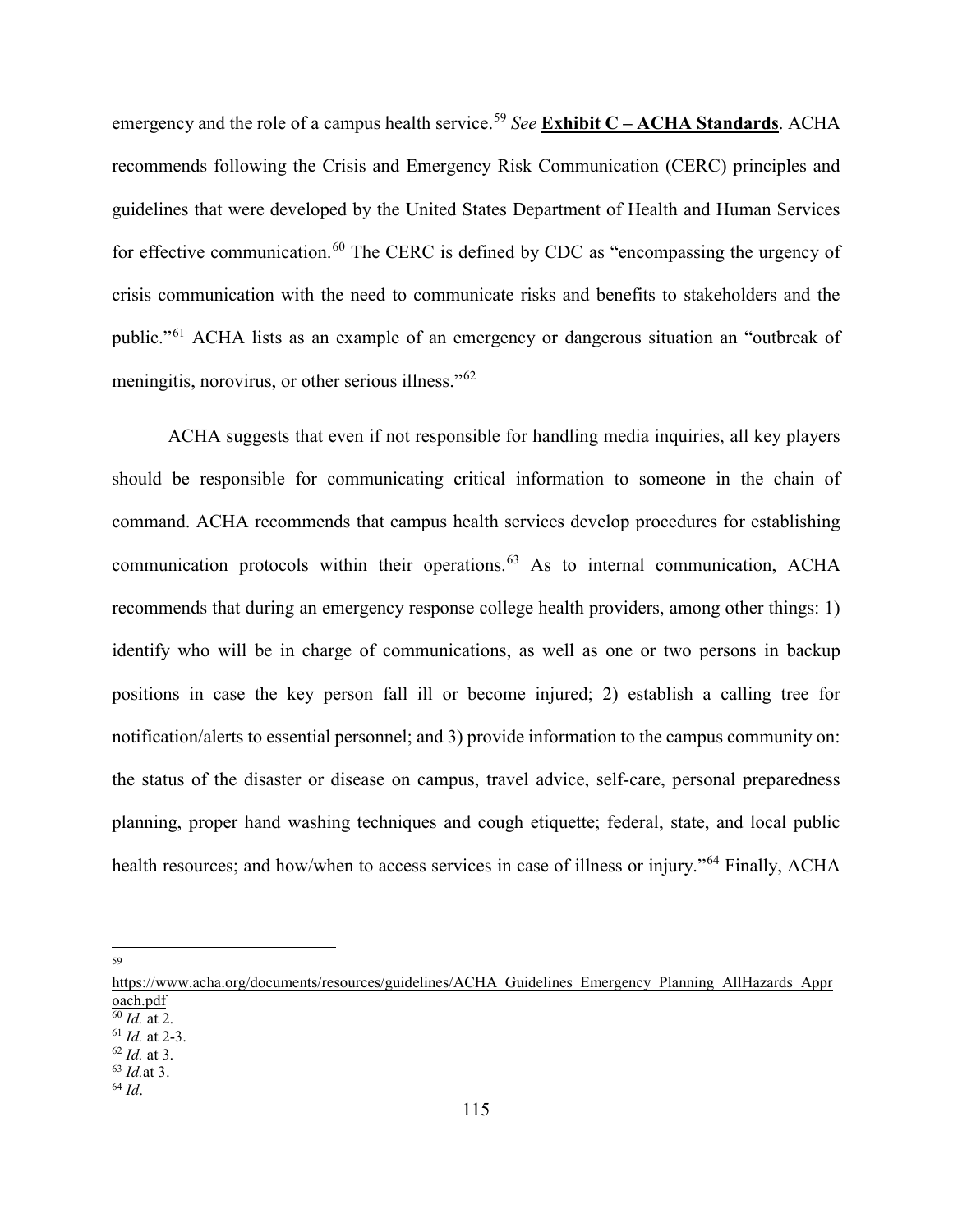suggests to "communicate early and often. Share emergency planning status with the campus community."

ACHA provides recommendations for Ethical Principles and Guidelines in provision of care to college students to which all members of the ACHA are expected to adhere*. <sup>65</sup> See* **Exhibit C – ACHA Ethical Guidelines.** ACHA states that an ethical principal is to protect privacy of the individual to maintain control over the time, place, manner, and extent to which information about one's self, beliefs or person, is shared.<sup>66</sup>

ACHA does not provide recommendations on collection of prematriculation health history. There are no written national guidelines on the benefit of this requirement. Some schools choose to recommend or require this as a benefit to the ongoing clinical care needs of their students, and as a way to elicit proactive connection with students with chronic health needs. UHC's approach to clinical care and patient management is not contrary to those in ACHA's Ethical Principles and Guidelines.

c. Accreditation Association for Ambulatory Health Care (AAAHC)

AAAHC (Accreditation Association for Ambulatory Health Care) is considered a leader in ambulatory health care accreditation with more than 6,100 organizations accredited. For university health centers, there is no mandatory requirement for accreditation, and only about 10% of universities nationwide have accredited health centers. The UHC is accredited by AAAHC. Per AAAHC, the "AAAHC Certificate of Accreditation demonstrates an organization's commitment to provide safe, high quality services to its patients." AAAHC has eight core standards, focused

 $\overline{\phantom{a}}$ 65

https://www.acha.org/documents/resources/guidelines/ACHA\_General\_Statement\_Ethical\_Principles\_May2010.pdf <sup>66</sup> *Id.*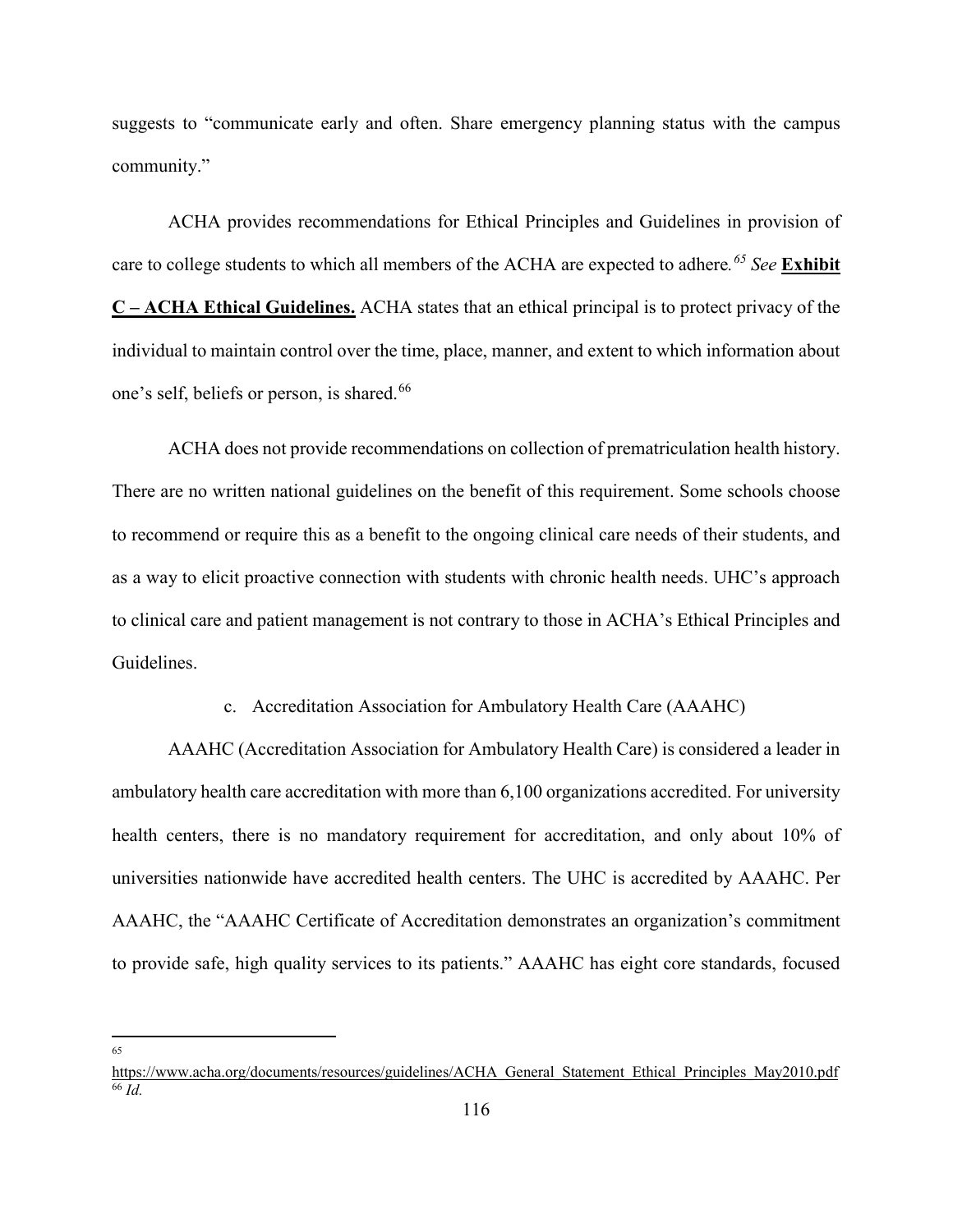on administration, governance, patient care, clinical records, facilities, quality management and infection control with numerous sub-standards describing appropriate practice, policies and procedures.

The UHC has been accredited by AAAHC for 29 years. The most recent triennial survey of the UHC occurred in April 2019 *see* **Exhibit B, DR 9 000001** and UMCP's University Health Center was reaccredited with compliance in all areas. For quality of care, quality improvement, risk management, facilities, and clinical records, UHC was found fully compliant. For infection prevention, control and safety, UHC was found substantially compliant. Areas for improvement were suggested in formalizing an internal risk assessment document for infection prevention. This utilizes a tool provided by the CDC as a checklist for reviewing all infection prevention practices.<sup>67</sup> All items in the tool are contained in the UHC Infection Prevention Manual.

The ongoing accreditation by AAAHC is an endorsement of the quality of care provided at UHC, as well as the compliance with standards maintained for patient care and the written policies and procedures governing UHC. The assignment of "substantially compliant" for infection prevention around not having a formalized risk assessment tool is a common area for college health services to need improvement, as this is a new standard utilizing a tool that had not previously been used in the college health setting. However, as the UHC did not receive a "non-compliant" in this area it is assumed that all critical elements were being met. The items contained in the risk assessment tool are present in the UHC Infection Prevention Manual and were followed.

 $\overline{\phantom{a}}$ 

<sup>&</sup>lt;sup>67</sup> https://www.cdc.gov/infectioncontrol/pdf/icar/outpatient.pdf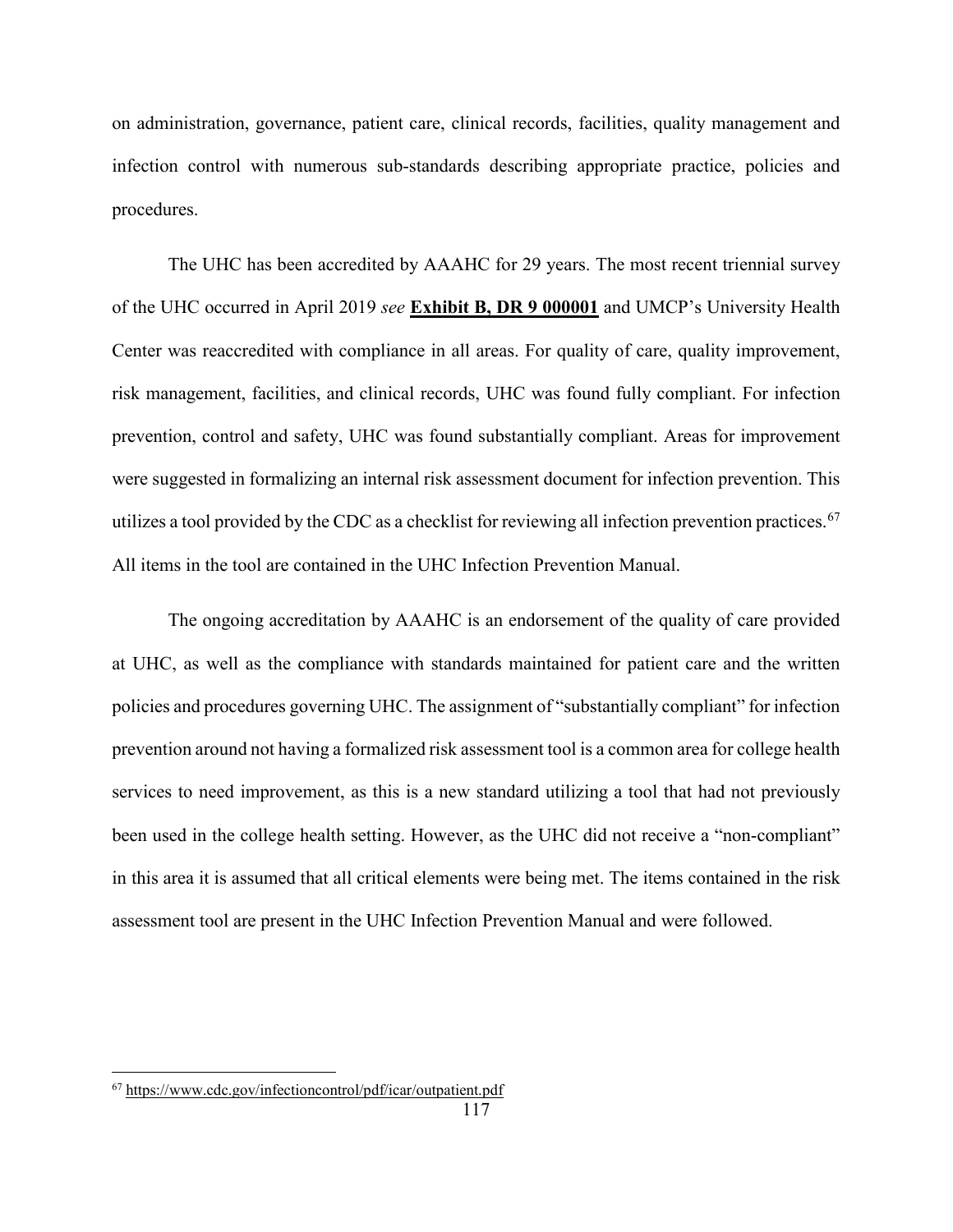### ii. University Policies and Procedures

# a. University Health Center Infection Prevention, Control and Safety Manual **Exhibit C, DR 21 002268**

The University Health Center Infection Prevention, Control and Safety Program Manual and Plan is a written document within UHC to define the clinical services program for active and ongoing efforts to control, prevent, identify, and report communicable diseases, as well as to provide safe delivery of patient care. Responsibility is assigned to the Risk Management Committee within the UHC. The plan includes a statement on isolation of patients with potentially contagious disease as well as reporting of known clusters.

The Infection Prevention, Control and Safety Program Manual and Plan was evaluated as part of the triennial reaccreditation process by AAAHC, an independent accrediting body. There were only minor consultative comments on improvements to be made to this through the AAAHC review. The UHC runs quarterly emergency drills (including CPR drills) and has run drills (table top and after-action on real situations) looking specifically at infection control, including drills on Ebola and active tuberculosis. The UHC has also participated in several drills with the Prince George's County Department of Health around setting up a closed POD (point of distribution). These drills simulate how UMCP would respond should there be a catastrophic release of anthrax in the community, with mass distribution of antibiotic prophylaxis to the campus community.

The UHC utilized its Infection Prevention, Control and Safety Program Manual and Plan during fall 2018 in accordance with the policies and practices outlined therein.

# b. Emergency Operations Plan, **Exhibit C, DR 12 000364**

The University, through DESSR, has developed an Emergency Operations Plan ("EOP"). The Panel was provided with an EOP that was updated in May 2019. The EOP was reviewed by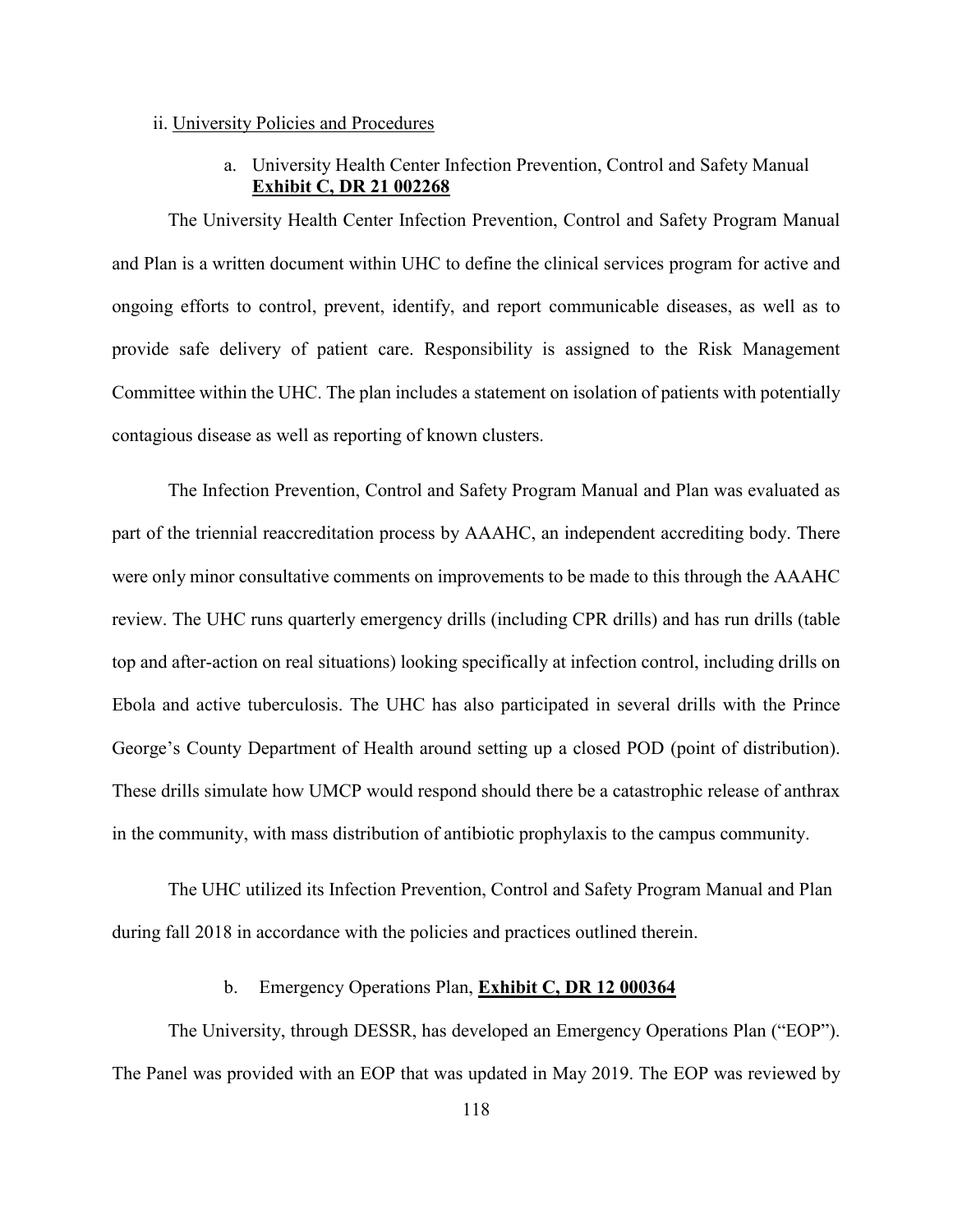Maureen Kotlas, Executive Director of DESSR and David Mitchel, the Director of Public Safety and Chief of Police. The EOP was approved by President Wallace Loh.

The EOP indicates that it is a flexible document that is in effect at all times and seeks to provide a framework to "effectively organize, coordinate, and direct resources toward emergency response and recovery." The purpose of the EOP is to "outline how the University plans for, responds to, and recovers from all types of emergencies." The goals of the EOP are to: 1) protect the health and safety of students, faculty, staff, and visitors; 2) mitigate impacts on property and the environment; 3) minimize disruptions to University operations; and 4) expediently restore normal operations.

The EOP establishes an Office of Emergency Management ("OEM") that is responsible for maintaining a comprehensive University-wide management program and ensure that all appropriate personnel are trained to operation in the Federal Emergency Management Agency (FEMA), National Incident Management System (NIMS), and the Incident Command System (ICS). The EOP requires that the OEM work with the specific departments to develop their own department-specific Emergency Operations Plans.

The EOP also establishes and defines the Incident Response Team ("IRT"). The IRT "provided policy and strategic guidance to ensure an effective and efficient response and recovery for major emergencies." Activation of the IRT may be prompted by: "1) individual student tragedies; 2) civil disorder and unrest/group behavior; 3) weather related incidents; 4) infectious disease incidents; 5) active threats and violence; 6) property-related [incidents]; or 7) [incidents related to] infrastructure or reputation." The IRT is a policy level body that does not direct the details of operations-level activities but it does have the duties that include "mak[ing] final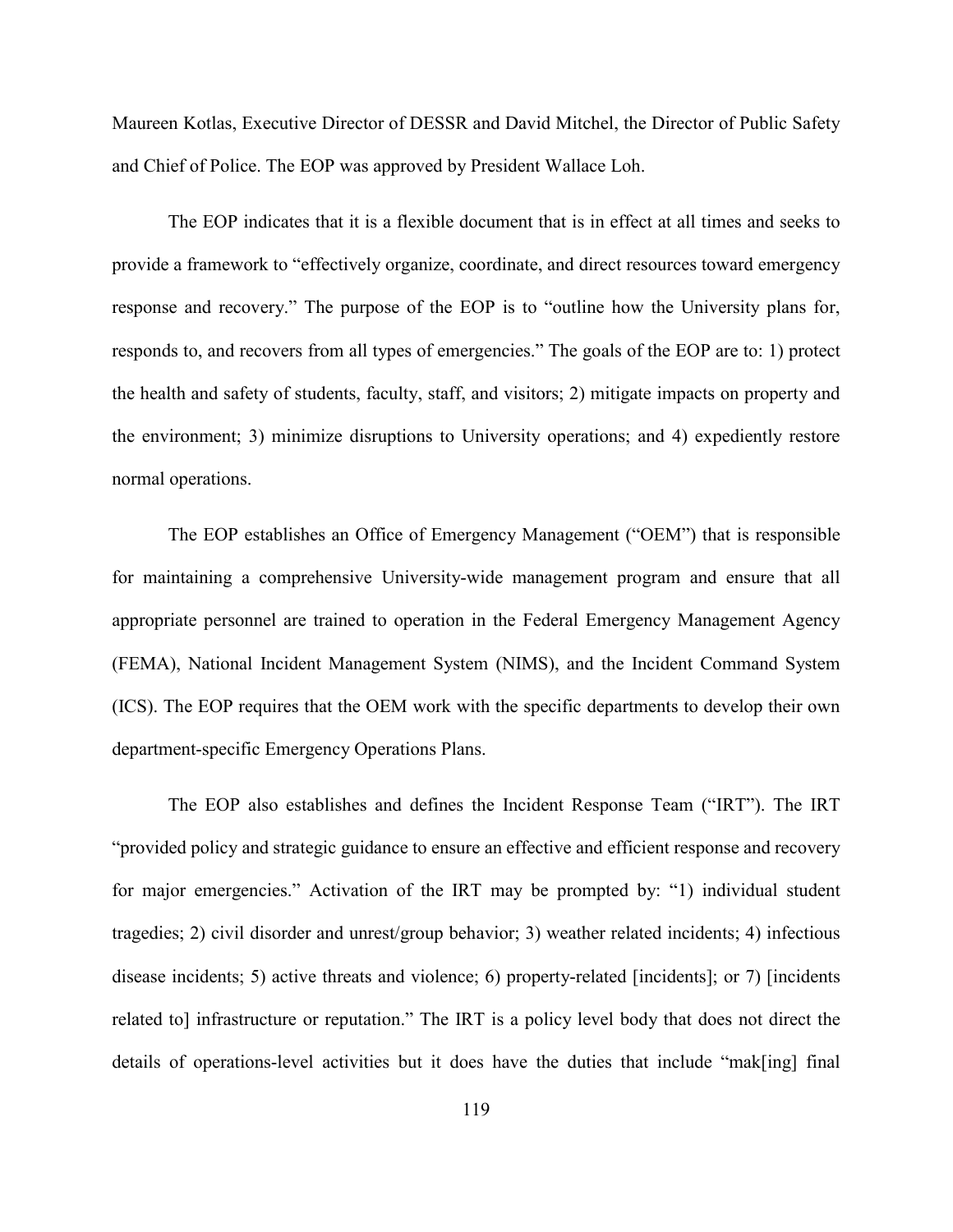decisions regarding direction and actions (i.e. policy and fiscal matters)" and "provid[ing] strategic guidance to university groups responsible for emergency or incident management and implementation during response and recovery operations."

The IRT may be activated independent of the Emergency Operations Center or an incident command. The IRT Chair is responsible for activating the IRT, sending communications to the IRT regarding activation and operations, and communicating with the University President.

The EOP sets out planning assumptions, particularly "emergencies or disasters, and the management of emergencies or disasters, may have economic, physical, social, and reputational impacts." The EOP also assumes that the plan can be used for planned or unplanned events and that the University will dedicate the resources necessary to develop and implement emergency plans.

The EOP determines "Levels of Incident" which are to guide emergency preparedness and response activities and states that the OEM is responsible for "determining the appropriate level of incident."

A Level Three incident contemplates that the University will continue to conduct normal business and University and local responders will resolve the campus emergency. The incidents are limited and can be resolved in a short period. The examples provided by the EOP are fire alarms, isolated medical emergencies, and localized flooding. The EOP does not activate the Emergency Operations Center (EOC) nor the Incident Response Team (IRT).

A Level Two incident (limited emergency) is considered by the EOP as "more complex, longer in duration, and require more response resources and coordination than routine university operations." The EOP examples are severe weather events, extended widespread power outages,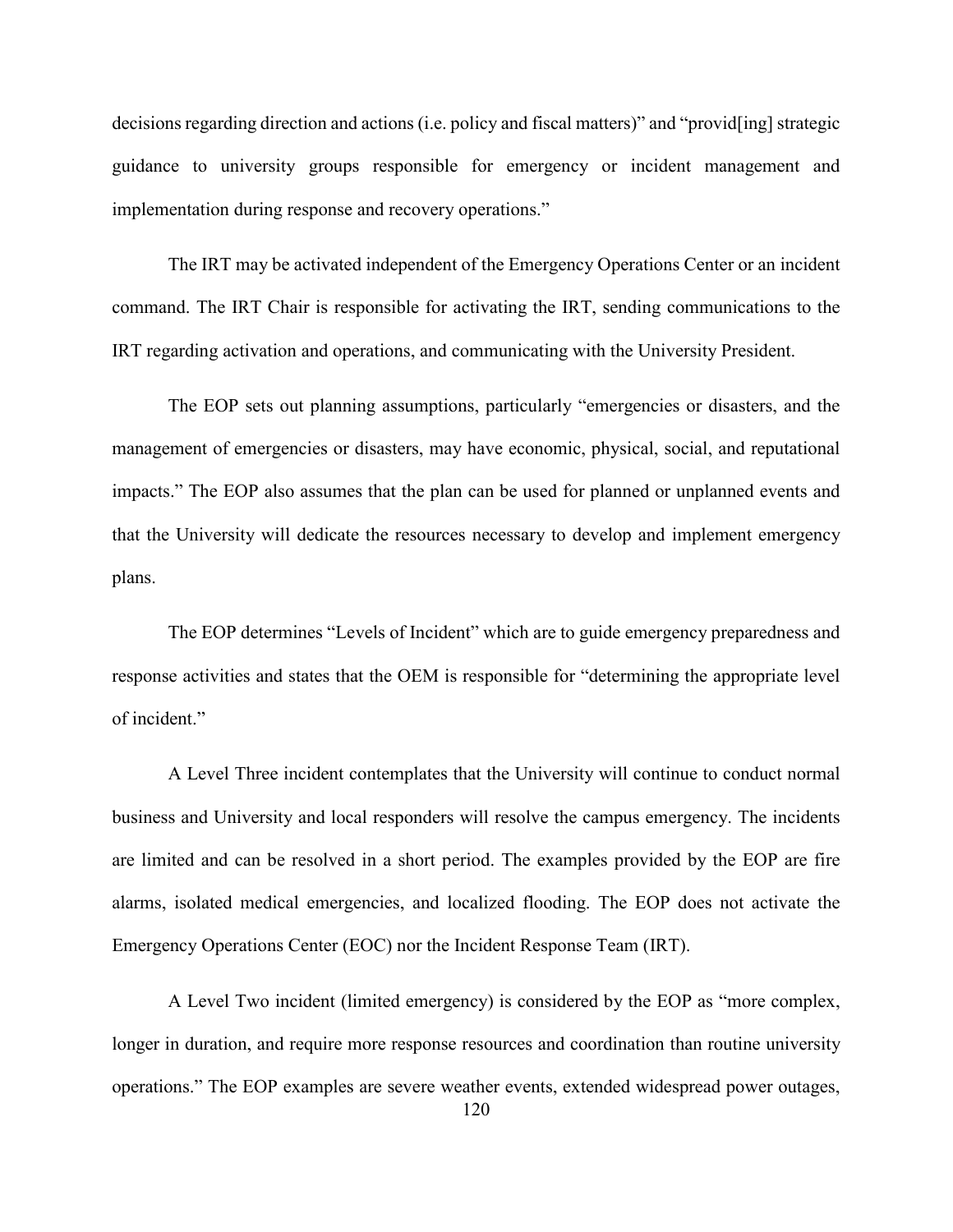and regional flooding. The EOP indicates that at this level OEM and Public Safety determine the required level of EOC activation and consider establishing a virtual EOC. Additionally, incident command/unified command posts may be established, and University and local agencies are to respond to the incident accordingly. The EOP states that the "IRT may be activated if policy issues arise<sup>"</sup>

A Level One incident, considered a major emergency, is an incident that "affects many or all university units, disrupts normal campus operations, and taxes routine response capabilities." The examples are major natural disasters, major violent events, and widespread epidemics. This level contemplates that response resources may "exceed the University's capabilities and require support from outside agencies." At this level, the EOP requires activation of the IRT/EOC, establishment of an Incident Command, and requests for support from outside agencies.

The EOP sets out a "Campus Emergency Management Structure." The field-level activities considered needed for all incidents, management level engagement is needed for major emergencies, and policy-level engagement is generally required only for major emergencies. At the policy level, strategic decisions are assigned to the President and the Incident Response Team (IRT). The Emergency Operations Center and Incident Command Posts at the management level and field level/operations level respectively are meant to handle response implementation.

The EOP states that the IRT will make policy decisions and will consist of "high-level university leaders who provide policy and strategic guidance to ensure an effective and efficient emergency response and recovery." The EOP indicates that the IRT will be activated for major emergencies and be assisted by the OEM with direction, control and coordination. OEM's role is to "ensure that the incident process and operations follow the NIMS, that critical discussions and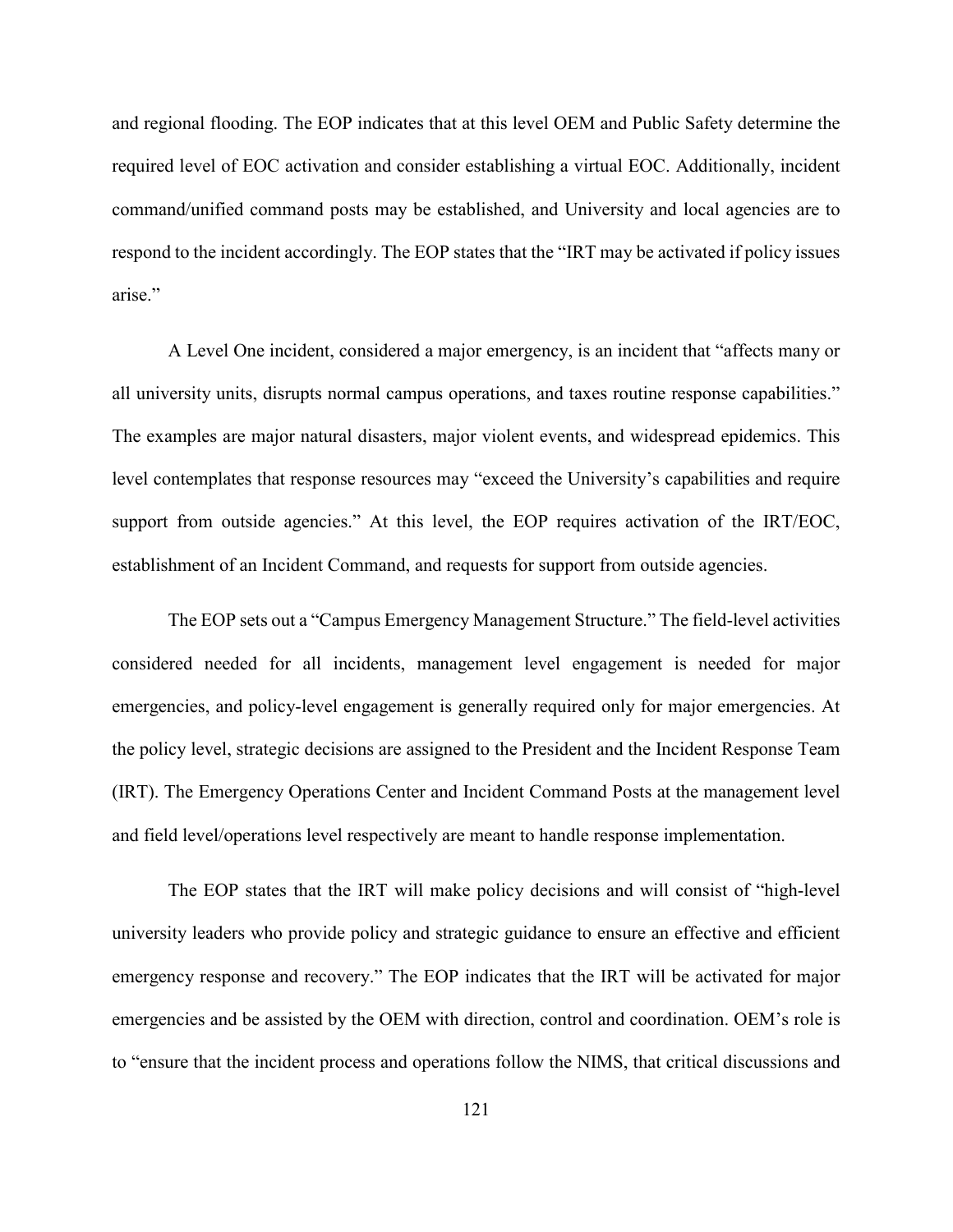actions are documented, and all groups have the same timely information and maintain situational awareness."

As to after-action meetings and reports, the EOP states that the OEM will coordinate afteraction meetings for major exercises and emergencies. The After-Action report would include an executive summary of the incident, summary and analysis of the response strengths and areas for improvement, an improvement plan, and a summary of participant feedback.

As to communications during a crisis, the EOP indicates that the communications strategy is to be led by the Office of Strategic Communications to provide timely synthesis of information from the Department of Public Safety, the President's Office, IRT, the EOC and IC team. The EOP states that this is to prevent misinformation, rumor-spreading, and inconsistent messaging. Finally, the Strategic Communications office is meant to manage all media inquiries and approve release of official statements and comments during a crisis. The Chief Communications Officer is considered the "official spokesperson for the University and must approve any information released to the media."

The University's adherence to the EOP during fall 2018. The University's EOP is in accordance with the industry guidelines articulated by the ACHA for emergency management response. During fall 2018 in response to the high levels of mold in dorm rooms, the University did not officially trigger the EOP, i.e. there was no emergency operations center activation, there was a limited IRT activation for the mold incidents, and no formal incident commander was designated, and the office of emergency management was not involved. It is not clear that University employees recognized that the handling of mold events in the fall 2018 should have triggered the EOP. Alternatively, any recognition that the EOP should have been triggered came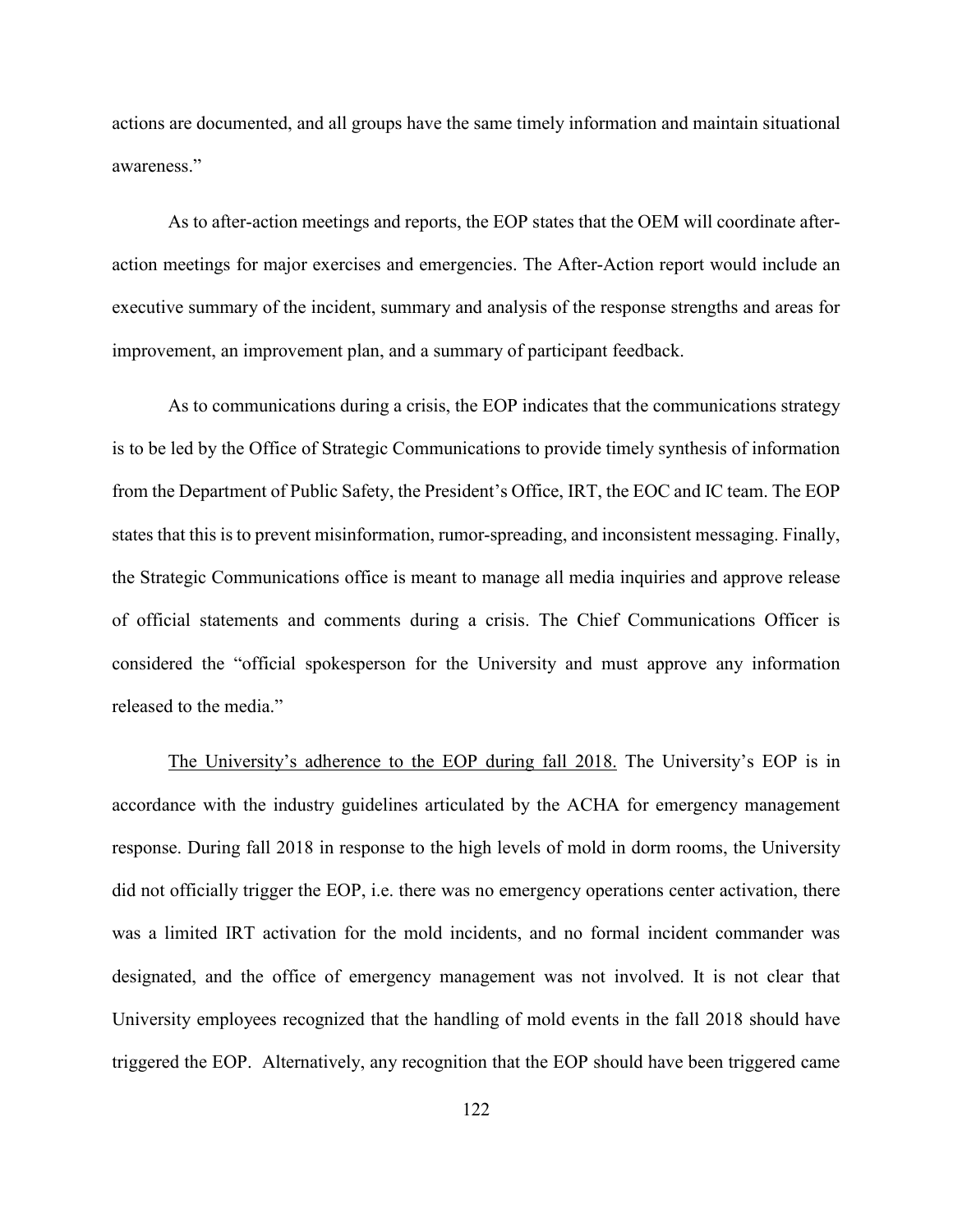after substantial remediation and/or relocation efforts were already underway. While many of the requirements of the EOP were met in the manner in which Res Facilities handled mold issues that fall, earlier recognition that the EOP should have been triggered and closer adherence to the EOP requirements would have assisted in a campus-wide coordination of resources and communications.

The goals articulated in the EOP are applicable to the mold events of fall 2018. Further, the assumptions stated in the EOP include the events related to mold in the fall of 2018. As a result of our review of documents and interviews, it is unclear to what extent appropriate campus staff have FEMA, NIMS, and ICS training which all touch on and direct the effective management of campus emergencies. Captain Ecker, of the Office of Emergency Management, stated that they suggest the training to staff but cannot guarantee that staff take that training.

From reviewing the definitions of emergency levels within the EOP, the mold crisis in fall 2018 most closely aligned with the definition of a Level 2 incident. The issues were complex, longer in duration and required more response resources than routine university operations. Service requests related to mold began when students moved in on August 23 and continued until remediation efforts were complete on about October 10. Res Facilities had insufficient staff to handle the number of mold service requests that were caused by the weather aberration in fall 2018. The University required the assistance of outside contractors. Further, to properly address the mold issues and to redirect internal staff to other locations for mold cleaning work, it was necessary to relocate more than 500 students to temporary housing. These events had a significant impact on the affected students and their families, was a distraction from their studies, and impacted the acclimation to college life for predominantly freshman students. The events also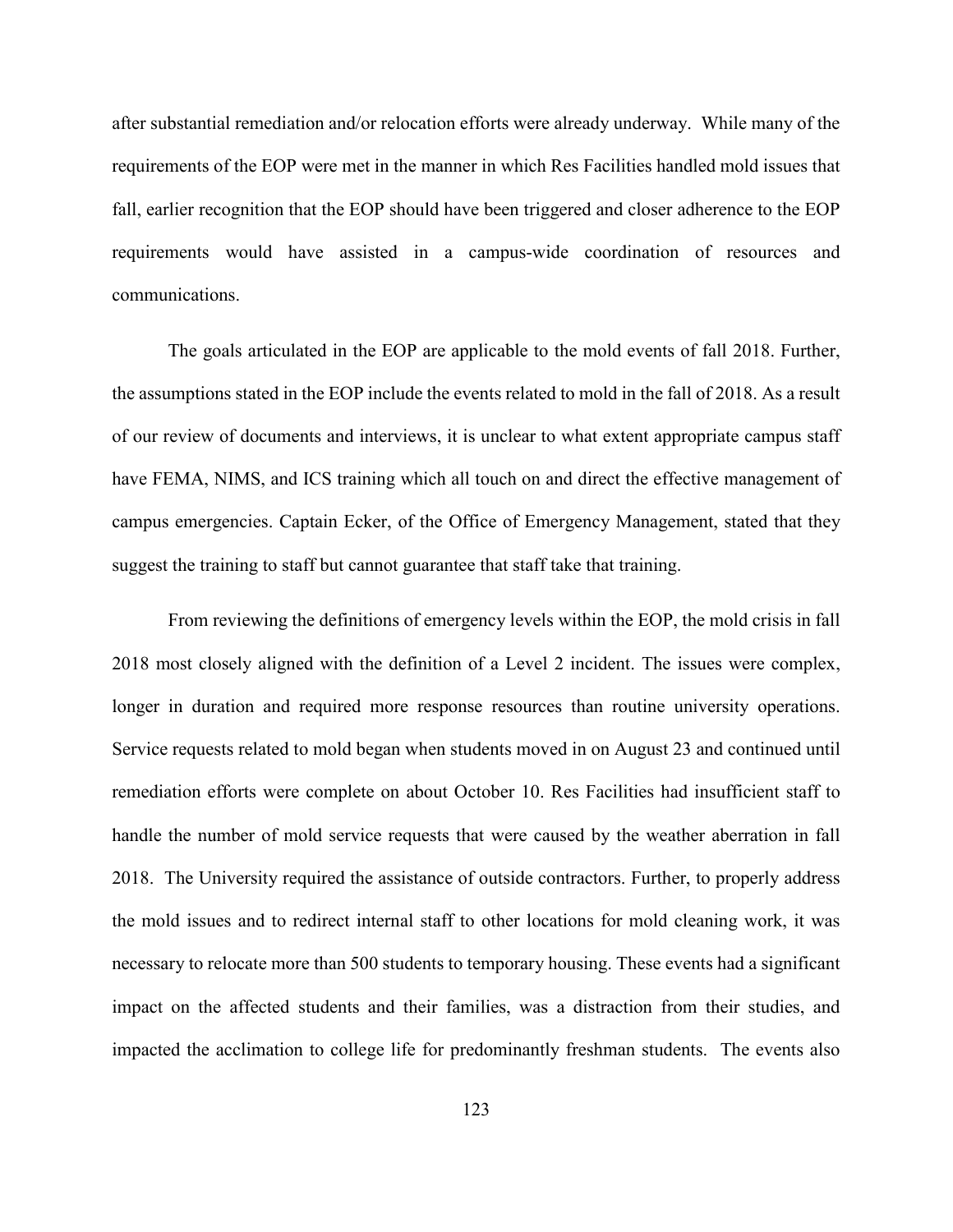disrupted certain campus operations to the extent the University instructed all faculty to give academic accommodation to affected students. **Exhibit B, DR 6 001658.** 

According to the EOP, for a level 2 incident, the OEM and Public Safety would determine the required level of EOC activation. The IRT can be activated "if policy issues arise." During the handling of mold issues in fall 2018, there was no triggering of the EOP and no determination by the OEM or Public Safety of the required level of EOC activation. In essence, Res Facilities handled and coordinated the University's response within that department alone or with assistance from other departments as requested by Res Facilities. Further, there was only one IRT meeting on September 24. That meeting occurred several days after the decision had been made to relocate over 500 students and after the commitment of University resources had already been made.

The EOP also covers crisis communication. In fall 2018, DESSR contacted Katie Lawson, Chief Communications Officer, on September 18. This is identified as the first point of contact with the Office of Strategic Communications concerning the high levels of mold in residential facilities. On September 19, an email was distributed to residence hall occupants with information and instructions about the increased number of mold related calls. Prior to these communications, Res Facilities had received complaints from students and parents regarding mold in the dorm rooms. Earlier communication with strategic communications would have provided a more comprehensive communication plan and would have been in more accordance with EOP.

## c. Campus Infectious Disease Management Plan, **Exhibit C, DR 2 000067**

The CIDMP, falls under the broader oversight of the University's Emergency Operations Plan **DR 12, 000364** and has been approved by the Administrative Council (comprising the Provost, Vice Presidents, General Counsel and Assistant President). The Plan was developed based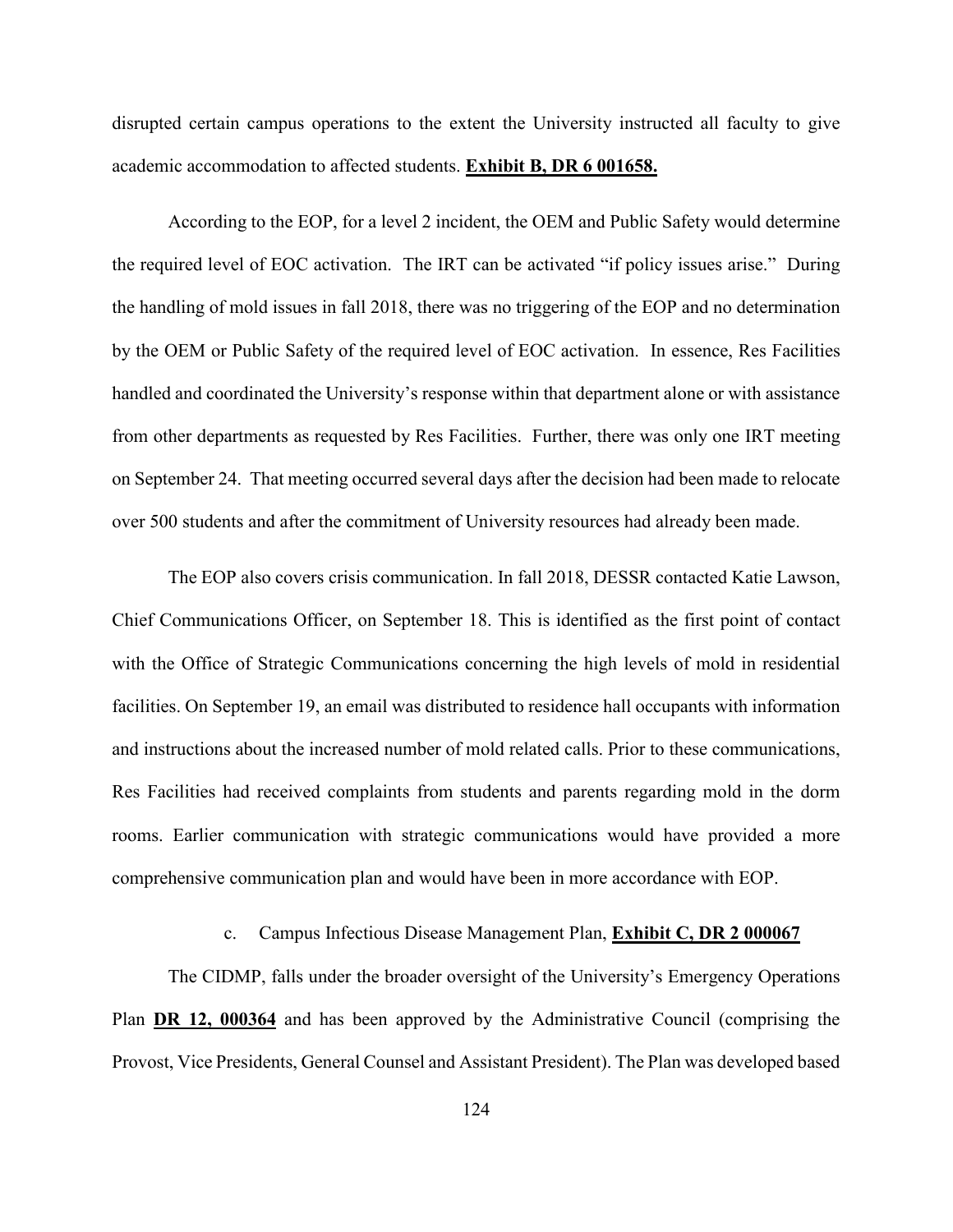the expertise of the members of the Campus Infectious Disease Management Committee and incorporates guidance from the CDC and the ACHA.

The CIDMP was broadened in scope five years ago to provide a framework for the key units at the University to respond to an incident of a campus infectious disease and to "reduce morbidity, mortality, social and economic disruption caused by an infectious disease case or outbreak in the UMD community." Prior to the fall of 2018, the CIDMP was updated in February 2018.

The CIDMP sets out within its Executive Summary that it "names levels of response that are divided 1, 2, and 3 based on the transmissibility, number of cases and morbidity and mortality associated with a particular infection." The CIDMP is reviewed at least annually with key stakeholders and describes itself as a "living document...constantly updated based on new information and experience."

The CIDMP recognizes that the IRT will manage the institution's response to a broad threat that that it will incorporate recommendations from within the CIDMP. The IRT, according to the CIDMP, is to "meet weekly, daily, or more often as issues unfold." The CIDMP calls for a Campus Infectious Disease Management Committee CIDMC "to communicate and meet periodically to keep the IRT abreast of potential threats in this realm." The UHC Director is the primary contact with local, state, or federal public health authorities. The CIDMP states that the UHC Director and Emergency Manager will "work together to coordinate a date and time for CIDMC to meet."

The CIDMP states that management of an infectious disease related situation would be conducted within the UMCP structure for Emergency Management for all-hazards. The CIDMP names the Public Information Officer for the University of Maryland as the primary and only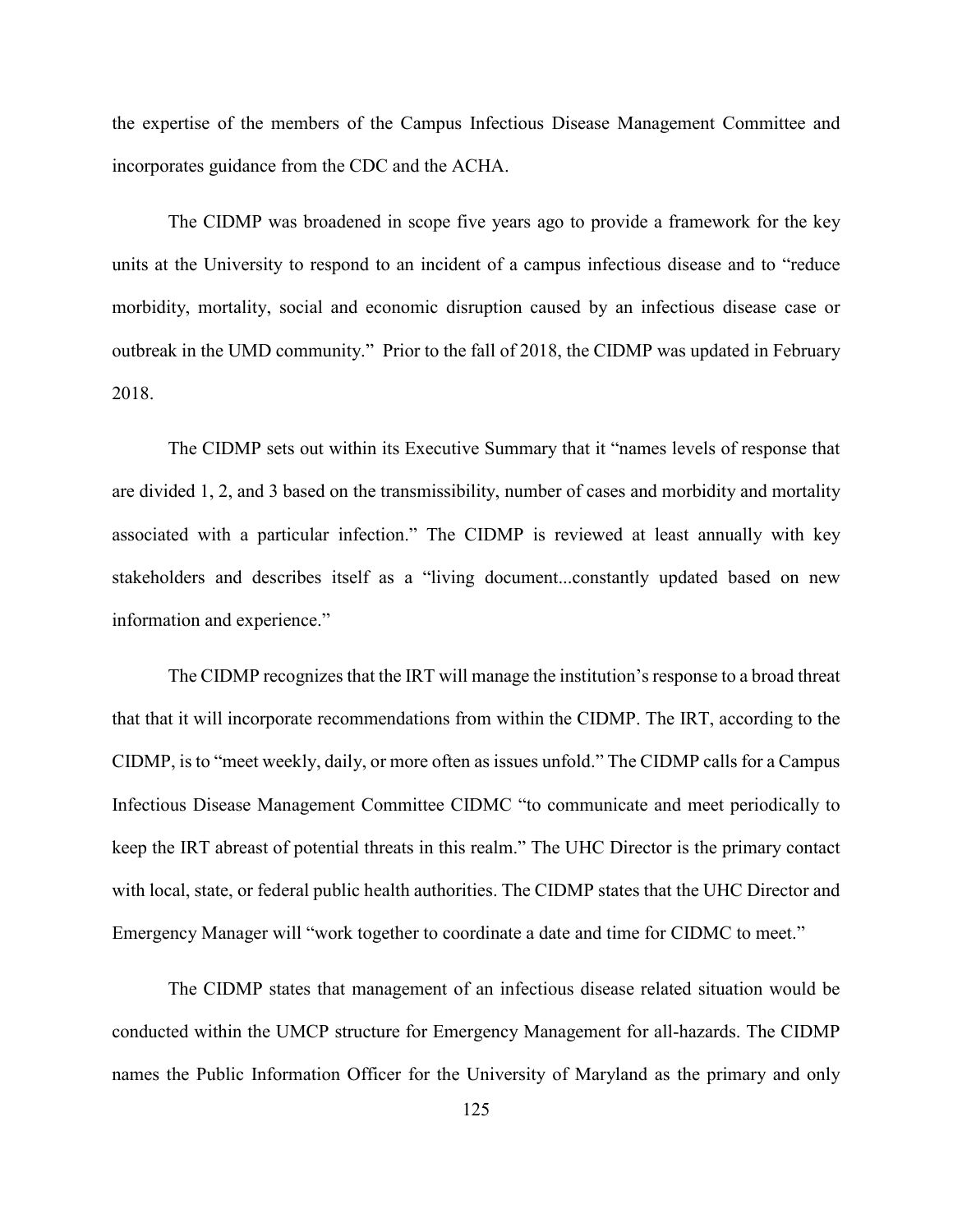spokesperson to communicate to the "media, external constituents and any other interested parties." The CIDMP states that the PIO is typically the Chief Communication Officer for UMCP.

Membership on the CIDMC includes representation from Facilities Management, Office of International Affairs, University of Maryland Police Department, Student Affairs, Athletics, Communications, Human Resources, University Health Center, Residential Facilities, Department of Environmental Safety, Sustainability and Risk, Office of Emergency Management, and University Recreation and Wellness. The CIDMC collectively identifies concerns, practices and expectations around the campus management of infectious diseases. They ensure that relationships between offices and resources are established in advance of any outbreak or situation.

The CIDMP developed three levels to guide the University's response to various infectious diseases situations. A Level One response is for an infectious disease with limited transmission of infectious disease with low mortality and morbidity with examples of norovirus or viral meningitis. This level of response dictates that the University mitigate the spread of the low danger infection, provide information to the community about the infection in question and increase prevention measures in Resident Halls/Dining Halls/public locations.

A Level Two response is for an infectious disease with high mortality or morbidity that potentially threaten campus health & safety and hospitalization or death of community member potentially occurring. The CIDMP examples are bacterial meningitis, isolated Ebola, or measles. The CIDMP contemplates that this level of response would see a "significant increase in student, faculty and staff absenteeism, heightened level of anxiety about the infection..." In addition, social distancing and event cancellation is seen at this level.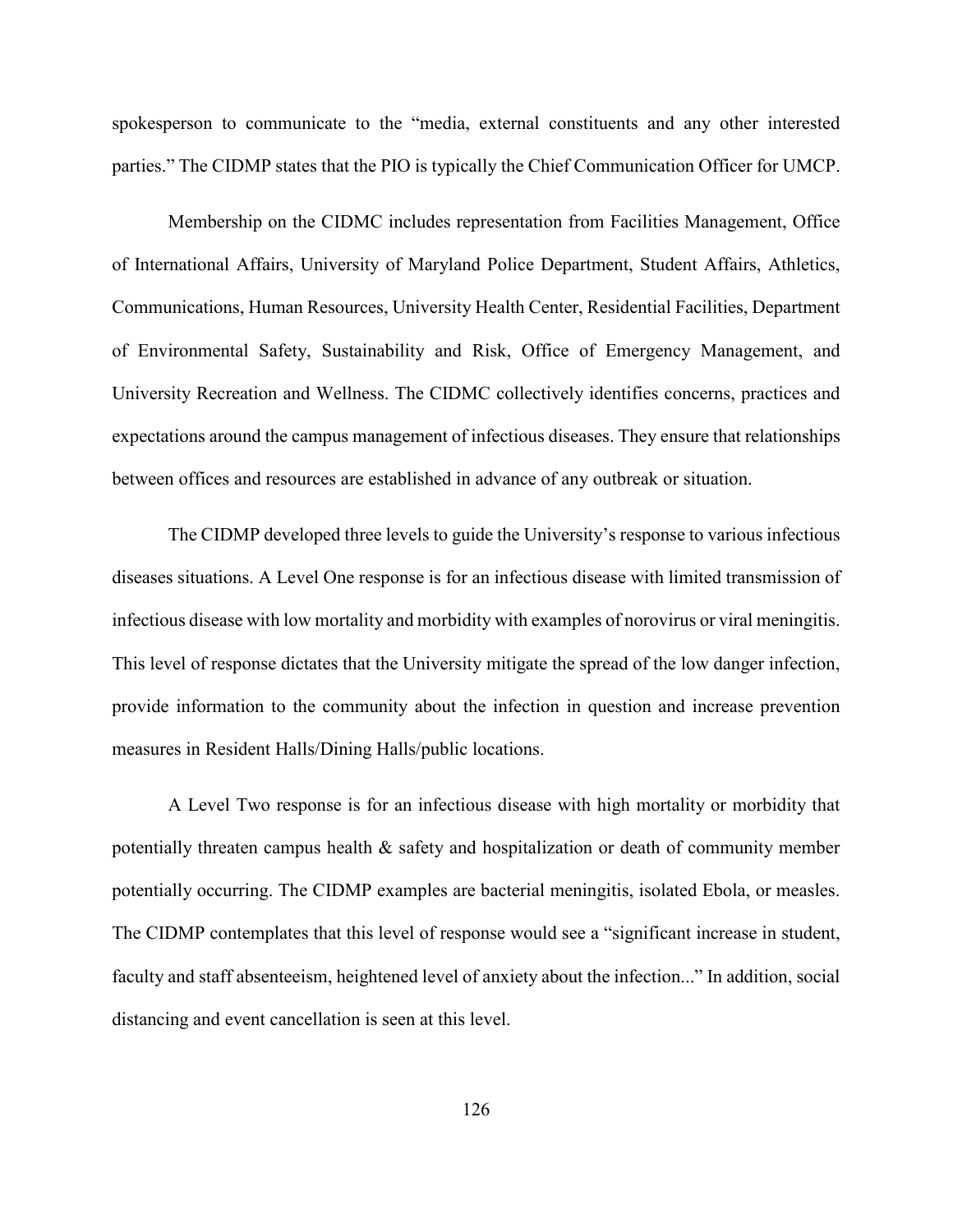A Level Three response involves an infectious disease with high mortality and morbidity that disrupts the conduct of University business. The CIDMP provides a virulent flu strain as an example. This level of response contemplates normal operations interrupted and that the University being called upon to provide food and shelter to community members affected on campus and the surrounding area.

Under the CIDMP, the University's responsibilities include: 1) practicing ongoing disease surveillance to facilitate early detection of an infectious disease; 2) active communication with local and state public health authorities on disease patterns; 3) ensure appropriate student immunizations and disease reporting; 4) University department coordination; 5) provide timely, consistent, and accurate information to campus community; 6) educational campaigns to reduce risk; and 7) participation in Point of Distribution activities.

Each key University responsible unit has its own written response to actions required under each of the three levels. The CIDMP provides for coordination of any infectious disease response with the University Strategic Communications representatives to work together on appropriate communications.

The CIDMP follows the recommendations of ACHA's guidelines on Emergency Planning. Further, the CIDMC never declared a specific level of incident for the adenovirus outbreak. The CIDMP does not explicitly recommend or require that a level be designated for every infectious disease situation. From the time the adenovirus outbreak was appreciated on November 13 until the outbreak concluded, the CIDMC never declared a specific level of incident related to the outbreak.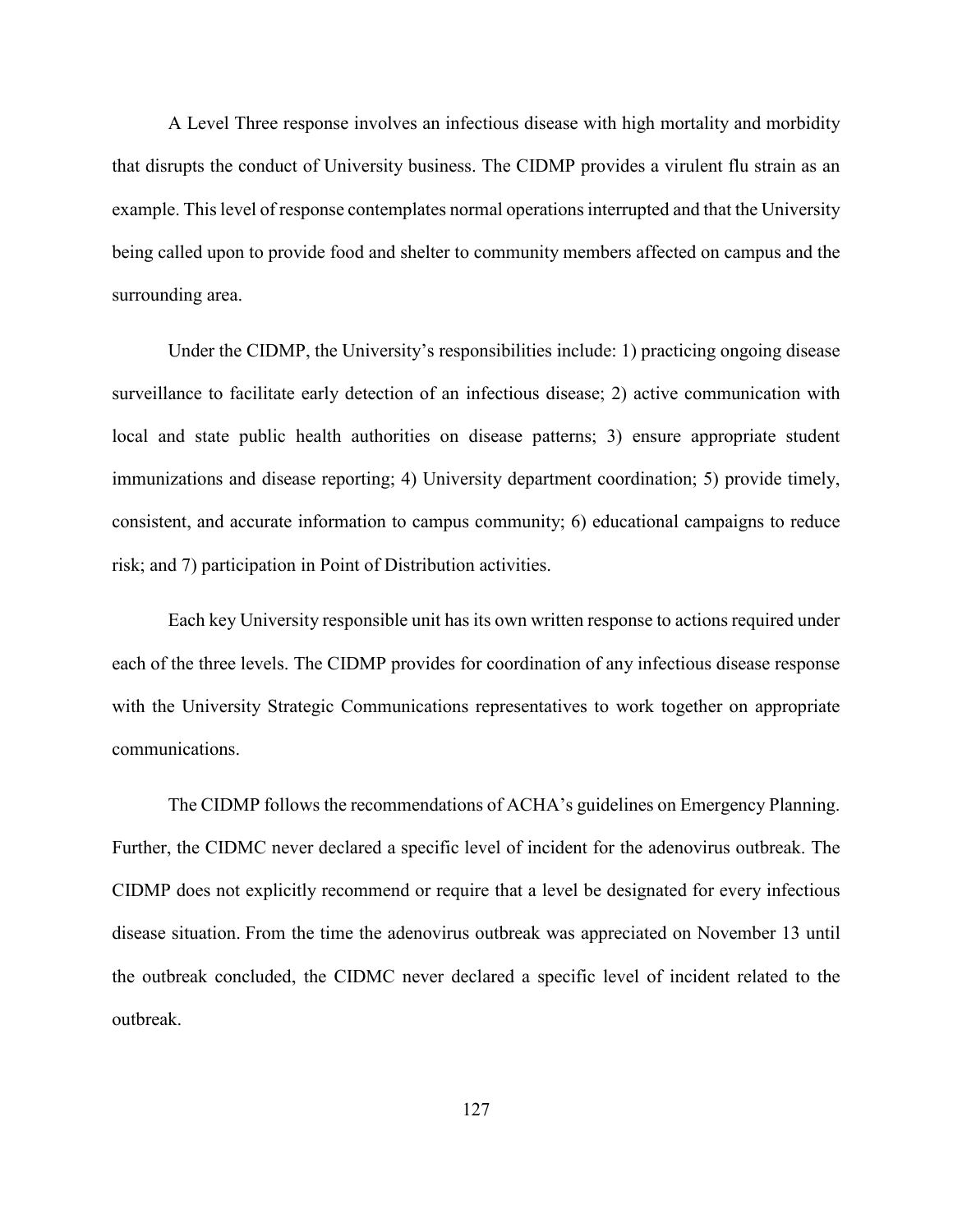Although the University and Dr. McBride did not specify an operation level within the CIDMP, and such declaration is not required by the CIDMP, the University and specifically the UHC and Dr. McBride adhered to the requirements of the CIDMP.

#### d. Laboratory Policy and Procedure Manual, **Exhibit C, DR 12 000419**

The UHC utilizes a Laboratory Policy and Procedure Manual. This describes how phlebotomy and laboratory testing is performed, both in house and for send-out laboratory tests, and how tests are ordered within the electronic medical record. It describes procedures for receipt and review of results, and notifications to patients. Using this system, the laboratory director reviewed laboratory tests that had been ordered and not performed on a monthly basis and messaged the ordering provider to review and follow up with the patient.

Monthly review of unfilled laboratory tests may potentially result in a significant delay to follow up. While there is no indication that this impacted patient care or outcome during fall 2018, only conducting a monthly review of unfilled laboratory tests is not recommended.

# **VI.RECOMMENDATIONS**

The Panel makes the following comments and recommendations:

### A. GENERALLY

The University did not appear to have a mature culture of emergency management across all levels of the organization which would have provided early opportunities for escalation and more effective emergency management for both incidents. It does not appear that any formal campus wide/OEM coordinated after-action meetings were held as a result of the mold and adenovirus incidents from fall 2018. Res Facilities and Residential Life conducted a joint after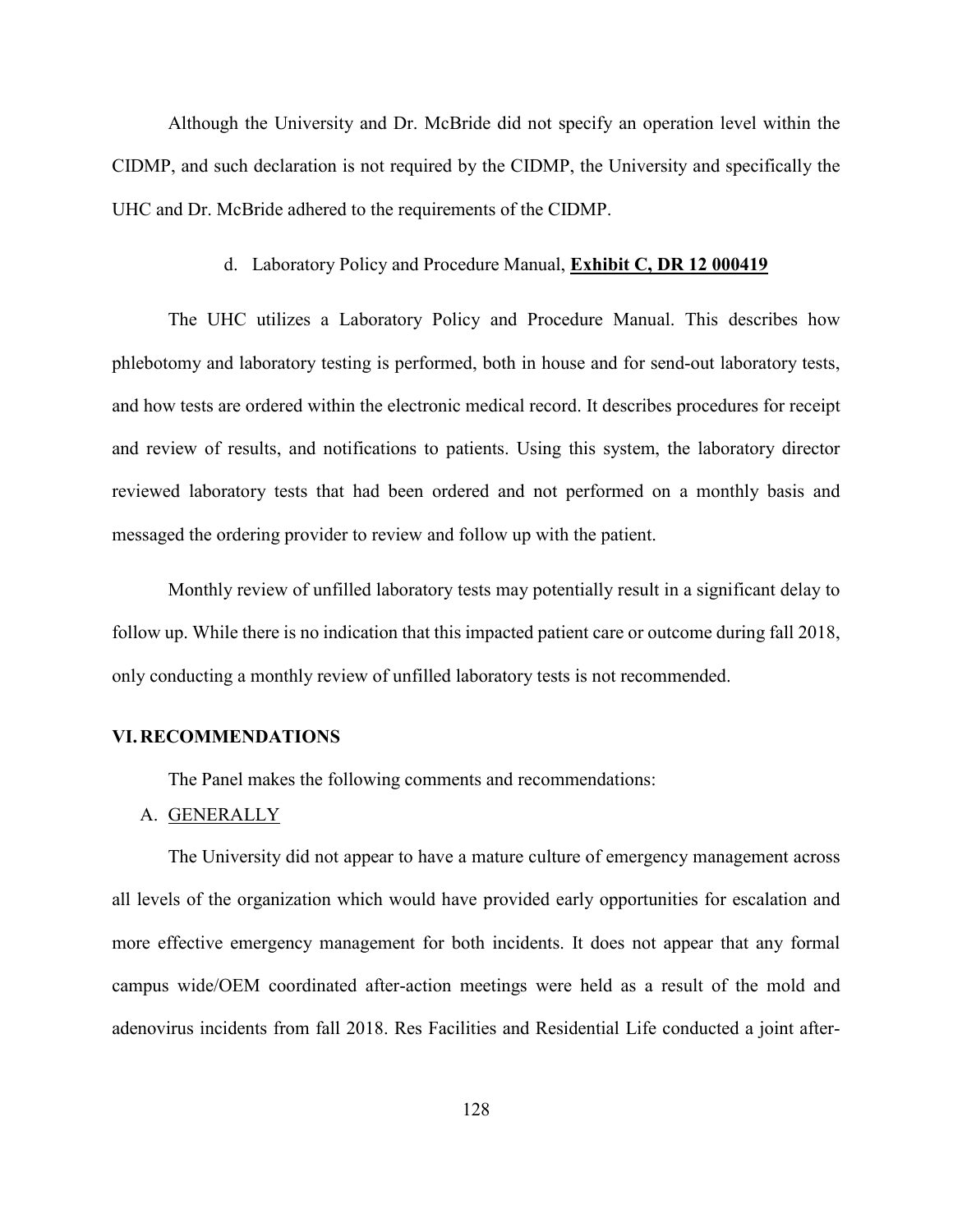action meeting and so did the UHC, however given that the entire campus was affected by mold and adenovirus, a larger coordinated after-action meeting would have been appropriate.

The University should consider providing training through a trackable platform to ensure appropriate staff complete the training in the FEMA National Incident Management System (NIMS) and the Incident Commander System (ICS). The University should review roles and responsibilities of staff at all levels during a range of campus incidents and emergencies.

In the case of the Emergency Operations Center and IRT activities, the University should err on the side of activations during real events so that campus-wide teams may continue to improve on the handling of campus emergencies. A campus may convene their campus wide emergency operations teams and then scale back as needed once an appropriate decision has been made to do so. The combination of the EOP and the lack of campus-wide emergency management in these two incidents suggests the campus reserves the campus-wide emergency operations management to higher levels of threat including situations such as exigent criminal activity on campus or natural disasters.

With a more robust culture of campus emergency management there would be an improved recognition of formal campus wide coordination at all levels of incidents, especially in situations which may have potentially less impact but are more likely to occur, versus reserving the campus wide emergency operations activities to only the most severe, but more unlikely incidents.

The University should evaluate the current structure of its marketing department and identify one of the four branches which owns "crisis communication" for the University. Moreover, the University should designate a person/role named for crisis communication so that moving forward there is an owner for crisis communication. That person or role should have direct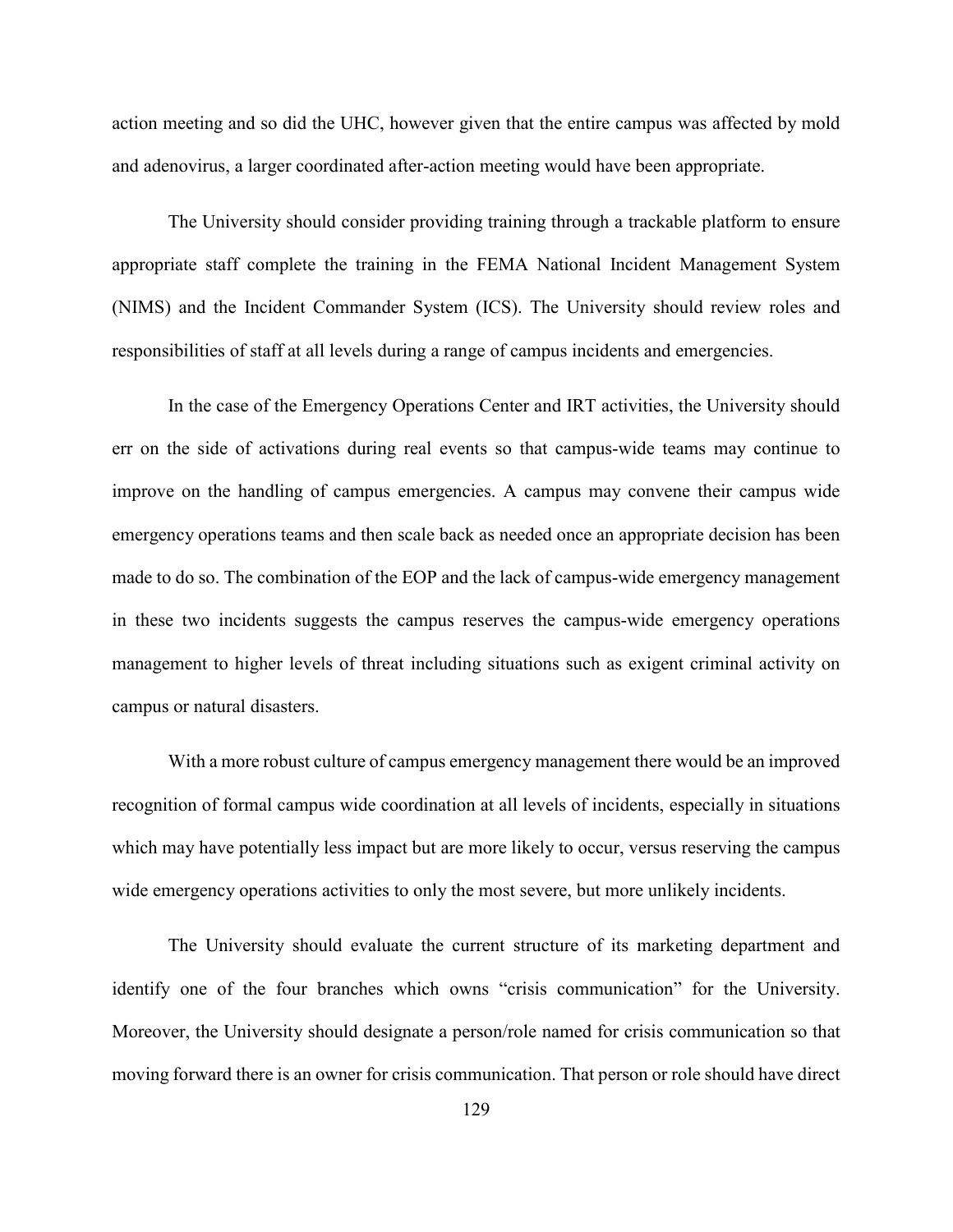access to the decision makers and those communicating with parents and students (i.e., the VP of Student Affairs). Moreover, those persons dealing with the crisis operationally should have direct access and coordination with this "crisis communicator."

The University should leverage the IRT. If the CIDMC is consulted (or a similar subgroup), the IRT should be called as well to determine if crisis messaging is needed and to evaluate the potential for institutional risks. If the VP of Student Affairs is considered the conduit to students/parents, that individual needs to be an active partner with the crisis messaging and the IRT.

#### B. RECOMMENDATIONS SPECIFIC TO MOLD

# i. The Incident Response Team, in accordance with the Emergency Operations Plan, should be involved in decision making.

The Emergency Operations Plan states that the IRT's role is to make final decisions regarding direction and actions. In addition, the IRT is meant to be involved with a variety of incidents, in particular individual student tragedies, weather-related incidents, infectious disease incidents and property-related or infrastructure or reputation related incidents. The University should follow its description of the IRT and be more involved in decision making particularly where institutional risk is at issue.

Dr. Clement, the Vice President of Student Affairs and Dr. Hummel, her Assistant VP described the IRT as a body that gathers and shares information but not a decision-making body. While the IRT is not meant to direct the details of operations, the response to high levels of mold in the dorm rooms should have had more IRT involvement. The IRT's active involvement would likely have allowed for more consideration of institutional risk and provided for more streamlined communication.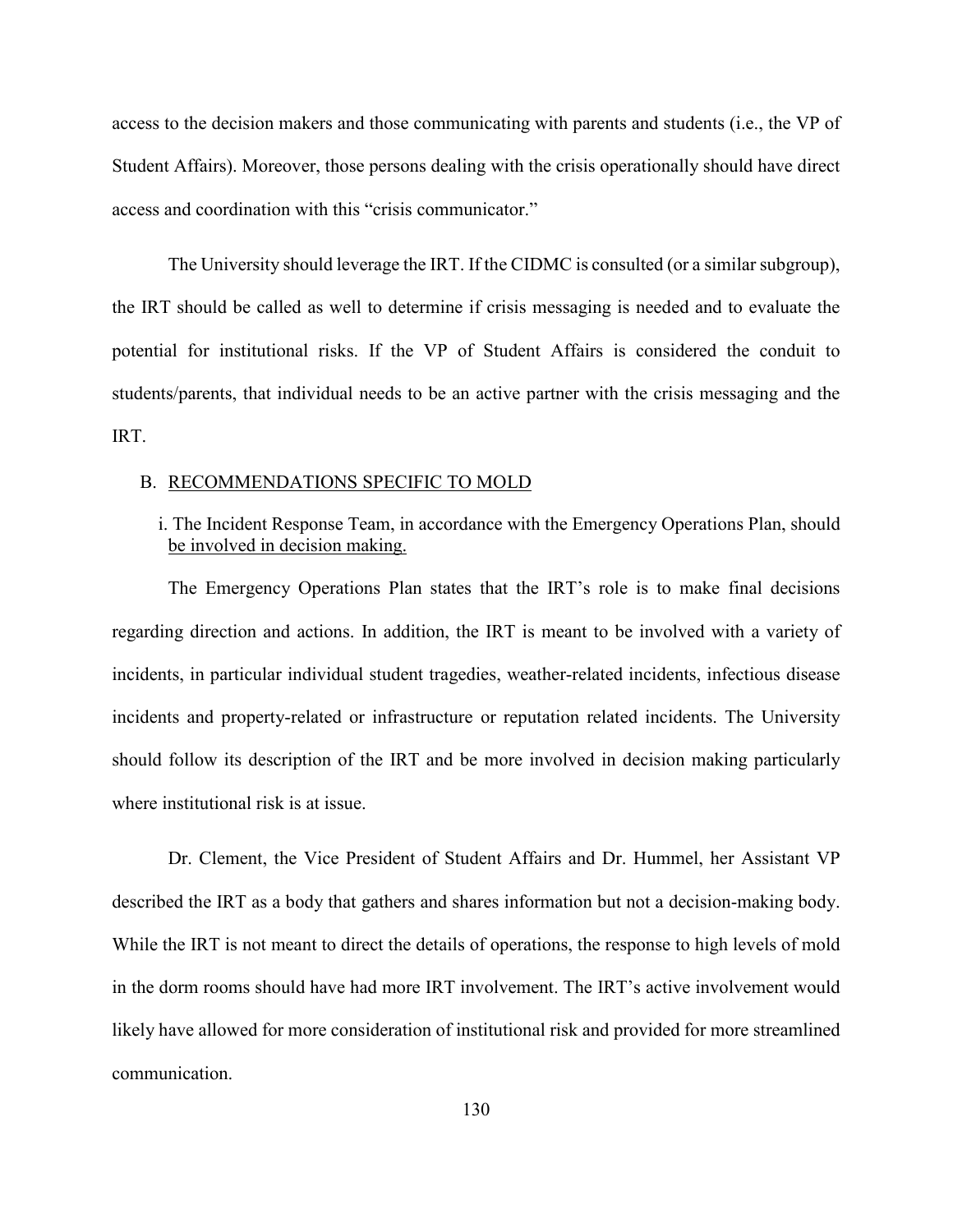ii. Although air sampling is not required under EPA or OSHA guidelines, and although recommended against by DESSR and BDL, air sampling may have been helpful to determine whether there was a hidden source of the mold which could have been missed by visual inspection.

The recommendations of BDR and DESSR to not sample for mold were not against the EPA and AIHA guidelines and the University's adherence to those recommendations was acceptable under the broad EPA guidelines.

Res Facilities created a "Prevention, Assessment and Removal of Mold" on July 25, 2019 which addresses among other things, mold prevention, internal communications of mold assessment, remediation procedures, roles and responsibilities, remediation evaluation, escalation considerations, and risk and process communication. *See* **Exhibit C, DR 12 000205**. The document does not suggest air sampling to validate the remediation which is not in conflict with EPA and AIHA guidelines.

Air sampling, however, is a useful tool in determining the differences between indoor and outdoor air quality whch may indicate the presence of hidden indoor microcopic air contaminant. Usually, the observation would be that outdoor spore concentrations exceed the indoor concentrations. It would have also been useful for the University to also conduct surface samples after remediation.

The University is responsible for the health and safety of the students, faculty and visitors to the campus. In the residential halls, the University is charged with providing a safe living environment for the occupants. Considering that the university's remediation efforts would be scrutinized by the public and perhaps more importantly, the parents of the students living in Elkton, the University should have conducted air sampling after the remediation to provide a level of assurance to the students and their families that the cleaning/remediation activities were successful.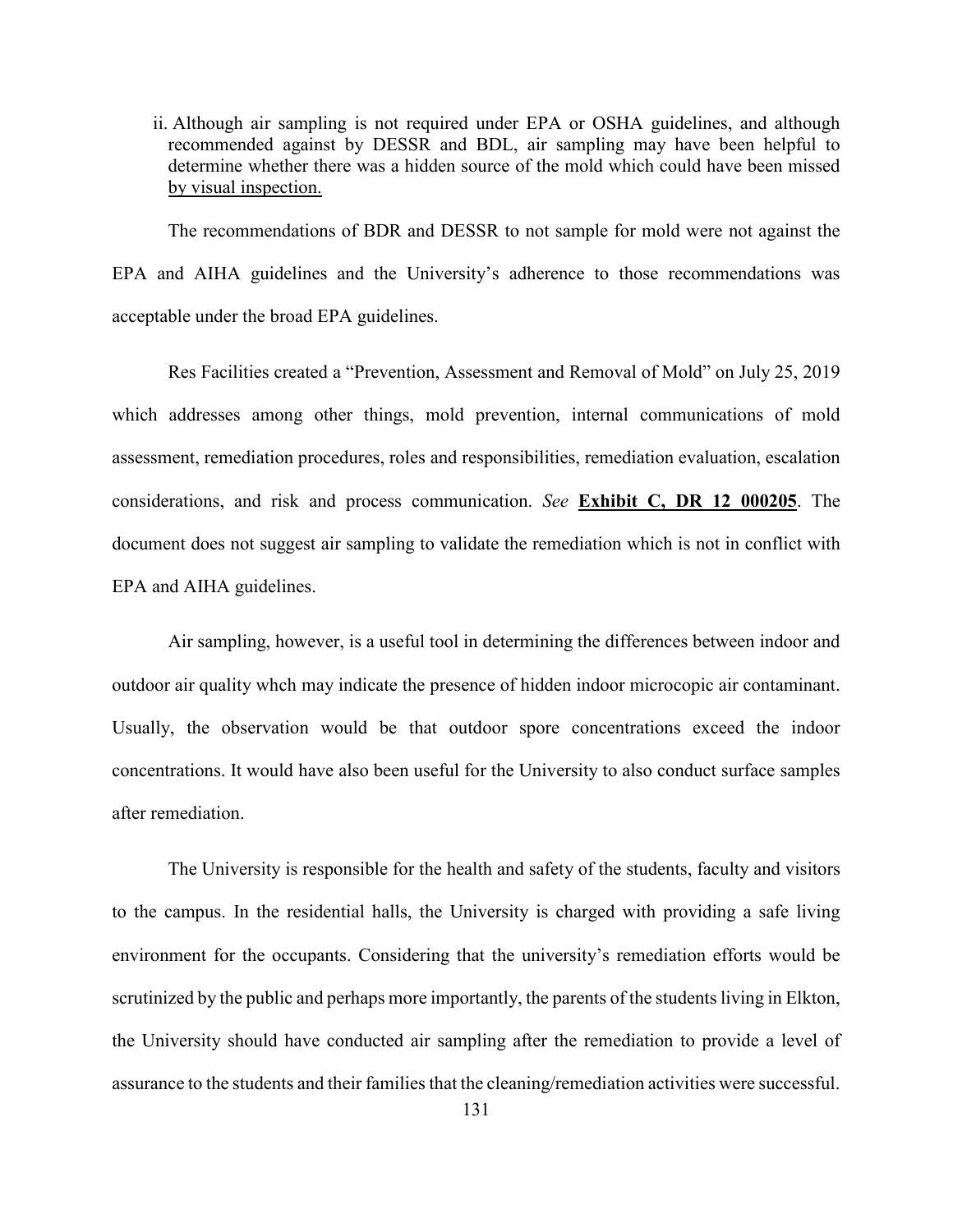## iii. Where possible, identify persons who are sensitive receptors and make provisions to notify, remove or protect them from environmental incidents.

There are limitations regarding knowledge of personal health information imposed by federal HIPAA regulations. However, mold is an aeroallergen, and allergens affect individuals very differently depending upon personal sensitivity. At minimum, staff should be trained that mold growth may result in very different effects upon building occupants due to individual sensitivity.

### iv. Coordinate with the communications department to review readiness to set up call centers.

Res Facilities with the assistance of Residential Life handled the remediation efforts for the mold in the dorms. Res Facilities was also tasked with responding to service requests and constant parent and student inquiries and complaints, The University should review the coordination between the communications department and particular departments responding to a crisis to allow the department to focus on the operations of handling the crisis and task the communications department with call center coordination to adequately and efficiently handle parent and student inquiries.

# v. Review the Tririga system for effectiveness in management and reporting of work tasks and alerts of trends and clusters.

In the fall of 2018, Res Facilities did not utilize the Tririga system to generate real-time information regarding clusters or maintenance requests or trends in certain buildings. This information would be helpful for Res Facilities to earlier detect a trend and more quickly address a large problem.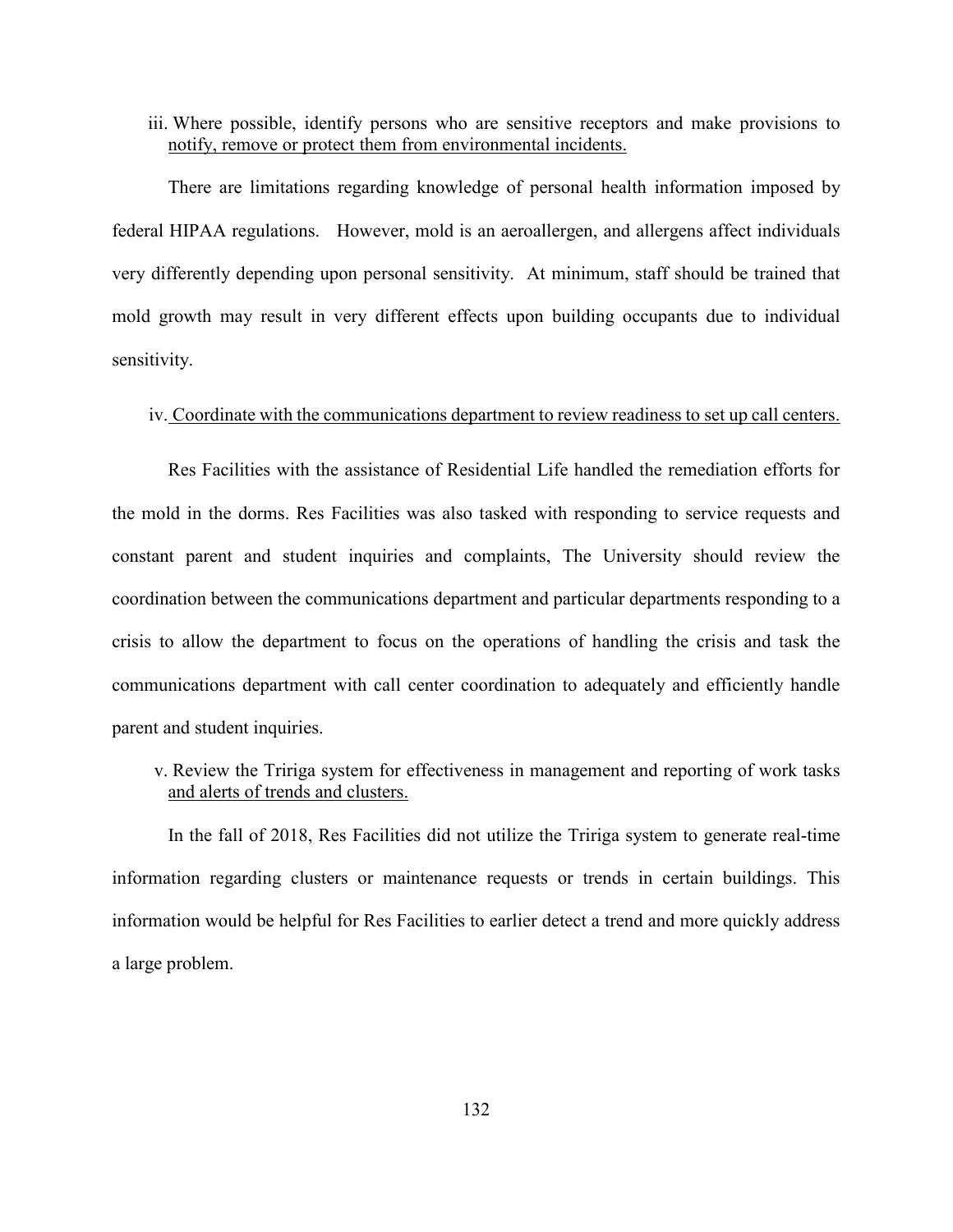vi. Investigate feasibility of installing Dedicated Outside Air Supply (DOAS) system in the buildings.

DOAS systems supply tempered and dehumidified make-up air to the building to act as a positive control on indoor relative humidity and provide positive pressurization to the building, thus reducing the uncontrolled infiltration of outdoor air into the building.

Of note, in the aftermath of 2018, the University has developed and implemented several initiatives which will improve the performance of their facilities with respect to water intrusion and subsequent mold problems. Res Facilities developed a new moisture control program for Elkton that includes: 1) signage on windows to remind students to keep the windows closed when air condition is operating and on the fan coil units to prevent blockage; 2) general signage on first floors related to moisture control; 3) data monitoring of the temperature and humidity in each students' room using a "HOBO" brand data logging service; 4) dehumidifiers in each students room that have a built in water pump which pumps collected moisture into the fan coil unit condensate drain; 5) health and safety inspections in the student rooms; and 6) large built-in dehumidifiers in the hallways.

#### vii. Investigate modifications to the chilled water supply temperature to the FCUs for cooling.

Current supply water temperature is reported to be 44°F. Providing chilled water at such a low temperature can lead to subcooling the dorm rooms which will cause the fan coil unit to short cycle and thus severely limit the dehumidification effect of the chilled water fan coil unit. The University should consider modulating the chilled water supply temperature to the fan coil units to maintain sufficient airflow over the coil to achieve effective dehumidification.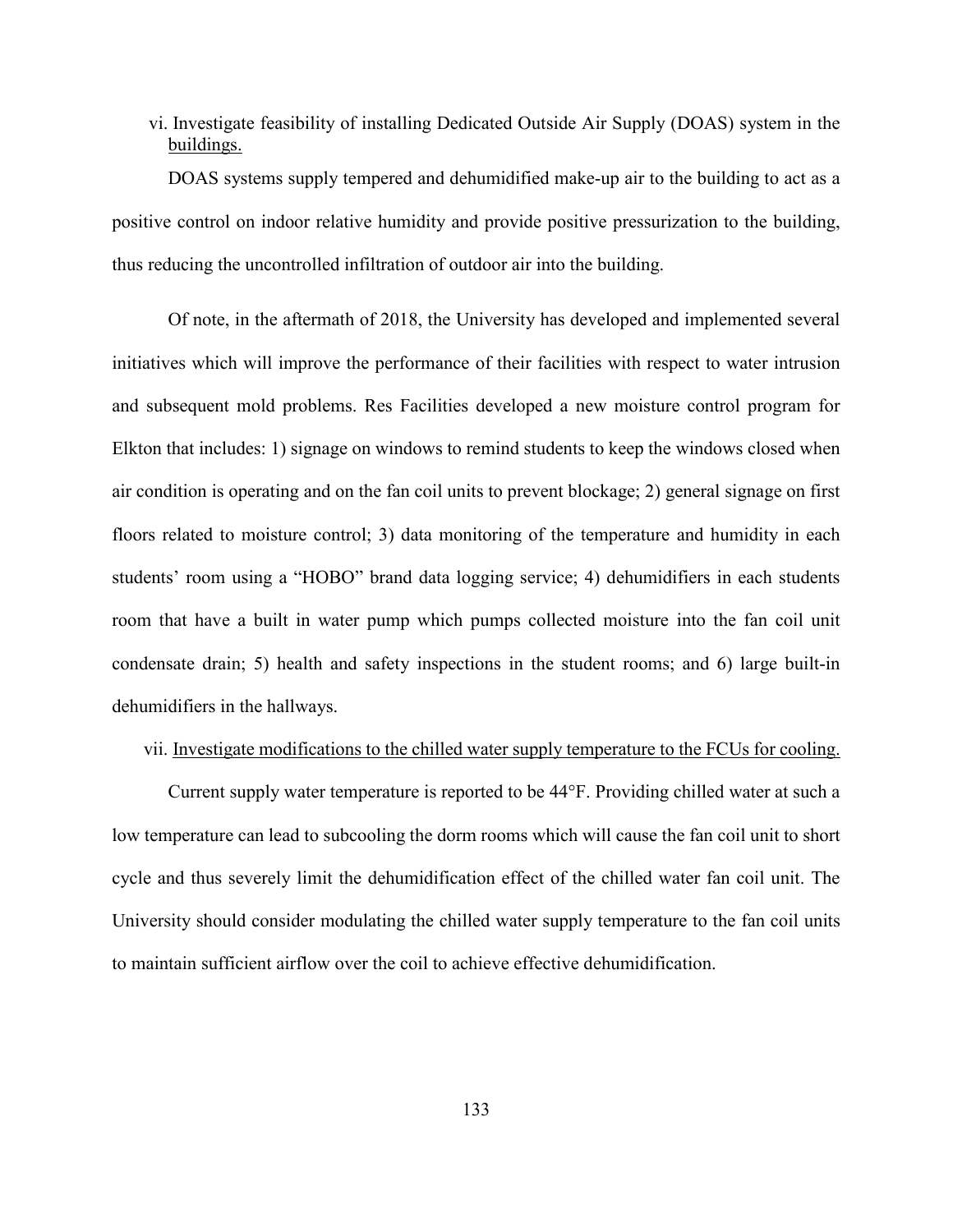### viii. Trim back the ledge that still extends over the fan coil unit.

The window sill overhangs the wall and it forms a ledge of approximately  $1 - 1.5$  inches that extends out over the top of each fan coil unit. The design of the air outlet of the fan coil unit is intended to direct air back towards the window and 'wash' the wall. The overhanging ledge blocks that airflow and redirects it toward the front of the fan coil unit. The fan coil's temperature control is located in the return air slot at the bottom of the fan coil. When the cold discharge air is directed towards the front of the fan coil unit, it does not get a chance to mix adequately with the room air. It is drawn back into the return and gives a false reading to the temperature control that the room temperature needs have been satisfied. The controller then closes the coil control valve and shuts off the fan. This 'looping' of air is called 'short circuiting' and the unit stopping and starting due to this errant airflow is called 'short cycling'. Res Facilities should grind or cut away the overhanging ledge to allow the discharge air to wash the window\wall and mix properly in the room. This will improve comfort and allow the unit to run longer, thus aiding dehumidification.

## C. RECOMMENDATIONS SPECIFIC TO ADENOVIRUS

## i. The campus should incorporate activation of the Incident Response Team into its response to outbreaks, as well as into the Campus Infectious Disease Management Plan.

The University should leverage the breadth of resources of the campus with a more coordinated response to infectious disease outbreaks by triggering the IRT when an outbreak is declared and/or a CIDMP level is stated. The recommended checklist for each level within the CIDMP could include assembling the IRT. Having the IRT activated will enable the University to engage campus-wide leadership and allow for a broader perspective on the issues at hand, including improved consideration of institutional risk.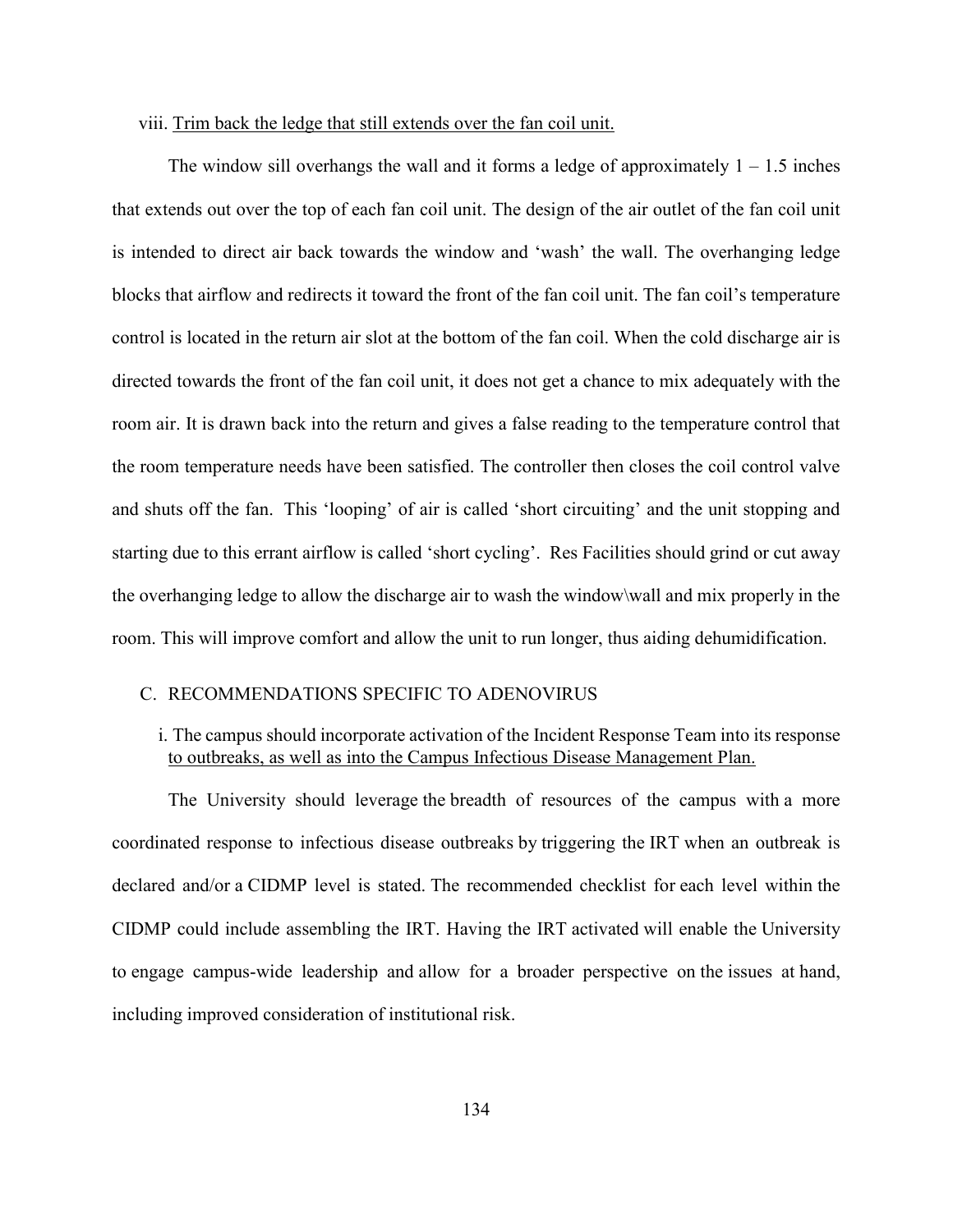ii. The UHC should utilize tighter syndromic surveillance to monitor trends of ILI, conjunctivitis, and gastroenteritis.

During fall 2018, the UHC was running monthly disease surveillance reports which is not frequent enough to detect a pattern. Similarly, quarterly reporting for individual providers or laboratory patterns would have been too infrequent for rapid response. In addition, the list of diagnoses being monitored was limited, and ILI data patterns were being reviewed retrospectively. Although a specific diagnosis of adenovirus would not have been detected by these surveillance methods and while the UHC utilized other internal mechanisms for surveillance (such as staff discussions, collaborations, and interactions) which contributed to the UHC recognizing the increased frequency of ILI in the University's community, increasing frequency of data review may be able helpful to identify issues and to trigger a level 1 response earlier.

Since fall 2018, the UHC has already increased running these surveillance reports to weekly which is much more appropriate for detecting a pattern, but the UHC could consider broadening the reported list of diagnosis codes by reviewing their most frequent diagnoses. Using fever as a diagnosis code for reporting is a good proxy for infection, and the UHC has already lowered the definition of fever to include low-grade fever of 100 degrees or higher. While likely not possible through the electronic medical system, the UHC should explore ways of automating reporting so patterns above baseline are flagged or become "high alert" without having to manually run the report.

Disease surveillance methods utilizing the electronic medical record were in place in Fall 2018 but did not assist in recognition of patterns given frequency of and limitations around electronic reporting. This change can make a significant difference in the sensitivity of disease detection on a campus of more than 40,000 students and trigger a Level I response earlier.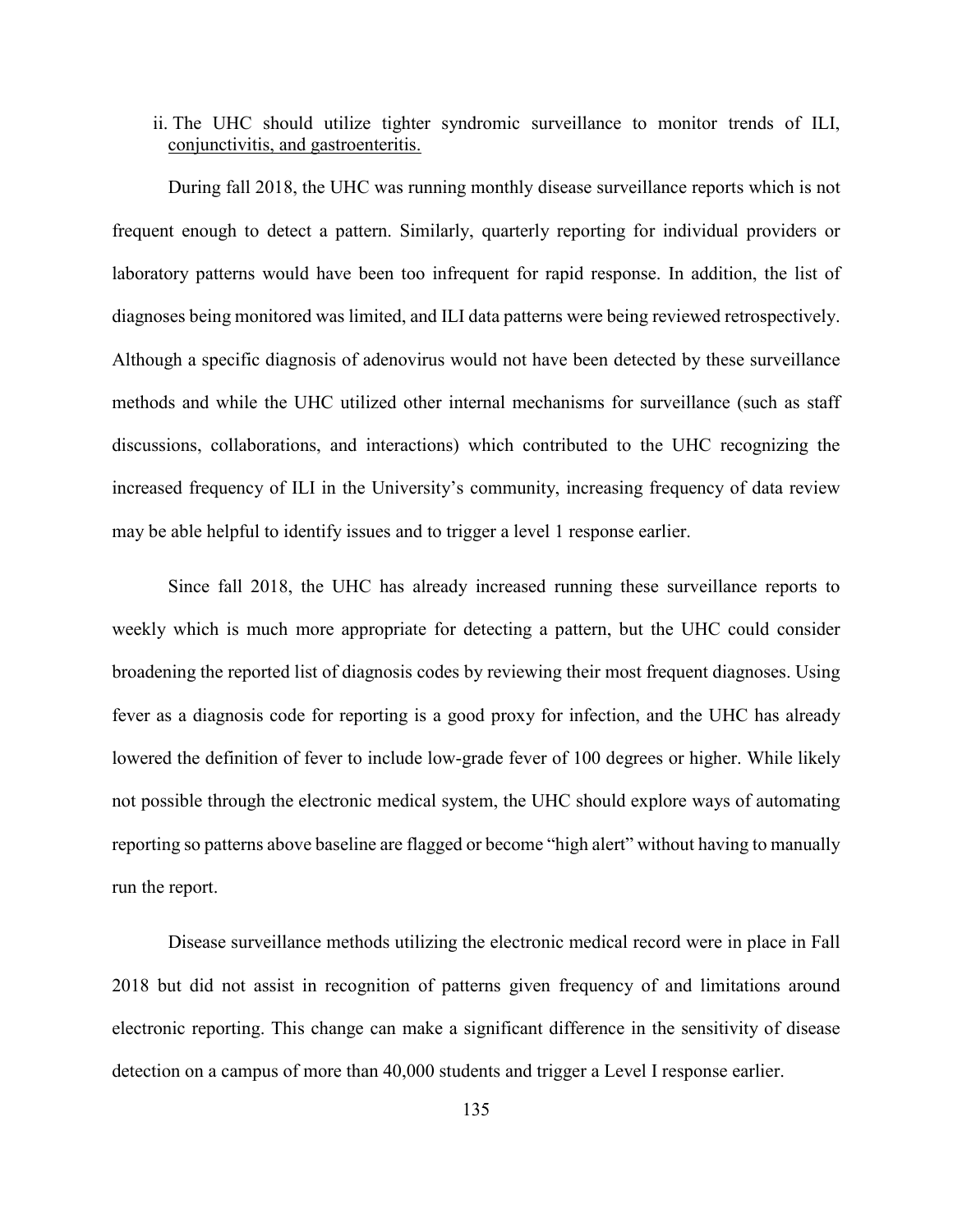The UHC may also consider introduction of a formal daily huddle or a daily broadcast report to update all staff on emerging patterns that are being seen and updates from campus-wide communications that may impact patient care, rather than relying on close daily interactions.

# iii.The University should implement a system that allows for more frequent laboratory test verification for patients seen at the UHC.

In the fall of 2018, the UHC providers were notified by the laboratory manager only monthly if a laboratory test was ordered but the patient did not have the test done. Since the fall of 2018, the UHC has implemented a system so that unfilled lab orders are canceled after one week, and providers are notified by the laboratory manager so they can follow up directly with the patient and evaluate whether the test is still necessary and the reasons why the student did not have the test completed. This is an improvement that will help prevent missed diagnoses due to unfilled lab orders.

# iv.The UHC staff should receive full documentation of all after-hours UHC calls for all students, not just students enrolled in certain plans.

When the UHC is closed, students are able to connect with a nurse via telephone through a system run by a contract company**.** The system has recently switched, and reports are only received on students enrolled in the university insurance plan. Incomplete handoff communication of medical information hinders proper follow-up of medical issues and is a significant issue in health care that should be remediable in this setting.

This also leaves a potential gap for loss of information on those who are not covered by the plan, as their information will not be transmitted to the UHC, so the UHC cannot offer follow up. In fact, a large proportion of the University's population is not covered by the student health insurance plan. The UHC should consider ways to remove this barrier in communication due to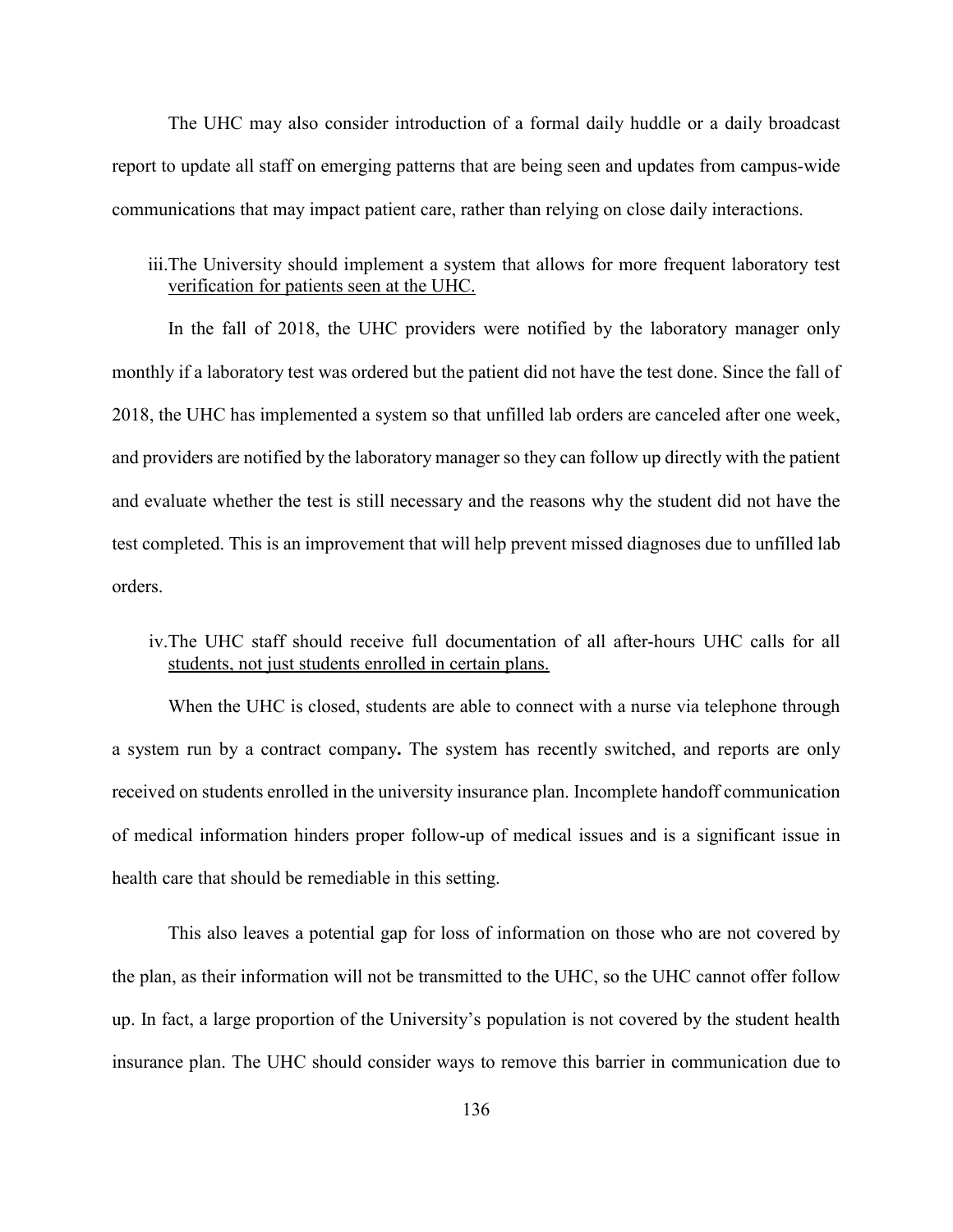the loss of information and ability to follow up. One way would be to contract with an after-hours telephone provider not related to the insurance plan and thus funded through a different source.

# v.The UHC should have procedures in place for targeted outreach to students with underlying health conditions.

During the mold crisis, the UHC in conjunction with Res Facilities was able to send targeted messages to students with asthma or receiving allergy shots messages regarding the health impacts of mold in the residence halls and informing those students to seek care at the UHC if they were experiencing mold symptoms.

In fall 2018, the UHC's only ability to know the health history of any student was upon their first visit to the UHC. The availability of an online health history questionnaire would allow students to submit information to UHC's Medical Services before their arrival on campus, and if reviewed, allows proactive communication to students and establishment of care prior to an illness or crisis. The UHC has implemented in the fall of 2019, a system whereby that once any student submits their required immunization records, they receive a message directing them to complete their health history and schedule an appointment with a clinician. For students who have completed the health history and endorse a positive response to chronic conditions, or who have been seen in the health center with a chronic condition or immunosuppression, there is now proactive outreach with a message to come in and meet a clinician, get a flu shot, and practice personal protective behaviors to prevent infection. Anecdotally, clinicians have noted that some students have scheduled an appointment based on this outreach, indicating it is successful.

It is not recommended that there be a mandatory requirement for students to complete a health history prior to arrival at the University, but the UHC could provide that as an option for incoming students, especially for those with chronic health conditions. These health records can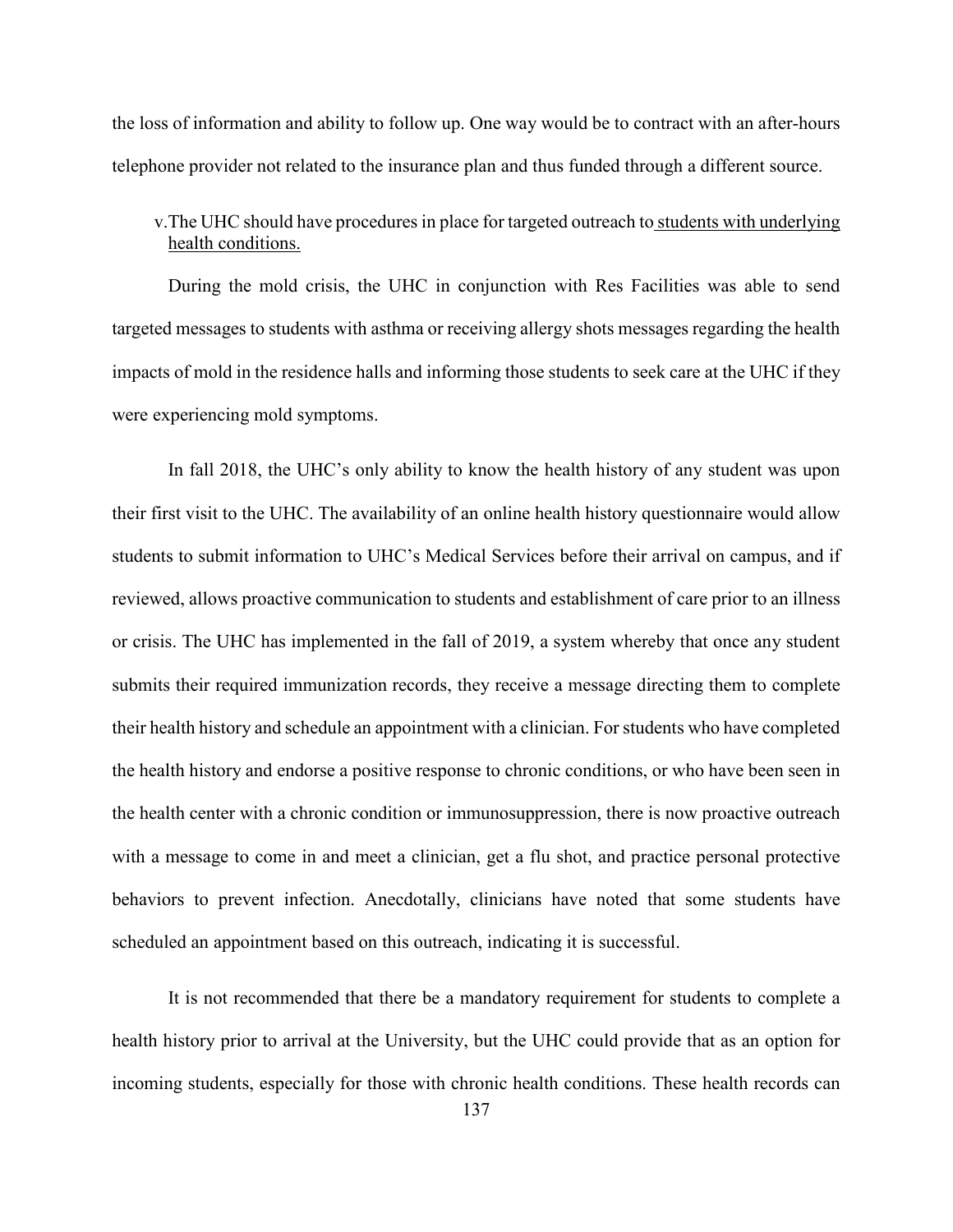also be used for targeted messaging to individuals with immunocompromising or other chronic health conditions during flu season or when there are relevant infectious outbreaks on campus.

# vi. The UHC should update its eligible population in CRISP more frequently to ensure that the UHC has included the broadest array of students within its population.

Many students attending the University are from the local Maryland area, so may receive their healthcare with outside physicians and specialists, and may be seen at outside urgent care facilities, emergency rooms or hospitals. Outside providers have no obligation to notify UHC providers of their interaction with a University student, and a student is also under no obligation to notify the UHC of care received elsewhere.

The UHC is enrolled in CRISP, the regional health information exchange serving Maryland and Washington, D.C. During the fall of 2018, the UHC would upload its eligible population, defined as students seen at the UHC within the last 18 months, at the beginning of the semester and then periodically throughout the semester. The UHC should update its eligible population within the CRISP system more frequently. The CRISP system is a tool unique to Maryland and Washington, D.C. and health care providers in this region should utilize its capabilities.

The CRISP system does allow for the UHC Director to manage alerts to eliminate nonactionable alerts (i.e. emergency room visits for a broken arm). Arguably, the UHC population of students could be expanded to include the entire student population since they provide mandatory immunization records to the UHC. Thus, updates of the eligible population at the beginning of the semester would theoretically encompass the students served by the UHC. By increasing its eligible population, the UHC can fully ensure it is utilizing the CRISP system.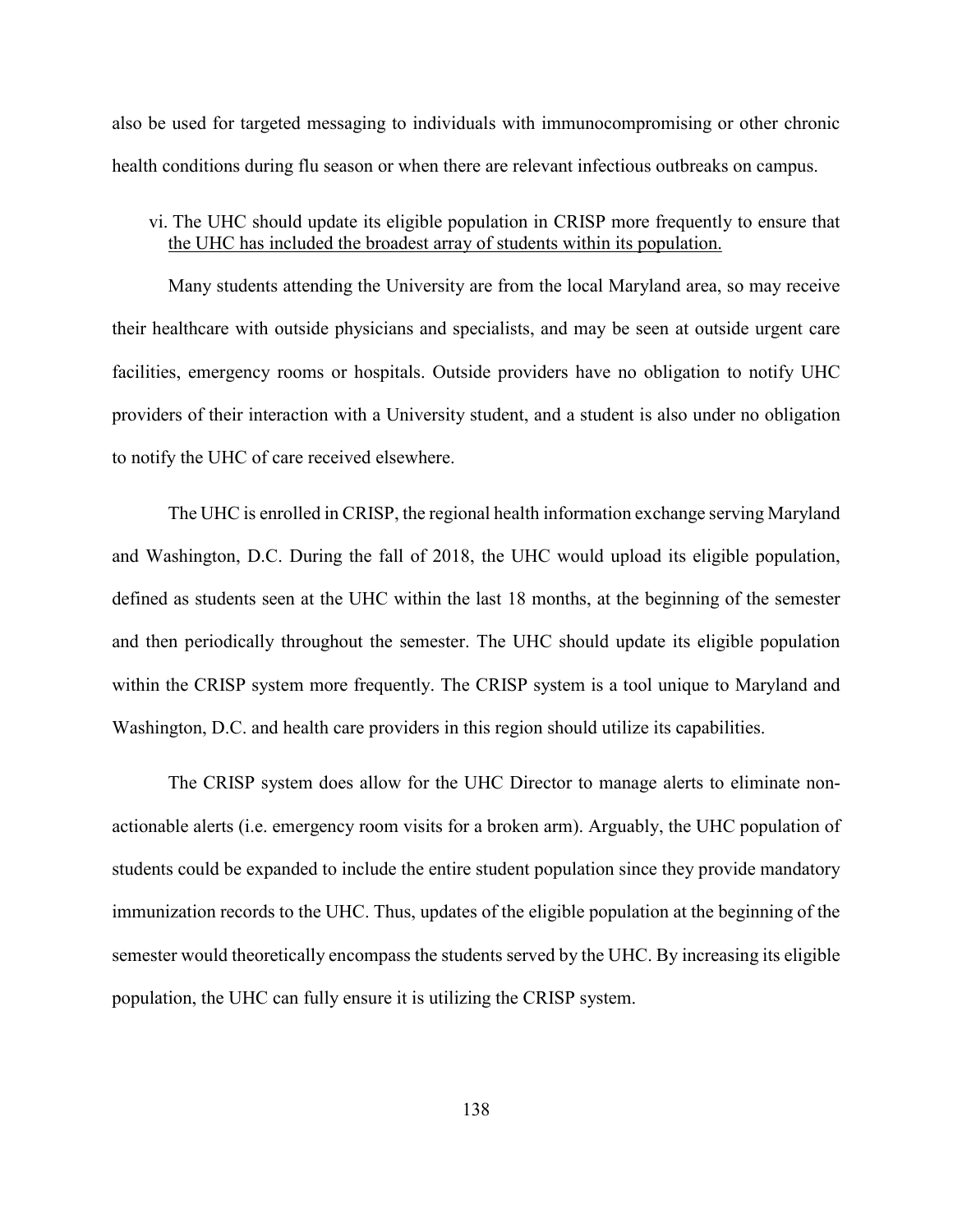vii. The UHC should make the CIDMC more robust by including an infectious disease specialist on the committee.

In fall 2018, the only health professional serving on the CIDMC was Dr. McBride. The CIDMC needs additional medical expertise. The CIDMC since the fall of 2018 has added a member from the School of Public Health. The CIDMC should further include at least one University of Maryland Medical Center pediatric or adult infectious disease specialist, or someone with a global health perspective even if they can only attend remotely.

## viii. Adjust the responsibilities of the UHC Director to reduce percentage of patient care and burdens on the UHC Director and broaden the senior leadership within the UHC.

During the fall of 2018, Dr. McBride spent about 30% (three half day sessions) of his time on clinical care at the UHC. The University Health Center (UHC) Director has a large portfolio and significant responsibility. This is typical for this type of position at an institution of this size. However, the UHC Director should consider reducing the percentage of work time on patient care to allow more time for administrative oversight. While there is benefit in clinical involvement, the UHC director should reduce to 10-20% clinical time.

Additionally, in fall 2018, Dr. McBride was responsible for calling meetings of the CIDMC and chairing the committee. The UHC Director should be considered the lead for calling a CIDMC, but they should not chair the committee.

In addition, the University may consider broadening the senior leadership within the UHC, particularly on the medical side, to allow shared representation on campus committees and internal supervision of clinical services, to not leave this all to the Director. Adding an Associate Director may allow sharing some of this responsibility, particularly for internal clinical pieces such as oversight of CRISP and laboratory supervision.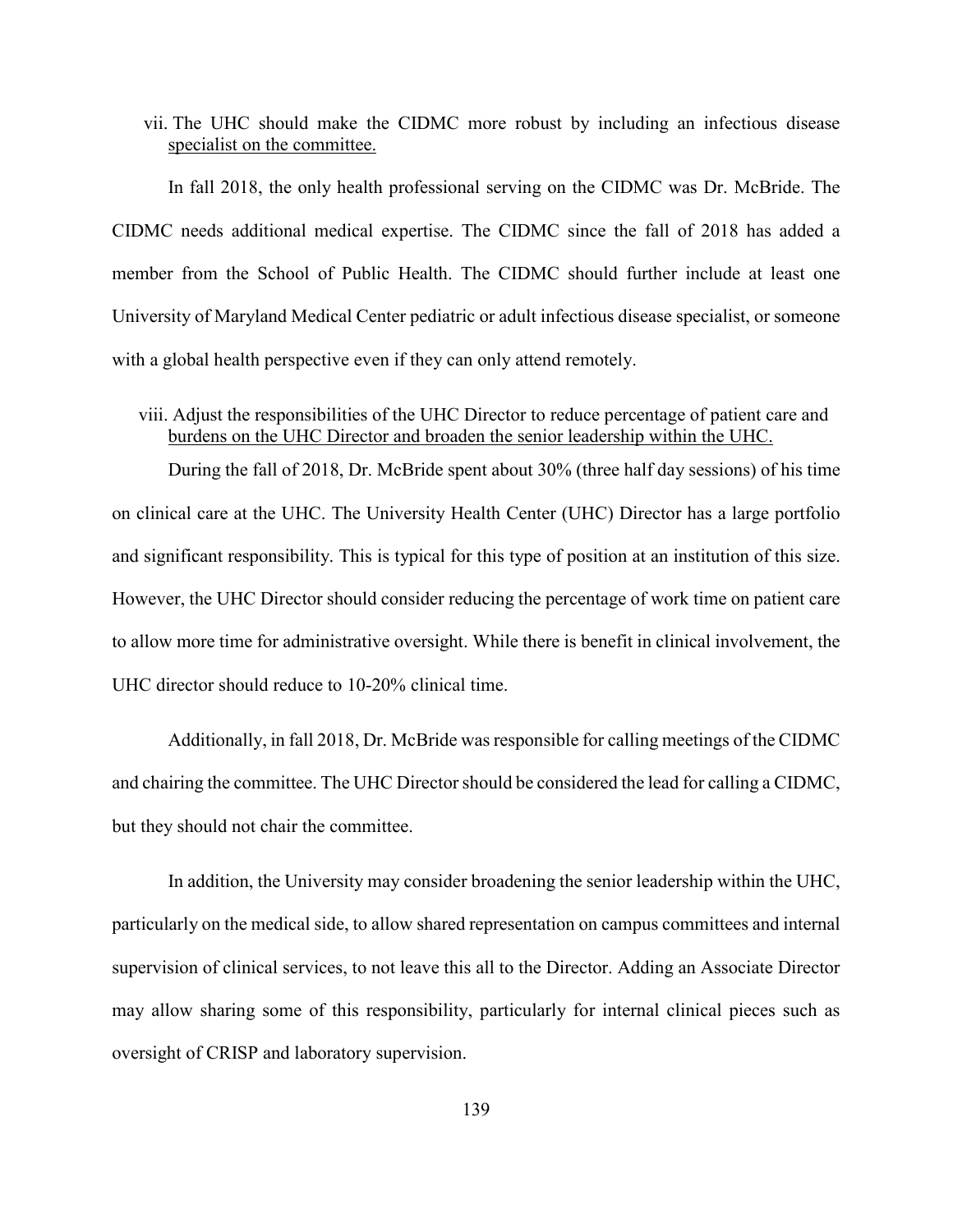## ix.Once a decision is made to send a campus-wide message, the process for sending that message should be more streamlined.

The University's existing procedure for sending campus-wide messages is cumbersome and unclear. The CIDMC decided to send a campus-wide message naming adenovirus on November 15<sup>th</sup> and the message was drafted and sent to Dr. McBride in the afternoon of November 16<sup>th</sup>. Dr. McBride approved the message within one hour of receiving the draft and stated that he was "comfortable with the message going out now." The distribution of the message was left to the "VPs Office" which would delay the message going out until Monday. The University should have the ability to send messages in a more immediate fashion.

# x.The UHC should have a dedicated communications professional assigned to the UHC with experience in health-related communications.

There is no embedded communications professional within the UHC. Given the size of the population and the scope of responsibility of the UHC, having a dedicated communications professional with expertise in health-related communications would be beneficial. While this person may not directly report to the UHC Director, that person should have a "dotted line" to the UHC Director. This health communications official should be on the CIDMC and the IRT. Further, processes and procedures for dissemination of health-related communications should be clarified and simplified. As seen on November 16, the dissemination of health-related communications can be delayed by the bureaucracy of going through multiple channels before the communication can be delivered. Finally, neither the UHC nor its dedicated communications professional should feel constrained in providing additional student messaging if it is determined to be warranted, even if additional messaging is not recommended by local, state, or federal public health agencies.